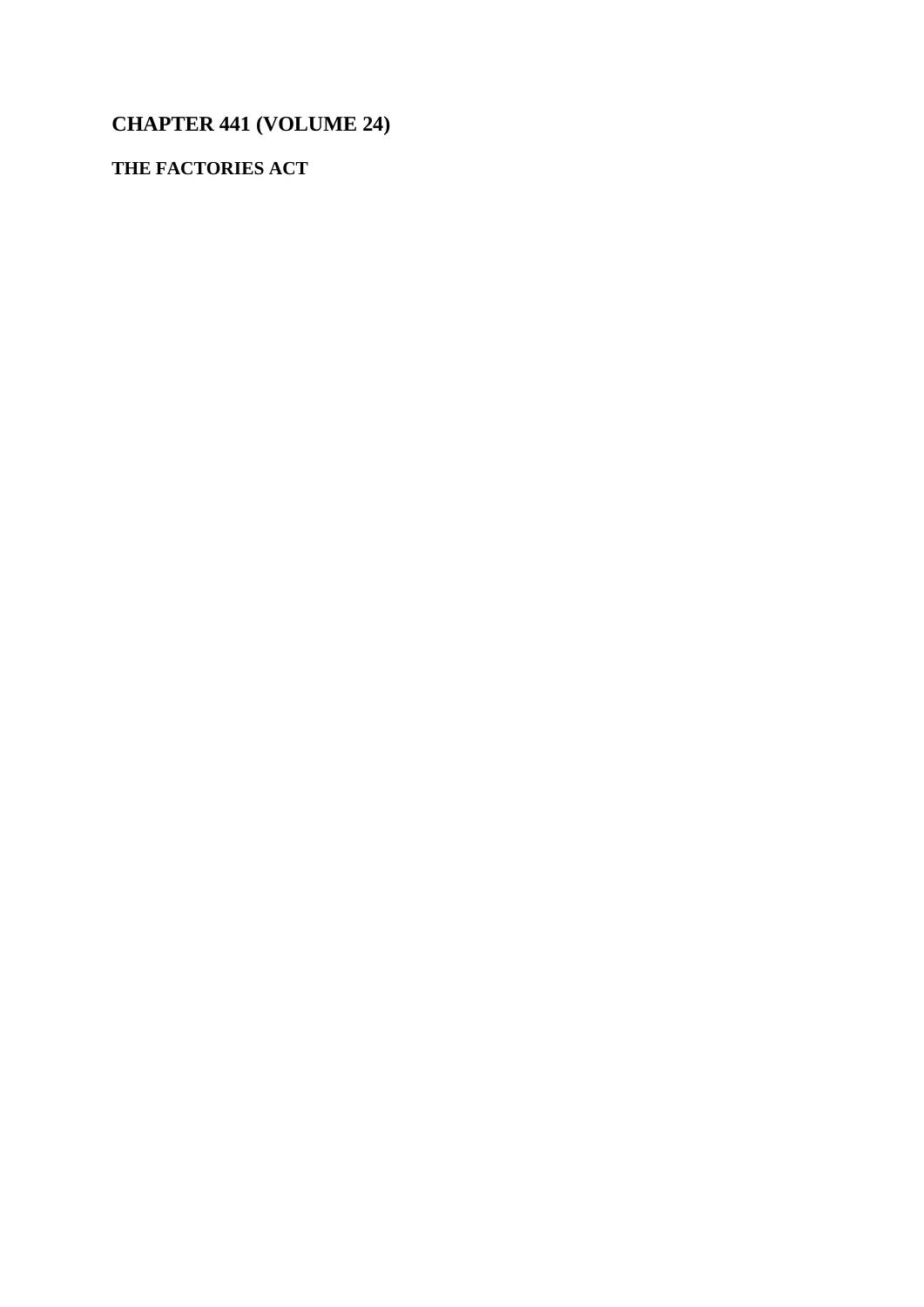#### **CONTENTS**

**PART I PRELIMINARY 1. Short title 2. Definition of "factory" 3. Interpretation 4. Application of Act**

#### **PART II**

**ADMINISTRATION 5. Delegation of powers of Commissioner 6. Appointment of inspectors 7. Powers of inspectors 8. Duty to assist inspector 9. Obstructing inspector 10. Inspectors not to disclose information or source of complaints**

## **PART III**

**REGISTRATION OF FACTORIES**

- **11. Register of factories**
- **12. Registration of existing factories**
- **13. Registration of new factories**
- **14. Notification of change in registered particulars**
- **15. Drawings of factories**

## **PART IV**

**APPEALS 16. Establishment of Appeals Board 17. Appeals to Board 18. Powers of Board**

#### **PART V**

#### **HEALTH: GENERAL PROVISIONS**

- **19. Cleanliness**
- **20. Overcrowding**
- **21. General ventilation**
- **22. Lighting**
- **23. Sanitary conveniences**
- **24. Enforcement of provisions of section 23 by local authority**
- **25. Duty of inspector as to sanitary defects remediable by local authority**
- **26. Medical supervision**

#### **PART VI**

- **SAFETY: GENERAL PROVISIONS**
- **27. Prime movers**
- **28. Transmission machinery**
- **29. Other machinery**
- **30. Provisions as to unfenced machinery**
- **31. Construction and maintenance of fencing**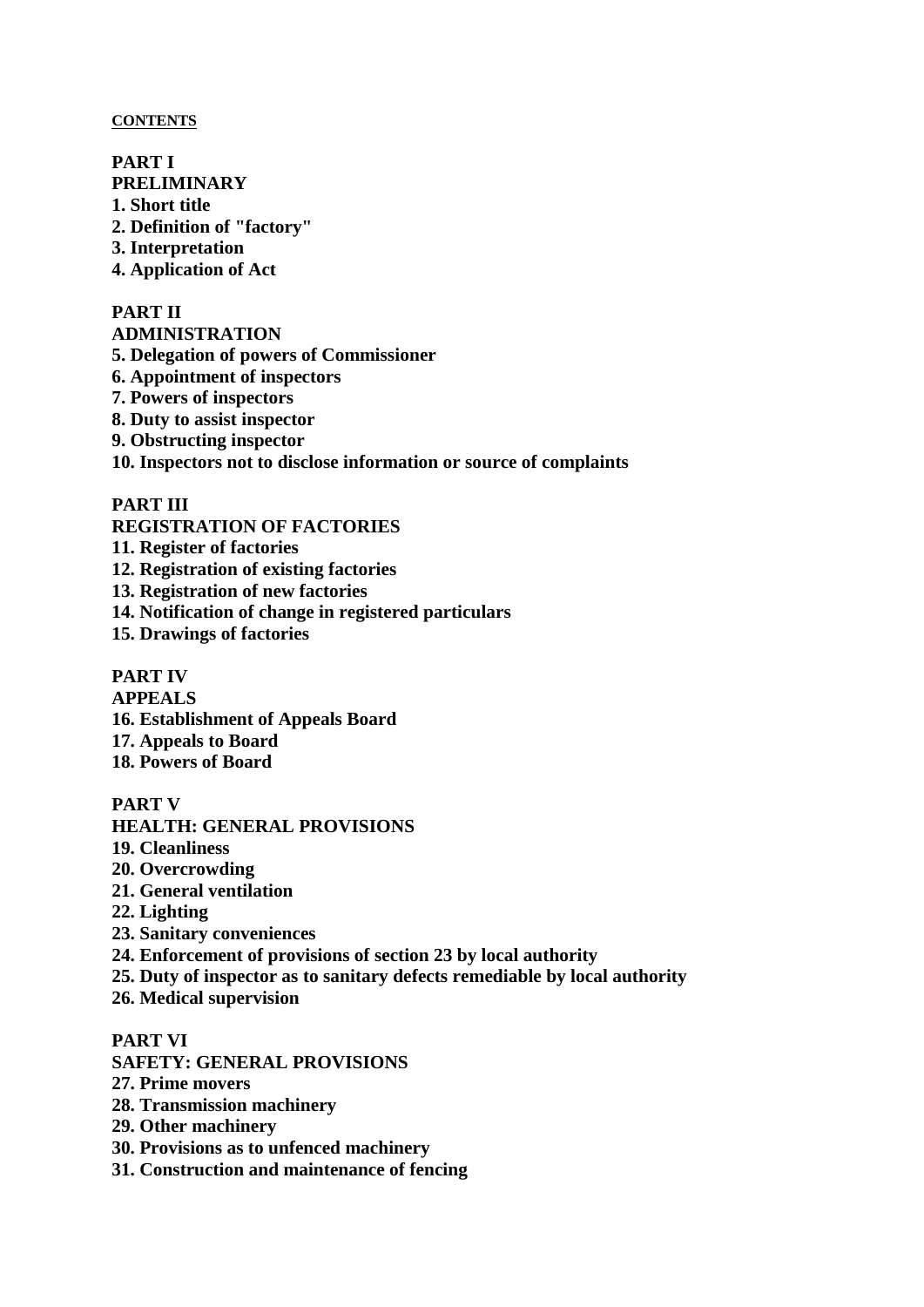- **32. Construction and supply of machinery**
- **33. Vessels containing dangerous substances**
- **34. Self-acting machines**
- **35. Training and supervision of inexperienced workers**
- **36. Floors, steps, stairs, passages and gangways**
- **37. Safe means of access and safe place of employment**
- **38. Precautions in places where dangerous fumes are liable to be present**
- **39. Precautions with respect to explosive or inflammable dust, gas, vapour or substance**
- **40. Prevention and fighting of fire**
- **41. Means of escape and warning in case of fire**
- **42. Testing and examination of fire warning**
- **43. Fire drills**
- **44. Regulations for means of escape**
- **45. Regulations for fire prevention**
- **46. Regulations for special safety arrangements for the prevention of accidents**

#### **PART VII**

#### **SAFETY: LIFTING MACHINERY**

- **47. Hoists and lifts**
- **48. Hoists and lifts used for carrying persons**
- **49. Teagle openings and similar doorways**
- **50. Hoists and lifts: supplementary provisions and exceptions**
- **51. Chains, ropes and lifting tackle**
- **52. Cranes and other lifting machines**
- **53. Register of chains, ropes and lifting tackle and lifting machines**

## **PART VIII**

- **SAFETY: STEAM BOILERS, ETC.**
- **54. Steam boilers: attachments and construction**
- **55. Steam boilers: maintenance, examination and use**
- **56. Steam boilers: restriction on entry**
- **57. Steam receivers and steam containers**
- **58. Air receivers**
- **59. Notification before use of steam or air receivers**
- **60. Notification of proposed modifications to pressure parts**
- **61. Exceptions as to steam boilers, steam receivers and containers and air receivers**
- **62. Interpretation of terms in Part VIII**

#### **PART IX**

#### **WELFARE: GENERAL PROVISIONS**

- **63. Drinking water**
- **64. Washing facilities**
- **65. Accommodation for clothing and change rooms**
- **66. Facilities for sitting**
- **67. First-aid**
- **68. Welfare regulations**

### **PART X HEALTH, SAFETY AND WELFARE: SPECIAL PROVISIONS AND REGULATIONS**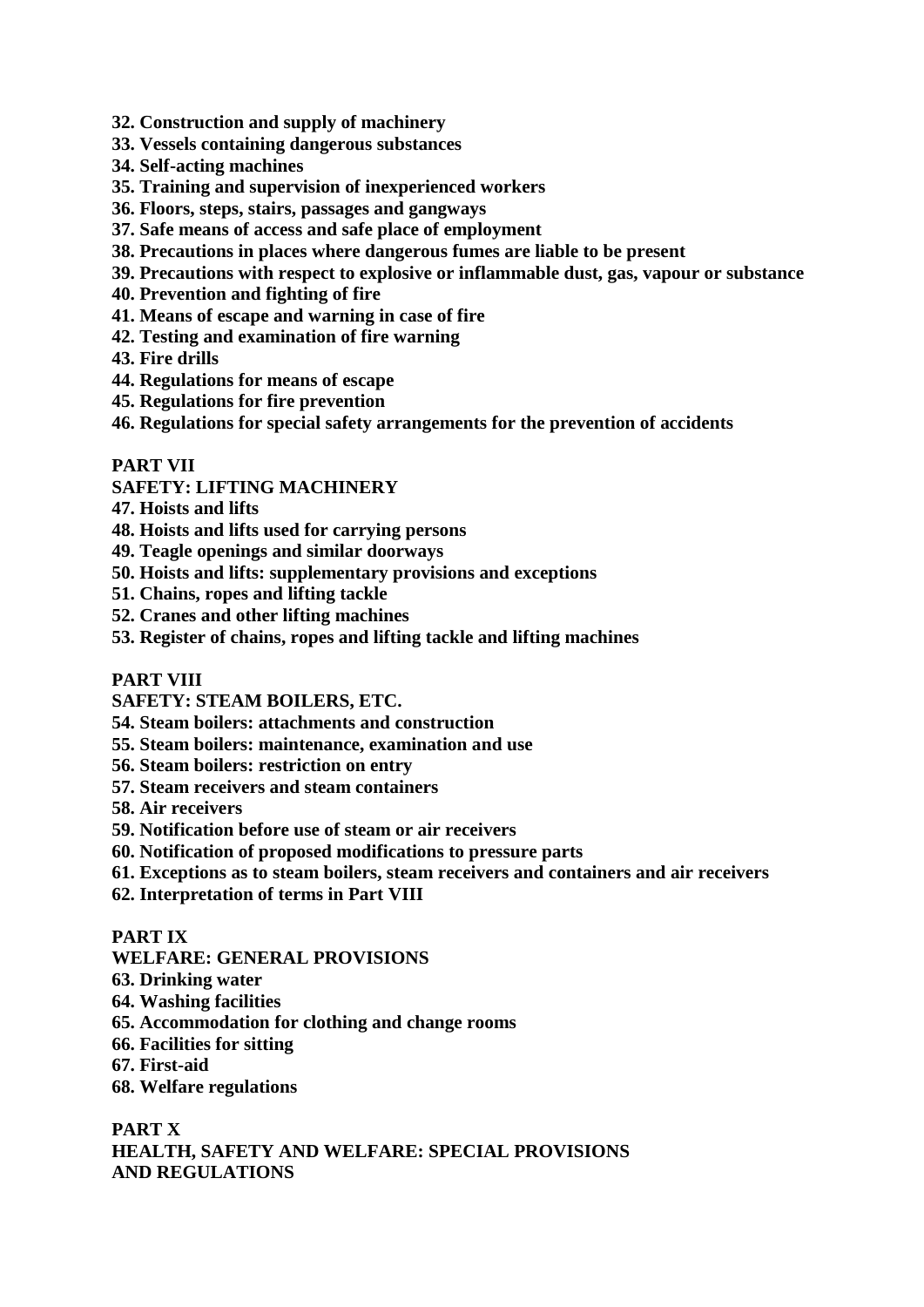- **69. Removal of and prevention of inhalation of dust or fumes**
- **70. Meals in certain dangerous trades**
- **71. Protective clothing, appliances and screening**
- **72. Lifting excessive weights**
- **73. Power of inspector to require certificate of fitness for work**
- **74. Power to make regulations for safety and health**
- **75. Power to take samples**

### **PART XI**

**NOTIFICATION AND INVESTIGATION OF ACCIDENTS, DANGEROUS OCCURRENCES AND INDUSTRIAL DISEASES**

- **76. Notice of accidents**
- **77. Notification of dangerous occurrences**
- **78. Industrial diseases**
- **79. Regulations extending scope of sections 76 and 78**

## **PART XII**

**SPECIAL APPLICATIONS AND EXTENSIONS**

- **80. Tenement factories**
- **81. Parts of buildings let off as separate factories**
- **82. Building operations and works of engineering construction**
- **83. Mines**
- **84. Power to extend application of provisions of Act**

#### **PART XIII**

**MISCELLANEOUS**

- **85. Posting of abstract of Act, regulations and notices**
- **86. General register**
- **87. Periodical return of persons employed**
- **88. Preservation of registers and records**
- **89. Duties of persons employed**
- **90. Prohibition of deductions from wages**

## **PART XIV**

## **OFFENCES, PENALTIES AND LEGAL PROCEEDINGS**

- **91. Offences**
- **92. General penalty**

**93. Penalty on person actually committing an offence for which other person is primarily liable**

**94. Person primarily liable may exempt himself from liability on conviction of actual offender**

- **95. Proceedings against persons not primarily liable**
- **96. Owner of machine liable in certain cases instead of occupier**
- **97. Prosecution of offences**
- **98. Special provisions as to evidence**
- **99. Power of court to order cause of contravention to be remedied**
- **100. Service, etc., of documents**
- **101. Power of High Court to modify agreements**
- **102. Power of High Court to apportion expenses**
- **103. Power of Chief Inspector of Factories in relation to dangerous or defective factory**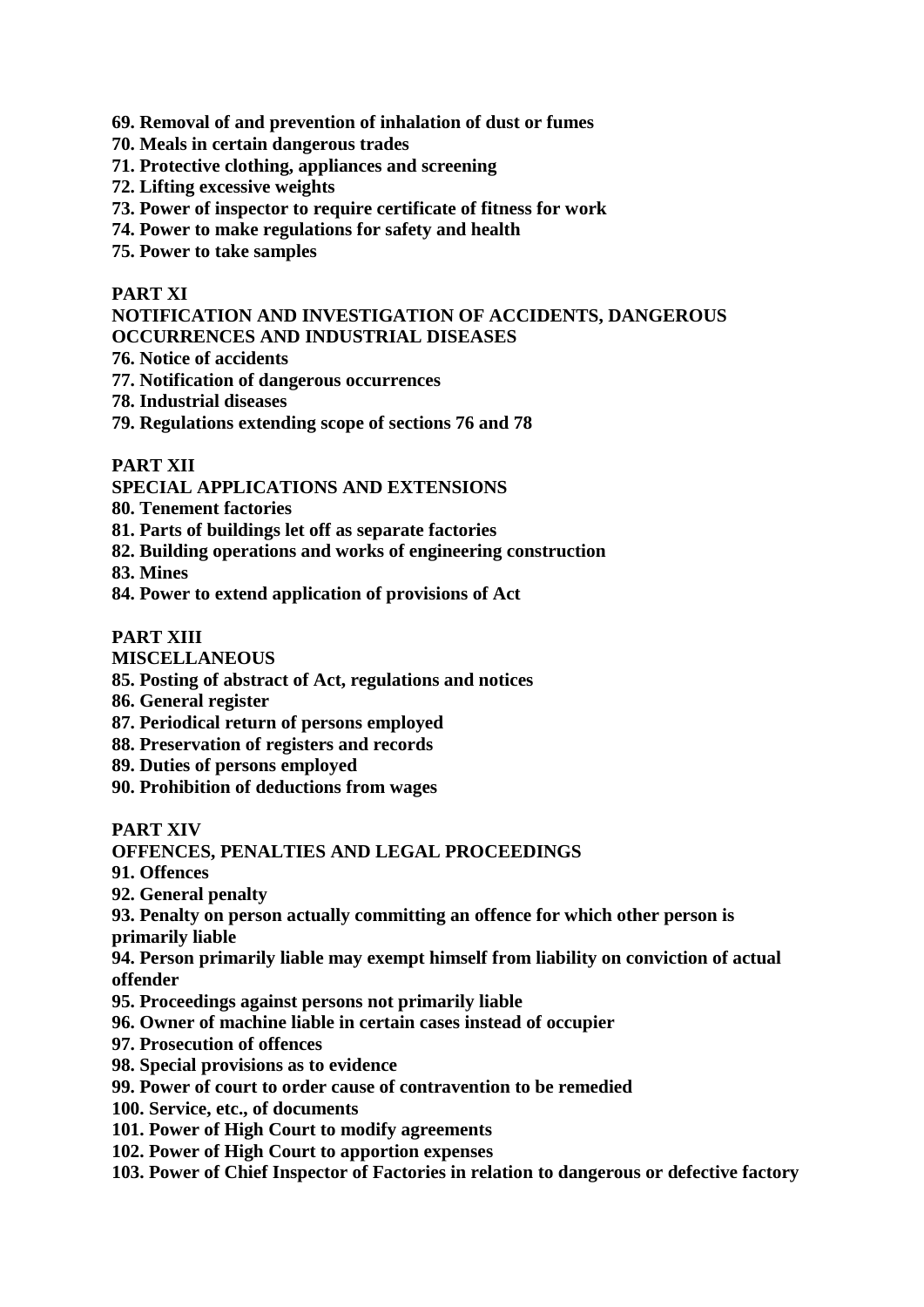**PART XV GENERAL 104. Penalties 105. Regulations**

#### **FIRST SCHEDULE-Dangerous occurrences SECOND SCHEDULE-Industrial diseases**

An Act to make further and better provision for the regulation of the conditions of employment in factories and other places as regards the safety, health and welfare of persons employed therein; to provide for the safety, examination and inspection of certain plant and machinery; and to provide for purposes incidental to or connected with the matters aforesaid.

[1st May, 1967]

Act No. 2 of 1966 49 of 1968 20 of 1974 24 of 1975 13 of 1994

## PART I

#### PRELIMINARY

1. This Act may be cited as the Factories Act.

2. (1) Subject to the provisions of this section, the expression "factory" means any premises in which, or within the close or curtilage or precincts of which, persons are employed in manual labour in any process for or incidental to any of the following purposes, namely:Definition of "factory"

(a) the making or assembling of any article or of part of any article;

(b) the altering, repairing, ornamenting, finishing, cleaning or washing or the breaking-up or demolition of any article; or

(c) the adapting for sale of any article;

being premises in which, or within the close or curtilage or precincts of which, the work is carried on by way of trade or for purposes of gain and to or over which the employer of persons employed therein has the right of access or control.

(2) Whether or not such premises are factories by virtue of subsection (1), the expression "factory" also includes the following premises in which persons are employed in manual labour, that is to say:

(a) any premises in which the business of sorting any articles is carried on as a preliminary to the work carried on in any factory or incidentally to the purposes of any factory;

(b) any premises in which the business of washing or filling bottles or containers or packing articles is carried on incidentally to the purposes of any factory;

(c) any laundry carried on as ancillary to another business, or incidentally to the purposes of any public institution;

(d) any premises in which the construction, reconstruction or repair of locomotives, vehicles or other plant for use for transport purposes is carried on as ancillary to a transport undertaking or other industrial or commercial undertaking;

(e) any premises in which printing by letterpress, lithography, photogravure, or other similar process, or bookbinding is carried on by way of trade or for purposes of gain or incidentally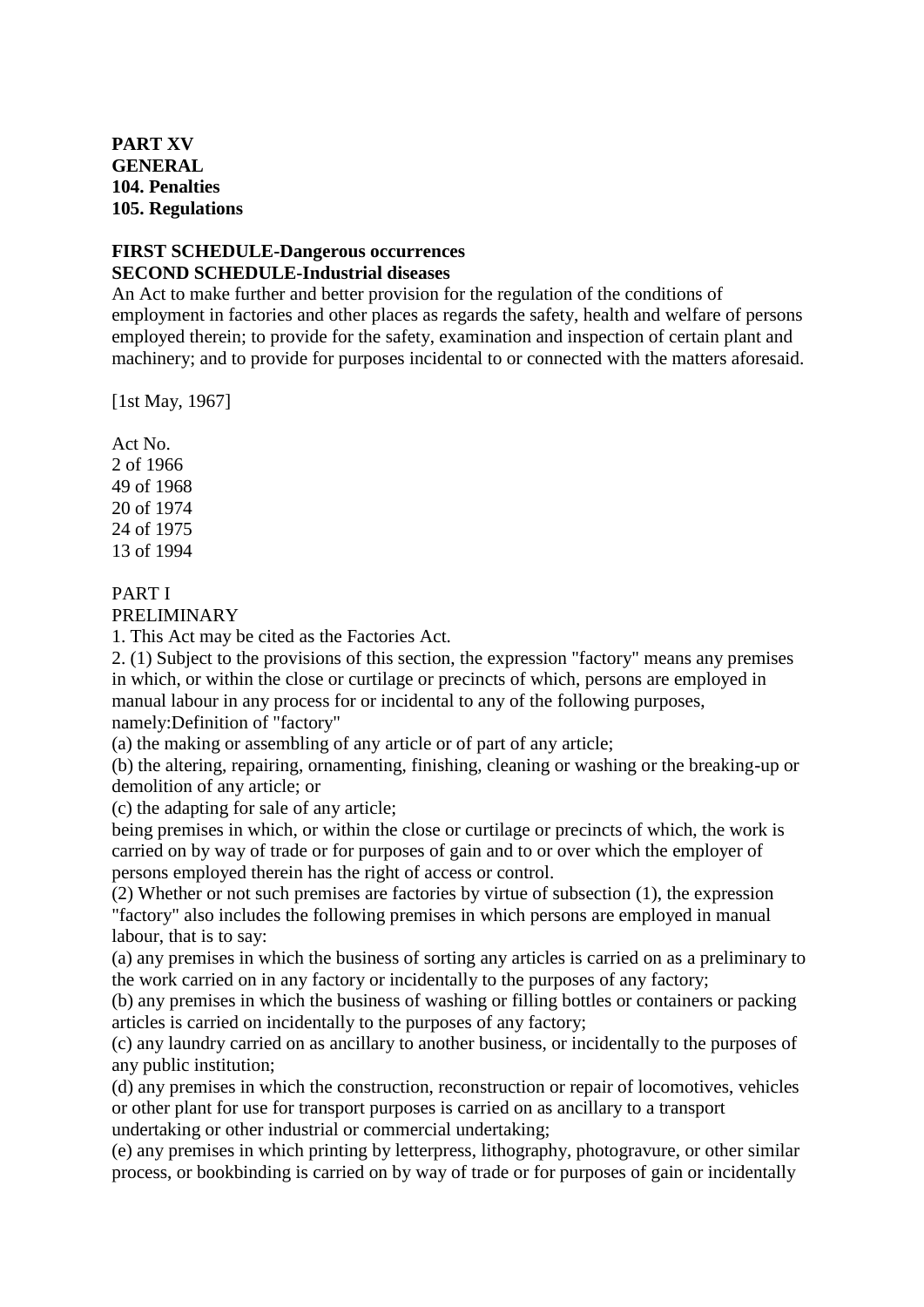to another business so carried on;

(f) any premises in which articles are made or prepared incidentally to the carrying on of building operations or works of engineering construction, not being premises in which such operations or works are being carried on;

(g) any premises in which persons are regularly employed in the generating, transforming or controlling of electrical energy for supply by way of trade or for supply for the purposes of any industrial or commercial undertaking;

(h) any premises in which mechanical power is used for the purposes of or in connection with a public water supply;

(i) any sewage works in which mechanical power is used and any pumping station used in connection with any sewage works; and

(j) any premises in which the refrigeration of any article is carried on by way of trade or for purposes of gain, except where such refrigeration is incidental to the conduct of a business engaged mainly in the sale of goods by retail.

(3) Any line or siding, not being part of a railway, which is used in connection with and for the purposes of a factory, shall be deemed to be part of the factory; and if any such line or siding is used in connection with more than one factory belonging to different occupiers, the line or siding shall be deemed to be a separate factory.

(4) A part of a factory may, with the approval in writing of the Commissioner, be taken to be a separate factory and two or more factories may, with the like approval, be taken to be a single factory.

(5) Any workplace in which, with the permission of or under agreement with the owner or occupier, two or more persons carry on any work which would constitute such workplace a factory if the persons working therein were in the employment of the owner or occupier shall be deemed to be a factory for the purposes of this Act, and, in the case of any such workplace not being a tenement factory or part of a tenement factory, the provisions of this Act shall apply as if the owner or occupier of the workplace were the occupier of the factory and the persons working therein were persons employed in the factory.

(6) Where a place situate within the close, curtilage or precincts forming a factory is solely used for some purpose other than the processes carried on in the factory, that place shall not be deemed to form part of the factory for the purposes of this Act, but shall, if otherwise it would be a factory, be deemed to be a separate factory.

(7) Premises shall not be excluded from the definition of a factory by reason only that they are open air premises.

(8) Any premises belonging to or in occupation of the Republic or any local or other public authority shall not be deemed not to be a factory, and building operations or works of engineering construction undertaken by or on behalf of the Republic or any such authority shall not be excluded from the operation of this Act, by reason only that the work carried on thereat is not carried on by way of trade or for purposes of gain.

3. (1) In this Act, unless the context otherwise requires-

"article" includes any solid, liquid or gas, or any combination thereof;

"bodily injury" includes injury to health;

"boiler book" means a book kept in accordance with the provisions of subsection (11) of section fifty-five;

"building operation" means the construction, structural alteration, repair or maintenance of a building (including repainting, redecoration and external cleaning of the structure), the demolition of a building, and the preparation for and laying the foundation of an intended building, but does not include any operation which is a work of engineering construction within the meaning of this Act;

"child" means a person under the apparent age of fourteen years;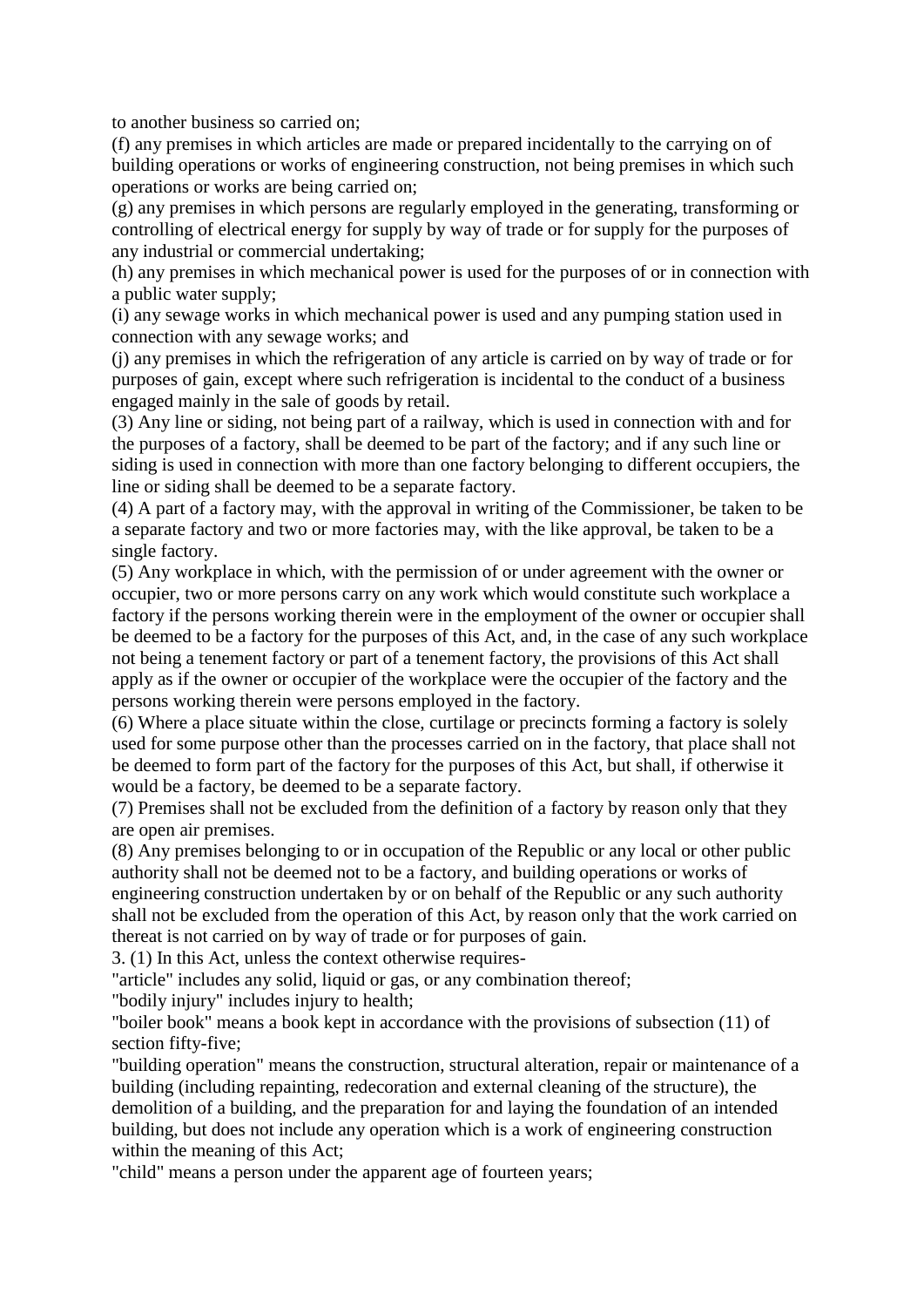"class or description", in relation to factories, includes a group of factories described by reference to locality;

"Commissioner" means the Labour Commissioner;

"competent person", in relation to any particular duty or function, means a person who has had adequate training and experience to enable him to perform that duty or function; "driving-belt" includes any driving strap or rope;

"electricity substation" means any premises, or part thereof, in which no person is regularly employed and in which electrical energy is transformed or converted to or from pressure above medium pressure if such premises or part thereof are large enough for a person to enter after the apparatus is in position;

"fume" includes gas and vapour;

"general register" means a register kept under the provisions of section eighty-six;

"harbour" includes any harbour properly so called, whether natural or artificial, and any estuary, navigable river, pier, jetty or other works in or at which craft can obtain shelter, or ship or unship goods or passengers;

"inspector" means the Chief Inspector of Factories or any other inspector appointed under the provisions of section six;

"machinery" includes any driving-belt;

"magistrate" means a magistrate empowered under the Subordinate Courts Act to hold a subordinate court of the first or second class;

"maintained" means maintained in an efficient state, in efficient working order and in good repair;

"medium pressure" means a difference of electrical potential between any two conductors, or between a conductor and earth, in a system normally exceeding 250 volts but not exceeding 650 volts at the point where the electrical energy is used;

"occupier" means the person or persons in actual occupation of a factory, whether the owner or not;

"owner" means the person for the time being receiving the rents or profits of the premises in connection with which the word is used, whether on his own account or as agent or trustee for any other person, or who would so receive the same if the premises were let;

"plant" includes any equipment, gear, machinery, apparatus or appliance, or any part thereof; "prime mover" means every engine, motor or other appliance which provides mechanical energy derived from steam, water, wind, electricity, the combustion of fuel or other source; "process" includes the use of any locomotive;

"railway" means any railway used for the purpose of public traffic, whether passenger, goods or other traffic, and includes any works of the railway company or railway authority connected with a railway;

"sanitary convenience" includes a privy, urinal, pail closet, pit closet, earth closet, chemical closet and water closet;

"standard specification" means a specification of construction approved from time to time by the British Standards Institution, and includes a specification which, in the opinion of the Commissioner, in any case, is equivalent to a specification approved by that Institution; "tenement factory" means any premises where mechanical power from any prime mover within the close or curtilage of the premises is distributed for use in manufacturing processes to different parts of the same premises occupied by different persons in such manner that

those parts constitute separate factories;

"transmission machinery" means every shaft, wheel, drum, pulley, system of fast and loose pulleys, coupling, clutch, driving-belt or other device by which the motion of a prime mover is transmitted to or received by any machine or appliance;

"work of engineering construction" means the construction of any railway line or siding,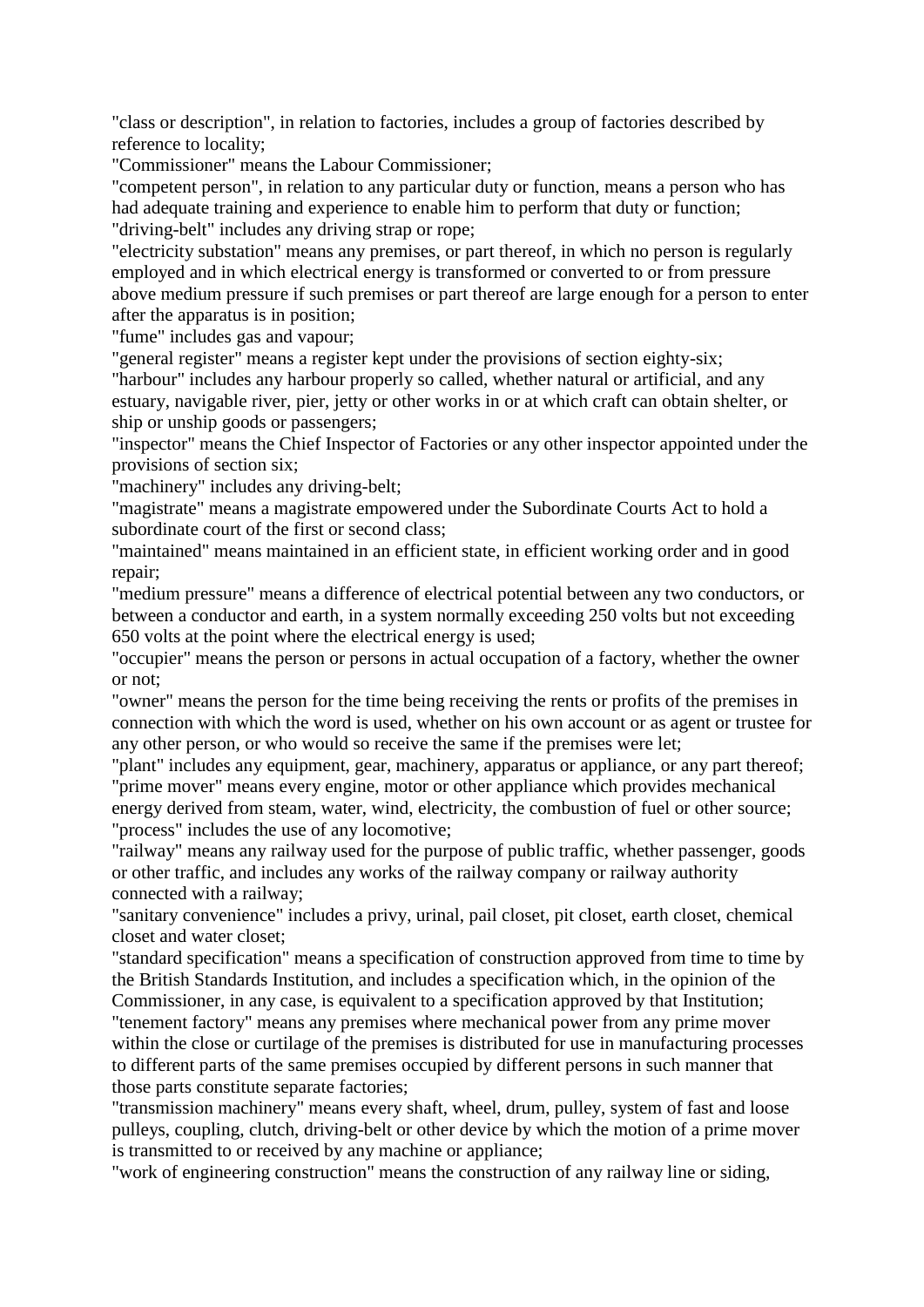otherwise than upon an existing railway, the construction of any road, and the construction, structural alteration, repair (including repointing and repainting) or demolition of any dock, harbour, inland navigation, tunnel, bridge, viaduct, waterworks, reservoir, pipeline (for whatever purpose required), aqueduct, sewer, sewage works or gasholder, and includes such other works as the Minister may by regulation specify;

"young person" means a person who has attained the apparent age of fourteen years but who has not attained the apparent age of eighteen years.Interpretation Cap. 28

(2) A woman, child or young person who works in a factory, whether for wages or otherwise, either in a process or in cleaning any part of the factory used for any process, or in cleaning or oiling any part of the machinery or plant, or in any other kind of work whatsoever incidental to or connected with the process or connected with the article made or otherwise the subject of the process therein, shall, save as is otherwise provided by this Act, be deemed to be employed therein for the purposes of this Act or of any proceedings thereunder.

(3) A young person who works in a factory, whether for wages or otherwise, in collecting, carrying or delivering goods, carrying messages or running errands shall be deemed to be employed in such factory for the purposes of this Act or of any proceedings thereunder. (4) For the purposes of this Act, an apprentice shall be deemed to be a person employed. (As amended by Act No. 24 of 1975)

4. (1) Save as in this Act otherwise expressly provided, the provisions of this Act shall apply only to factories as defined by this Act but shall, except where the contrary intention appears, apply to all such factories.Application of Act

(2) The provisions of this Act shall apply to any factories belonging to or in occupation of the Republic and to building operations and works of engineering construction undertaken by or on behalf of the Republic.

#### PART II

#### ADMINISTRATION

5. The Commissioner may delegate to any other public officer in writing and subject to such restrictions, reservations, exceptions and conditions as he may think fit, all or any of the powers conferred upon him by or under this Act.Delegation of powers of Commissioner 6. (1) There shall be appointed as public officers a Chief Inspector of Factories and such other inspectors as shall be necessary for the proper administration of this Act.Appointment of inspectors

(2) Every inspector shall be furnished with a certificate of appointment in the prescribed form, and when visiting a factory or place to which any of the provisions of this Act apply shall, if required, produce such certificate to the occupier of or other person holding a responsible position of management at the factory or place.

(As amended by Act No. 24 of 1975)

7. An inspector shall, for the purposes of this Act, have power-

(a) to enter, inspect and examine, by day and night, any factory, and every part thereof, when he has reasonable cause to believe that any person is employed therein, and to enter, inspect and examine by day any place which he has reasonable cause to believe to be a factory and any part of any building of which a factory forms part and in which he has reasonable cause to believe that explosive or highly inflammable materials are stored or used;

(b) to take with him a police officer if he has reasonable cause to apprehend any serious obstruction in the execution of his duty;

(c) to require the production of the registers, certificates, notices and documents required under the provisions of this Act to be kept and to inspect, examine and copy any of them; (d) to make such examination and inquiry as may be necessary to ascertain whether the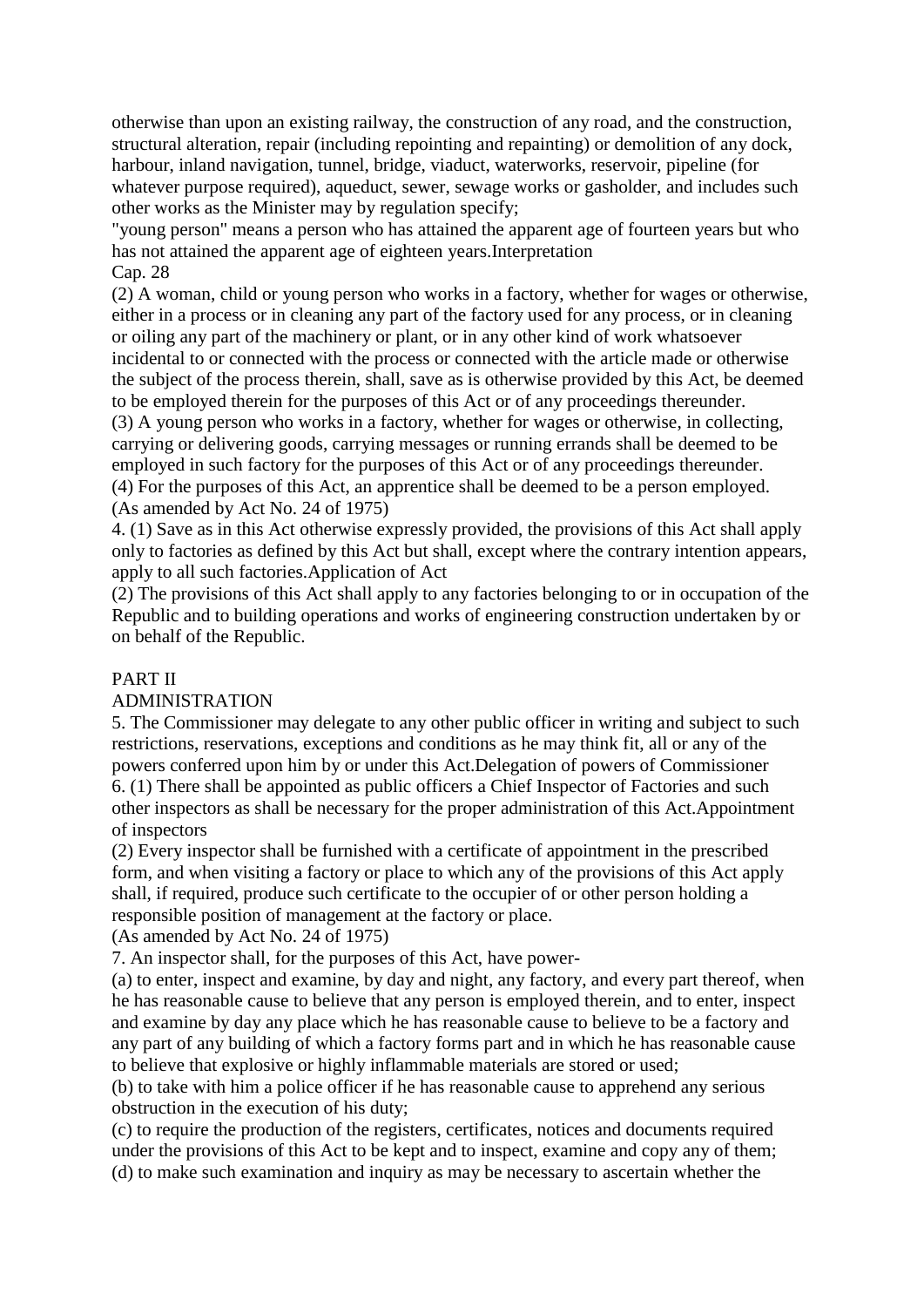provisions of this Act are complied with in respect of any factory and of any persons employed therein;

(e) to require any person whom he finds in any factory to give such information as it is in his power to give as to who is the occupier of the factory;

(f) to examine, either alone or in the presence of any other person, as he thinks fit, with respect to matters under this Act, the occupier, or any person whom he finds in a factory or whom he has reasonable cause to believe to be or to have been within the preceding three months employed in a factory, and to require every such person to be so examined and to sign a declaration of the truth of the matters respecting which he has been so examined:Powers of inspectors

Provided that no person shall be required under this paragraph to answer any question or to give any evidence tending to incriminate himself;

(g) in the case of an inspector who is a medical practitioner, to carry out such medical examinations as may be necessary for the purposes of his duties under this Act; and (h) to exercise such other powers as may be necessary for carrying this Act into effect.

8. The occupier of every factory and his agents and servants shall furnish the means required by an inspector as necessary for an entry, inspection, examination, inquiry, the taking of samples, or otherwise for the exercise of his powers under this Act in relation to that factory.Duty to assist inspector

9. (1) No person shall obstruct an inspector in the execution of his duties under this Act.Obstructing inspector

(2) If any person wilfully delays an inspector in the exercise of any power under this Part, or fails to comply with the requisition of an inspector in pursuance of this Part, or to produce any register, certificate, notice or document which he is required by or in pursuance of this Act to produce, or wilfully withholds any information as to who is the occupier of any factory or conceals or prevents, or attempts to conceal or prevent, a person from appearing before or being examined by an inspector, that person shall be deemed to obstruct an inspector in the execution of his duties under this Act.

(3) Any person who obstructs an inspector shall be guilty of an offence and liable on conviction to a fine not exceeding three hundred penalty units or to imprisonment for a period not exceeding one month.

(As amended by Act No. 13 of 1994)

10. (1) No inspector shall, save in the performance of his duty, publish or disclose to any person the details of any manufacturing, commercial or working process which may come to his knowledge in the course of his duties.Inspectors not to disclose information or source of complaints

(2) Unless authorised by the complainant, an inspector shall not divulge to any person the source of any complaint bringing to his notice any defect or breach of the provisions of this Act and shall give no intimation to any owner, occupier or employer or a representative of such owner, occupier or employer that a visit of inspection was made in consequence of the receipt of such a complaint.

(3) Any inspector who contravenes the provisions of subsection (1) or (2) shall be guilty of an offence.

## PART III

## REGISTRATION OF FACTORIES

11. The Commissioner shall maintain a register of factories, in which he shall cause to be entered such particulars in relation to every factory as may be prescribed.Register of factories 12. (1) Every person who on the commencement of this Act occupies a factory shall within three months thereafter apply to the Commissioner, by written notice containing the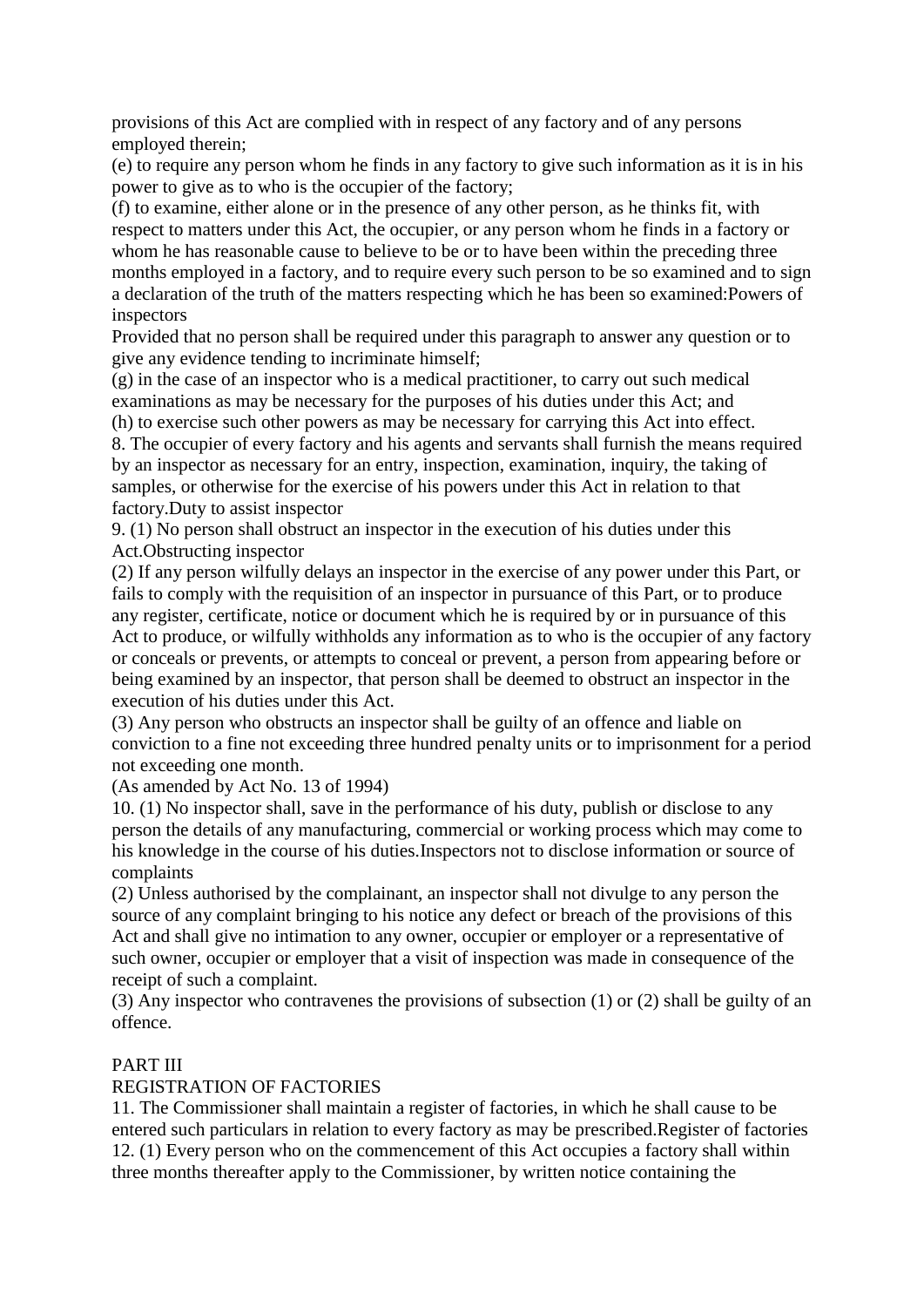particulars prescribed under section eleven, for the registration of the factory.Registration of existing factories

(2) Upon receipt of an application under subsection (1), the Commissioner shall cause the factory to be registered and shall issue to the occupier thereof a certificate of registration. 13. (1) No person shall occupy or use as a factory any premises which were not so occupied or used on the commencement of this Act and in respect of which a certificate of registration under this section has not been issued.Registration of new factories existing

(2) Upon written application supported by the particulars prescribed under section eleven being made to the Commissioner for the registration of any premises to which subsection (1) refers, the Commissioner shall-

(a) if he is satisfied that the premises comply with the provisions of this Act or any orders or regulations made thereunder, cause the premises to be registered and a certificate of registration to be issued; or

(b) if he is not so satisfied, refuse to register the premises and shall state in writing the grounds for such refusal.

14. The occupier of any factory registered under this Part shall forthwith notify the Commissioner in writing of any material change in the particulars last notified in relation to that factory under section twelve or thirteen.Notification of change in registered particulars 15. (1) No building shall be erected or converted for use as a factory and no extension shall be added to any existing factory save in accordance with drawings showing plans and sections of the proposed erection, conversion or addition which have been approved by the Commissioner under subsection (2).Drawings of factories

(2) Upon written application supported by such particulars as may be prescribed being made to the Commissioner for the approval of any drawings described in subsection (1), the Commissioner shall-

(a) if he is satisfied the drawings provide for suitable premises for use as a factory of the type proposed, issue a certificate of approval of such drawings; or

(b) if he is not so satisfied, refuse to issue any certificate of approval of the drawings and shall state in writing the grounds for such refusal.

## PART IV

APPEALS

16. (1) For the purpose of hearing and determining appeals in accordance with the provisions of this Part or any proceedings incidental thereto or connected therewith, there is hereby established an Appeals Board (hereinafter in this Part called "the Board").Establishment of Appeals Board

(2) The chairman and members of the Board shall be appointed from time to time by the Judicial Service Commission for such period as the said Commission may think fit.

17. (1) Any person aggrieved by a decision of the Commissioner under the provisions of section thirteen or fifteen may appeal to the Board therefrom.Appeals to Board

(2) Every notice of appeal shall be in writing stating the grounds of the appeal and shall be lodged with the chairman of the Board who, on receipt of such notice, shall appoint a day and place for the hearing of the appeal and shall notify the parties accordingly.

(3) The procedure for the institution and hearing of appeals to the Board shall be in accordance with the provisions of this Part and any rules which may be made by the Chief Justice, by statutory instrument, under this section for the purpose of regulating such procedure.

(4) On the hearing and determination of any appeal under this Part-

(a) the Commissioner shall be a party to the proceedings;

(b) any party to the proceedings may appear in person or by counsel or any agent thereunto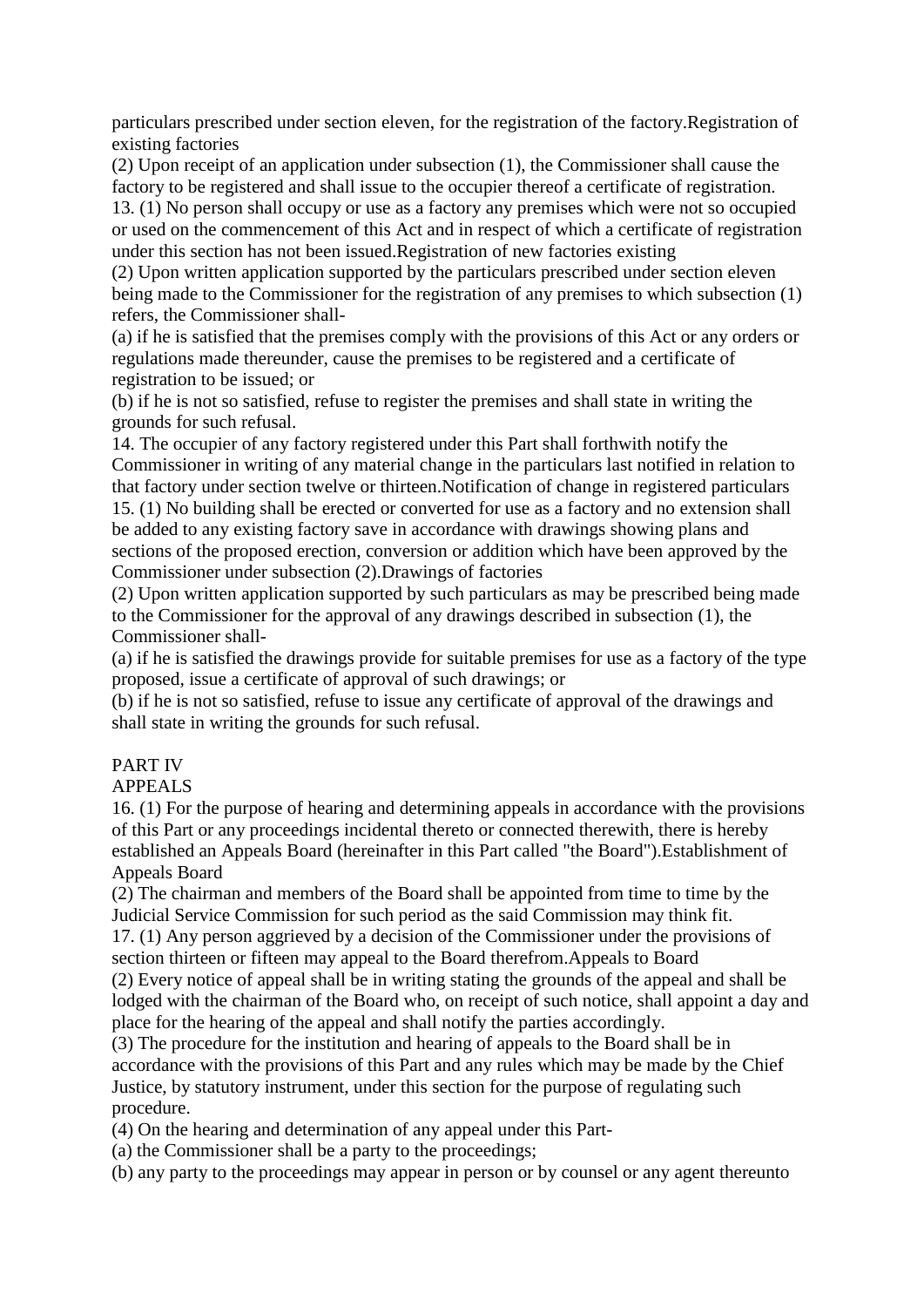authorised by him in writing.

18. (1) The Board may confirm, vary or reverse the decision of the Commissioner with which the appeal is concerned.Powers of Board

(2) The Board shall not make any order as to costs unless it considers the decision of the

Commissioner to have been unreasonable or the grounds of appeal to have been frivolous.

(3) Any decision by the Board under this Part shall be final and shall not be challenged in any proceedings whatsoever.

## PART V

## HEALTH: GENERAL PROVISIONS

19. (1) Every factory shall be kept in a clean state, and free from effluvia arising from any drain, sanitary convenience or nuisance.Cleanliness

(2) Without prejudice to the generality of subsection (1)-

(a) accumulations of dirt and refuse shall be removed daily from the floors and benches of workrooms, and from the staircases and passages;

(b) the floor of every workroom shall be cleaned at least once in every week by washing or, if it is effective and suitable, by sweeping or other method;

(c) where any process is carried on in circumstances which render the floor liable to be wet to such an extent that the fluid is capable of being removed by drainage, effective means shall be provided and maintained for draining off the fluid;

(d) all inside walls and partitions, and all ceilings or tops of rooms, and all walls, sides and tops of passages and staircases shall-

(i) where they have a smooth impervious surface, at least once in every period of fourteen months be washed with hot water and soap or other suitable detergent or cleaned by other suitable method;

(ii) where they are kept painted in a prescribed manner or varnished, be repainted in a prescribed manner or revarnished at such intervals of not more than seven years as may be prescribed, and shall at least once in every period of fourteen months be washed with hot water and soap or other suitable detergent or cleaned by other suitable method;

(iii) in all other cases, be kept whitewashed or colourwashed and the whitewashing or colourwashing shall be repeated at least once in every period of fourteen months.

(3) Where it appears to the Commissioner that in any factory or class or description of factory or parts thereof any of the foregoing provisions of this section are by reason of special circumstances inappropriate or unnecessary, he may, if he thinks fit, by order direct that those provisions shall not apply to that factory or to factories or parts of factories of that class or description, or shall apply as varied in the order.

20. (1) A factory shall not, while work is carried on, be so overcrowded as to cause risk of injury to the health of the persons employed therein.Overcrowding

(2) Without prejudice to the generality of subsection (1), the number of persons employed at a time in any workroom shall not be such that the amount of cubic space allowed for each is less than twelve cubic metres.

(3) In calculating for the purposes of this section the amount of cubic space in any room, no space more than four metres from the floor shall be taken into account and, where a room contains a gallery, the gallery shall be treated for the purposes of this section as if it were partitioned off from the remainder of the room and formed a separate room.

(4) Every workroom shall not be less than three metres in height measured from the floor to the lowest point of the ceiling or, where there is no ceiling, to the lowest point of the roofing material.

(As amended by No. 20 of 1974)

21. Effective and suitable provision shall be made, by natural or artificial means, for securing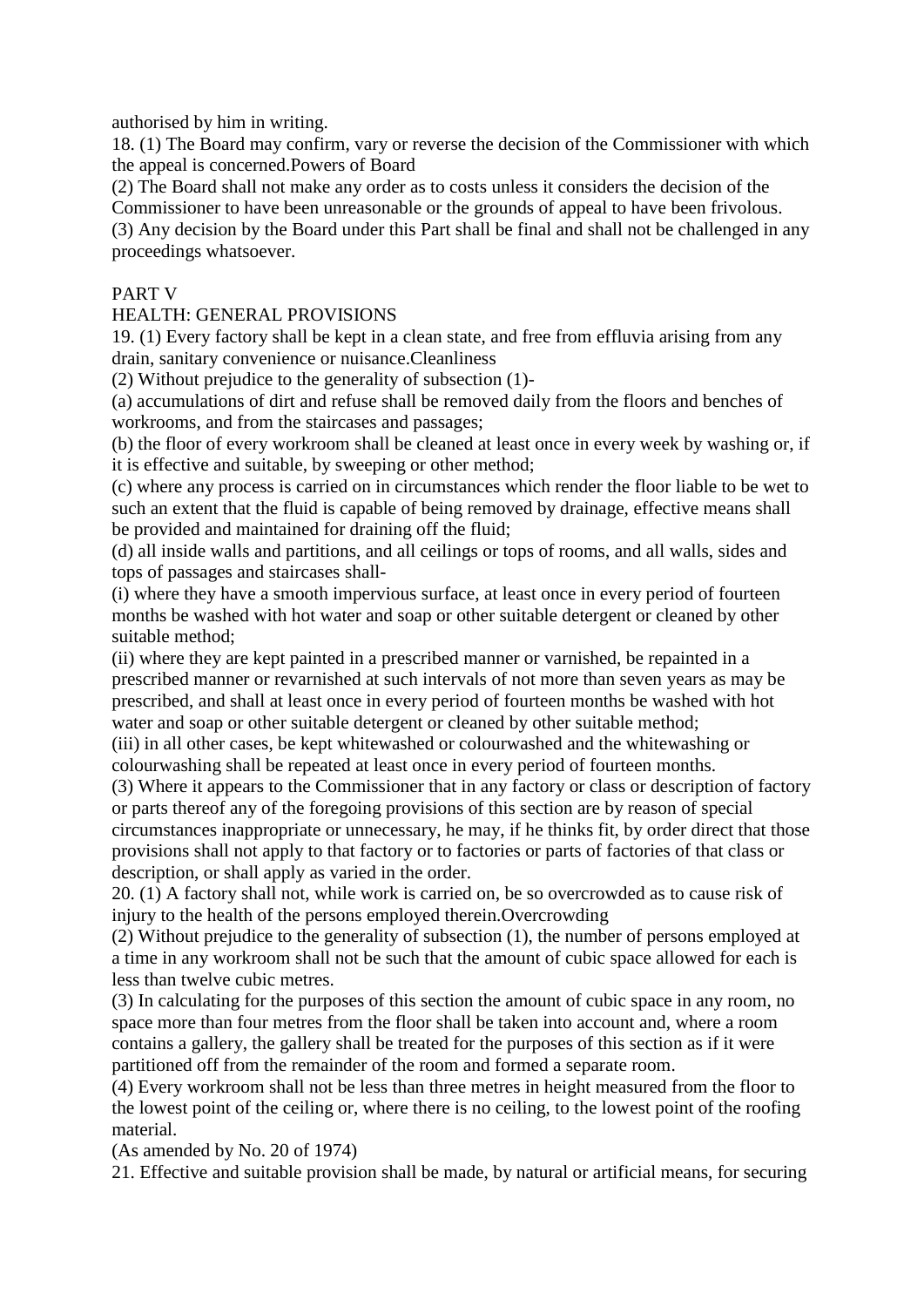and maintaining by the circulation of fresh air in each workroom the adequate ventilation of the room, and for rendering harmless, so far as practicable, all such fumes, dust and other impurities generated in the course of any process or work carried on in the factory as may be injurious to health.General ventilation

22. (1) Effective provision shall be made for securing and maintaining sufficient and suitable lighting, whether natural or artificial, in every part of a factory in which persons are working or passing.Lighting

(2) All glazed windows and skylights used for lighting of workrooms shall, so far as practicable, be kept clean on both the inner and outer surfaces and free from obstruction: Provided that this subsection shall not affect the whitewashing or shading of windows and skylights for the purpose of mitigating glare or heat.

23. Sufficient and suitable sanitary conveniences for the persons employed in the factory shall be provided, maintained and kept clean, and effective provision shall be made for lighting the conveniences and, where persons of both sexes are or are intended to be employed, the conveniences shall afford proper separate accommodation for each sex.Sanitary conveniences

24. The provisions of section twenty-three shall, in such areas of Zambia as the Minister may by order direct, be enforced by such local authority as may be specified in such order.Enforcement of provisions of section 23 by local authority

25. Where an inspector finds any act or default in relation to any drain, sanitary convenience, water supply, nuisance or other matter in a factory which is liable to be dealt with by a local authority by reason of any order made under section twenty-four or under any written law relating to public health, he shall give notice thereof in writing to the local authority.Duty of inspector as to sanitary defects remediable by local authority

26. (1) Where it appears to the Minister-Medical supervision

(a) that in any factory or class or description of factory-

(i) cases of illness have occurred which he has reason to believe may be due to the nature of a process or other conditions of work; or

(ii) by reason of changes in any process or in the substances used in any process, or by reason of the introduction of any new process or new substance for use in a process, there may be risk of injury to the health of persons employed in that process; or

(iii) young persons are or are about to be employed in work which may cause risk of injury to their health; or

(b) that there may be risk of injury to the health of persons employed in a factory-

(i) from any substance or material brought to the factory to be used or handled therein; or (ii) from any change in the conditions of work or other conditions in the factory;

he may make regulations requiring such reasonable arrangements to be made for the medical supervision (not including medical treatment other than first-aid treatment and medical treatment of a preventive character) of the persons, or any class of the persons, employed at that factory or class or description of factory as may be specified in the regulations.

(2) Where the Minister proposes to exercise his powers under this section in relation to a particular factory and for a limited period, he may exercise those powers by order instead of by regulations, and any such order shall, subject to subsection (3), cease to have effect at the expiration of such period as may be specified in the order.

(3) The Minister may by subsequent order or orders extend the said period, but if the occupier of the factory by notice in writing to him objects to any such extension, the original order shall cease to have effect as from one month after the service of the notice, without prejudice to the making of regulations in relation to the factory.

## PART VI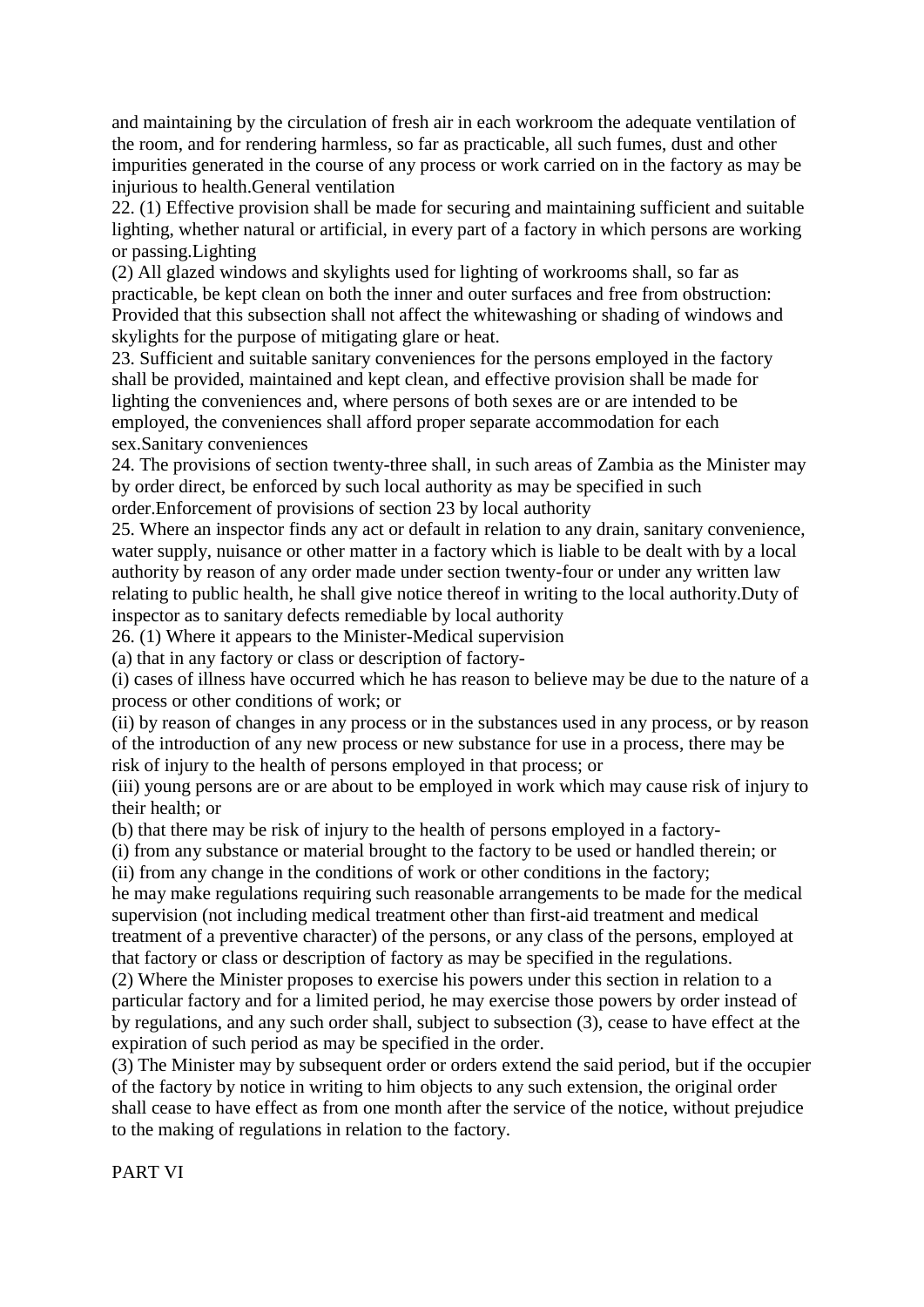#### SAFETY: GENERAL PROVISIONS

27. (1) Every flywheel directly connected to any prime mover and every moving part of any prime mover, except such prime movers as are mentioned in subsection (3), shall be securely fenced, whether the flywheel or prime mover is situated in an engine-house or not.Prime movers

(2) The head and tail race of every water wheel and of every water turbine shall be securely fenced.

(3) Every part of any electric generator, motor and rotary converter, and every flywheel directly connected thereto, shall be securely fenced unless it is in such a position or of such construction as to be as safe to every person employed or working on the premises as it would be if securely fenced.

28. (1) Every part of any transmission machinery shall be securely fenced unless it is in such a position or of such construction as to be as safe to every person employed or working on the premises as it would be if securely fenced.Transmission machinery

(2) Efficient devices or appliances shall be provided and maintained in every room or place where work is carried on by which the power can promptly be cut off from the transmission machinery in that room or place.

(3) Every machine intended to be driven by mechanical power shall be provided with an efficient starting and stopping appliance, the control of which shall be in such a position as to be readily and conveniently operated by the person operating the machine.

(4) No driving-belt when not in use shall be allowed to rest or ride upon a revolving shaft which forms part of the transmission machinery.

(5) Suitable striking gear or other efficient mechanical appliance shall be provided and maintained and used to move driving-belts to and from fast and loose pulleys which form part of the transmission machinery, and any such gear or appliances shall be so constructed, placed and maintained as to prevent the driving-belt from creeping back on to the fast pulley.

(6) The Commissioner may, subject to any conditions therein specified, issue a certificate of exemption from compliance with any of the requirements of subsections (2), (4) and (5) in any case where he is satisfied that compliance with the requirement is unnecessary or impracticable.

29. (1) Every dangerous part of any machinery, other than prime movers and transmission machinery, shall be securely fenced unless it is in such a position or of such construction as to be as safe to every person employed or working on the premises as it would be if securely fenced.Other machinery

(2) Any part of a stock-bar which projects beyond the head-stock of a lathe shall be securely fenced unless it is in such a position as to be as safe to every person employed or working on the premises as it would be if securely fenced.

(3) Where the Commissioner is satisfied that there is available and suitable for use in connection with machinery of any class any type or description of safety device, he may by order direct that that type or description of device shall be provided for use, either instead of or in addition to any fencing, in connection with such class of machinery as may be specified in the order.

30. (1) Subject to the provisions of subsection (2), in determining, for the purposes of the foregoing provisions of this Part, whether any part of machinery is in such a position or of such construction as to be as safe to every person employed or working on the premises as it would be if securely fenced-Provisions as to unfenced machinery

(a) no account shall be taken of any person carrying out, while the part of machinery is in motion, an examination thereof or any lubrication or adjustment shown by such examination to be immediately necessary, if the examination, lubrication or adjustment can only be carried out while the part of machinery is in motion; and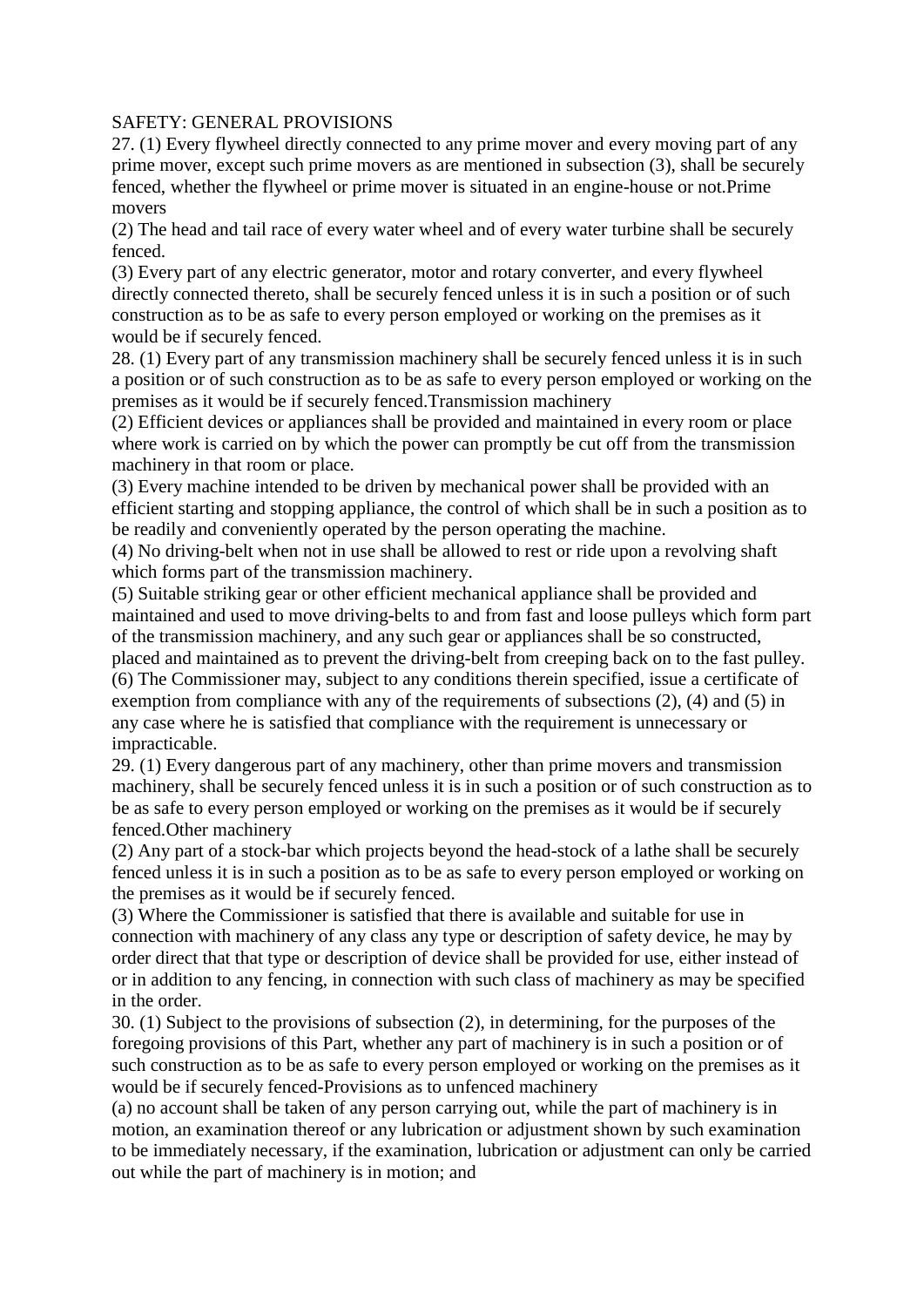(b) in the case of any part of transmission machinery used in any process with respect to which the Commissioner has certified in writing that owing to the continuous nature of such process the stopping of that part would seriously interfere with the carrying on of the process in such factory, no account shall be taken of any person carrying out, by such methods and in such circumstances and subject to such conditions as may be specified in the certificate, any lubrication or any mounting or shipping of belts.

(2) Subsection (1) shall only apply where-

(a) the examination, lubrication or other operation is carried out by a male person who-

(i) has attained the apparent age of eighteen years;

(ii) has been appointed by the occupier of the factory, by prescribed certificate attached to the general register, to carry out such examination, lubrication or other operation, and has been furnished by the occupier with a signed copy of such certificate;

(iii) has been sufficiently trained for the purposes of the work entailed by, and is acquainted with the dangers of moving machinery arising in connection with, such examination, lubrication or other operation; and

(iv) has been provided by the occupier with and is wearing a close-fitting single-piece garment in good repair, which is fastened by means having no exposed loose ends and has no external pockets other than a hip-pocket;

(b) another person, instructed as to the steps to be taken in case of emergency, is immediately available within sight or hearing of any person carrying out such examination, lubrication or other operation; and

(c) any ladder in use for the carrying out of such examination, lubrication or other operation is securely fixed or lashed or is firmly held by a person standing at the foot of the ladder. 31. All fencing and other safeguards provided in pursuance of the foregoing provisions of this Part shall be of substantial construction, and constantly maintained and kept in position while the parts required to be fenced or safeguarded are in motion or use, except when any such parts are necessarily exposed for examination and for any lubrication or adjustment shown by such examination to be immediately necessary and all conditions imposed by or under section thirty are complied with.Construction and maintenance of fencing

32. (1) Every prime mover and other machine, being a machine intended to be driven by mechanical power, shall be so constructed that the following parts of such prime mover or machine are securely fenced or are in such a position or are of such construction as to be as safe as they would be if they were securely fenced:Construction and supply of machinery All revolving shafts (including journal ends), flywheels, couplings, toothed gearing, friction gearing, belt and pulley drives, chain and sprocket drives, cams, crank arms and slide blocks and all projecting screws, bolts or keys on any moving part:

Provided that the foregoing requirements shall not apply to a pulley, coupling or other part of a prime mover or machine intended for connecting to the prime mover or machine means of transmitting motion from the prime mover or from or to the machine, as the case may be, other than means of transmitting motion from the prime mover to the machine where the prime mover and machine are constructed as a combined unit appliance.

(2) Every prime mover and other machine, being a machine intended to be driven by mechanical power, shall be so constructed that every lever, handle, switch or other device whose accidental movement or displacement is liable to cause danger, shall, where practicable (unless it is so placed or the appliance is so constructed as to prevent accidental movement or displacement) be provided with a suitable spring or other locking or shrouding arrangement to prevent the accidental movement or displacement.

(3) Any person who, after the expiry of a period of two years from the commencement of this Act, sells or lets on hire, or as agent of the seller or hirer causes or procures to be sold or let on hire, for use in a factory in Zambia, any prime mover, or other machine intended to be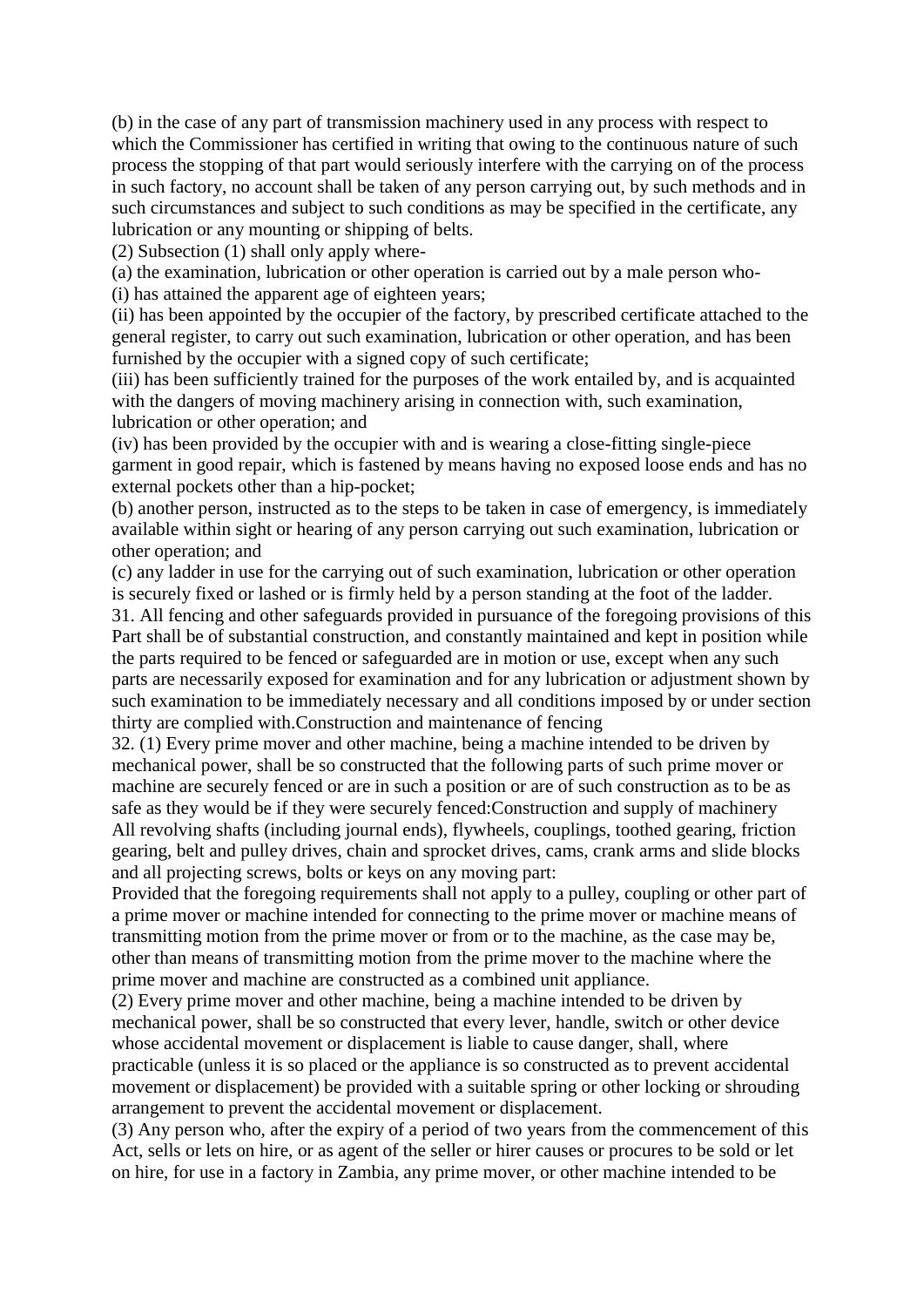driven by mechanical power, which does not comply with the requirements of subsections (1) and (2) shall be guilty of an offence and liable to a fine not exceeding one thousand five hundred penalty units.

(4) Nothing in this section shall be deemed to relieve the occupier of a factory of any responsibility placed on him under this Act in relation to any machinery used in that factory. (5) The Minister may by regulations extend the provisions of subsection (3) to plant which does not comply with such requirements of this Act or of any regulations made thereunder as may be specified in the regulations, and any regulations made under this subsection may relate to plant in a specified process.

(6) An offence under subsection (3) or (5) shall, where necessary for the purpose of conferring jurisdiction on any court to entertain proceedings for the offence, be deemed to have been committed in the place where the machine or, as the case may be, the plant, is for the time being.

(As amended by Act No. 13 of 1994)

33. (1) Every fixed vessel, structure, sump or pit of which the edge is less than one metre above the highest ground or platform from which a person might fall into it shall, if it contains any scalding, corrosive or poisonous liquid, or any molten metal, either be securely covered or be securely fenced to at least one metre above that ground or platform, or where by reason of the nature of the work neither secure covering nor secure fencing to that height is practicable, all practicable steps shall be taken by covering, fencing or other means to prevent any person from falling into the vessel, structure, sump or pit.Vessels containing dangerous substances

(2) Every such vessel, structure, sump or pit as is mentioned in subsection (1) shall be clearly indicated by a warning notice bearing in red letters in English and in at least one vernacular language commonly used by the employees in the factory, the word "DANGER".

(3) Where any fixed vessel, structure, sump or pit contains any scalding, corrosive or poisonous liquid or any molten metal, but is not securely covered, no ladder, stair or gangway shall be placed above, across or inside it which is not-

(a) at least five hundred millimetres wide; and

(b) securely fenced on both sides to a height of at least one metre and securely fixed.

(4) Where any vessels, structures, sumps or pits adjoin and one or more of them contains any scalding, corrosive or poisonous liquid or any molten metal, and the space between them, clear of any surrounding brick or other work, is less than five hundred millimetres in width or is not securely fenced on both sides to a height of at least one metre, secure barriers shall be so placed as to prevent passage between them.

(5) For the purposes of this section, a ladder, stair or gangway shall not be deemed to be securely fenced unless it is provided with sheet fencing or with an upper and a lower rail and toe-boards, or, where appropriate, with suitable safety hoops or cages.

(6) The Minister may by regulations extend any of the provisions of this section so as to make them applicable-

(a) to a vessel or structure which is not fixed; or

(b) to a vessel, structure, sump or pit containing a substance which is not a liquid; and, in relation to any substance which is not a liquid, the expression "scalding", in a provision extended under paragraph (b), shall be taken to mean "likely to cause burns"

(7) The Minister may by order exempt from the requirements of this section any class of vessel, structure, sump or pit in the case of which he is satisfied that the requirements are unnecessary or inappropriate.

(As amended by No. 20 of 1974)

34. (1) No traversing part of any self-acting machine and no material carried thereon shall, if the space over which it runs is a space over which any person is liable to pass, whether in the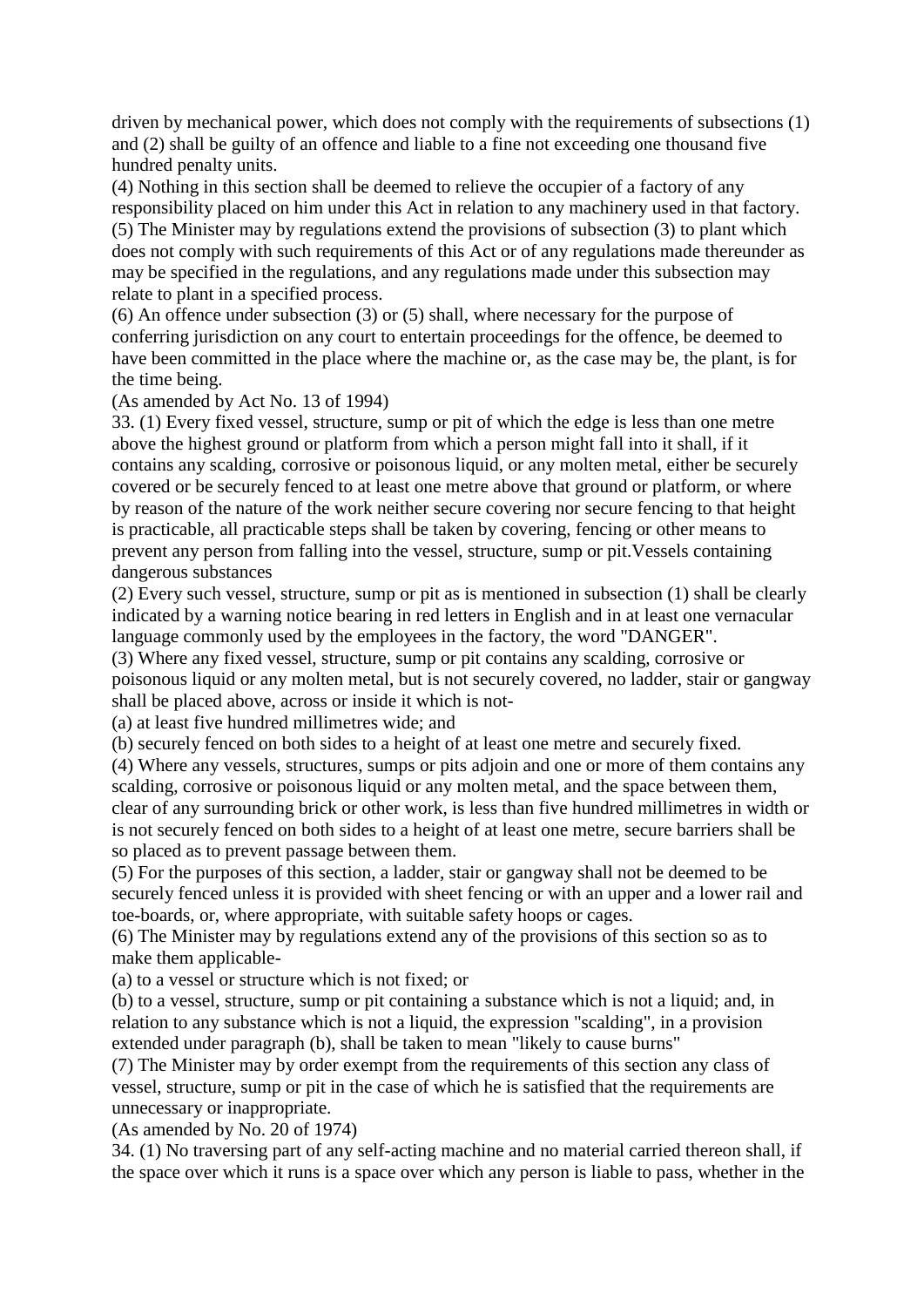course of his employment or otherwise, be allowed on its outward or inward traverse to run within a distance of five hundred millimetres from any fixed structure not being part of the machine.Self-acting machines

(2) All practical steps shall be taken by instructions to the person in charge of the machine and otherwise to ensure that no person employed shall be in the space between any traversing part of a self-acting spinning mule and any fixed part of the machine towards which the traversing part moves on the inward run, except when the machine is stopped with the traversing part on the outward run.

(As amended by No. 20 of 1974)

35. No person shall be employed at any machine or in any process, being a machine or process liable to cause bodily injury, unless he has been fully instructed as to the dangers likely to arise in connection therewith and the precautions to be observed, and-

(a) has received a sufficient training in work at the machine or in the process; or (b) is under adequate supervision by a person who has a thorough knowledge and experience

of the machine or process.Training and supervision of inexperienced workers

36. (1) All floors, steps, stairs, passages and gangways shall be of sound construction and properly maintained and shall, so far as is reasonably practicable, be kept free from any obstruction and from any substance likely to cause persons to slip.Floors, steps, stairs, passages and gangways

(2) For every staircase in a building or affording a means of exit from a building, a substantial hand-rail shall be provided and maintained, which if the staircase has an open side, shall be on that side, and in the case of a staircase having two open sides or of a staircase which, owing to the nature of its construction or the condition of the surface of the steps, or other special circumstances, is specially liable to cause accidents, such a hand-rail shall be provided and maintained on both sides.

(3) Any open side of a staircase shall also be guarded by the provision and maintenance of a lower rail or other effective means.

(4) All openings in floors shall be securely fenced, except in so far as the nature of the work renders such fencing impracticable.

(5) All ladders shall be soundly constructed and properly maintained and shall, where liable to slip, be properly secured or fitted with effective devices to prevent skidding, or be firmly held by a person stationed at the foot of the ladder.

37. (1) There shall, so far as is reasonably practicable, be provided and maintained safe means of access to and egress from every place at which any person has at any time to work, and every such place shall, so far as is reasonably practicable, be made and kept safe for any person working there.Safe means of access and safe place of employment

(2) Sufficient clear and unobstructed space shall be maintained at every machine while in motion to enable work to be carried on without unnecessary risk to any person.

(3) Where any person has to work at a place from which he will be liable to fall a distance exceeding two metres then, unless the place is one which affords secure foothold and, where necessary, secure handhold, means shall be provided, so far as is reasonably practicable, by fencing or otherwise, for ensuring his safety.

(As amended by No. 20 of 1974)

38. (1) The provisions of subsections (2) to (7) shall have effect where work in any factory has to be done inside any chamber, tank, tank-wagon, vat, pit, pipe, flue, or other confined space in which dangerous fumes are liable to be present to such an extent as to involve risk of persons being overcome thereby.Precautions in places where dangerous fumes are liable to be present

(2) The confined space shall be provided with adequate means of egress.

(3) Subject to subsection (4), no person shall enter or remain in the confined space for any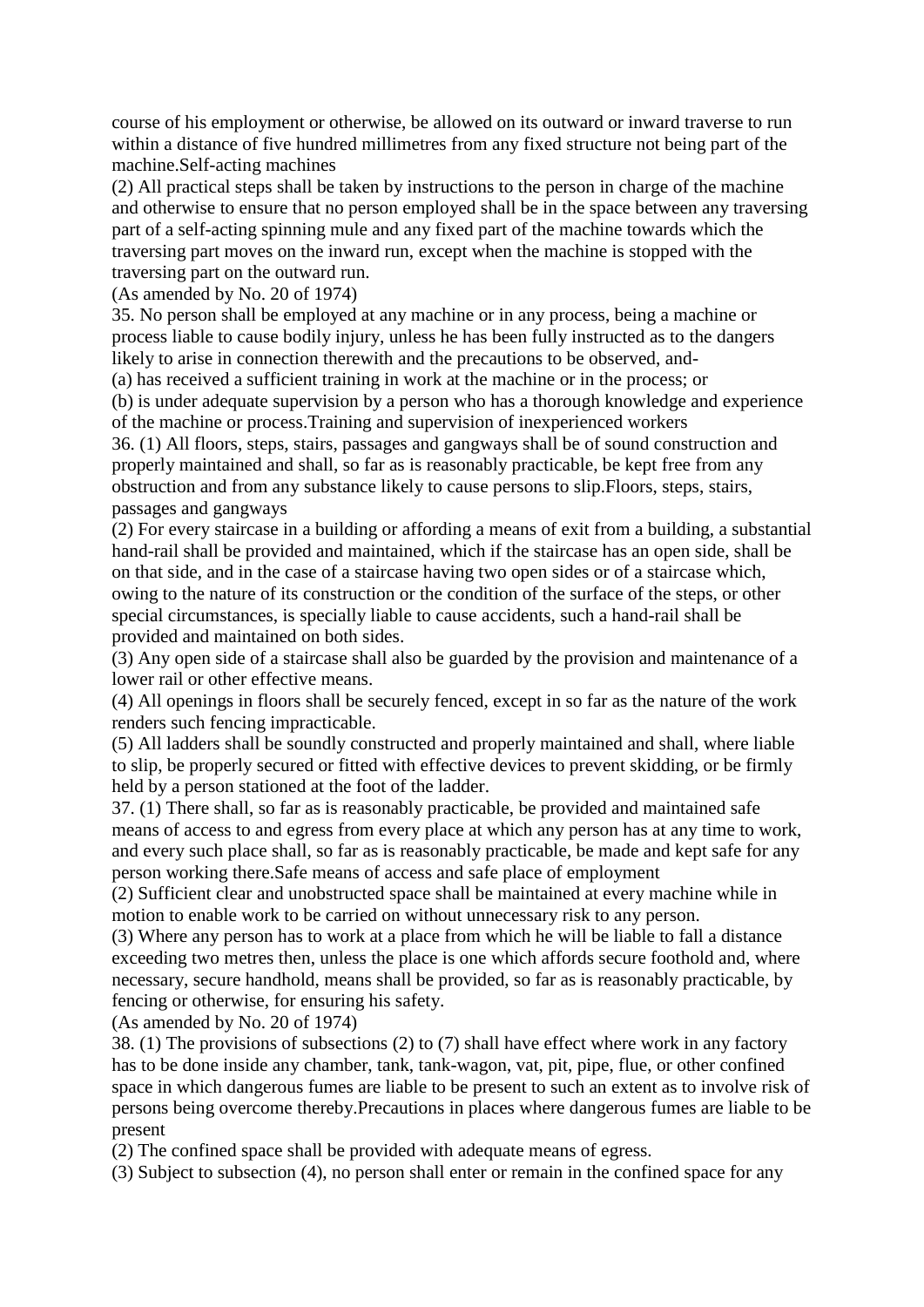purpose unless he is wearing a suitable breathing apparatus and has been authorised to enter by a responsible person, and, where practicable, he is wearing a belt with a rope securely attached and a person keeping watch outside and capable of pulling him out is holding the free end of the rope.

(4) Where the confined space has been certified by a responsible person as being, for a specified period, safe for entry without breathing apparatus and the period so specified has not expired, the aforementioned provisions of this section shall not apply, but no person shall enter or remain in the space unless he has been warned when that period will expire.

(5) A confined space shall not be certified under subsection (4) unless-

(a) effective steps have been taken to prevent any ingress of dangerous fumes;

(b) any sludge or other deposit liable to give off dangerous fumes has been removed and the space contains no other material liable to give off dangerous fumes; and

(c) the space has been adequately ventilated and tested for dangerous fumes and has a supply of air adequate for respiration; but no account shall be taken for the purposes of paragraph (b) of any deposit or other material liable to give off dangerous fumes in insignificant quantities only.

(6) There shall be provided and kept readily available a sufficient supply of suitable breathing apparatus, of belts and ropes, and of suitable reviving apparatus and oxygen, and the apparatus and belts and ropes shall be maintained and shall be thoroughly examined by a competent person at least once a month.

(7) A sufficient number of persons employed shall be trained and practised in the use of the apparatus mentioned in subsection (6) and in a method of restoring respiration.

(8) The Commissioner may by certificate grant, subject to any conditions specified in the certificate, exemption from compliance with any of the requirements of the foregoing provisions of this section in any case where he is satisfied that compliance with those requirements is unnecessary or impracticable.

(9) No person shall enter or remain in any confined space in which the proportion of oxygen in the air is liable to have been substantially reduced unless either-

(a) he is wearing a suitable breathing apparatus; or

(b) the space has been and remains adequately ventilated and a responsible person has tested and certified it as safe for entry without breathing apparatus.

(10) No work shall be permitted in any boiler-furnace or boiler-flue until it has been sufficiently cooled by ventilation or otherwise to make work safe for the persons employed. 39. (1) Where, in connection with any grinding, sieving or other process giving rise to dust, there may escape dust of such character and to such an extent as to be liable to explode on ignition, all practicable steps shall be taken to prevent such an explosion by enclosure of the plant used in the process, and by removal or prevention of accumulation of any dust that may escape in spite of the enclosure, and by exclusion or effective enclosure of possible sources of ignition.Precautions with respect to explosive or inflammable dust, gas, vapour or substance (2) Where there is present in any plant used in any such process as aforesaid dust of such a character and to such an extent as to be liable to explode on ignition, then, unless the plant is so constructed as to withstand the pressure likely to be produced by any such explosion, all practicable steps shall be taken to restrict the spread and effects of such an explosion by the provision, in connection with the plant, of chokes, baffles and vents or other equally effective appliances.

(3) Where any part of a plant contains any explosive or inflammable gas or vapour under pressure greater than atmospheric pressure, that part shall not be opened, except in accordance with the following provisions:

(a) before the fastening of any joint of any pipe connected with the part of the plant or the fastening of the cover of any opening into the part is loosened, any flow of the gas or vapour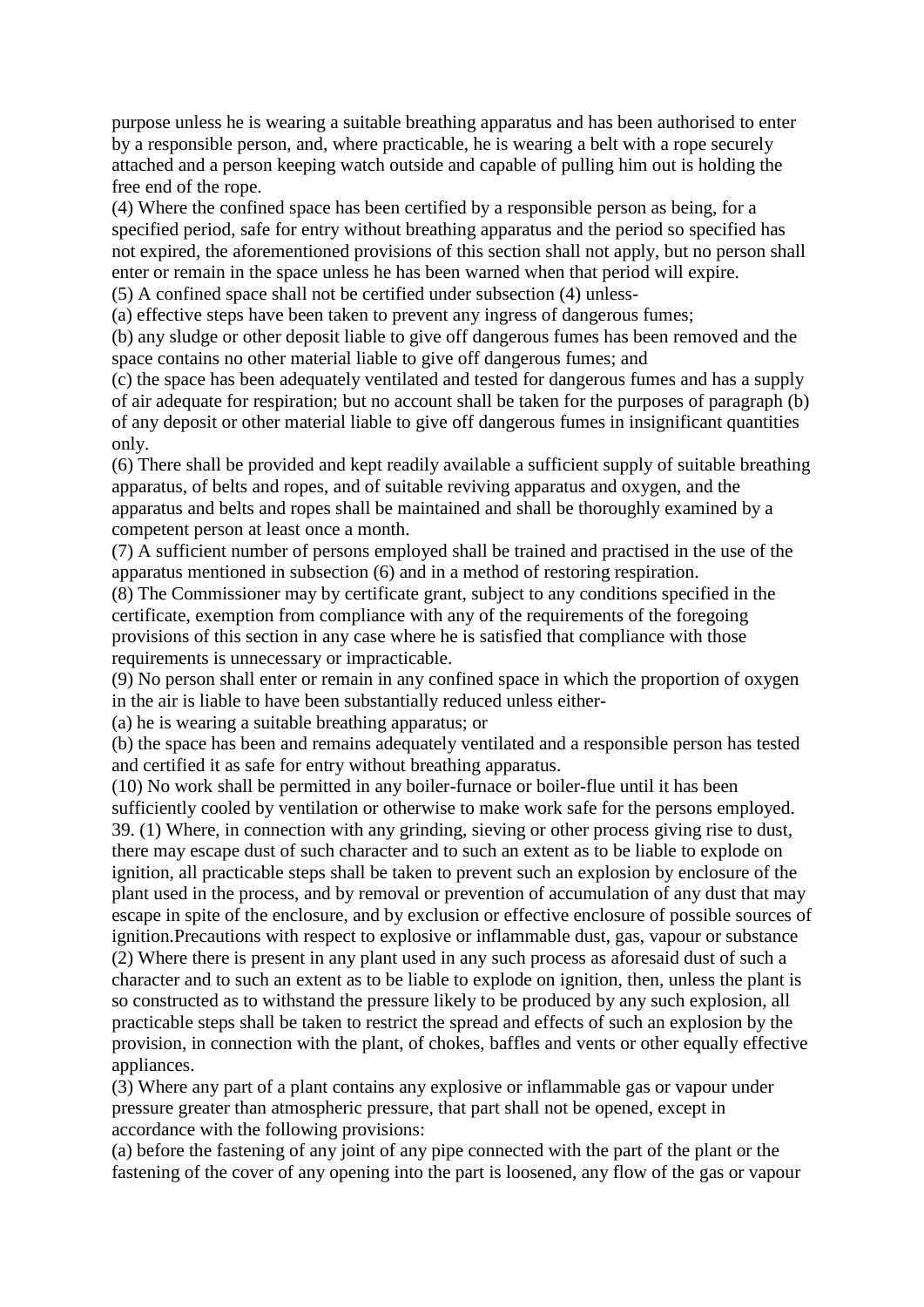into the part or into any such pipe shall be effectively stopped by a stop-valve or otherwise; (b) before any such fastening as aforesaid is removed, all practicable steps shall be taken to reduce the pressure of the gas or vapour in the pipe or part of the plant to atmospheric pressure;

and if any such fastening has been loosened or removed, no explosive or inflammable gas or vapour shall be allowed to enter the pipe or part of the plant until the fastening has been secured, or, as the case may be, securely replaced:

Provided that this subsection shall not apply to plant installed in the open air.

(4) No plant, tank or vessel which contains or has contained any explosive or inflammable substance shall be subjected-

(a) to any welding, brazing or soldering operation;

(b) to any cutting operation which involves the application of heat; or

(c) to any operation involving the application of heat for the purpose of taking apart or removing the plant, tank or vessel or any part of it;

until all practicable steps have been taken to remove the substance and any fumes arising from it, or to render them non-explosive or non-inflammable; and if any plant, tank or vessel has been subjected to any such operation, no explosive or inflammable substance shall be allowed to enter the plant, tank or vessel until the metal has cooled sufficiently to prevent any risk of igniting the substance.

(5) The Commissioner may by certificate grant, subject to any conditions specified in the certificate, exemption from compliance with any of the requirements of subsections (3) and (4) in any case where he is satisfied that compliance with the requirement is unnecessary or impracticable.

40. (1) In every factory there shall be provided and maintained appropriate means for fighting fire, which shall be so placed as to be readily available for use, and persons trained in the correct use of such means shall be present during all working periods.Prevention and fighting of fire

(2) The Minister may by regulations prescribe for any class or description of factory or part thereof specified means for fighting fire, and any such regulations may provide for the testing or examination of the means so specified and for the recording of particulars of the tests or examinations and of any defects found and action taken to remedy the defects.

(3) The Minister may make regulations requiring means to be provided in any class or description of factory for notifying the fire brigade in case of fire and requiring employed persons to be made familiar with their use.

(4) Regulations made under this section may provide, as regards any of their provisions, that some other person or persons shall be responsible for a contravention thereof instead of or as well as the occupier.

(5) Any requirement imposed by regulations made under subsection (2) may be so imposed either in substitution for or without prejudice to the general requirements of subsection (1). (6) The Minister may by order grant exemption from the requirements of subsection (1) and any such order may apply to any particular factory or part of a factory or any class or description of factory.

(7) All stocks of highly inflammable substances shall be kept either in a fire-resisting store or in a safe place outside any occupied building:

Provided that no such store as aforesaid shall be so situated as to endanger the means of escape from the factory or from any part thereof in the event of a fire occurring in the store. (8) No fire, flame, open light or other agency likely to ignite any volatile inflammable substance shall be permitted in any part of a factory in which such substance is used or is likely to be present.

(9) No person shall be allowed to smoke in any part of a factory where any volatile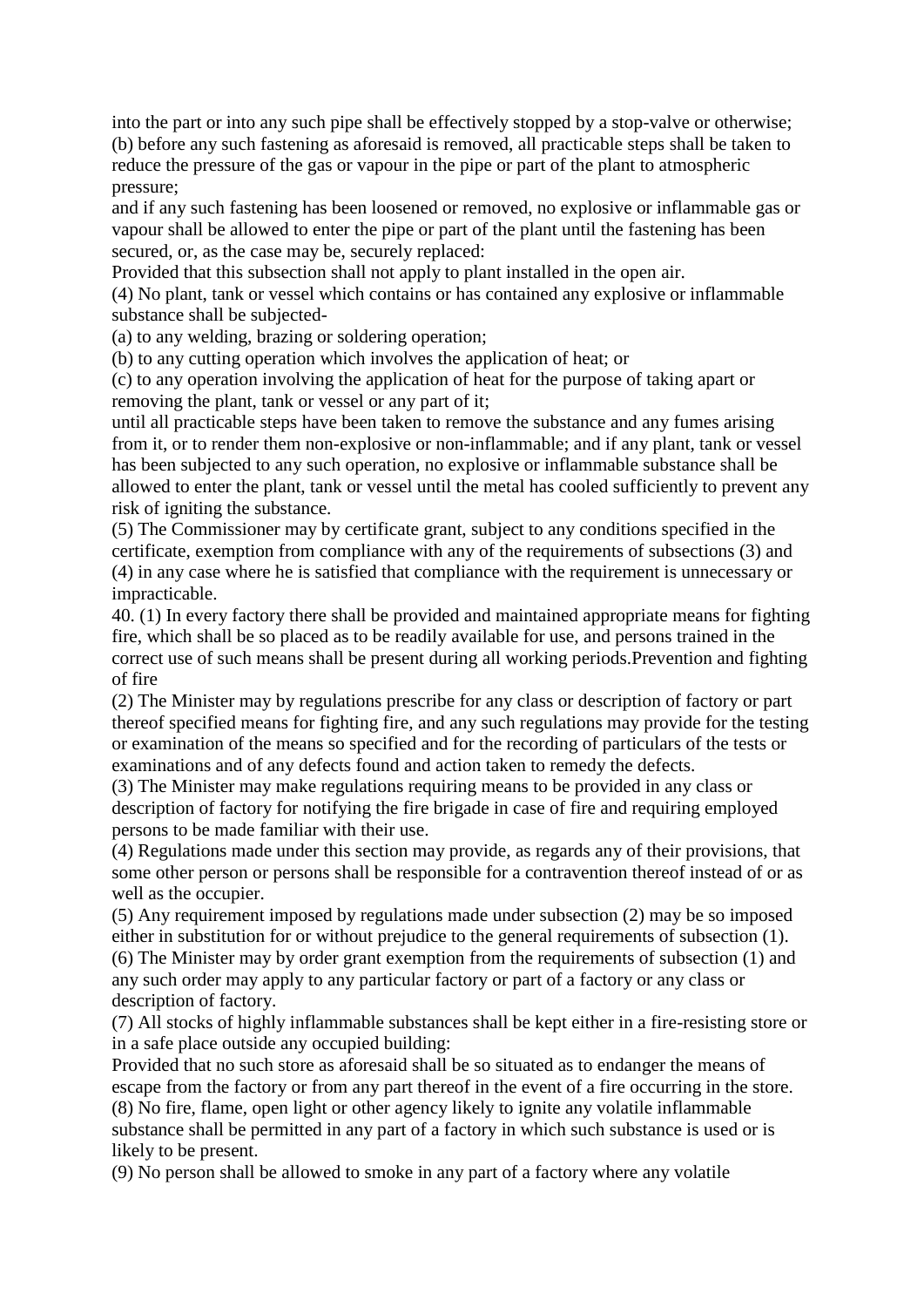inflammable substance is used, and a notice prohibiting smoking shall be posted in a conspicuous place in every such part of the premises.

41. (1) Every factory shall be provided with adequate means of escape in case of fire for the persons employed therein, and all such means shall be properly maintained and kept free from obstruction.Means of escape and warning in case of fire

(2) The contents of any room in which persons are employed shall be so arranged or disposed that there is a free passage-way for all persons employed in the room to a means of escape in case of fire.

(3) Where any person is within a factory for the purpose of employment or meals, the doors of the factory, and of any room therein in which the person is, and any doors which afford a means of exit for persons employed in the factory from any building or from any enclosure in which the factory is situated, shall not be locked or fastened in such a manner that they cannot be easily and immediately opened from the inside.

(4) Any doors opening on to any staircase or corridor from any room in which more than ten persons are employed, and in the case of any factory constructed or converted for use as a factory after the commencement of this Act, all other doors affording a means of exit from the factory for persons employed therein, shall, except in the case of sliding doors, be constructed to open outwards.

(5) In any factory constructed or converted for use as a factory before the commencement of this Act in which more than ten persons are employed in the same building above the ground floor, any door, which is not kept continuously open, at the foot of a staircase affording a means of exit from the building, shall, except in the case of sliding doors, be constructed to open outwards.

(6) Doors giving access to stairways shall not open immediately on to a flight of stairs, but on to a landing of adequate width.

(7) Every window, door or other exit affording means of escape in case of fire or giving access thereto, other than the means of exit in ordinary use, shall be distinctively and conspicuously marked by a notice printed in red letters of adequate size.

(8) Every hoistway or liftway inside a building constructed after the commencement of this Act shall be completely enclosed with fire-resisting materials, and all means of access to the hoist or lift shall be fitted with doors of fire-resisting materials:

Provided that any such hoistway or liftway which is not provided with a vent at the top shall be enclosed at the top only by some material easily broken by fire.

(9) The Commissioner may by certificate grant, subject to any conditions specified in the certificate, exemption from compliance with any of the requirements of subsection (8) in any case where he is satisfied that compliance with those requirements is inappropriate or undesirable.

(10) Where in any factory more than twenty persons are employed in the same building or explosive or highly inflammable materials are stored or used in any building in which persons are employed, effective means, capable of being operated without exposing any person to undue risk, shall be provided and maintained for giving warning in case of fire, which shall be clearly audible throughout the building or, where the factory is part only of the building, in every part of the building which is used for the purposes of the factory.

(11) The Minister may by regulations apply the provisions of subsection (10) to any class or description of factory.

(12) The Minister may by order grant exemption from or modify the requirements of subsection (10) in any case where it appears to him that those requirements are unnecessary or, as the case may be, would, unless modified, be unreasonable; and any such order may apply to any particular factory or part of a factory or any class or description of factory. 42. (1) There shall be tested and examined at least once in every period of three months and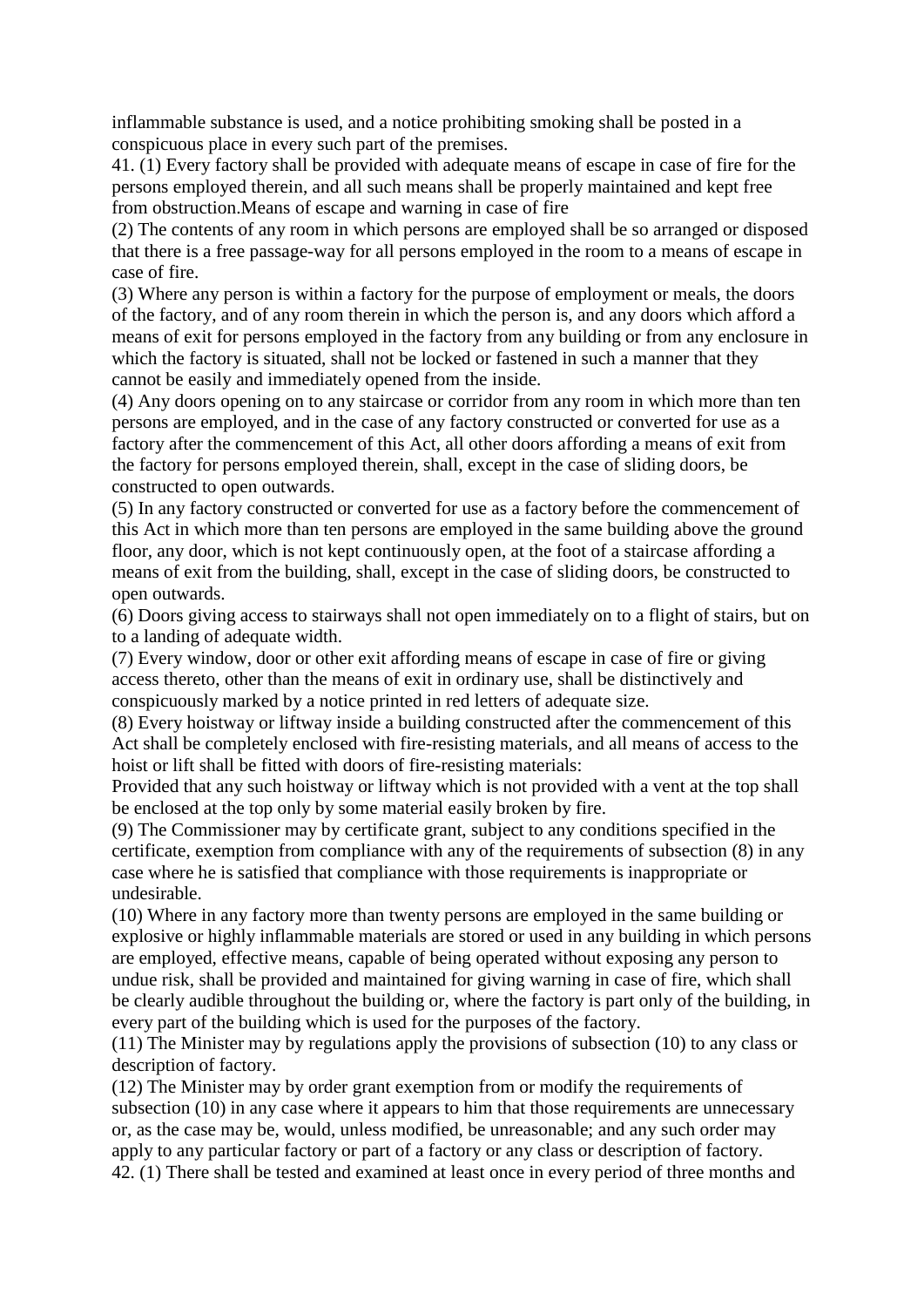whenever an inspector so requires every means for giving warning in case of fire which is required to be provided by or under this Act.Testing and examination of fire warning (2) The Minister may by regulations provide that, in relation to any class or description of appliance or in relation to any class or description of factory, subsection (1) shall have effect

with the substitution for the period of three months of such period as may be specified in the regulations.

(3) The Minister may by regulations prescribe the nature of the test or examination to be carried out in pursuance of this section.

(4) There shall be entered in or attached to the general register the date of every test or examination carried out in pursuance of this section and particulars of any defect found and the date and particulars of any action taken to remedy any such defect.

43. (1) Where in any factory more than twenty persons are employed in the same building above the first floor or more than six metres above the ground level, or explosive or highly inflammable materials are stored or used in any building where persons are employed, effective steps shall be taken to ensure that all the persons employed are familiar with the means of escape in case of fire and their use and with the routine to be followed in case of fire.Fire drills

(2) The Minister may by regulations apply the provisions of subsection (1) to any class or description of factory.

(3) The Minister may make regulations as to the steps to be taken for the purposes of subsection (1) in factories to which that subsection applies, or any class or description thereof.

(As amended by No. 20 of 1974)

44. The Minister may make regulations as to the means of escape in case of fire to be provided in factories or any class or description of factory.Regulations for means of escape 45. (1) The Minister may make regulations as to the measures to be taken to reduce the risk of fire breaking out in any factory or of any such fire or smoke therefrom spreading in any factory, and such regulations may, among other things, prescribe requirements as to the internal construction of a factory and the materials used in the construction.Regulations for fire prevention

(2) Regulations made under this section may provide, as regards any of their provisions, that some other person or persons shall be responsible for a contravention thereof instead of or as well as the occupier.

46. Where it appears to the Minister that, in view of the number and nature of accidents occurring in any factory or class or description of factory, special provision ought to be made at that factory or at factories of that class or description to secure the safety of persons employed therein, he may make regulations requiring the occupier to make such reasonable provision by arrangements for special supervision in regard to safety, investigation of the circumstances and causes of accidents, and otherwise as may be specified in the regulations.Regulations for special safety arrangements for the prevention of accidents

#### PART VII

## SAFETY: LIFTING MACHINERY

47. (1) Every hoist and lift shall be of good mechanical construction, sound material and adequate strength, and consistent with a relevant standard specification, and shall, together with all gates, interlocking or other devices required by this section to be fitted, be properly maintained.Hoists and lifts

(2) Every hoist or lift shall be thoroughly examined by a competent person at least once in every period of six months, and a report of the result of every such examination in the prescribed form shall be signed by the person making the examination and shall, within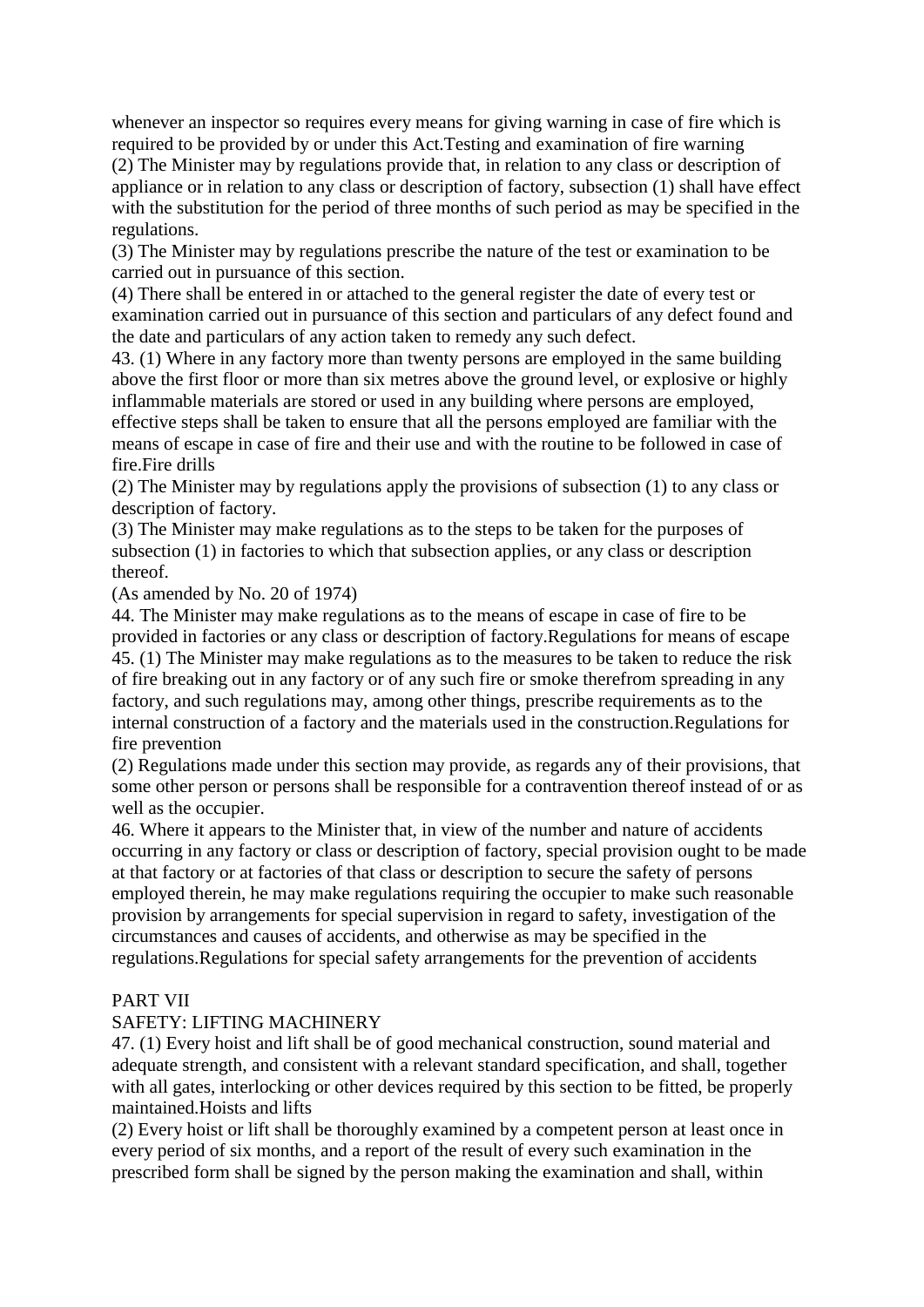fourteen days, be entered in or attached to the general register.

(3) Every hoistway or liftway shall be efficiently protected by a suitable enclosure fitted with gates, being such an enclosure as to prevent, when the gates are shut, any person falling down the way or coming into contact with any moving part of the hoist or lift.

(4) Any such gate as aforesaid shall be fitted with efficient interlocking or other devices to secure that the gate cannot be opened except when the cage or platform is at the landing and that the cage or platform cannot be moved away from the landing until the gate is closed. (5) If, in the case of a hoist or lift constructed or reconstructed before the commencement of this Act, it is not reasonably practicable to fit it with such devices as are mentioned in subsection (4), it shall be sufficient if the gate-

(a) is provided with such arrangements as will secure the objects of that subsection so far as is reasonably practicable; and

(b) is kept closed and fastened except when the cage or platform is at rest at the landing. (6) Every hoist or lift and every such enclosure as is mentioned in subsection (3) shall be so constructed as to prevent any part of any person or any goods carried in the hoist or lift being trapped between any part of the hoist or lift and any fixed structure or between the counterbalance weight and any other moving part of the hoist or lift.

(7) There shall be marked in a conspicuous place on every hoist or lift the maximum working load which it can safely carry and no load greater than the maximum working load shall be carried on any hoist or lift.

48. (1) The following additional requirements shall apply to hoists and lifts used for carrying persons whether together with goods or otherwise:Hoists and lifts used for carrying persons (a) efficient automatic devices shall be provided and maintained to prevent the cage or platform overrunning;

(b) every cage shall on each side from which access is afforded to a landing be fitted with a gate, and in connection with every such gate efficient devices shall be provided to secure that, when persons or goods are in the cage, the cage cannot be raised or lowered unless the gate is closed, and will come to rest when the gate is opened; and

(c) there shall be marked in a conspicuous place on every such hoist or lift the maximum number of persons which the hoist or lift is designed to carry.

(2) In the case of a hoist or lift constructed or reconstructed before the commencement of this Act in connection with which it is not reasonably practicable to provide such devices as are mentioned in paragraph (b) of subsection (1), it shall be sufficient if-

(a) such arrangements are provided as will secure the objects of that paragraph so far as is reasonably practicable; and

(b) the gate is kept closed and fastened except where the cage is at rest or empty.

(3) In the case of a hoist or lift used as mentioned in subsection (1) which was constructed after the commencement of this Act, where the platform or cage is suspended by rope or chain, there shall be at least two ropes or chains separately connected with the platform or cage, each rope or chain and its attachments being capable of carrying the whole weight of the platform or cage and its maximum working load, and efficient devices shall be provided and maintained which will support the platform or cage with its maximum working load in the event of a breakage of the ropes or chains or any of their attachments.

49. Every teagle opening or similar doorway used for hoisting or lowering goods, materials, or plant, whether by mechanical power or otherwise, shall be securely fenced and shall be provided with a secure hand-hold on each side of the opening or doorway, and such fencing shall be properly maintained and shall, except when the hoisting of goods, materials, or plant is being carried on at the opening or doorway, be kept in position.Teagle openings and similar doorways

50. (1) For the purposes of sections forty-seven and forty-eight, no lifting machine or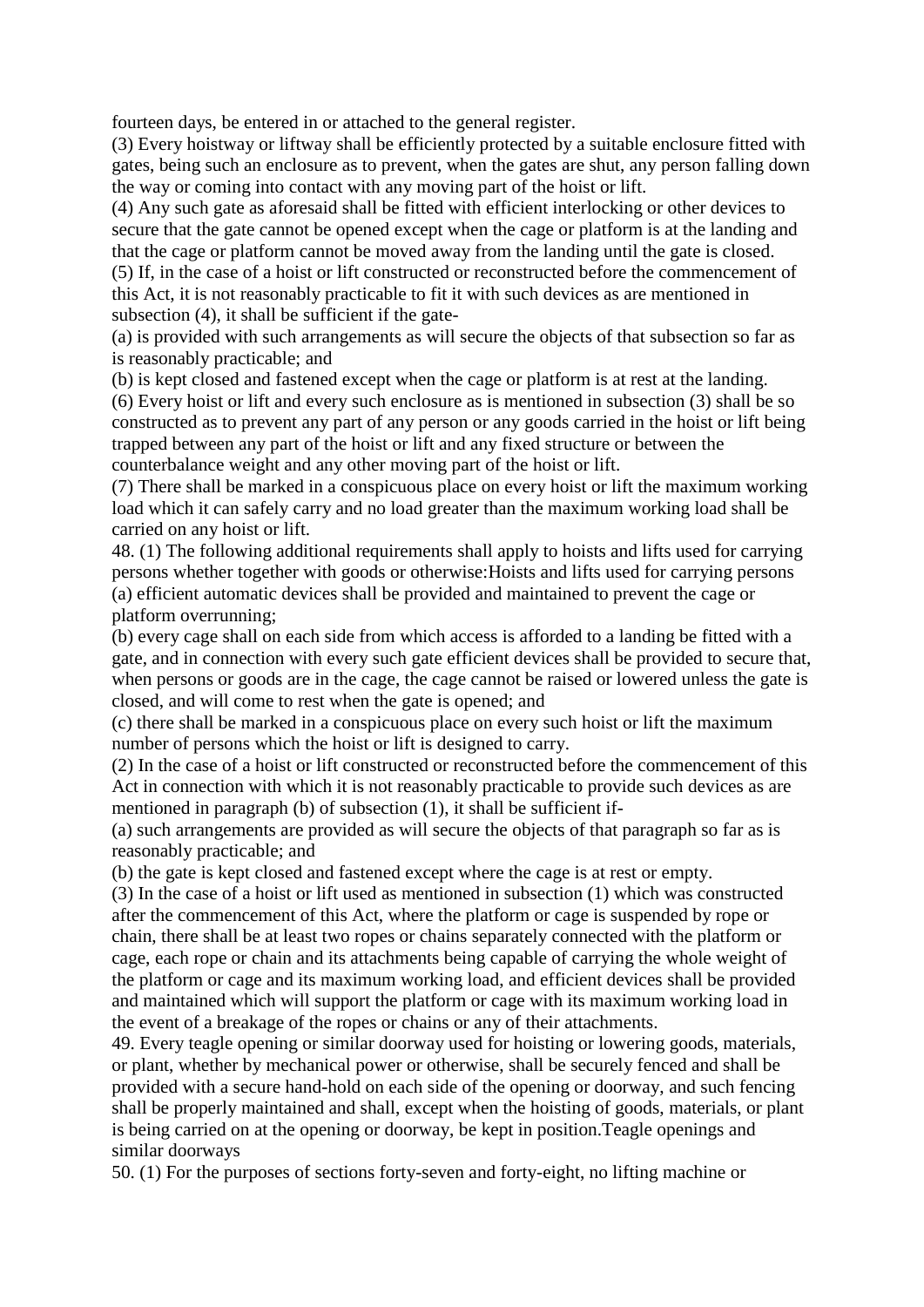appliance shall be deemed to be a hoist or lift unless it has a platform or cage the direction of movement of which is restricted by a guide or guides.Hoists and lifts: supplementary provisions and exceptions

(2) Subsections (3) to (7) of section forty-seven and section forty-eight shall not apply in the case of a continuous hoist or lift, and in such a case subsection (2) of section forty-seven shall have effect as if for the reference to six months there were substituted a reference to twelve months.

(3) Subsections (4) and (5) of section forty-seven and section forty-eight shall not apply in the case of a hoist or lift not connected with mechanical power; and in such a case-

(a) subsection (2) of section forty-seven shall have effect as if for the reference to six months there were substituted a reference to twelve months; and

(b) any gates to be fitted under subsection (3) of section forty-seven shall be kept closed and fastened except when the cage or platform is at rest at the landing.

(4) If it is shown to the satisfaction of the Commissioner that it would be unreasonable in the special circumstances of the case to enforce any requirement of this section or of section forty-seven, forty-eight or forty-nine in respect of any particular hoist, lift, hoistway, liftway

or teagle opening or similar doorway, he may by certificate grant exemption from compliance with such requirement.

51. (1) The following provisions shall be complied with as respects every chain, rope or lifting tackle used for the purpose of raising or lowering persons, goods, materials or plant:Chains, ropes and lifting tackle

(a) no chain, rope or lifting tackle shall be used unless it is of good construction, sound material, adequate strength, suitable quality and free from patent defect;

(b) a table showing the safe working loads of every kind and size of chain, rope or lifting tackle in use, and, in the case of a multiple sling, the safe working load at different angles of the legs, shall be prominently displayed on the premises, and no chain, rope or lifting tackle not shown in the table shall be used;

(c) no chain, rope or lifting tackle shall, save for the purpose of testing, be used for any load exceeding the safe working load;

(d) all chains, ropes and lifting tackle in use shall be thoroughly examined by a competent person at least once in every period of six months, or at such greater intervals as the Commissioner may by order direct;

(e) no chain, rope or lifting tackle, except a fibre rope or fibre rope sling, shall be taken into use in any factory for the first time in that factory unless it has been tested and thoroughly examined by a competent person and a certificate of the test and examination specifying the safe working load and signed by the person making the test and examination has been obtained and is kept available for inspection:

Provided that the provisions of this paragraph shall not apply to any chain, rope or lifting tackle in respect of which there has been obtained, and is kept available for inspection, a certificate of test and thorough examination issued by the manufacturer of the chain, rope or lifting tackle.

(2) Paragraph (b) of subsection (1) shall not apply in relation to any lifting tackle if its safe working load or, in the case of a multiple sling, the safe working load at different angles of the legs is plainly marked on it.

(3) An inspector may, in writing addressed to the occupier, direct that wrought iron chains or lifting tackle in use in any factory be annealed or otherwise treated by heat at such specified intervals as he considers necessary.

(4) In this section, "lifting tackle" means chain slings, rope slings or similar gear, and rings, links, hooks, plate clamps, shackles, swivels or eye bolts.

52. (1) All parts and working gear, whether fixed or movable, including the anchoring and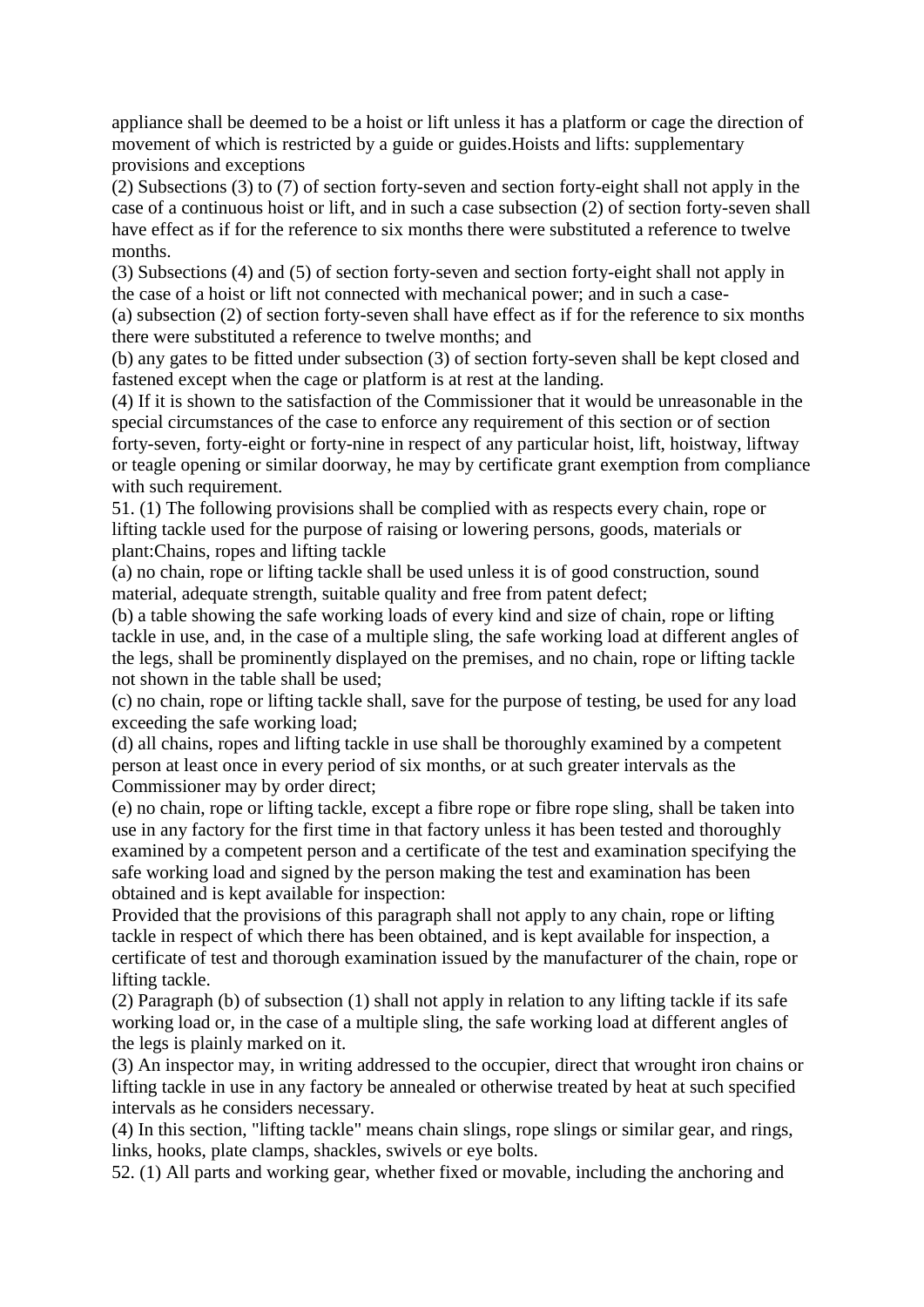fixing appliances, of every lifting machine shall be of good mechanical construction, sound material, adequate strength and free from patent defect, and shall be properly maintained.Cranes and other lifting machines

(2) All such parts and gear shall be thoroughly examined by a competent person at least once in every period of fourteen months.

(3) All rails on which a travelling crane moves and every track on which the carriage of a transporter or runway moves shall be of proper size and adequate strength and have an even running surface; and any such rails or track shall be properly laid, adequately supported or suspended, and properly maintained.

(4) There shall be plainly marked on every lifting machine the safe working load or loads thereof:

Provided that, in the case of a jib crane so constructed that the safe working load thereof may be varied by the raising and lowering of the jib, there shall be attached thereto either an automatic indicator of safe working loads or a table indicating the safe working loads at corresponding inclinations of the jib, or corresponding radii of the load.

(5) No lifting machine shall, except for the purpose of a test, be loaded beyond the safe working load.

(6) No lifting machine shall be taken into use in any factory for the first time in that factory unless it has been tested, and all such parts and working gear of the machine as are specified in subsection (1) have been thoroughly examined by a competent person, and a certificate of the test and examination specifying the safe working load or loads of the machine and signed by the person making the test and examination has been obtained and is kept available for inspection:

Provided that the provisions of this subsection shall not apply to any lifting machine in respect of which there has been obtained, and is kept available for inspection, a certificate of test and thorough examination issued by the manufacturer of the machine.

(7) If any person is employed or working on or near the wheel-track of an overhead travelling crane in any place where he would be liable to be struck by the crane, effective measures shall be taken to ensure that the crane does not approach within six metres of that place.

(8) If any person is employed or working otherwise than mentioned in subsection (7) but in a place above floor level where he would be liable to be struck by an overhead travelling crane, or by any load carried by such a crane, effective measures shall be taken to warn him of the approach of the crane, unless his work is so connected with, or dependent on, the movements of the crane as to make a warning unnecessary.

(9) In this section, "lifting machine" means a crane, crab, winch, teagle, pulley block, gin wheel, transporter or runway.

(As amended by No. 20 of 1974)

53. A register, containing the prescribed particulars, shall be kept in respect of all chains, ropes or lifting tackle (except fibre rope slings) to which section fifty-one applies, and in respect of all lifting machines to which section fifty-two applies.Register of chains, ropes and lifting tackle and lifting machines

## PART VIII

SAFETY: STEAM BOILERS, ETC.

54. (1) Subject to subsection (3), every steam boiler, whether separate or one of a range-Steam boilers: attachments and construction

(a) shall have attached to it the devices mentioned in subsection (2);

(b) shall be provided with means for attaching a test pressure gauge;

(c) shall, unless the subject of a written exemption by an inspector, be provided with a suitable fusible plug or an efficient low-water alarm; and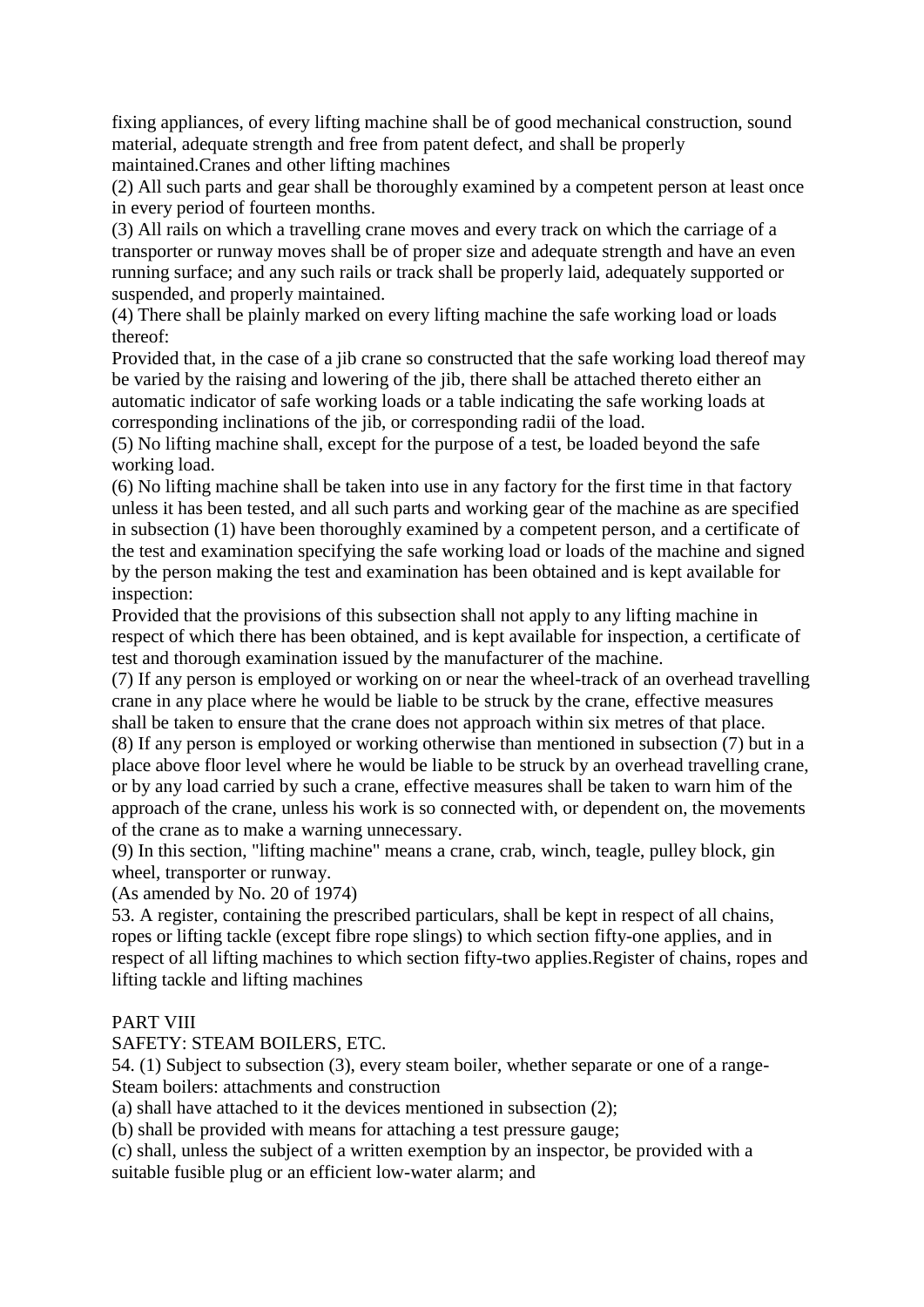(d) shall have at least one reliable feed apparatus capable of maintaining an ample supply of water to the boiler:

Provided that-

(i) where the feed apparatus is an injector, a second means of feeding consisting of a power or hand-pump shall be fitted; and

(ii) for the purposes of this paragraph, two or more boilers combined for joint working shall be deemed to be one boiler.

(2) The devices referred to in subsection (1) are-

(a) a suitable safety-valve, separate from any stop-valve, which shall be so adjusted as to prevent the boiler being worked at a pressure greater than the maximum permissible working pressure and shall be fixed directly to, or as close as practicable to, the boiler;

(b) a suitable stop-valve fixed directly to, or as close as practicable to, such boiler, and connecting the boiler to the steam pipe;

(c) a correct steam pressure gauge connected to the steam space and easily visible by the boiler attendant, which shall indicate the pressure of steam in the boiler in bars, and have marked on it in a distinctive colour the maximum permissible working pressure;

(d) at least one water gauge of transparent material or other type approved by the Commissioner to show the water level in the boiler, together, if the gauge is of the glass tubular type and the working pressure of the boiler normally exceeds 2,500 bars, with an efficient guard provided so as not to obstruct the reading of the gauge;

(e) where the boiler is one of two or more boilers, a plate bearing a distinctive number which shall be easily visible.

(3) Paragraph (b) of subsection (2) shall not apply with respect to economisers, and paragraphs (c), (d) and (e) of that subsection and paragraphs (b) and (c) of subsection (1) shall not apply with respect to either economisers or superheaters.

(4) For the purposes of the foregoing provisions of this section, a lever-valve shall not be deemed a suitable safety-valve unless the weight is secured on the lever in the correct position.

(5) Every part of every steam boiler shall be of good construction, sound material and adequate strength, and free from patent defect and consistent with a relevant standard specification.

(As amended by No. 20 of 1974)

55. (1) Every steam boiler attendant shall be properly instructed as to his duties.Steam boilers: maintenance, examination and use

(2) Every steam boiler and all its fittings and attachments shall be properly maintained.

(3) Every steam boiler and all its fittings and attachments shall be thoroughly examined by an inspector or other person authorized by the Commissioner at intervals not exceeding eighteen months and also as soon as practicable after any extensive repairs.

(4) The occupier of a factory shall notify an inspector in writing whenever-

(a) general retubing, renewal of furnaces or flues, affixing of new rivets, plates or patches, replacement of stays or gussets, the building up of wasted areas by any welding process or any other such major repairs are to be executed to a steam boiler;

(b) major repairs as described in paragraph (a) have been executed to a steam boiler;

(c) he ceases permanently to use a steam boiler;

(d) a steam boiler is to be removed from his factory for use elsewhere or is to be resited within the factory; and

(e) a steam boiler is damaged.

(5) Any examination carried out in accordance with the requirements of subsection (3) shall include-

(a) an examination of the boiler when it is cold which shall not be carried out until the interior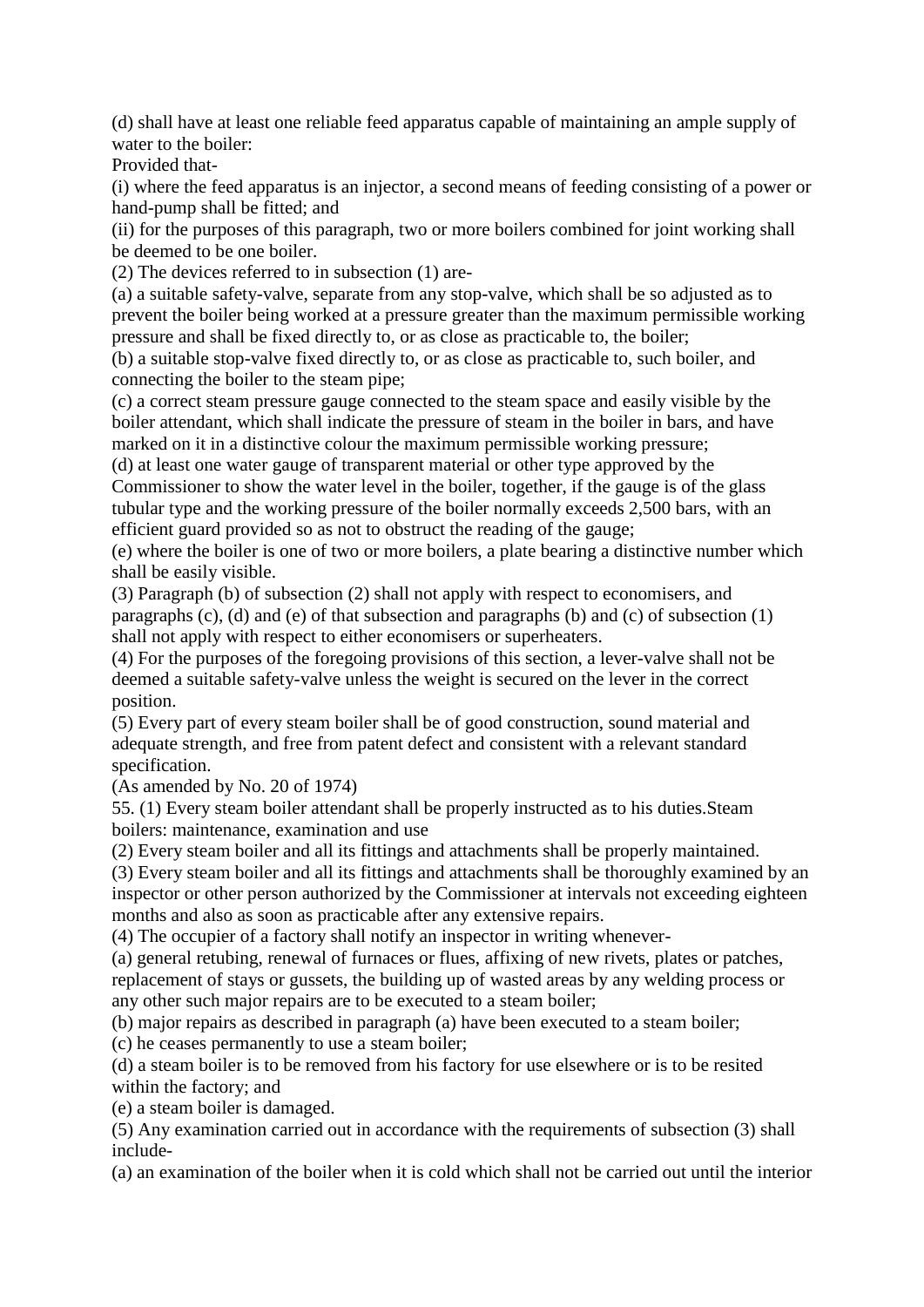and exterior of the boiler have been prepared in such manner as the person who is to make the examination may require; and

(b) except in the case of an economiser or superheater, an examination when the boiler is under normal steam pressure which examination may, with the approval of the person carrying out the examination when cold, be carried out by some other person.

(6) The examination under pressure in accordance with paragraph (b) of subsection (5) shall be made on the first occasion when steam is raised after the examination when cold, or as soon as possible thereafter, and the person making such examination shall ensure that the safety-valve is so adjusted as to prevent the boiler being worked at a pressure greater than the maximum permissible working pressure.

(7) A report in the prescribed form of every examination made under the provisions of subsection (3) shall, as soon as practicable after the completion of the examination, be attached to or entered in the boiler book, and each such report shall be signed by the person making the examination.

(8) No steam boiler which has previously been used shall be taken into use in any factory for the first time in that factory until it has been examined and reported upon in accordance with the provisions of this section.

(9) No new steam boiler shall be taken into use until an inspector has been supplied with- (a) the manufacturer's complete specifications which shall include full details of the chemical composition and physical properties of the material of all rivets, plates, sections, tubes, bars and electrodes used for pressure parts;

(b) dimensioned drawings of the complete boiler, showing the thickness of plates, details of all rivetting, the thickness of plates and the position and extent of all welds; and

(c) the manufacturer's test certificate.

(10) Where the report of any examination made under the provisions of this section specifies conditions for securing the safe working of a steam boiler, such boiler shall not be used except in accordance with those conditions.

(11) In respect of every steam boiler in a factory, the occupier of such factory shall keep a boiler book in the prescribed form in which shall be entered-

(a) the dates on which such boiler is brought into and taken out of commission;

(b) the dates on which such boiler is cleaned, examined or tested; and

(c) the dates and details of any alterations or repairs to such boiler.

(12) This section shall not apply to any steam boiler which belongs to and is used by Zambia Railways or to the boiler of any ship.

56. No person shall enter or be in any steam boiler which is one of a range of two or more steam boilers unless-

(a) all inlets through which steam or hot water might otherwise enter such boiler from any other part of the range are disconnected from that part; or

(b) all valves or taps controlling such entry are closed and securely locked, and, where such boiler has a blow-off pipe in common with one or more other steam boilers or into a common blow-off vessel or sump, the blow-off valve or tap on each such boiler is so constructed that it can only be opened by a key which cannot be removed until the valve or tap is closed and is the only key in use for that set of blow-off valves or taps.Steam boilers: restriction on entry

57. (1) Every steam receiver not so constructed as to withstand with safety the maximum permissible working pressure of the boiler with which it is connected or the maximum pressure which can be obtained in the pipe connecting the receiver with any other source of supply of steam shall be fitted with-Steam receivers and steam containers

(a) a suitable reducing valve or other suitable automatic appliance to prevent the safe working pressure being exceeded;

(b) a suitable safety-valve so adjusted as to permit the steam to escape as soon as the safe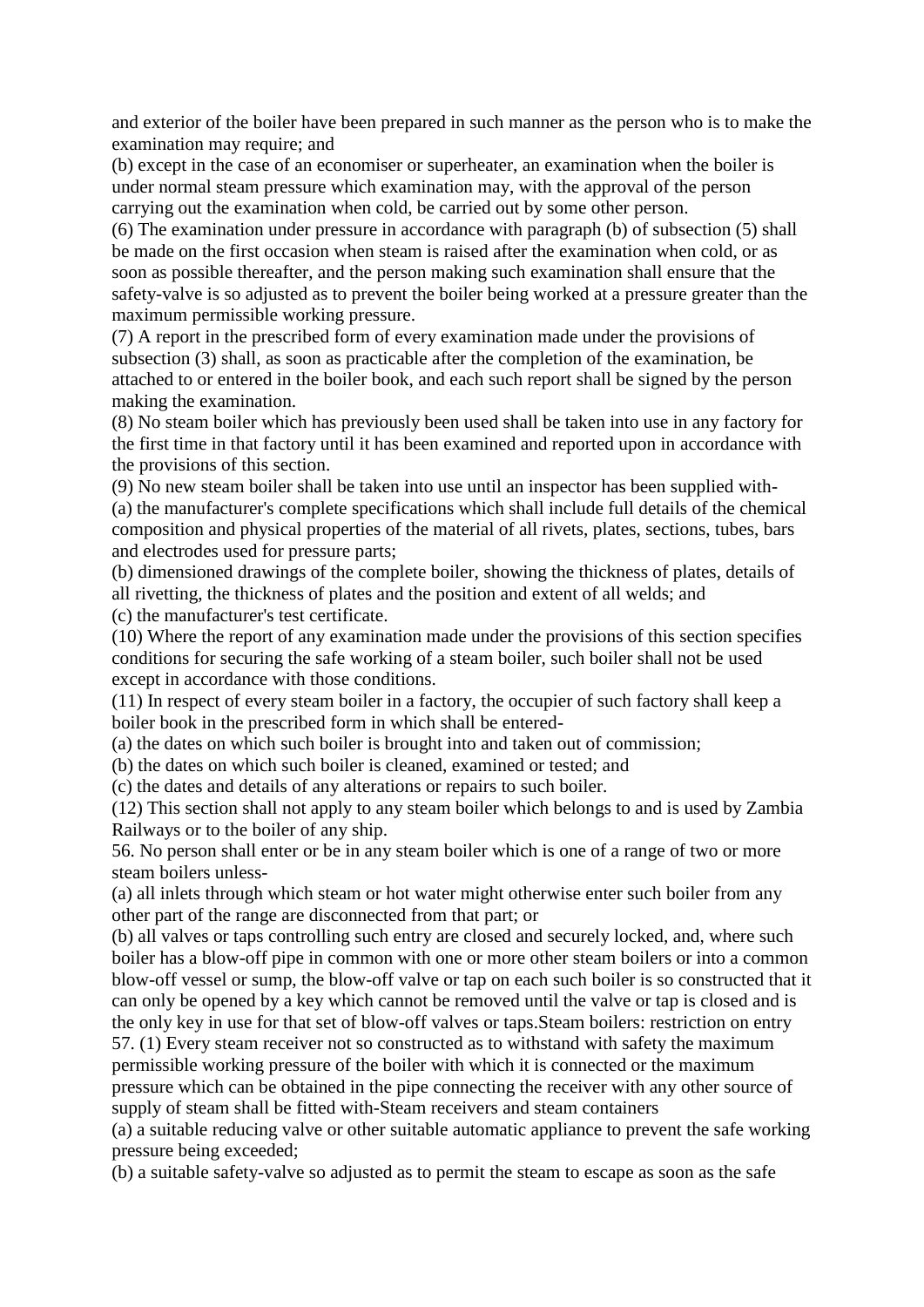working pressure is exceeded, or a suitable appliance for cutting off automatically the supply of steam as soon as the safe working pressure is exceeded;

(c) a correct steam pressure gauge, which shall indicate the pressure of steam in the receiver in bars; and

(d) a suitable stop-valve; and

(e) except where only one steam receiver is in use, a plate bearing a distinctive number which shall be easily visible.

(2) The safety-valve and pressure gauge required by the provisions of subsection (1) shall be fitted either on the steam receiver or on the supply pipe between the receiver and the reducing valve or other appliance provided to prevent the safe working pressure being exceeded.

(3) For the purposes of the provisions of subsection (1), except paragraph (e) thereof, any set of receivers supplied with steam through a single pipe and forming part of a single machine may be treated as one receiver, and for the purpose of the said subsection except paragraphs (d) and (e) thereof, any other set of receivers supplied with steam through a single pipe may be treated as one receiver:

Provided that this subsection shall not apply to any such set of receivers unless the reducing valve or other appliance provided to prevent the safe working pressure being exceeded is fitted on the said single pipe.

(4) Every part of every steam receiver shall be of good construction, sound material, adequate strength and free from patent defect and consistent with a relevant standard specification. (5) Every steam receiver and its fittings shall be properly maintained and shall be thoroughly examined by an inspector or other person authorised by the Commissioner, so far as the construction of the receiver permits, at intervals not exceeding three years.

(6) The examination specified in subsection (5) shall not be carried out until the interior and exterior of the steam receiver have been prepared in such manner as the person who is to make the examination may require.

(7) A report in the prescribed form of the result of every examination made under the provisions of this section (including particulars of the safe working pressure) shall, as soon as practicable after the completion of the examination, be attached to or entered in the boiler book and each such report shall be signed by the person making the examination.

(8) Every steam container shall be so maintained as to secure the outlet is at all times kept open and free from obstruction.

(As amended by No. 20 of 1974)

58. (1) Every air receiver-Air receivers

(a) shall have marked upon it so as to be plainly visible the safe working pressure;

(b) if it is connected with an air compressing plant, shall either be so constructed as to withstand with safety the maximum pressure that can be obtained from the compressor, or be fitted with a suitable reducing valve or other suitable appliance to prevent the safe working pressure of the receiver being exceeded;

(c) shall be fitted with a suitable safety-valve so adjusted as to permit the air to escape as soon as the safe working pressure is exceeded;

(d) shall be fitted with a correct pressure gauge indicating the pressure in the receiver in bars; (e) shall be fitted with a suitable appliance for draining the receiver;

(f) shall be provided with a suitable manhole, handhole, or other means which will allow the interior of the receiver to be thoroughly cleaned and inspected; and

(g) in any case where more than one receiver is in use in any factory, shall bear a distinguishing mark which shall be easily visible.

(2) For the purposes of subsection (1) relating to safety-valves and pressure gauges, any set of air receivers supplied with air through a single pipe may be treated as one receiver:

Provided that, where a suitable reducing valve or other suitable appliance to prevent the safe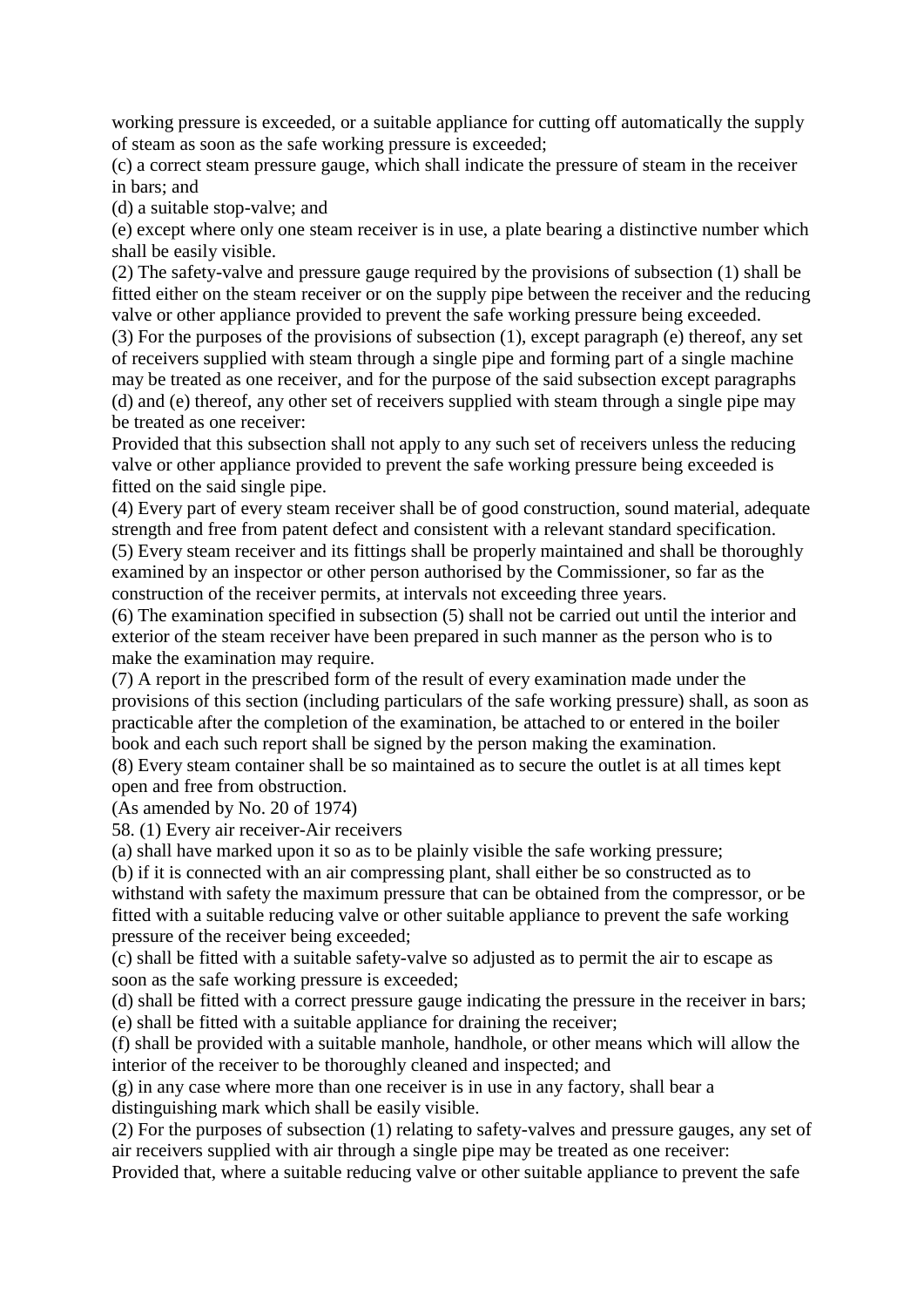working pressure being exceeded is required to be fitted, this subsection shall not apply unless the valve or appliance is fitted on the said single pipe.

(3) Every air receiver and its fittings shall be of sound construction consistent with a relevant standard specification and be properly maintained.

(4) Every air receiver shall be thoroughly examined at intervals not exceeding three years: Provided that, if it is so constructed that the internal surface cannot be thoroughly examined, a suitable hydraulic test of the receiver shall be carried out in lieu of internal examination. (5) The examination specified in subsection (4) shall not be carried out until the interior and exterior of the air receiver have been prepared in such manner as the person who is to make the examination may require.

(6) Every examination and test mentioned in subsection (4) shall be carried out by an inspector or other person authorised by the Commissioner and a report in the prescribed form of the result of every such examination and test (including particulars of the safe working pressure) shall be entered in or attached to the general register and the report shall be signed by the person making the examination or test.

(As amended by No. 20 of 1974)

59. No steam receiver or air receiver shall be taken into use until an inspector has been notified in writing of the make, type, year of manufacture and safe working pressure of such receiver, and, in the case of a steam receiver or air receiver which has previously been used, the full name and address of the former user.Notification before use of steam or air receivers 60. No modification to any pressure part of any steam boiler, steam receiver or air receiver not in accordance with instructions from the manufacturer shall be made until an inspector has been notified in writing of the proposed modification.Notification of proposed modifications to pressure parts

61. The Commissioner may by certificate except from any of the provisions of this Part any class or type of steam boiler, steam receiver, steam container or air receiver to which he is satisfied that such provision cannot reasonably be applied. Any such exception may be unqualified or may be subject to such conditions as may be contained in the

certificate.Exceptions as to steam boilers, steam receivers and containers and air receivers 62. In this Part, unless the context otherwise requires-Interpretation of terms in Part VIII "air receiver" means-

(a) any vessel (other than a pipe or coil, or an accessory, fitting or part of a compressor) for containing compressed air and connected with an air compressing plant;

(b) any fixed vessel for containing compressed air or compressed exhaust gases and used for the purpose of starting an internal combustion engine;

(c) any fixed or portable vessel (not being part of a spraying pistol) used for the purpose of spraying by means of compressed air any paint, varnish, lacquer or similar material, or an insecticide; or

(d) any vessel in which oil is stored and from which it is forced by compressed air: Provided that the provisions of paragraph (e) of subsection (1) of section fifty-eight shall not apply to any such vessel as is mentioned in paragraph (c) or (d) of this definition;

"maximum permissible working pressure" means, in the case of a new steam boiler, that specified in the certificate referred to in subsection (9) of section fifty-five and, in the case of a steam boiler which has been examined in accordance with the provisions of the said section, that specified in the report of the last examination;

"safe working pressure" means-

(a) in the case of a new steam receiver, that specified by the maker and, in the case of a steam receiver which has been examined in accordance with the provisions of section fifty-seven, that specified in the report of the last examination; and

(b) in the case of a new air receiver, that specified by the maker or that determined by an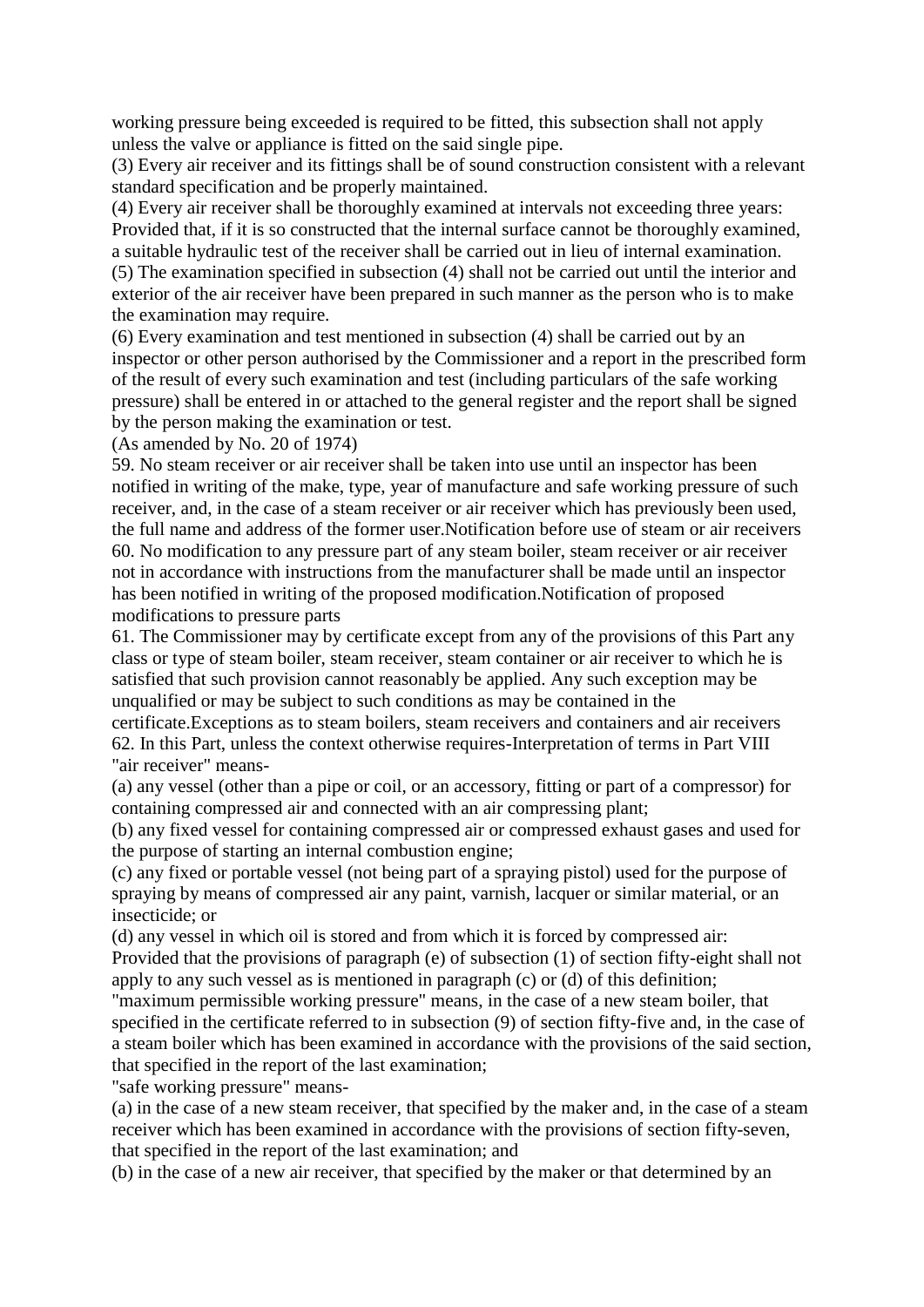inspector from the maker's test certificate and dimension sheet for that air receiver and, in the case of an air receiver which has been examined in accordance with the provisions of section fifty-eight, that specified in the report of the last examination;

"steam boiler" means any closed vessel in which for any purpose steam is generated under pressure greater than atmospheric pressure, and includes any economiser used to heat water fed to any such vessel, and any superheater used for heating steam;

"steam container" means any vessel (other than a steam pipe or coil) constructed with a permanent outlet into the atmosphere or into a space where the pressure does not exceed atmospheric pressure, and through which steam is passed at atmospheric pressure or at approximately that pressure for the purpose of heating, boiling, drying, evaporating or other similar purpose;

"steam receiver" means any vessel or apparatus (other than a steam boiler, steam container, a steam pipe or coil, or a part of a prime mover) used for containing steam under pressure greater than atmospheric pressure.

#### PART IX

## WELFARE: GENERAL PROVISIONS

63. (1) There shall be provided and maintained at suitable points conveniently accessible to all persons employed an adequate supply of wholesome drinking water.Drinking water (2) A supply of drinking water which is not laid on shall be contained in suitable vessels, and shall be renewed at least once in each working day, and all practicable steps shall be taken to preserve the water and vessels from contamination; and a drinking water supply, whether laid on or not, shall be clearly marked "DRINKING WATER" in English and in at least one vernacular language commonly used by the employees of the factory.

64. (1) There shall be provided and maintained for the use of employed persons adequate and suitable facilities for washing which shall include a supply of soap and suitable means of cleaning or drying; and the facilities shall be conveniently accessible and shall be kept in a clean and orderly condition.Washing facilities

(2) The Commissioner may, by certificate, exempt from any of the requirements of subsection (1) any factory where, by reason of the difficulty of obtaining an adequate supply of water, or of the fact that accommodation is restricted and adequate and suitable washing facilities are otherwise conveniently available, or by reason of such other special circumstances as may be specified in the certificate, the application of the requirement would in his opinion be unreasonable.

65. (1) There shall be provided and maintained for the use of employed persons adequate and suitable accommodation for clothing not worn during working hours.Accommodation for clothing and change rooms

(2) Where protective clothing is provided in pursuance of section seventy-one, a suitable place or places shall be provided for the storage of such protective clothing.

(3) Adequate change rooms shall be provided and maintained for the use of employed persons in any factory in which the Minister considers such rooms necessary and by order so directs.

66. (1) Where any employed persons have in the course of their employment reasonable opportunities for sitting without detriment to their work, there shall be provided and maintained for their use suitable facilities for sitting sufficient to enable them to take advantage of those opportunities.Facilities for sitting

(2) Where a substantial proportion of any work can properly be done sitting-

(a) there shall be provided and maintained for any employed person doing that work a seat of a design, construction and dimensions suitable for him and the work, together with a foot-rest on which he can readily and comfortably support his feet if he cannot do so without a foot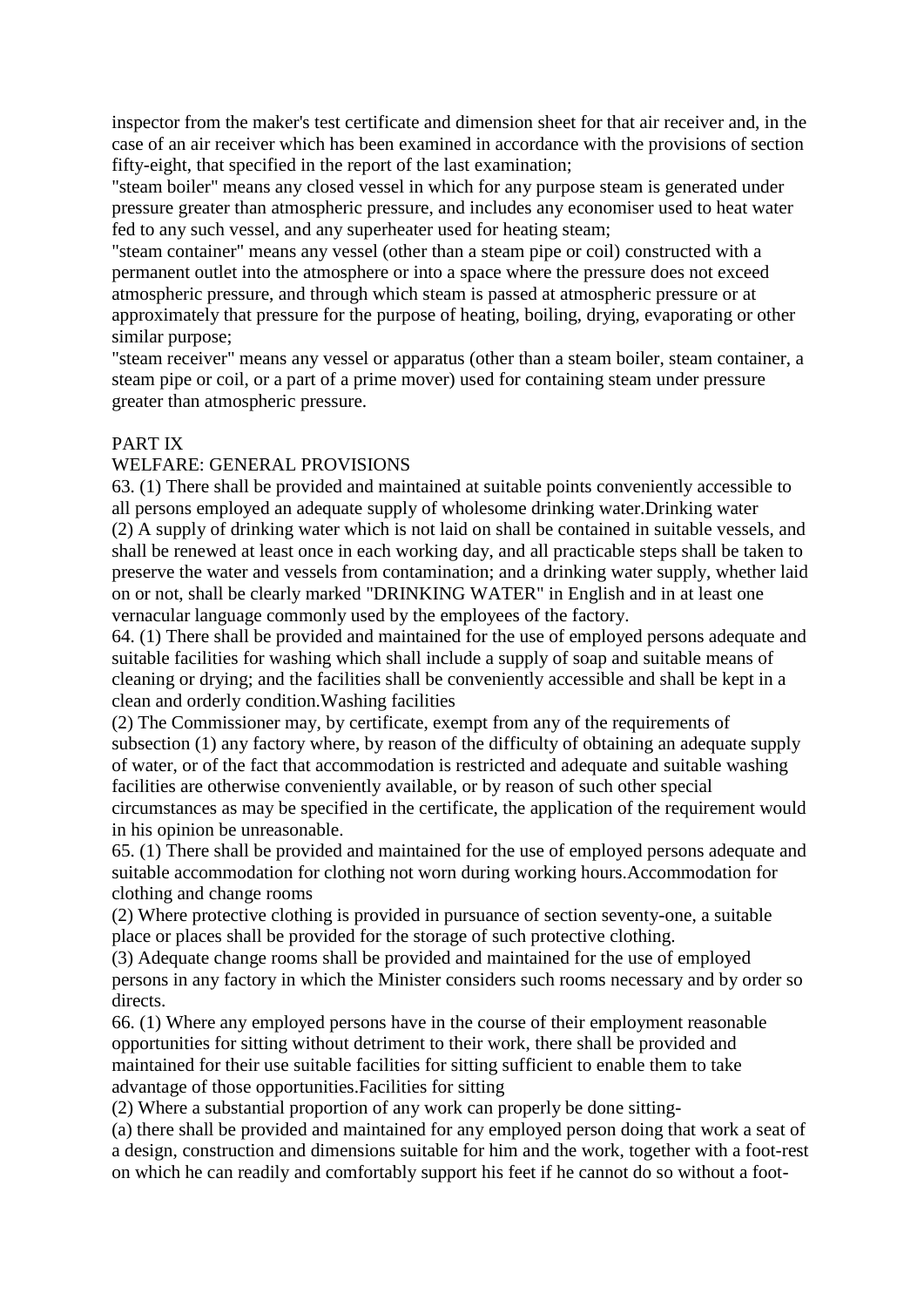rest; and

(b) the arrangements shall be such that the seat is adequately and properly supported while in use for the purpose for which it is provided.

(3) For the purposes of subsection (2), the dimensions of a seat which is adjustable shall be taken to be its dimensions as for the time being adjusted.

67. (1) There shall be provided and maintained so as to be readily accessible a first-aid box or cupboard containing such equipment as may be prescribed and, where more than one hundred persons are employed, an additional box or cupboard for every additional hundred persons.First-aid

(2) For the purposes of subsection (1), the number of persons employed in a factory shall be taken to be the largest number of persons employed therein at any one time, and any fraction of one hundred shall be reckoned as one hundred.

(3) Nothing except appliances or requisites for first-aid shall be kept in a first-aid box or cupboard.

(4) Each first-aid box or cupboard shall be under the charge of a responsible person who shall, in the case of a factory where more than fifty persons or such similar number as may be prescribed, are employed, be trained in first-aid treatment, and the person in charge shall always be readily available during working hours.

(5) A notice shall be affixed in every workroom stating the name of the person in charge of and the location of the first-aid box or cupboard provided in respect of that room.

(6) For the purposes of subsection (4), a person shall not be deemed to be trained in first-aid treatment unless he satisfies the prescribed conditions.

(7) Where a contravention of subsection (4) is committed through a failure to comply with so much thereof as requires the person in charge of a first-aid box or cupboard to be trained in first-aid treatment, it shall be a defence in any proceedings for the contravention to prove that the accused made all reasonable efforts to secure compliance but was unable to do so.

(8) If an ambulance room or dispensary is provided at any factory and arrangements are made to ensure the immediate treatment there of all injuries occurring at the factory, the

Commissioner may, by certificate, exempt the factory from the requirements of this section to such extent and subject to such conditions as he may specify in the certificate.

(9) Every first-aid box or cupboard shall be plainly marked "FIRST-AID".

68. (1) Where it appears to the Minister that, owing to the conditions and circumstances of employment or the nature of the processes carried on, provision requires to be made in relation to any of the matters to which this section applies for securing the welfare of the persons employed or any class of them, he may make regulations requiring such reasonable steps to be taken in connection therewith as may be specified in such regulations, either in addition to, or in substitution for, or by way of extension or variation of, any of the foregoing provisions of this Part.Welfare regulations

(2) This section applies to the matters dealt with in this Part; to arrangements for preparing or heating, and taking, meals; to the supply of protective clothing; to ambulance and first-aid arrangements; to the supply and use of seats in workrooms; to rest rooms; and to arrangements for the supervision of persons employed.

(3) Regulations under this section may be made for a particular factory or for factories of any class or description and may impose duties on owners and employed persons as well as on occupiers.

(4) The Minister may by regulations extend the matters to which this section applies so as to include other matters affecting the welfare of employed persons or any class of them.

## PART X

HEALTH, SAFETY AND WELFARE: SPECIAL PROVISIONS AND REGULATIONS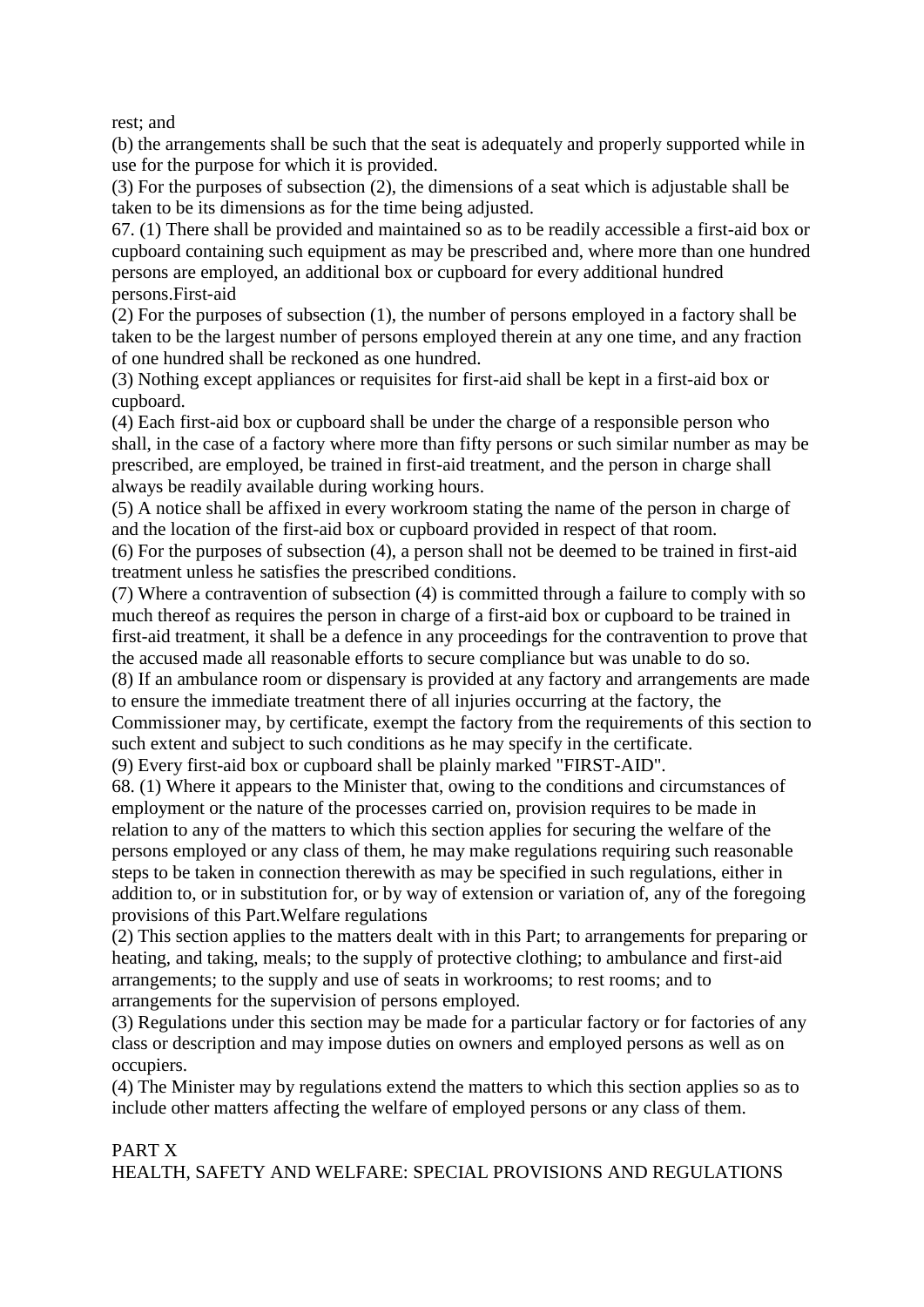69. (1) In every factory in which, in connection with any process carried on, there is given off any dust or fume or other impurity of such a character and to such extent as to be likely to be injurious or offensive to the persons employed, or any substantial quantity of dust of any kind, all practicable measures shall be taken to protect the persons employed against inhalation of the dust or fume or other impurity and to prevent its accumulating in any workroom, and in particular, where the nature of the process makes it practicable, exhaust appliances shall be provided and maintained, as near as possible to the point of origin of the dust or fume or other impurity, so as to prevent it entering the air of any workroom.Removal of and prevention of inhalation of dust or fumes

(2) No stationary internal combustion engine shall be used in any room unless provision is made for conducting the exhaust gases from the engine into the open air.

70. Where in any room any poisonous or other injurious substance is so used as to give rise to any dust or fume, no person shall be permitted to partake of food or drink in that room.Meals in certain dangerous trades

71. (1) Where in any factory persons are subject to excessive exposure to any poisonous or other injurious or offensive substance or to any heat, cold or wet, suitable protective clothing and appliances shall be provided and maintained for the use of such persons.Protective clothing, appliances and screening

(2) Suitable goggles or effective screens shall be provided to protect the eyes of persons employed in the dry grinding of metals, in the welding or cutting of metals by means of an electrical, oxy-acetylene or similar process or in any other process likely to entail injury to the eyes.

(3) Where in any factory electric arc welding is carried on, effective provision shall be made, by screening or otherwise, to prevent any person being exposed to the electric arc flash. 72. (1) A person shall not be employed to lift, carry or move any load so heavy as to be likely to cause injury to him.Lifting excessive weights

(2) The Minister may make regulations prescribing the maximum weights which may be lifted, carried or moved by persons employed in factories; and any such regulations may relate either to persons generally or to any class of persons or to persons employed in any class or description of factory or in any process.

73. Where an inspector is of opinion that the employment of any young person in a factory or in any particular process or kind of work in a factory is prejudicial to the health of such young person or to the health of other persons, he may serve written notice on the occupier of the factory requiring that the employment of such young person in the factory or in the process or kind of work, as the case may be, be discontinued after such period as may be specified therein, not being less than one nor more than seven days after the serving of the notice, and if such occupier continues after the period specified in the notice to employ such young person he shall be guilty of an offence unless, after the service of the notice, such young person has been examined by a medical practitioner and certified by such practitioner to be fit for employment in the factory or in the process or kind of work, as the case may be.Power of inspector to require certificate of fitness for work

74. (1) Where the Minister is satisfied that any manufacture, plant, process or description of manual labour is of such a nature as to cause risk of bodily injury to the persons employed, or any class of those persons, he may, subject to the provisions of this Act, make such regulations as appear to him to be reasonably practicable and to meet the necessity of the case.Power to make regulations for safety and health

(2) Regulations made under this section may, among other things-

(a) prohibit the employment of, or modify or limit the hours of employment of, all persons or any class of persons in connection with any manufacture, plant, process or description of manual labour;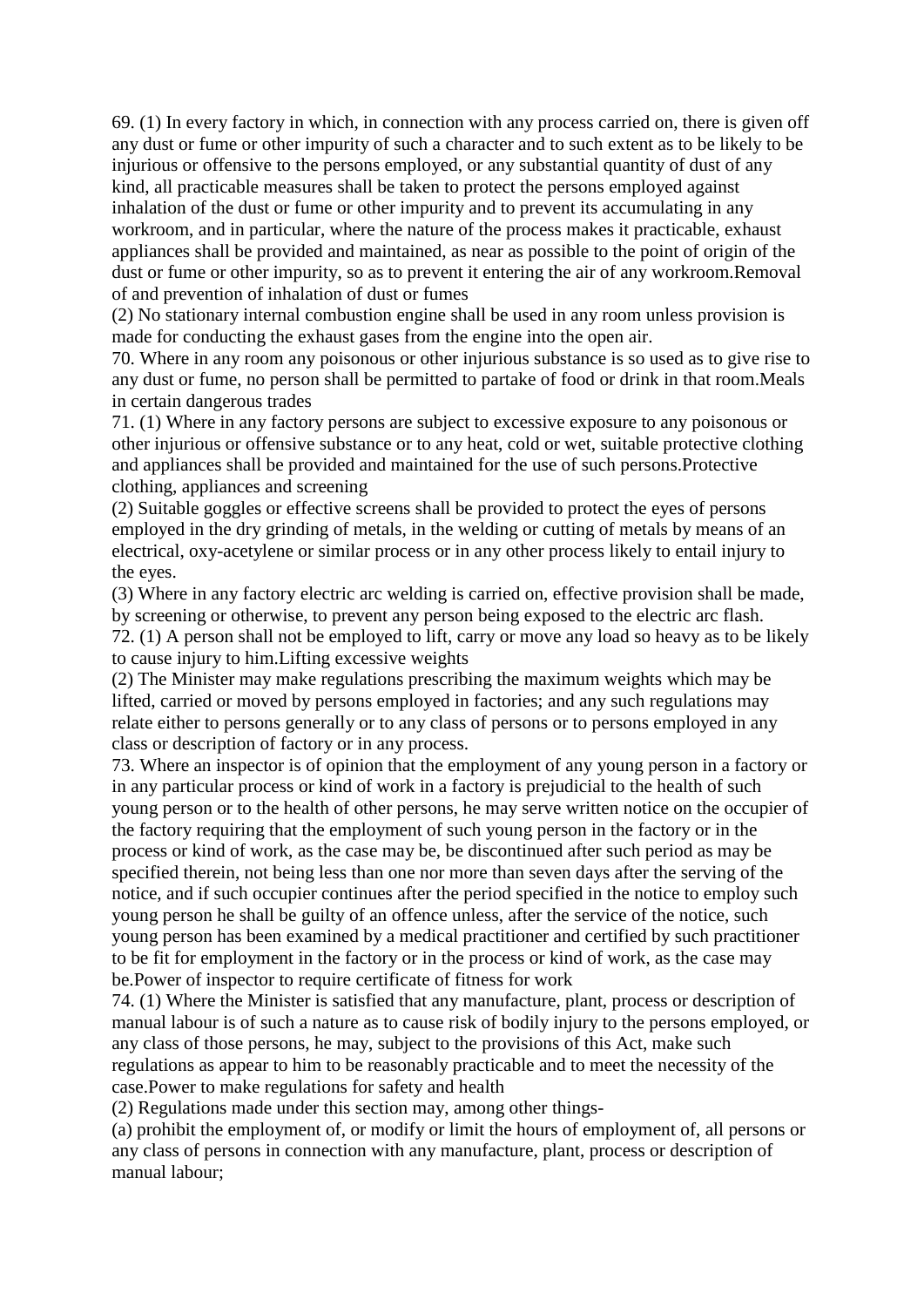(b) prohibit, limit or control the use of any material or process; or

(c) modify or extend with respect to any class or description of factory any provisions of Part V, VI, VII, VIII or this Part, being provisions imposing requirements as to safety and health; and may impose duties on owners, employed persons and other persons, as well as on occupiers.

(3) Regulations made under this section may apply to all factories or to any specified class or description of factory and may provide for the exemption of any special class or description of factory either absolutely or subject to conditions.

75. (1) An inspector may, at any time after informing the occupier or, if the occupier is not readily available, a foreman or other responsible person in the factory, take for analysis sufficient samples of any material or substance used or intended to be used in a factory, being a material or substance in respect of which he suspects a contravention of any regulation made under section seventy-four, or which he thinks is likely or may prove on analysis to be likely to cause bodily injury to the persons employed.Power to take samples

(2) The occupier or the foreman or other responsible person may, at the time when a sample is taken under this section, require the inspector to divide the sample into three parts, to mark and seal or fasten up each part in such manner as its nature permits, and-

(a) to deliver one part to the occupier or the foreman or other responsible person;

(b) to retain one part for future comparison;

(c) to submit one part to the analyst;

and any analysis under this section shall, if so required, be carried out by a Government department.

(3) A certificate purporting to be a certificate by a Government chemist as to the result of an analysis of a sample under this section shall in any proceedings under this Act be admissible as evidence of the matters stated therein, but either party may require the person by whom the analysis was made to be called as a witness.

(4) It shall not be lawful for any person, except in so far as is necessary for the purposes of a prosecution for an offence under this Act, to publish or disclose to any person the results of an analysis made under this section, and if any person acts in contravention of this subsection he shall be guilty of an offence.

## PART XI

#### NOTIFICATION AND INVESTIGATION OF ACCIDENTS, DANGEROUS OCCURRENCES AND INDUSTRIAL DISEASES

76. (1) Where an accident in a factory-Notice of accidents

(a) causes loss of life to a person employed in that factory; or

(b) disables any such person for more than three days from earning full wages for the work for which he was employed;

the occupier shall forthwith send written notice of the accident in the prescribed form to an inspector.

(2) Where an accident causing disablement is notified under this section, and after notification thereof results in the death of the person disabled, the occupier of the factory shall as soon as the death comes to his knowledge send notice in writing of such death to an inspector.

(3) Where any accident to which this section applies occurs to a person employed and the occupier of the factory is not the actual employer of the person killed or injured, the actual employer shall, if he fails to report the accident to the occupier immediately, be guilty of an offence.

77. The provisions of section seventy-six requiring notice of an accident occurring in a factory to be given to an inspector shall extend and apply to the classes of occurrences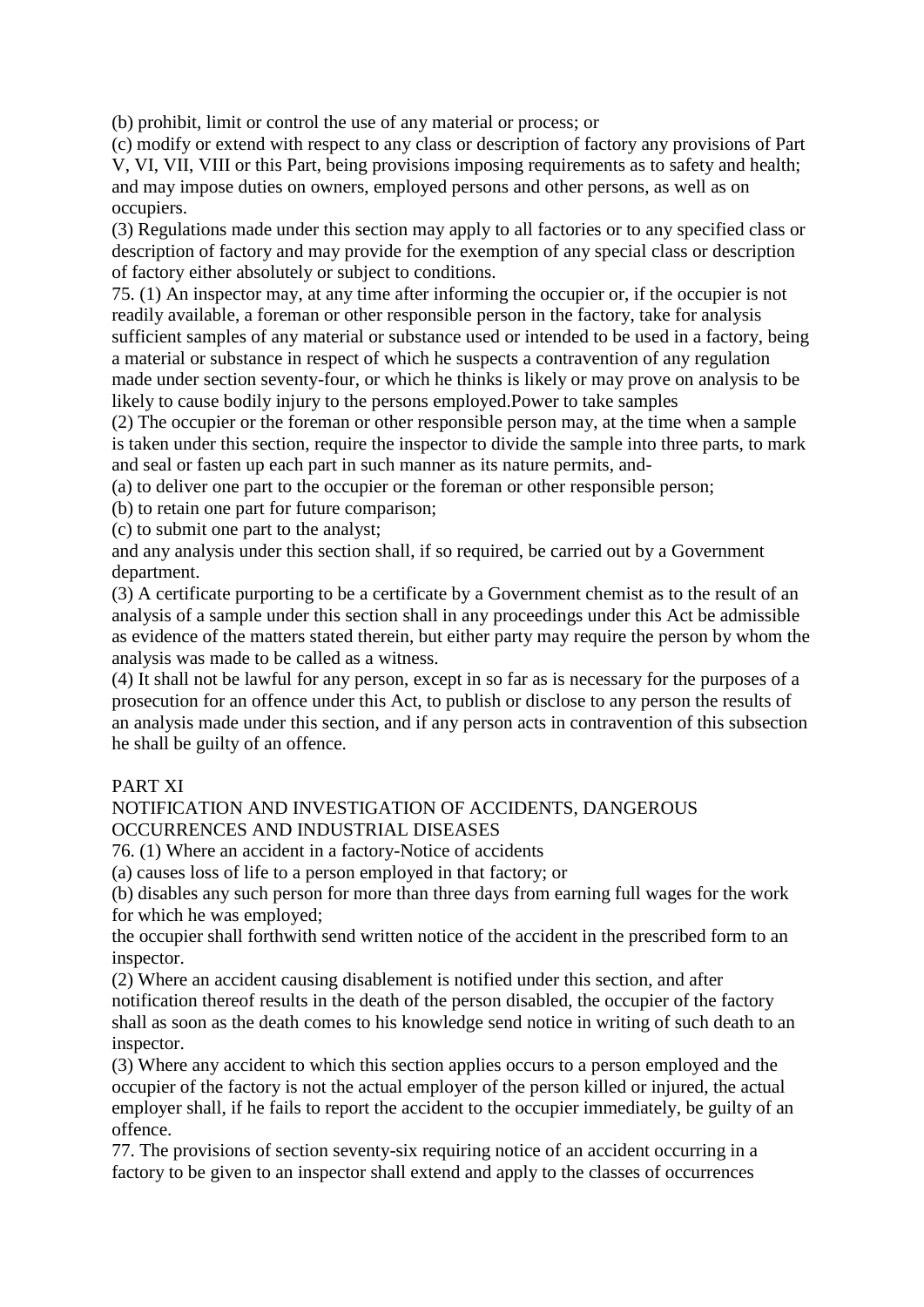specified in the First Schedule whether death or disablement is caused or not.Notification of dangerous occurrences

78. (1) Written notice of every case of any disease specified in the Second Schedule occurring in a factory shall forthwith be sent by the occupier to an inspector in the prescribed form; and the provisions of this Act with respect to the notification of accidents shall apply to any such case in like manner as to any such accident as is mentioned in those provisions.Industrial diseases

(2) Every medical practitioner who attends any patient whom he believes to be suffering from any disease specified in the Second Schedule contracted as a result of his employment in a factory shall forthwith report the matter to an inspector, and shall be entitled in respect of every report sent in pursuance of this section to a fee of four fee units.

(3) If, in contravention of the provisions of this section, any medical practitioner fails to send any report in accordance with the requirements thereof, he shall be guilty of an offence and liable on conviction to a fine not exceeding sixty penalty units.

(As amended by Act No. 13 of 1994)

79. The Minister may by regulations-

(a) apply the provisions of section seventy-six to any dangerous occurrence not specified in the First Schedule;

(b) apply the provisions of section seventy-eight to any disease not specified in the Second Schedule.Regulations extending scope of sections 76 and 78

## PART XII

SPECIAL APPLICATIONS AND EXTENSIONS

80. The Minister may by regulations allocate to the owners instead of the occupiers of tenement factories the responsibility for the contravention of any provision of this Act which but for this section would lie with such occupiers.Tenement factories

81. (1) Where a part of a building is let off as a separate factory but is not part of a tenement factory-Parts of buildings let off as separate factories

(a) the provisions of this Act specified in paragraphs (a) and (b) of subsection (2) shall apply to any part of the building used for the purposes of the factory but not comprised therein; (b) subject to subsections (4) and (5), the owner of the building shall be responsible for any

contravention of the provisions specified in the said paragraph (a) as so applying; and (c) subject to subsection (5), the owner of the building shall be responsible, instead of the occupier, for any contravention as respects the factory, of the provisions specified in paragraph (c) of subsection (2).

(2) The said provisions are-

(a) the provisions of Part V with respect to cleanliness and lighting, the provisions of Part VI with respect to prime movers, transmission machinery, the construction and maintenance of floors, passages and stairs, the keeping free from obstruction and slippery substances of floors, steps, stairs, passages and gangways, the provisions of Part VII with respect to hoists and lifts, chains, ropes and lifting tackle, cranes and other lifting machines and the provisions of Part VIII with respect to steam boilers, steam receivers and steam containers, and air receivers;

(b) the provisions of Part XIV with respect to the power of a subordinate court of the first or second class to make orders as to dangerous conditions and practices or as to safety of factory premises; and

(c) the provisions of Part V with respect to sanitary conveniences and the provisions of Part VII with respect to hoists and lifts.

(3) For the purposes of the provisions applied by the foregoing provisions of this section, lifting machines attached to the outside of the building, and chains, ropes and lifting tackle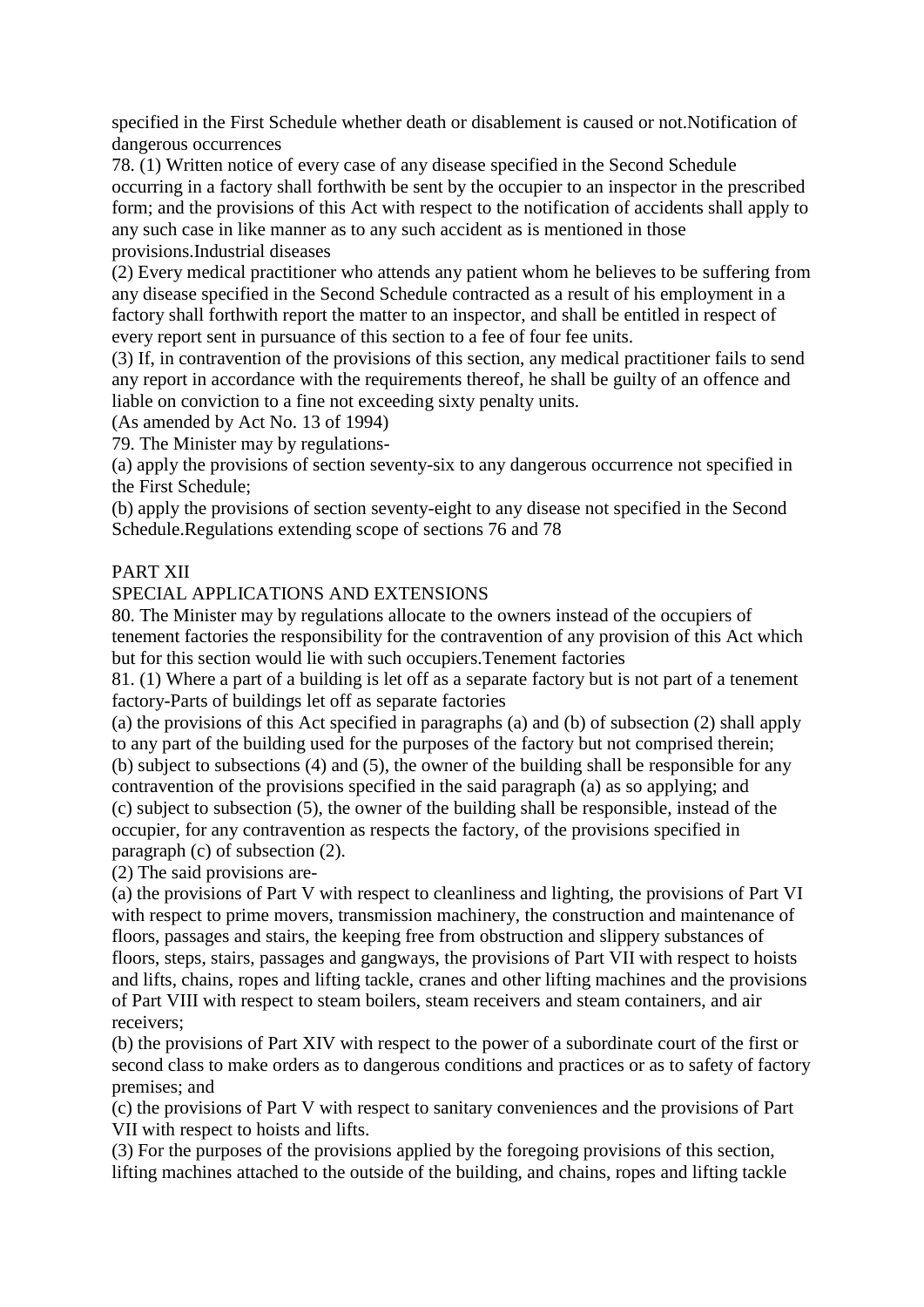used in connection with those machines, shall be treated as being in the building, but any lifting machine not used for the purposes of the factory, and any chains, ropes or lifting tackle not used in connection with a lifting machine so used, shall be disregarded.

(4) For any contravention (whether as respects the factory or otherwise) of the provisions of Part VII or VIII with respect to chains, ropes and lifting tackle, cranes and other lifting machines, steam boilers, steam receivers and steam containers, and air receivers-

(a) the occupier of the factory shall be responsible if it is a contravention with respect to any plant belonging to or supplied by him; and

(b) the owner of the building shall be responsible in any other case;

except that the owner shall not be responsible for a contravention of those provisions in so far as they relate to matters outside his control, and for any such contravention as respects the factory the occupier shall be responsible.

(5) The owner shall be responsible by virtue of this section-

(a) for the cleanliness of sanitary conveniences only when used in common by several tenants; and

(b) for a contravention of the provisions relating to hoists and lifts only so far as those provisions relate to matters within his control.

(6) Any reference in the provisions applied by the foregoing provisions of this section to the general register shall, in relation to matters in respect of which the owner of the building is responsible, be construed as a reference to a register to be kept by him, and subsection (3) of section ninety-eight shall apply in relation to that register as if the owner were the occupier of the factory.

82. (1) Save as otherwise in this section provided, provisions of this Act specified in subsection (2) shall apply to building operations and works of engineering construction undertaken by way of trade or business, or for the purpose of any industrial or commercial undertaking, and to any line or siding which is used in connection therewith and for the purposes thereof and is not part of a railway or tramway.Building operations and works of engineering construction

(2) The said provisions are-

(a) Part I;

(b) Part II;

(c) sections twenty-three, twenty-four and twenty-five;

(d) Part VIII;

(e) sections sixty-eight, seventy-four, seventy-five and seventy-seven;

(f) Part XIII; and

(g) Part XIV.

(3) No order made under the provisions of this Act with respect to the power of a court to make orders as to dangerous conditions and practices and no special regulations made under Part X shall operate so as to interfere with the design of any works of engineering construction or with the adoption in the execution of those works of any method not inconsistent with the safety of the works or of the persons employed, prescribed in the specification or in any signed plans issued, or written directions given by the consulting engineer or the engineer in charge.

(4) The provisions of this Act in their application to building operations or to works of engineering construction shall have effect as if any place where such works are carried on were a factory and any person undertaking any such operations or works to which this Act applies were the occupier of a factory, and with such other adaptations and modifications as may be made by regulations made by the Minister.

(5) The provisions of this Act requiring general registers to be kept and copies of the prescribed abstract of this Act and of regulations or the prescribed abstract of such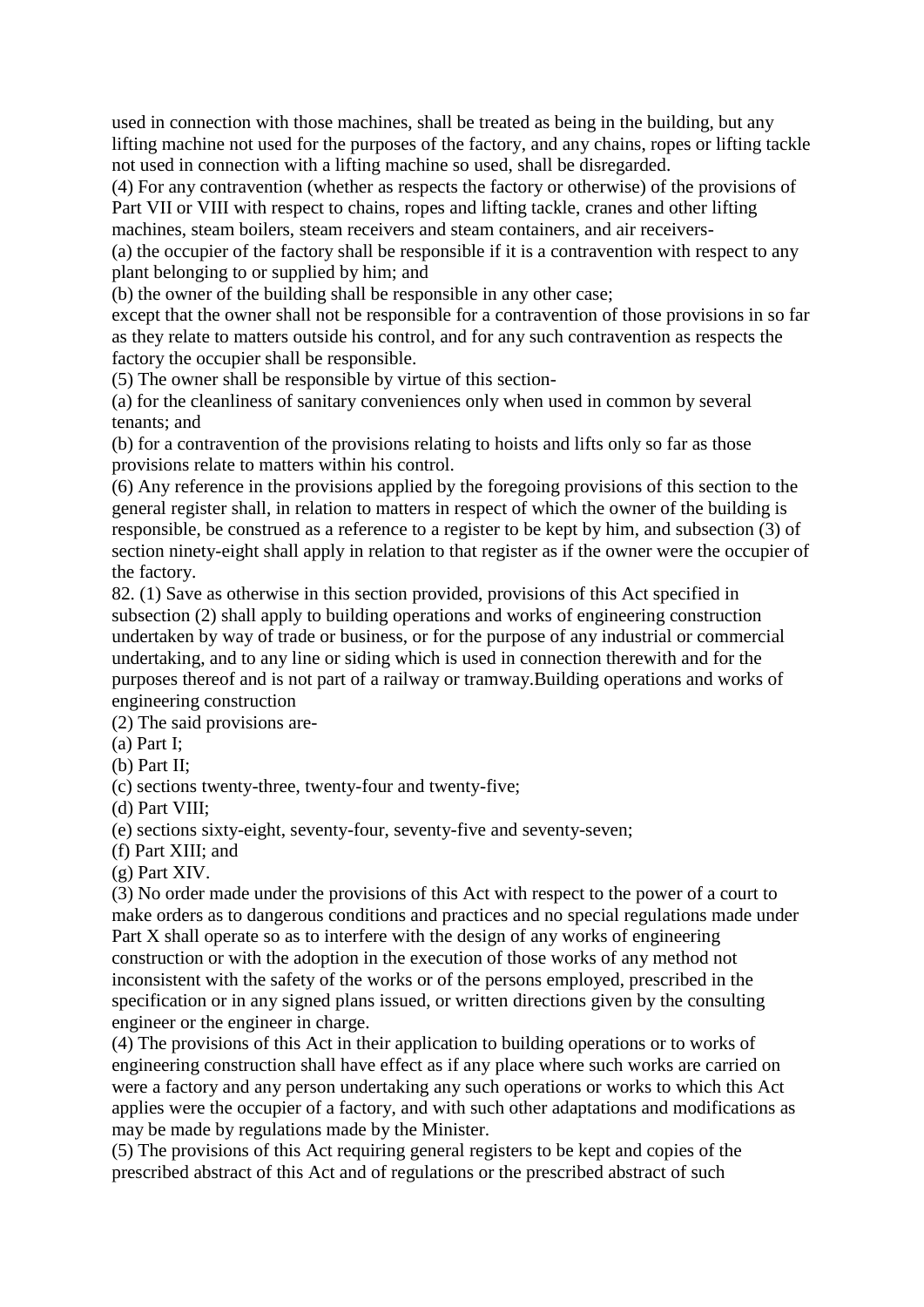regulations to be kept posted up on the premises shall be deemed to be complied with as respects building operations and works of engineering construction if the general register is kept at an office of the person undertaking the operations or works and copies of the abstract of this Act and of the regulations or abstract thereof are kept posted up at each office, yard or shop of the person undertaking the operations or works at which persons employed by him on the operations or works attend, and in a position where they can easily be read by such persons.

(6) The application of this Act to any building operations or works of engineering construction by virtue of the foregoing shall not be excluded by reason of the fact that they are undertaken on premises to which the Act applies apart from those provisions; and nothing in this section shall be taken as prejudicing the application of this Act to these premises apart from this section.

83. (1) The application of the provisions of this Act in relation to-Mines

(a) premises forming part of a mine;

(b) premises which, though not forming part of a mine, are occupied by the owner of a mine and used solely for the purpose of the provision or supply for or to a single mine or jointly for or to more than one mine, of services or electricity; and

(c) machinery or apparatus situated partly in a mine and partly in a factory;

shall be in accordance with the provisions of section one hundred and thirty-one of the Mines and Minerals Act.Cap. 213

(2) For the purposes of this section, "mine" shall have the meaning given to it in the Mines and Minerals Act.

84. The Minister may be statutory order, subject to such conditions as may be specified in the order, extend the application of all or any of the provisions of this Act to any of the following classes of premises, processes or operations, that is to say:

(a) any premises (not being premises forming part of a factory) in which a hoist or lift is used; (b) any premises (not being premises forming part of a factory) in which a steam boiler is used;

(c) warehouses not forming part of a factory;

(d) docks, wharves and quays, including warehouses used in connection therewith;

(e) any work carried out in a harbour or wet dock in constructing, reconstructing, repairing, refitting, painting, finishing or breaking up a ship or in scaling, scurfing or cleaning boilers (including combustion chambers and smoke boxes) in a ship, or in cleaning oil fuel tanks or bilges in a ship or any tank in a ship last used for oil of any description carried as cargo; (f) electricity substations.Power to extend application of provisions of Act

## PART XIII

## **MISCELLANEOUS**

85. There shall be kept posted in a prominent position in every factory-

(a) such abstract of this Act as may be prescribed;

(b) a notice of the address of the nearest inspector and labour officer;

(c) printed copies of any regulations which are for the time being in force in the factory, or such abstract of such regulations as may be prescribed; and

(d) every other notice and document required by this Act to be posted in the factory.Posting of abstract of Act, regulations and notices

86. (1) The occupier of every factory shall cause to be kept a register in the prescribed form called the general register, and there shall be entered in or attached to that register-General register

(a) the certificate of registration of the factory;

(b) every other certificate issued in respect of the factory by the Commissioner under the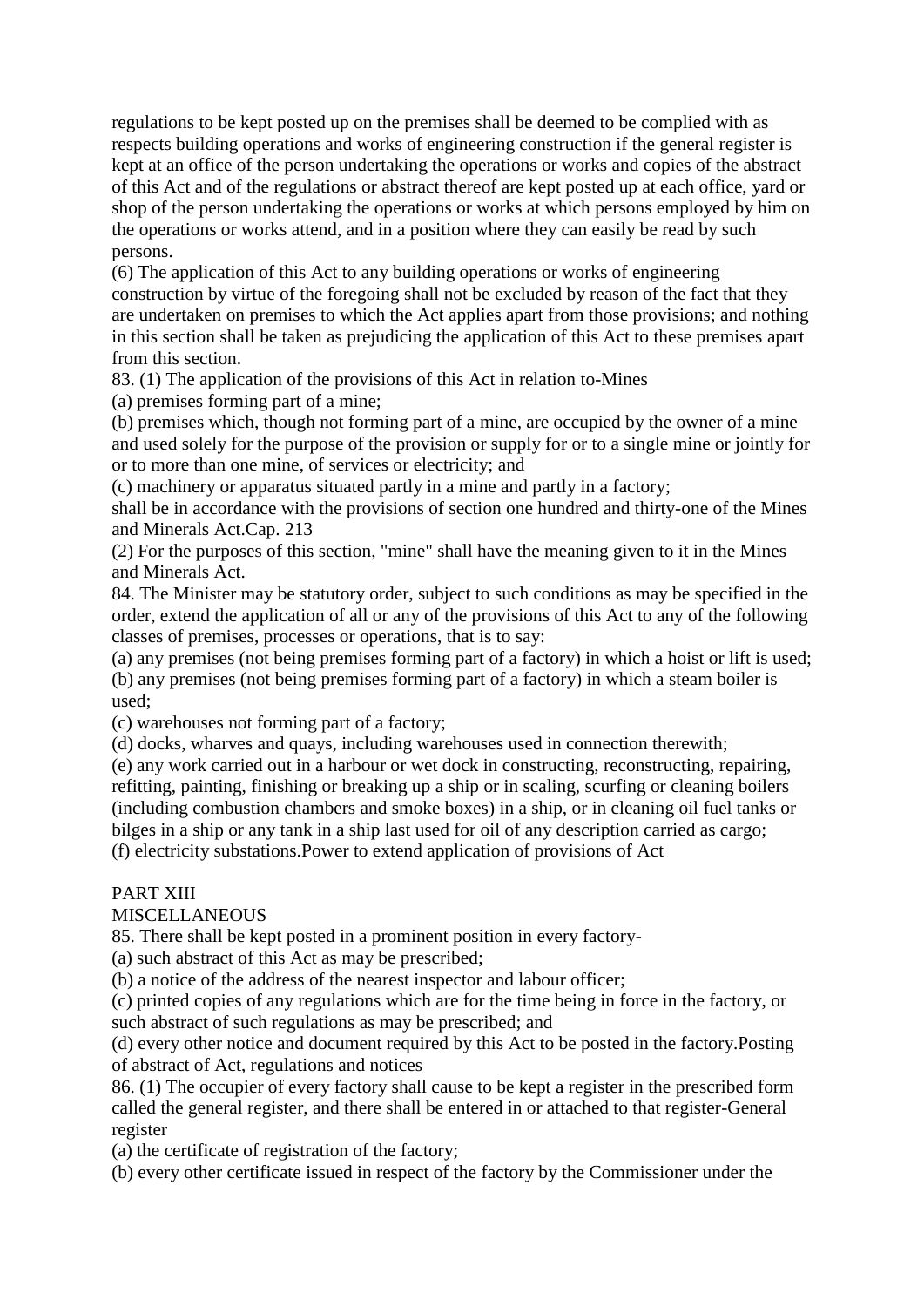provisions of this Act;

(c) the prescribed particulars as to the washing, whitewashing or colourwashing, painting or varnishing, of the factory;

(d) the prescribed particulars as to every accident, case of industrial disease or dangerous occurrence occurring in the factory of which notice is required to be sent to an inspector; (e) all reports and particulars required by any other provisions of this Act to be entered in or attached to the general register; and

(f) such other matters as may be prescribed.

(2) The occupier of a factory shall send to an inspector such extracts from the general register as the inspector may from time to time require for the purpose of the execution of his duties under this Act.

87. (1) The occupier of every factory shall, if so required by the Commissioner by notice in writing or in the Gazette, send to the Commissioner, at such intervals and on or before such days as may be specified in the notice, a correct return-Periodical return of persons employed (a) showing with respect to such day or days, or such period as may be specified in the notice, the number of persons employed in the factory; and

(b) giving such particulars as to such other matters as may be specified in the notice.

(2) The Commissioner may, for the purpose of facilitating the rendering of returns by occupiers under the provisions of this section, arrange for the consolidation of these returns with any other returns required from occupiers under the provisions of any other law for the time being in force.

88. The general register and every other register or record kept in pursuance of this Act shall be preserved and shall be kept available for inspection by any inspector for at least two years after the date of the last entry in the register or record.Preservation of registers and records 89. (1) No person employed in a factory shall wilfully interfere with or misuse any means, appliance, convenience or other thing provided in pursuance of this Act for securing the health, safety or welfare of the persons employed in such factory and, where any means or appliance for securing health or safety is provided for the use of any such person under this Act, he shall use that means or appliance.Duties of persons employed

(2) No person employed in a factory shall wilfully and without reasonable cause do anything likely to endanger himself or any other person.

90. Save as otherwise expressly provided in any written law, the occupier of a factory shall not, in respect of anything to be done or provided by him in pursuance of this Act, make any deduction from the sum contracted to be paid by him to any person employed, or receive or allow any person in his employment to receive any payment from any such person.Prohibition of deductions from wages

## PART XIV

## OFFENCES, PENALTIES AND LEGAL PROCEEDINGS

91. (1) In the event of any contravention in or in connection with or in relation to a factory of the provisions of this Act or of any order, regulation or lawful requirement made thereunder, the occupier, or (if the contravention is one in respect of which the owner is by or under this Act made responsible) the owner of the factory shall, subject to the following provisions of this Part, be guilty of an offence.Offences

(2) In the event of a contravention by an employed person of the provisions of section eightynine, that person shall be guilty of an offence and the owner or occupier, as the case may be, shall not be guilty of an offence by reason only of the contravention of the provisions of the said section, unless it is proved that he failed to take all reasonable steps to prevent such contravention; but this subsection shall not be taken as affecting any liability of the occupier or owner in respect of the same matters by virtue of some provision other than the provisions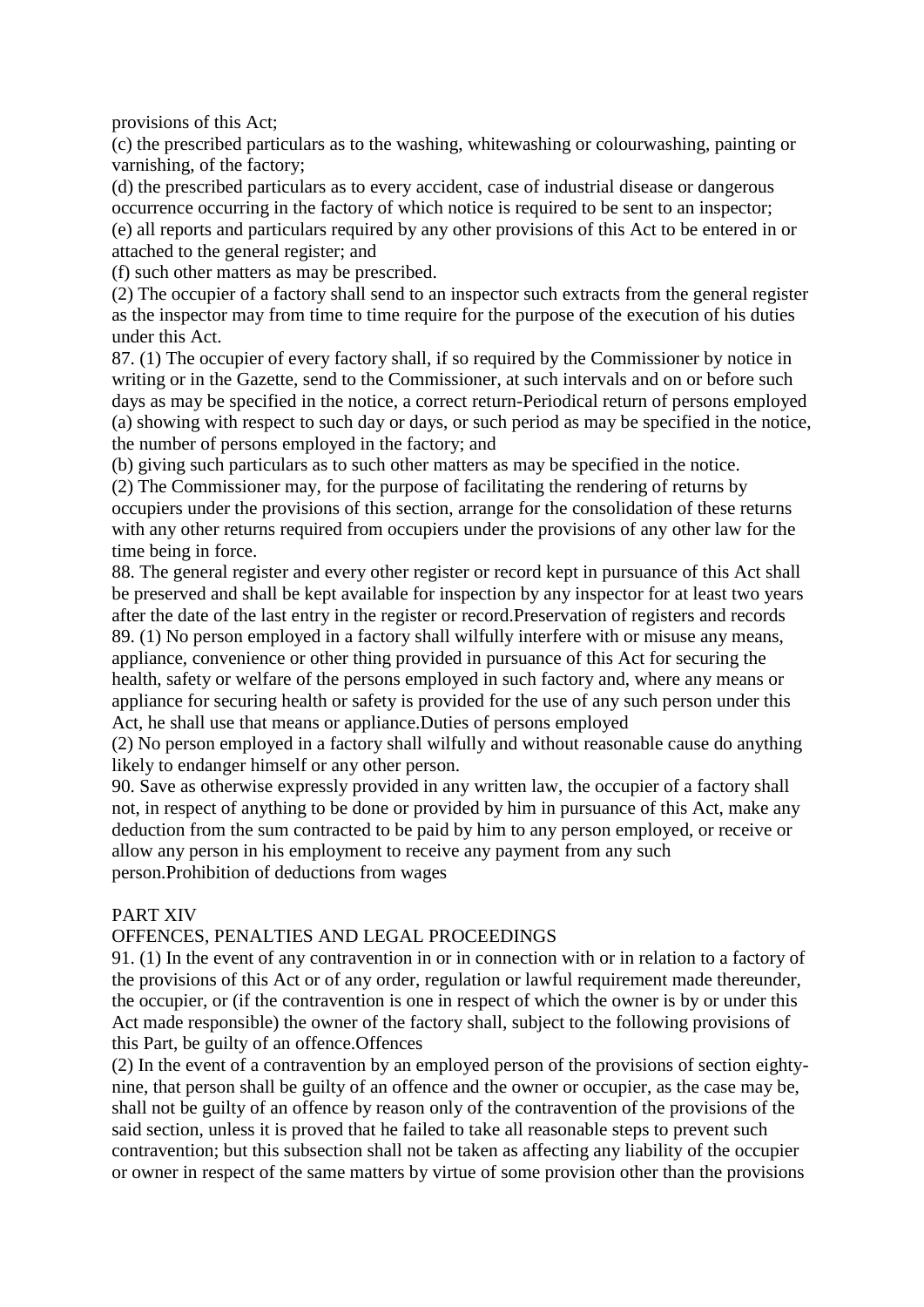aforesaid.

(3) If the owner or the occupier of a factory avails himself of any special exception allowed by or under this Act and fails to comply with any of the conditions attached to the exception, he shall be deemed to have contravened the provisions of this Act.

(4) If any persons are employed in a factory otherwise than in accordance with the provisions of this Act, there shall be deemed to be a separate contravention in respect of each person so employed.

(5) Where an offence under this Act committed by a company, co-operative society or other body of persons is proved to have been committed with the consent or connivance of, or to have been facilitated by any neglect on the part of, any director, chairman, manager, secretary or other officer of the company, co-operative society or other body of persons, he, as well as the company, co-operative society or other body of persons, shall be deemed to be guilty of the offence and shall be liable to be proceeded against and punished accordingly.

92. (1) Subject to the following provisions of this Part, any person guilty of an offence under this Act for which no express penalty is provided shall be liable-General penalty

(a) if he is an employed person, to a fine not exceeding three hundred penalty units;

(b) in any other case, to a fine not exceeding one thousand five hundred penalty units; and if the contravention in respect of which he was convicted is continued after the conviction, he shall (subject to the provisions of section ninety-nine) be guilty of a further offence and liable in respect thereof to a fine not exceeding three hundred penalty units for each day on which the contravention is so continued.

(2) In relation to a contravention which was likely to cause the death of, or bodily injury to, any person, subsection (1) shall have effect as if for the references in paragraphs (a) and (b) to three hundred penalty units and one thousand five hundred penalty units there were respectively substituted references to one thousand two hundred penalty units and six thousand penalty units.

(As amended by Act No. 13 of 1994)

93. (1) Where an act or default for which any person is liable under this Act is in fact the act or default of some other person, that other person shall be guilty of an offence and liable, subject to subsection (2), to the like fine as if he were the first-mentioned person.Penalty on person actually committing an offence for which other person is primarily liable

(2) The fine that may be imposed under subsection (1) on an employed person where the offence is one for which no express penalty is provided by this Act shall be that specified in section ninety-two in relation to employed persons, notwithstanding that the person primarily liable is not an employed person.

94. (1) A person charged with an offence under the provisions of this Act shall be entitled, upon information duly laid by him and on giving to the prosecution not less than three days' notice in writing of his intention, to have any other person whom he charges as the actual offender brought before the court at the time appointed for hearing the charge; and if, after the commission of the offence has been proved, the first-mentioned person proves to the satisfaction of the court-Person primarily liable may exempt himself from liability on conviction of actual offender

(a) that he had used all due diligence to enforce the execution of this Act and of any relevant order or regulation made thereunder; and

(b) that the said other person had committed the offence in question without his consent, connivance or wilful default;

that other person shall be convicted of such offence, and the first-mentioned person shall not be guilty of the offence, and the person so convicted shall, in the discretion of the court, be also liable to pay any costs incidental to the proceedings.

(2) The prosecution shall have the right in any such case to cross-examine the first-mentioned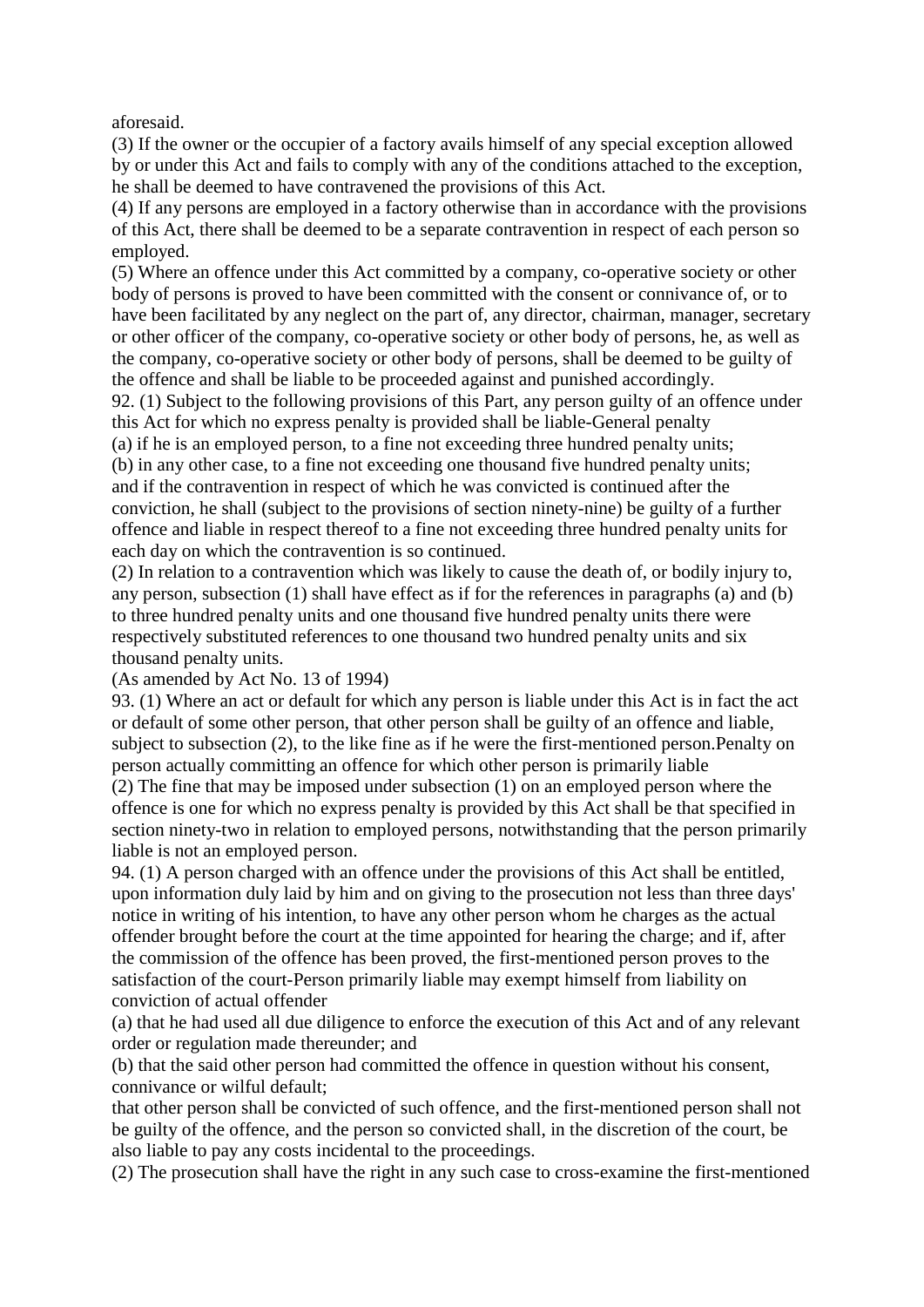person if he gives evidence and any witnesses called by him in support of his charge, and to call rebutting evidence.

(3) When it is made to appear to the satisfaction of an inspector at the time of discovering an offence-

(a) that the person who would be proceeded against apart from this subsection has used all due diligence to enforce the execution of this Act;

(b) by what person the offence has been committed; and

(c) that such offence has been committed without the consent, connivance or wilful default of the first-mentioned person and in contravention of his orders; the inspector shall proceed against the person whom he believes to be the actual offender without first proceeding against the first-mentioned person.

95. Where, under this Act, any person is substituted for another with respect to any provisions of this Act, any order, summons, notice or proceeding which for the purpose of any of those provisions is by or under this Act required or authorised to be served on or taken in relation to that other person, is hereby required or authorised, as the case may be, to be served on or taken in relation to the first-mentioned person.Proceedings against persons not primarily liable

96. Where in a factory the owner or hirer of a machine or implement moved by mechanical power is some person other than the occupier of the factory, such owner or hirer shall, so far as respects any offence under this Act committed in relation to a person who is employed in or about or in connection with that machine or implement, and is in the employment or pay of such owner or hirer, be deemed to be the occupier of the factory.Owner of machine liable in certain cases instead of occupier

97. (1) In any proceedings under this Act it shall be sufficient to allege in the charge or information that the factory is a factory within the meaning of this Act and to state the name of the ostensible occupier of such factory, or, where the occupier is a firm, the title of such firm.Prosecution of offences

(2) Where, with respect to or in consequence of any accident in a factory, a report is made by any authority appointed to hold a formal investigation under any written law, or a coroner's inquest is held and it appears from such report or from the proceedings at such inquest that any of the provisions of this Act, or any orders or regulations made thereunder, were contravened at or before the time of the accident, proceedings against any person liable to be proceeded against in respect of such contravention may be commenced at any time within three months after the making of such report or the conclusion of such inquest.

(3) Where any offence is committed under this Act by reason of a failure to make an examination, enter a report, or do any other thing, at or within a time specified by this Act or any order or regulation made thereunder, the offence shall be deemed to continue until the examination is made, or the report entered, or other thing done, as the case may be. 98. (1) If a person is found in a factory at any time at which work is going on or the

machinery is in motion, except during the intervals for meals or rest, he shall, until the contrary is proved, be deemed for the purposes of this Act to have been then employed in such factory:Special provisions as to evidence

Provided that this subsection shall not apply to a factory in which the only persons employed are members of the same family dwelling there.

(2) Where in any proceedings under this Act with respect to a young person it appears to the court that such young person is apparently of or below the age alleged by the prosecutor, it shall lie on the accused to prove that the young person is not of or below that age.

(3) Where any entry is required by this Act or by any order or regulation made thereunder to be made in the general register or in any other register or record, the entry made by the occupier of a factory or on his behalf shall, as against him, be admissible as evidence of the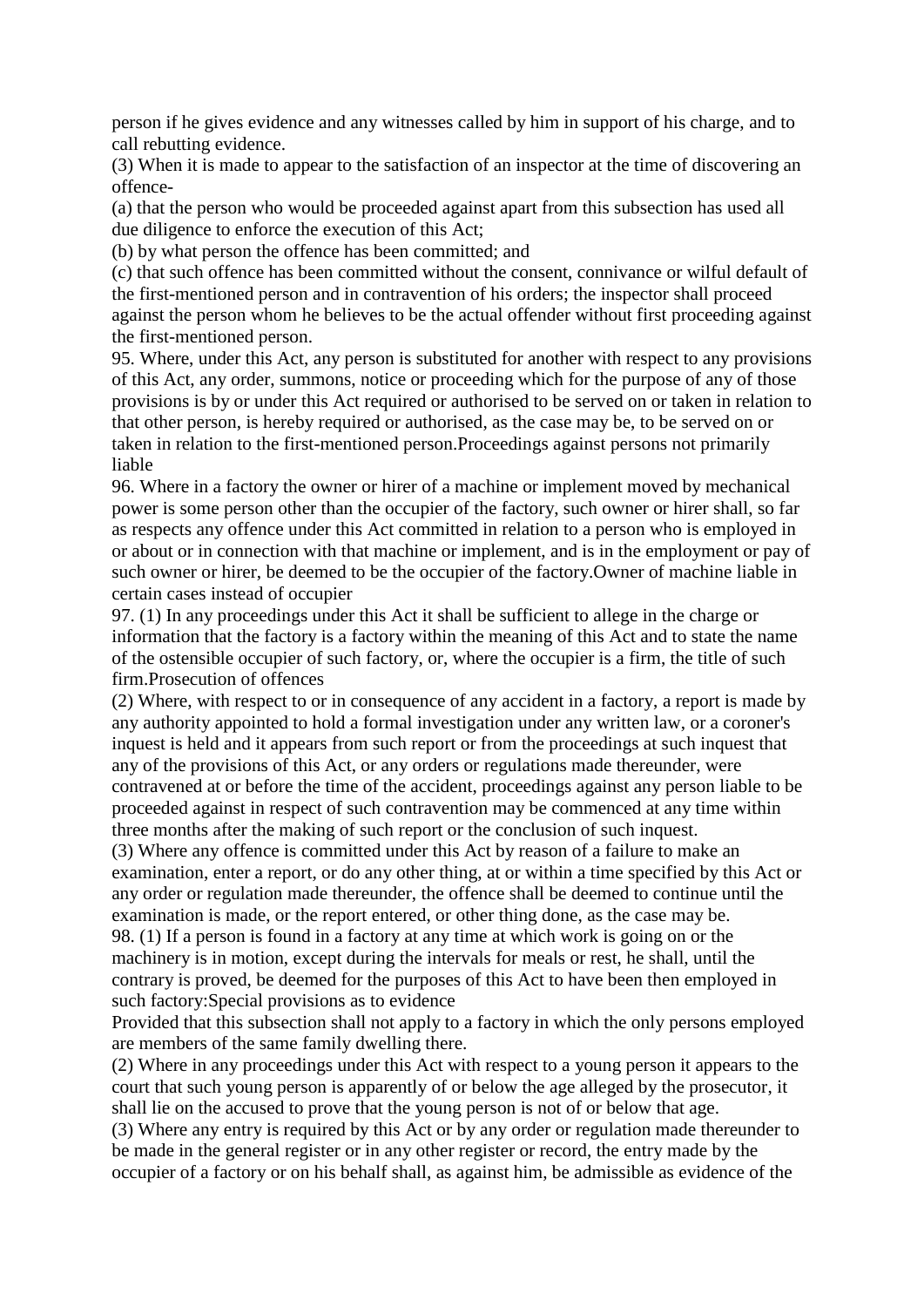facts therein stated, and the fact that any entry so required with respect to the observance of any provision of this Act or of any order or regulation made thereunder has not been made, shall be admissible as evidence that the provision has not been observed.

99. Where the occupier or owner of a factory is convicted of an offence under this Act, the court may, in addition to or in lieu of a fine, order him, within such time as may be specified in the order, to take such steps as may be so specified for remedying the matters in respect of which the contravention occurred, and may, on application, enlarge the time so specified, and where such an order is made, the occupier or owner shall not be liable under this Act in respect of the continuation of the contravention during the time allowed by the court, but if, after the expiration of that time as originally specified or enlarged by subsequent order, the order is not complied with, the occupier or owner, as the case may be, shall be liable to a fine not exceeding three hundred penalty units for each day on which the non-compliance continues.

(As amended by Act No. 13 of 1994)Power of court to order cause of contravention to be remedied

100. (1) Any document or order required or authorised to be served under this Act may be served-Service, etc., of documents

(a) on any person by delivering it to him or by leaving it at, or sending it by registered post to, his residence or place of business;

(b) on any firm by delivering it to any partner of the firm, or by leaving it at, or sending it by registered post to, the office of the firm;

(c) on the owner or occupier of a factory in any such manner as aforesaid, or by delivering it, or a true copy thereof, to the manager, foreman or other responsible person at the factory. (2) Any document mentioned in subsection (1) may be addressed, for the purpose of the service thereof on the occupier of a factory, to "the occupier" at the proper postal address of the factory, without further name or description.

(3) The foregoing provisions of this section shall apply with the necessary modifications to documents required or authorised under this Act to be sent to any person, firm, owner or occupier, and to the sending, addressing and delivery of such documents.

101. If, by reason of an agreement between the owner and the occupier of premises, the whole or any part of which has been let as a factory, the owner or occupier is prevented from carrying out any structural or other alterations in the premises which are necessary to enable him to comply with the provisions of this Act or or any order or regulations made thereunder, or in order to conform with any standard or requirement imposed by or under this Act, he may apply, in accordance with any rules of court which may be made by the High Court in that behalf, to the High Court, and that Court, after hearing the parties and any witnesses whom it may desire to call, may make such an order setting aside or modifying the terms of the agreement as the Court may consider just and equitable in the circumstances of the case.Power of High Court to modify agreements

102. Where, in any premises the whole or part of which has been let as a factory, any structural or other alterations are required in order to comply with the provisions of this Act or any order or regulation made thereunder, or in order to conform with any standard or requirement imposed by or under this Act, and the owner or occupier alleges that the whole or part of the expenses of the alterations ought to be borne by the occupier or owner, as the case may be, such owner or occupier may apply, in accordance with any rules of court which may be made by the High Court in that behalf, to the High Court, and that Court, after hearing the parties and any witnesses whom it may desire to call, may make such an order concerning the expenses or their apportionment as the Court considers just and equitable in the circumstances of the case, regard being had to the terms of any contract between the parties, or in the alternative the Court may, at the request of the owner or occupier, determine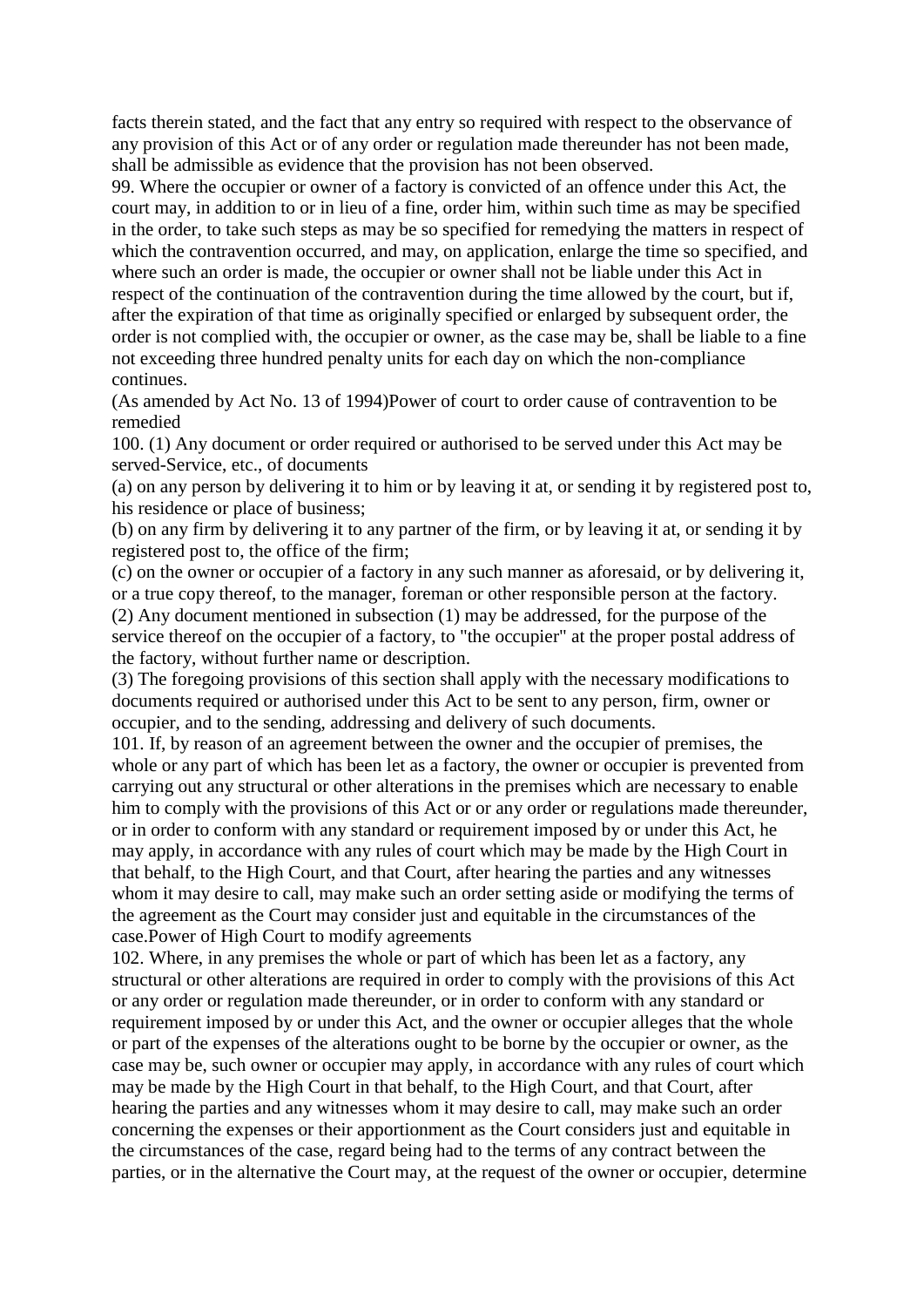the lease.Power of High Court to apportion expenses

103. (1) If in the opinion of the Chief Inspector of Factories any building, part of a building, machine, plant, matter, thing or practice in a factory is dangerous or defective so as to constitute a threat to health or safety of any person, the Chief Inspector of Factories-Powers of Chief Inspector of Factories in relation to dangerous or defective factory

(a) shall send a written notice to the owner or occupier of the factory requiring such building, part of the building, machine, plant, matter, thing or practice to be vacated, repaired, removed, remedied or stopped, as the case may be, either forthwith or within such time as may be specified in such notice;

(b) may order work in such factory to be suspended until the requirements of the notice given under paragraph (a) have been complied with to the satisfaction of the Chief Inspector of Factories.

(2) Any owner or occupier of a factory who receives a notice or order given under subsection (1) shall comply therewith unless he intends to object thereto under subsection (3), in which case, he shall cease to use the building, part of the building, machine, plant, matter, thing or practice to which the notice or order relates and shall forthwith withdraw all persons from the danger or defect until the case has been determined by the Commissioner in accordance with subsection (3):

Provided that the Chief Inspector of Factories may, if he is of the opinion that there is no immediate danger to any person, grant written permission for work in such factory to continue for such period and upon such conditions as he may specify in such permission. (3) Any owner or occupier of a factory who feels aggrieved by a notice or order given under subsection (1) may, immediately upon receipt of such notice or order, submit his objection thereto in writing to the Commissioner who shall thereupon determine the case and communicate his decision in writing.

(4) Any owner or occupier of a factory who is aggrieved by a decision of the Commissioner given under subsection (3) may, not later than seven days from the date of the receipt of such decision, request the Commissioner in writing to refer the case to the Minister and the Commissioner shall refer the case to the Minister whose decision thereon shall be given in writing and be final.

(5) Pending a decision by the Minister under subsection (4), the owner or occupier of the factory concerned shall not use the factory or any part, machine or plant thereof or any matter, thing or practice therein unless the prior written permission of the Commissioner has been granted.

(6) Any owner or occupier of a factory who, save as is provided in this section, fails to comply with any notice, order or decision given under this section shall be guilty of an offence and shall be liable upon conviction to a fine not exceeding six thousand penalty units and, in the case of a continuing offence, to a further fine not exceeding one thousand five hundred penalty units for each day or part thereof during which such offence is continued. (As amended by Act No. 24 of 1975 and Act No. 13 of 1994)

### PART XV

### GENERAL

104. Any regulations made under the provisions of this Act may prescribe penalties for the contravention thereof not exceeding the penalties specified in section ninety-two.Penalties 105. The Minister may, by statutory instrument, make regulations-

(a) prescribing anything which under any provision of this Act is to be or may be prescribed; and

(b) prescribing the fees to be paid and the method of payment of such fees in respect of any examination or test carried out under the provisions of this Act by any inspector.Regulations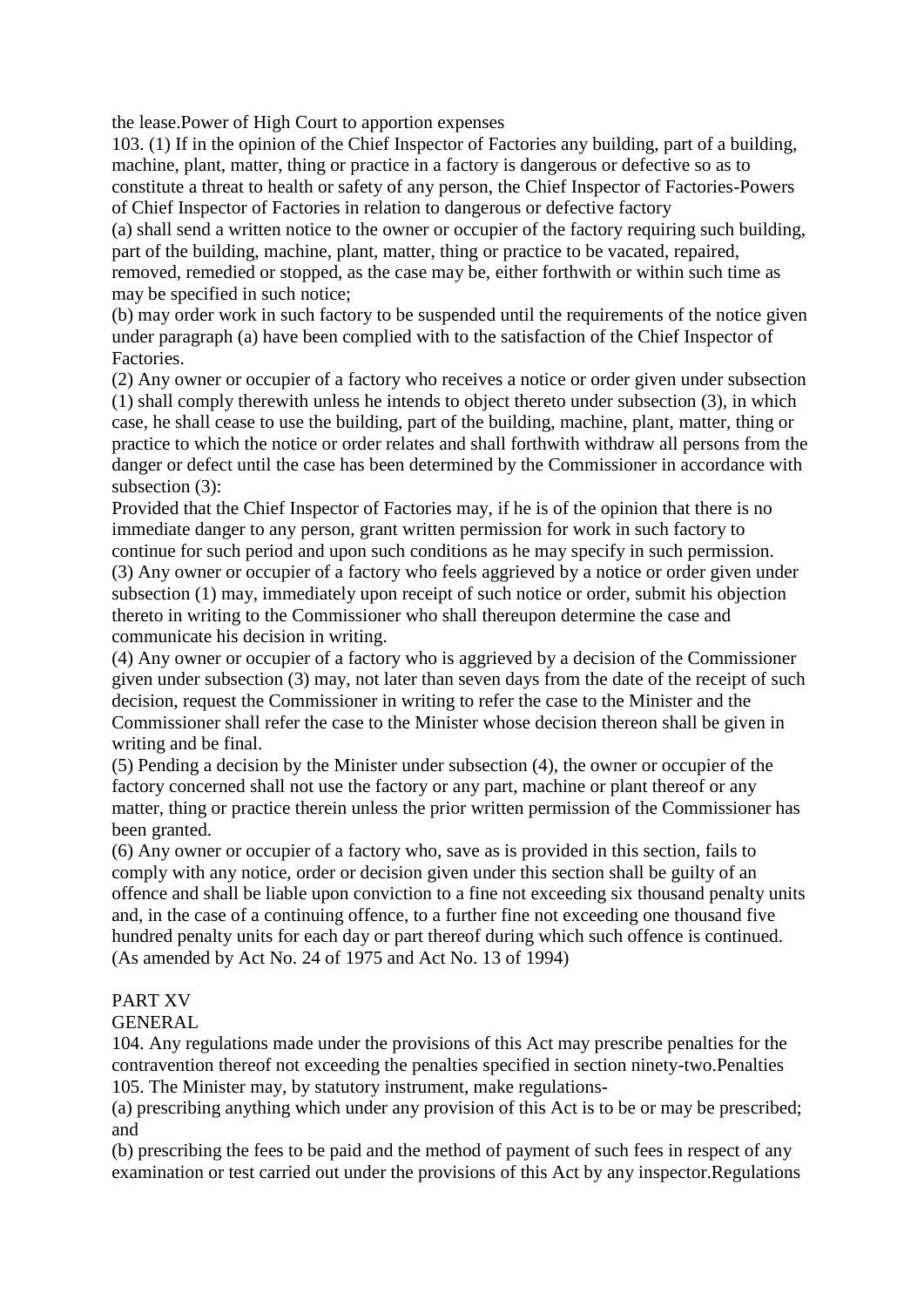FIRST SCHEDULE

(Section 77)

DANGEROUS OCCURRENCES

The following occurrences, if accidental, are scheduled for the purposes of section 77:

1. Bursting of a revolving vessel, wheel, grindstone or grinding wheel moved by mechanical power.

2. Collapse or failure of a crane, derrick, winch, hoist, or other appliance used in raising or lowering persons, goods, material, plant or any part thereof, or the overturning of a crane. 3. Explosion or fire due to ignition of dust, gas or vapour.

4. Electrical short circuit or failure of electrical machinery, attended by explosion or fire, or any damage to an underground electrical system caused by excavation or otherwise.

5. Explosion or fire affecting any room in which persons are employed and causing suspension of ordinary work.

6. Explosion of a receiver or container used for the storage at a pressure greater than atmospheric pressure of any gas or gases (including air) or any liquid or solid resulting from the compression of gas.

7. Explosion from a steam boiler or steam receiver.

SECOND SCHEDULE

(Section 78)

INDUSTRIAL DISEASES

- 1. Lead poisoning
- 2. Phosphorus poisoning
- 3. Arsenical poisoning
- 4. Mercurial poisoning
- 5. Anthrax
- 6. Carbon bisulphide poisoning
- 7. Aniline poisoning
- 8. Chronic benzene poisoning
- 9. Manganese poisoning
- 10. Compressed air illness
- 11. Cyanide poisoning

12. Toxic jaundice: that is, jaundice due to tetrachlorethane or nitro- or amido-derivatives of benzene or other poisonous substance.

13. Epitheliomatous-ulceration: that is, ulceration due to tar, pitch, bitumen, mineral oil or paraffin, or any compound, product or residue of any of these substances.

14. Chrome ulceration: that is, ulceration due to chronic acid or bichromate of potassium, sodium or ammonium or any preparation of any of these substances occurring in a factory.

15. Toxic anaemia: that is, pathological manifestations due to-

(a) radium or any other radio-active substances; or

(b) X-rays.

#### **SUBSIDIARY LEGISLATION**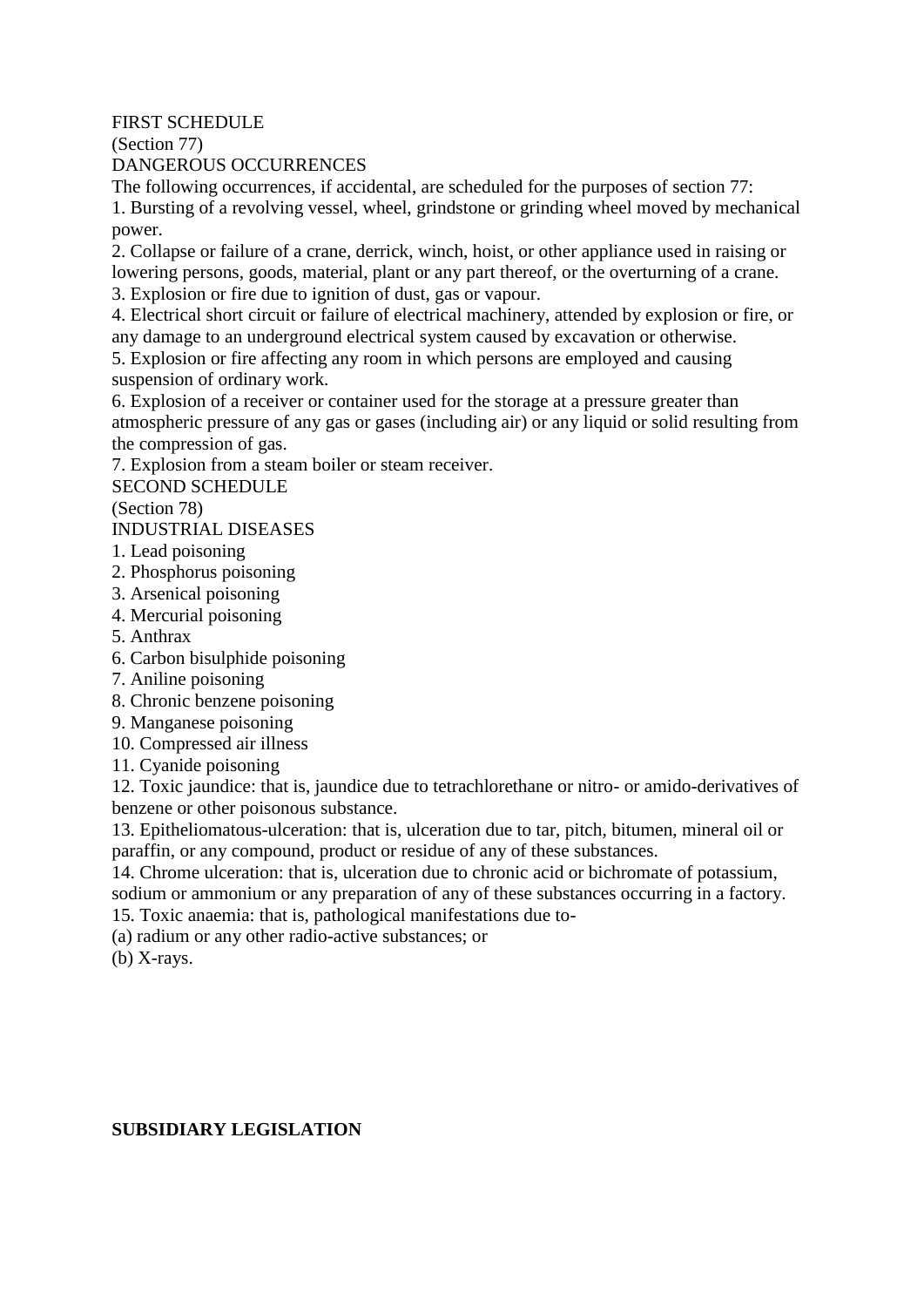### SECTION 17-THE FACTORIES (APPEALS TO THE BOARD) RULES

Rules by the Chief Justice Statutory Instruments 382 of 1968 1. These Rules may be cited as the Factories (Appeals to the Board) Rules.Title 2. On any appeal under section seventeen of the Act, the parties may adduce evidence.Evidence

3. The Board may in its discretion receive evidence on affidavit either in addition to or in substitution for oral evidence.Affidavit

### THE CONSTRUCTION (SAFETY AND HEALTH) REGULATIONS ARRANGEMENT OF REGULATIONS

# PART I

PRELIMINARY

Regulation

- 1. Title and application
- 2. Interpretation
- 3. Notice of commencement of construction work
- 4. Exemption

# PART II

### SCAFFOLDS AND MEANS OF ACCESS

- 5. Provision of scaffolds and means of access
- 6. Supervision of work and inspection of materials
- 7. Construction of scaffolds
- 8. Support and stability of scaffolds
- 9. Travelling scaffolds
- 10. Gear for suspension of scaffolds
- 11. Maintenance of scaffolds
- 12. Cantilever, jib, etc., scaffolds
- 13. Suspended scaffolds
- 14. Skips, buckets, boatswain's chairs, etc.
- 15. Trestle scaffolds
- 16. Ladder scaffolds
- 17. Inspection of scaffolds
- 18. Scaffolds used by workmen of more than one employer
- 19. Overloading of scaffolds

### PART III

WORKING PLATFORMS, WORKING PLACES, GANGWAYS ETC.

- 20. Working platforms
- 21. Boards and planks in working platforms, etc.
- 22. Guard-rails and toe-boards at working places
- 23. Construction of gangways and runs
- Regulation
- 24. Guard-rails, etc., for gangways, etc.
- 25. Platforms, etc., to be unobstructed
- 26. Ladders and step-ladders
- 27. Communication ladders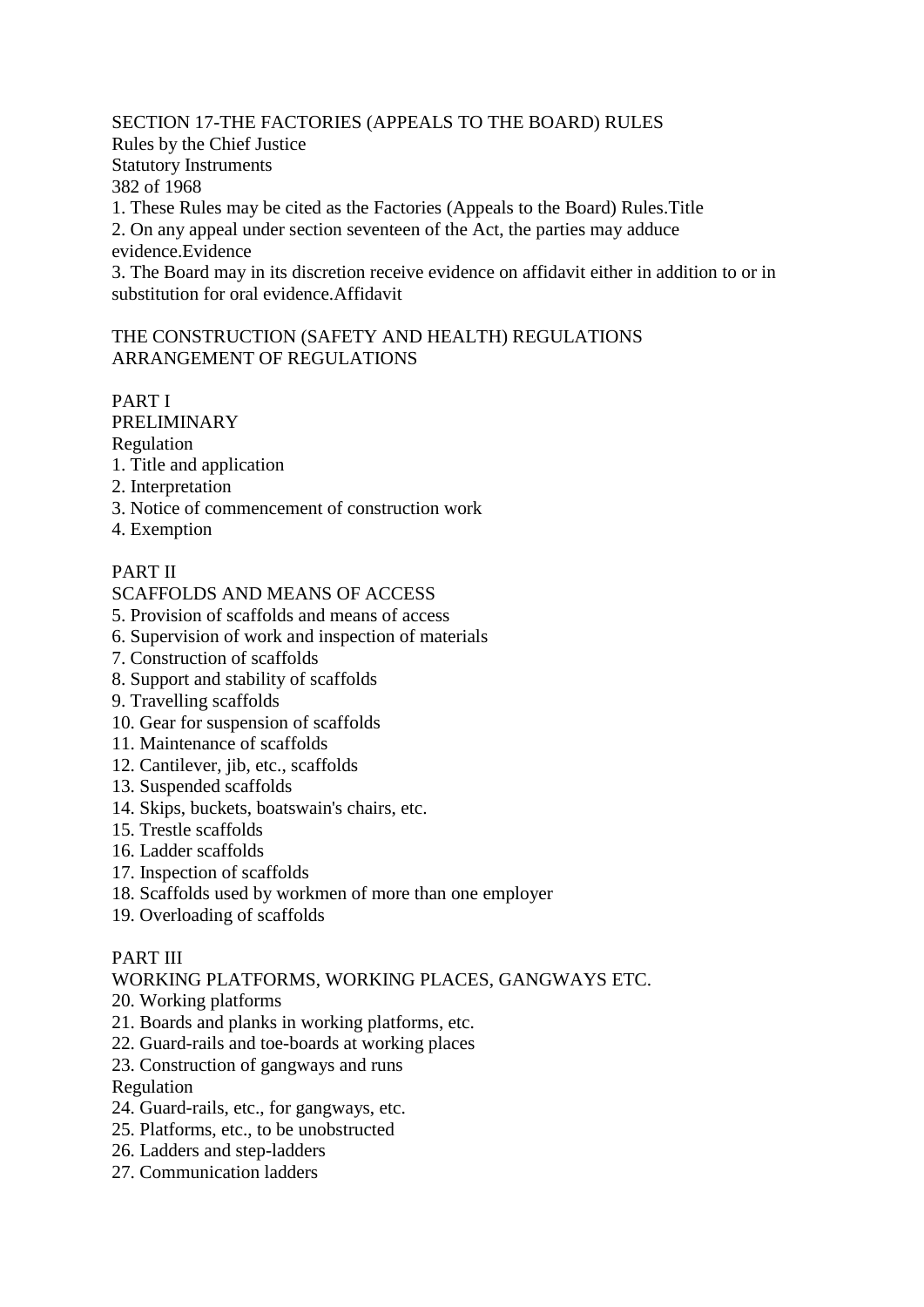- 28. Openings left in roofs, walls, floors, etc.
- 29. Sloping roofs and fragile materials

30. Lighting of working places

# PART IV

# LIFTING MACHINERY

- 31. Construction and maintenance
- 32. Support, anchoring and stability
- 33. Travelling or slewing motion
- 34. Erection and dismantling
- 35. Drums and pulleys
- 36. Brakes and controls
- 37. Restriction on use of cranes
- 38. Marking of safe working load
- 39. Load not to exceed safe working load
- 40. Precautions when raising or lowering
- 41. Testing and thorough examination
- 42. Weekly inspections
- 43. Thorough examinations
- 44. Testing of anchorage or ballasting
- 45. Safe means of access
- 46. Operation and signalling

### PART V

#### **HOISTS**

- 47. Safety of hoistways
- 48. Hoists used only for goods, plant or material
- 49. Safety devices
- 50. Hoists carrying persons
- 51. Winches
- 52. Safe working load of hoists

### PART VI

### LIFTING TACKLE AND PLANT

Regulation

- 53. Construction, testing, examination, safe working load
- 54. Hooks
- 55. Slings
- 56. Secureness of loads
- 57. Carriage of persons
- 58. Records and exceptions

#### PART VII

#### EXCAVATIONS, SHAFTS AND TUNNELS

- 59. Inspection of excavations, etc.
- 60. Inspection and supervision of timbering
- 61. Excavations which reduce stability
- 62. Fencing of excavations
- 63. Safeguarding edges of excavations
- 64. Open face excavations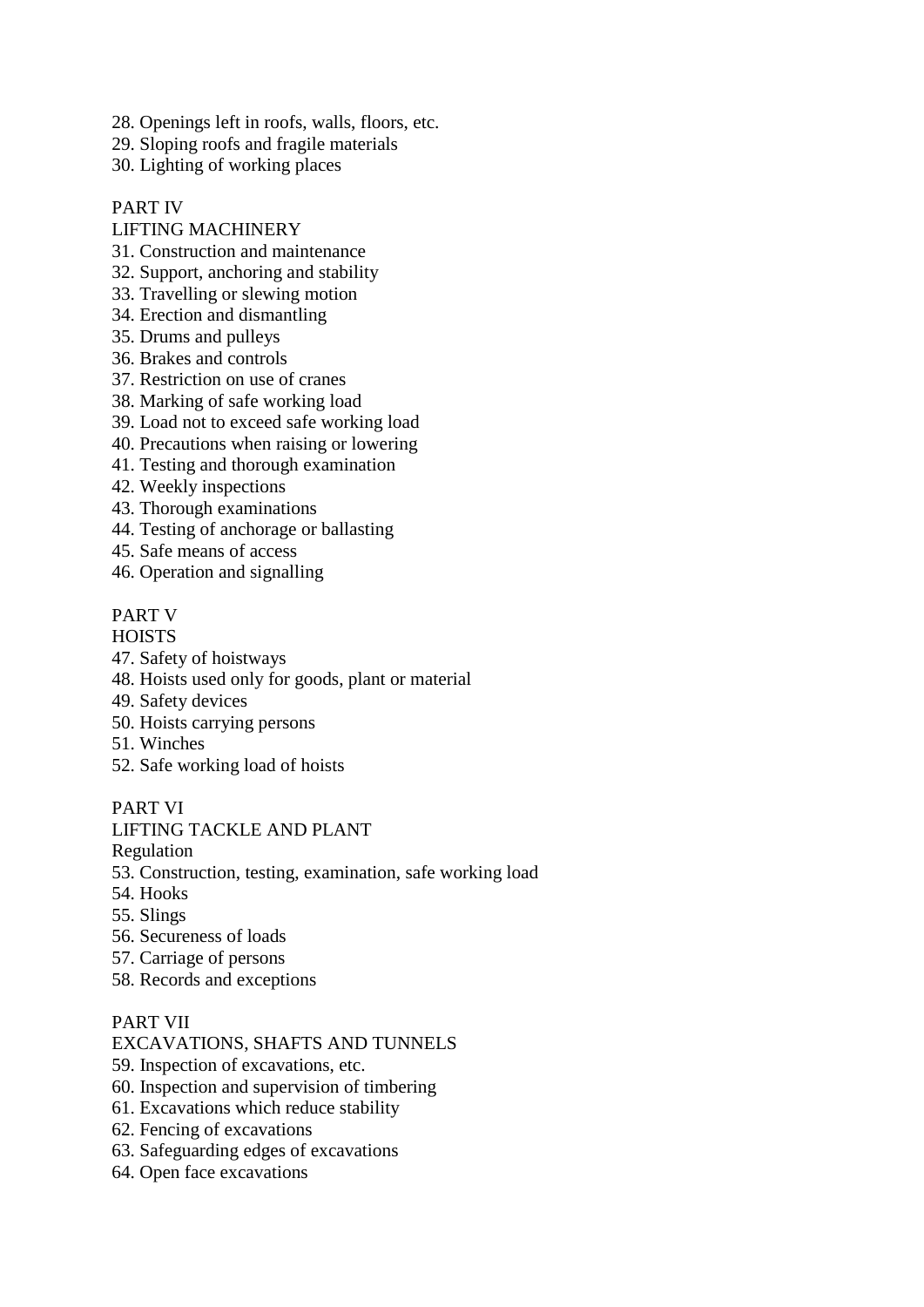- 65. Means of entry and exit
- 66. Hard hats
- 67. Explosives

# PART VIII

#### DEMOLITION

- 68. Avoidance of danger from electric cables, fire and water
- 69. Overloading of floors, etc.
- 70. Removal of steelwork
- 71. Shoring to prevent collapse
- 72. Supervision

### PART IX

- TRANSPORT
- 73. Rails and rail tracks
- 74. Maintenance of locomotives, etc.
- 75. Clearance
- Regulation
- 76. Gantries
- 77 Warning of movement
- 78. Riding on vehicles
- 79. Loading of vehicles
- 80. Mechanically propelled vehicles and trailers
- 81. Inclined tracks
- 82. Vehicles near edge of excavation, etc.

# PART X

HEALTH

- 83. First-aid, ambulance and ambulance room
- 84. Drinking water
- 85. Shelters, accommodation for clothing, accommodation for meals
- 86. Sanitary conveniences
- 87. Inhalation of dust or fumes
- 88. Protection of eyes
- 89. Ventilation of confined spaces
- 90. Lead compounds and other poisonous substances

### PART XI

### **MISCELLANEOUS**

- 91. Projecting nails and loose material
- 92. Construction of temporary structures
- 93. Avoidance of danger from collapse of structure
- 94. Prevention of drowning
- 95. Safety nets, sheets and belts
- 96. Generation of steam, smoke and vapour
- 97. Protection from falling material
- 98. Returns
- 99. Guarding of machinery
- 100. Electricity
- 101. Duties of contractors and employers of workmen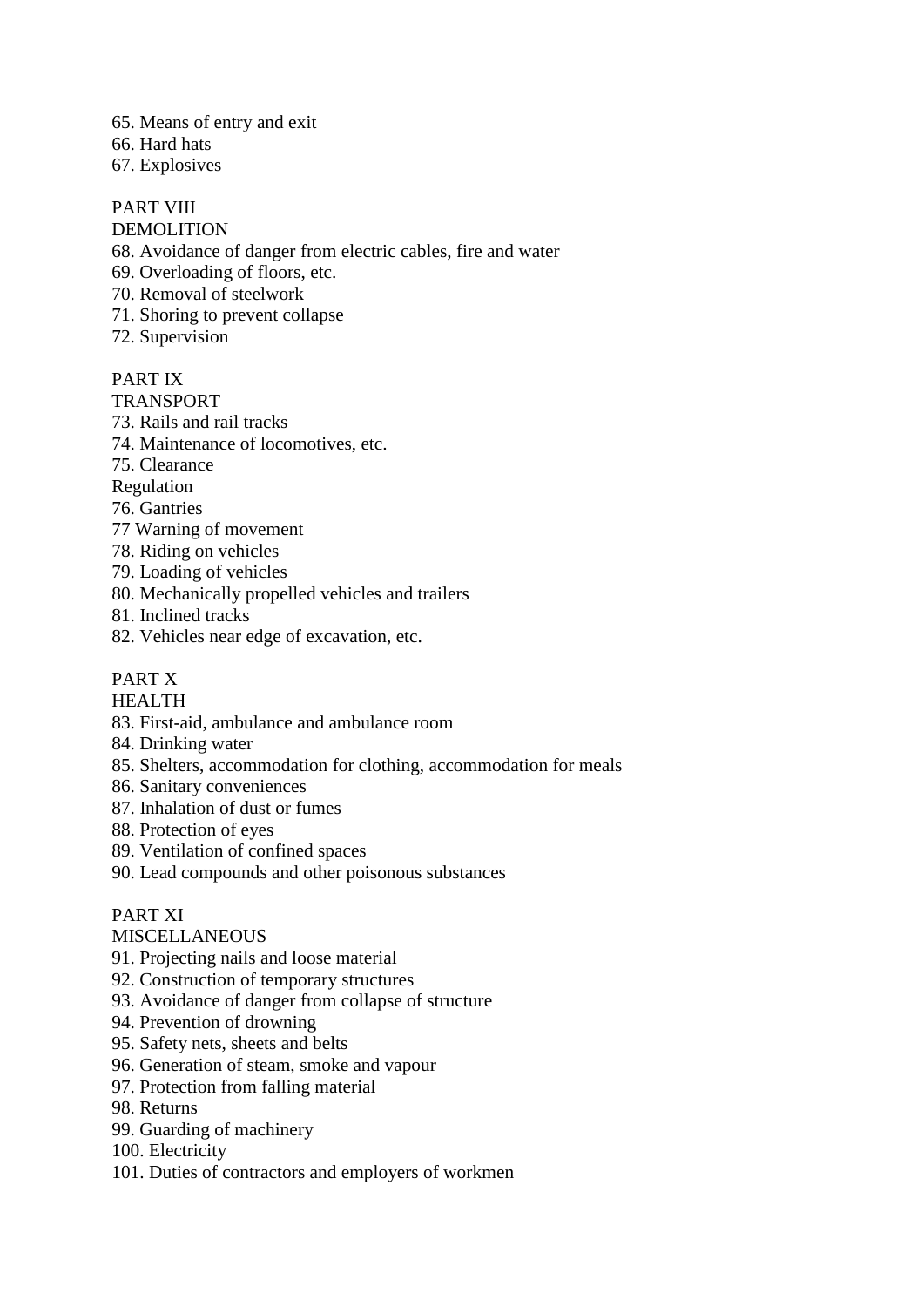102. Duties of persons employed 103. Notice of accidents

Regulation 104. Mining operations and premises 105. Penalties

FIRST SCHEDULE-Inspection of scaffolds SECOND SCHEDULE-Ambulance room equipment SECTIONS 68, 74 AND 82-THE CONSTRUCTION (SAFETY AND HEALTH) REGULATIONS

Regulations by the Minister Statutory Instrument 420 of 1967 90 of 1974

### PART I

#### PRELIMINARY

1. These Regulations may be cited as the Construction (Safety and Health) Regulations, and shall apply-

(a) to building operations;

(b) to works of engineering construction;

as defined in section three of the Act, and undertaken by way of trade or business or for the purpose of any industrial or commercial undertaking, or by or on behalf of the Government or any local or other public authority.Title and application

2. In these Regulations, unless the context otherwise requires-Interpretation

"construction work" means any building operation or work of engineering construction; "employer" means any person who, in connection with any construction work, employs or provides employment for or permits any other person in any manner whatsoever to assist in or about any construction work;

"hoist" means a lifting machine, whether worked by mechanical power or not, with a platform, carriage, cage, skip, bucket or other receptacle, the direction of movement of which is restricted by a guide or guides;

"ladder" does not include a step-ladder;

"ladder scaffold" means a scaffold with a working platform which is supported directly or by means of a crutch or bracket on a rung or rungs of a ladder;

"lifting machine" means a crab, winch, pulley block or gin wheel used for raising or lowering, and a hoist, crane, sheer legs, excavator, drag line, piling frame, aerial cableway, aerial ropeway or overhead runway;

"lifting tackle" means chain slings, rope slings or similar gear, and rings, links, hooks, plate clamps, shackles, swivels or eye bolts;

"scaffold" means any temporary structure on or from which persons perform work in connection with any construction work, and any temporary structure which enables persons to obtain access to or which enables materials to be taken to any place at which such work is performed, and includes any working platform, gangway, run, ladder or step-ladder (other than an independent ladder or step-ladder which does not form part of such a structure) together with any guard-rail, toe-board or other safeguards and all fixings, but does not include a lifting machine or a structure used merely to support such a machine or to support machinery or plant;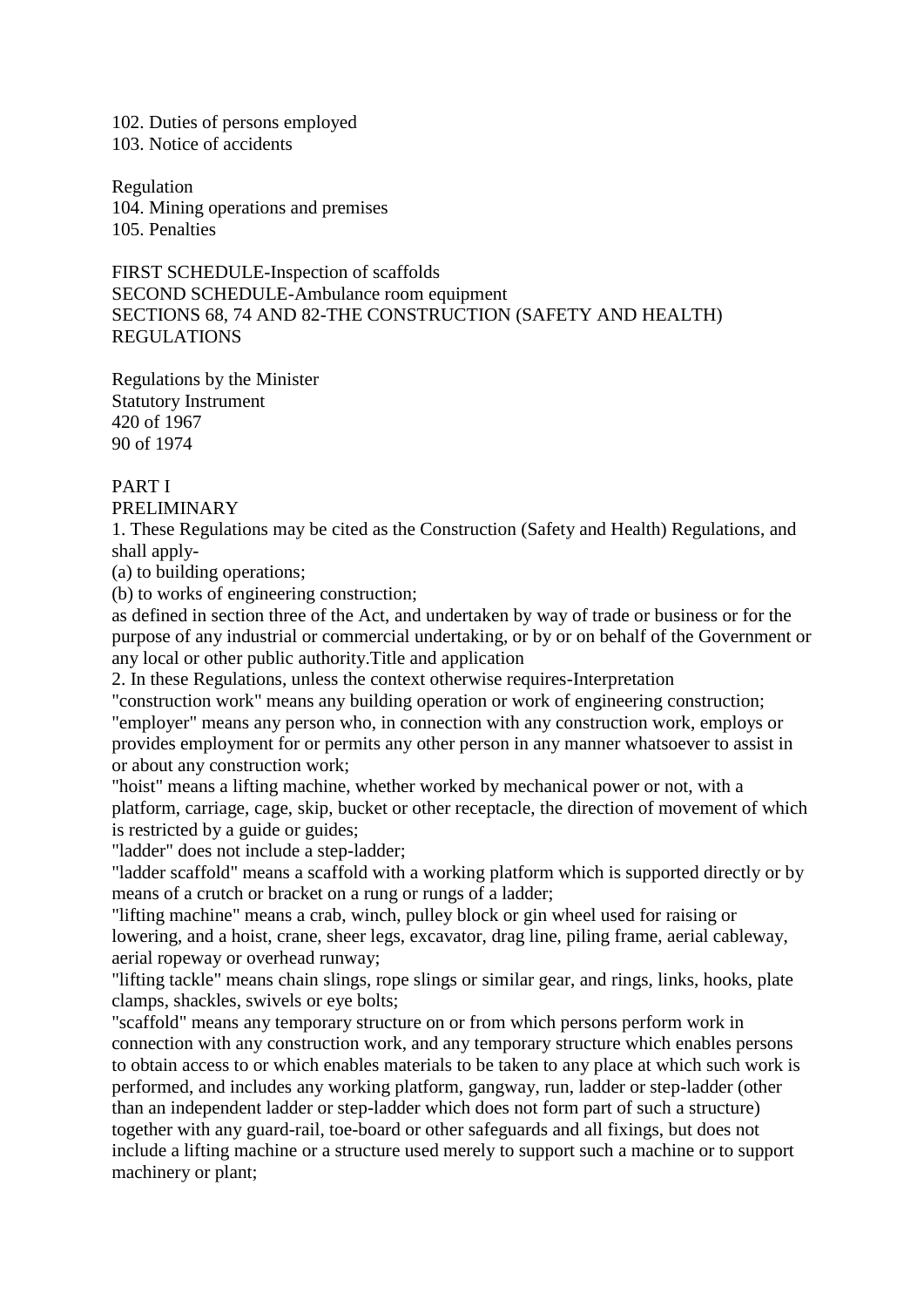"suspended scaffold" means a scaffold suspended by means of ropes or chains, and capable of being lowered or raised by such means, but does not include a boatswain's chair or similar appliance:

"trestle scaffold" includes a scaffold in which the supports for the platform are step-ladders, tripods or similar movable contrivances;

"working platform" includes a working stage;

"workman" means any person who is employed or permitted to assist in any manner whatsoever in or about any construction work;

"work of engineering construction", as defined in section three of the Act, is hereby extended to include-

the construction, structural alteration or repair (including repointing and repainting) or the demolition of all or any of the following:

(a) any steel or reinforced concrete structure other than a building;

(b) any airfield;

(c) any lake defence works or river works; and

(d) any other civil or constructional engineering works of a similar nature to any of the foregoing works.

3. (1) Any person undertaking any construction work which he has reasonable grounds for believing will not be completed within a period of less than six weeks shall, immediately upon the commencement thereof, give to the Commissioner written notice stating the name and address of such person, the place and nature of the construction work, and whether or not any mechanical power is to be used therein and, if so, its nature:Notice of commencement of construction work

Provided that no such notice shall be required in the case of any construction work which is to be undertaken upon a site where other construction work, in respect of which such a notice has been given, is in progress.

(2) Notwithstanding the provisions of sub-regulation (1), the Commissioner may, by statutory order, require the giving of notice in respect of any class of construction work as may be specified in such order, even though the work is to be completed within a period of less than six weeks.

(3) Any notice given under the provisions of this regulation shall be given to the Commissioner through the inspector in the District in which the construction work concerned is to be carried out or, if no such inspector has been appointed, to the Commissioner direct. 4. If the Commissioner is satisfied that, in the case of any particular class or description of plant or of any special description or method of work, the application of any requirement of these Regulations is, in any class or description of circumstances, not necessary in the interests of safety or not reasonably practicable, he may by certificate in writing (which he may at his discretion revoke at any time) grant an exemption from that requirement, subject to such conditions as may be specified in the certificate.Exemption

### PART II

#### SCAFFOLDS AND MEANS OF ACCESS

5. Suitable and sufficient scaffolds shall be provided and erected for all construction work which cannot safely be done on or from the ground, or from part of a permanent structure, or from a ladder, or from other available means of support, and sufficient safe means of access shall be provided, so far as is reasonably practicable, to every place at which any person has at any time to work.Provision of scaffolds and means of access

6. (1) No scaffold shall be erected, or be substantially added to or altered or be dismantled, otherwise than under the immediate supervision of a competent person, and so far as possible by competent workmen possessing adequate experience of such work.Supervision of work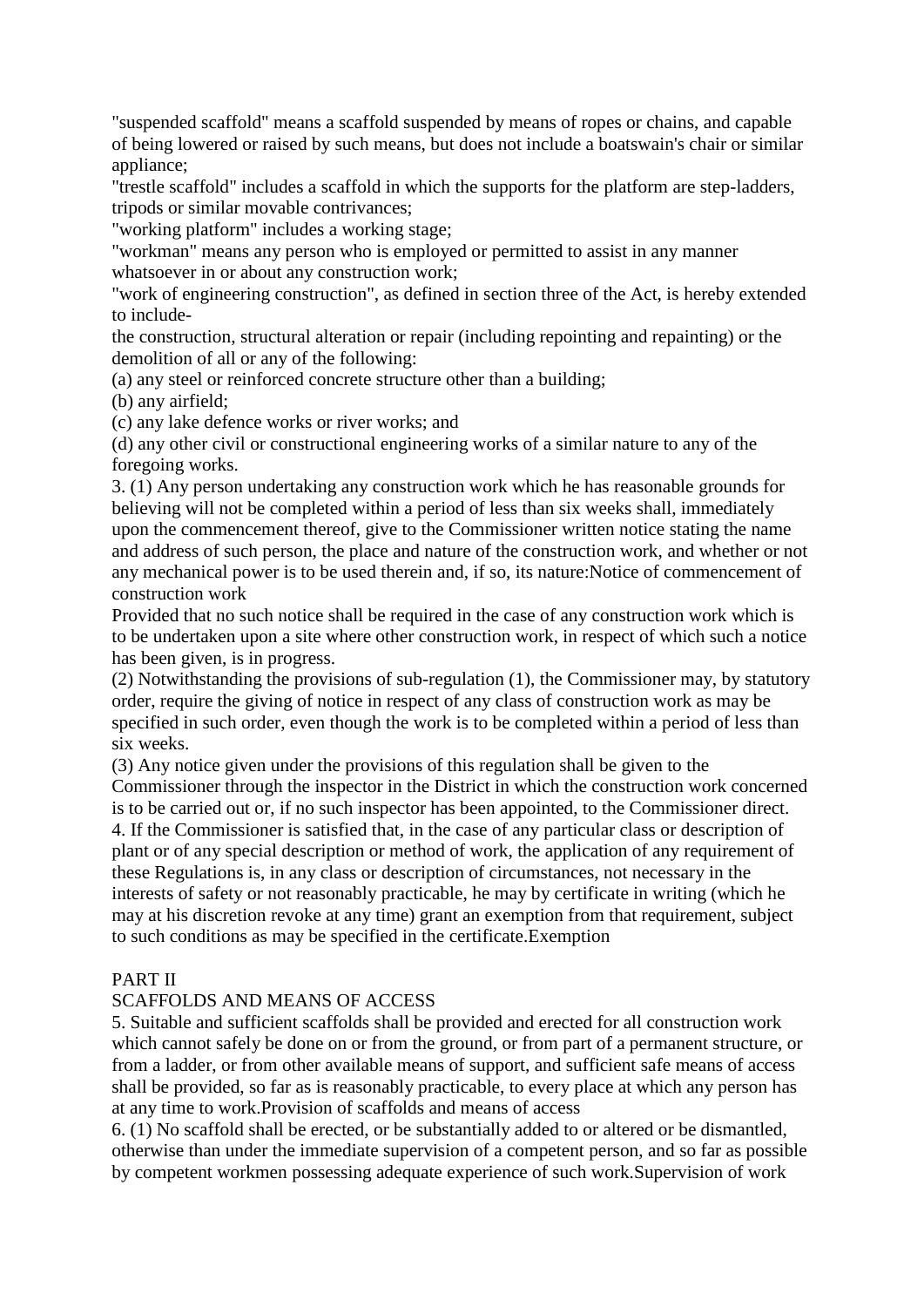and inspection of materials

(2) All materials for use in any scaffold shall be inspected by a competent person on each occasion before being taken into use.

7. (1) Every scaffold and every part thereof shall be of good construction, of suitable and sound material, and of adequate strength for the purpose for which it is used.Construction of scaffolds

(2) Sufficient material shall be provided for and shall be used in the construction of scaffolds.

(3) Timber used for the construction of scaffolds shall be of suitable quality, be in good condition, have the bark completely stripped off, and not be painted or treated in any way so that defects cannot easily be seen.

(4) Metal parts used for scaffolds shall be of suitable quality and be in good condition and free from corrosion or other patent defect likely to affect their strength materially.

8. (1) Every scaffold shall be securely supported or suspended and shall where necessary be sufficiently and properly strutted or braced to ensure stability.Support and stability of scaffolds

(2) All structures and appliances used as supports for scaffolds shall be of sound construction, have a firm footing or be firmly supported, and shall where necessary be sufficiently and properly strutted or braced to ensure stability.

(3) Standards and uprights of scaffolds shall be, where practicable, vertical or slightly inclined towards the building or structure and be sufficiently close to ensure stability.

Displacement of the foot of any standard shall be prevented by sinking into the ground or by placing the standard on a suitable plank or base plate, or by other adequate arrangements to prevent slipping.

(4) No part of a building or structure shall be used as support for part of a scaffold unless it is sufficiently strong and stable to afford safe support.

(5) Putlogs shall be straight or approximately straight. Putlogs having one end supported by a wall shall have a flat supporting surface at that end. Distances between putlogs shall be fixed with due regard to the nature of the platform and the load it will bear.

9. Any travelling scaffold or scaffold which can be moved on wheels or skids shall, unless it is a suspended or slung scaffold, be-

(a) constructed with due regard to stability and, if necessary for stability, adequately weighted at the base;

(b) used only on a firm and even surface, not so sloping as to involve risk of instability of the scaffold or any load thereon;

(c) adequately secured to prevent movement when any person is working upon it;

(d) moved only by the application of force at or near the base.Travelling scaffolds

10. (1) Chains, ropes and lifting gear used for the suspension of scaffolds shall be of sound material, adequate strength and suitable quality, and in good condition.Gear for suspension of scaffolds

(2) No rope other than a wire rope shall be used for the suspension of a scaffold:

Provided that this sub-regulation shall not apply in the case of a suspended scaffold which is raised or lowered otherwise than by means of winches, nor in the case of equipment used in lieu of a suspended scaffold in accordance with the provisions of regulation 14.

(3) Chains, ropes and metal tubes used for the suspension of a scaffold, other than a suspended scaffold, shall be properly and securely fastened to safe anchorage points and to the scaffold ledgers or other main supporting members, and shall be so positioned as to ensure stability of the scaffold, and shall be approximately vertical and be kept taut.

(4) Every scaffold suspended by means of ropes or chains shall be secured so as to prevent undue horizontal movement while it is used as a working platform.

11. All scaffolds shall be properly maintained and every part shall be kept so fixed, secured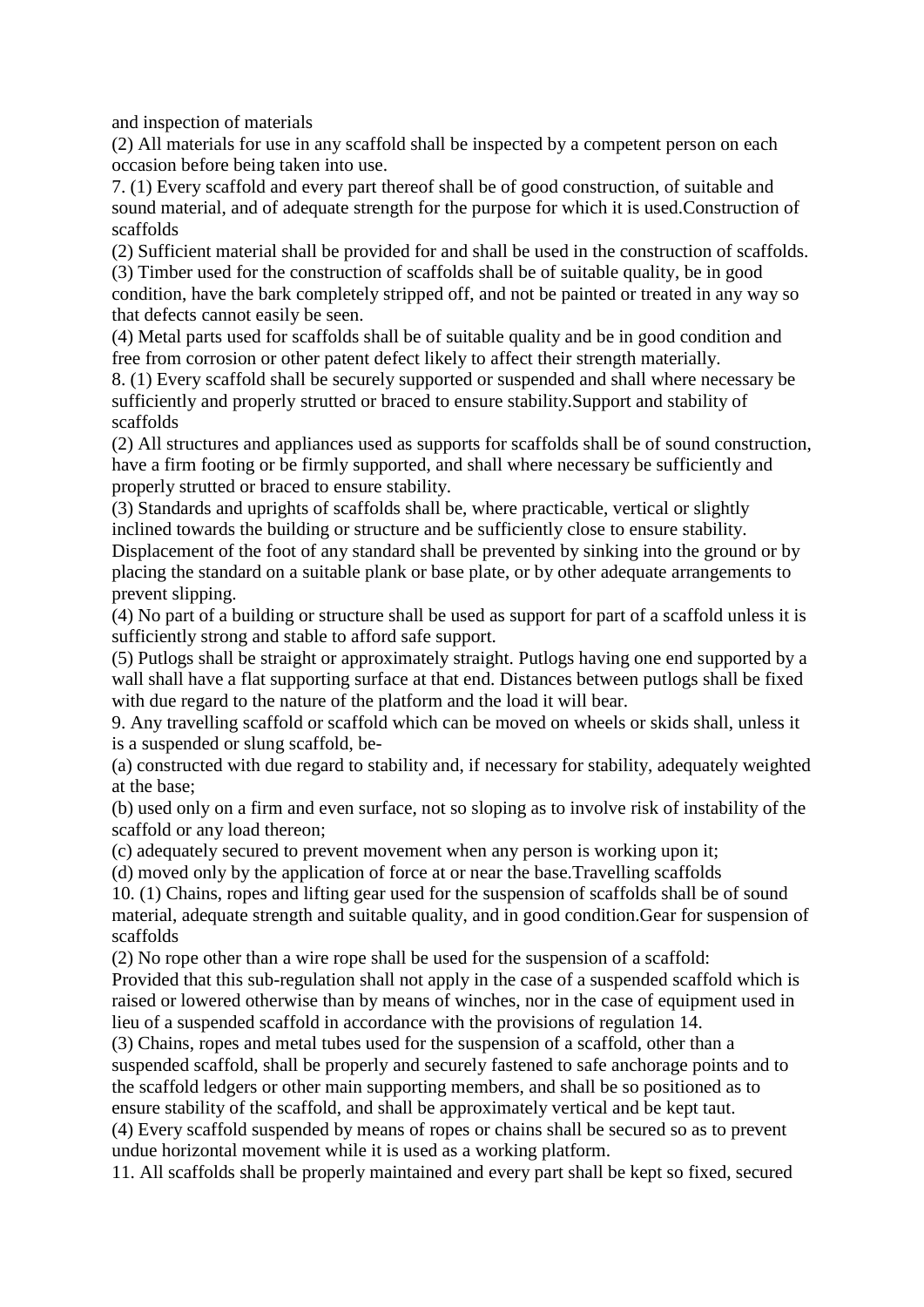or placed in position as to prevent, so far as is practicable, accidental displacement.Maintenance of scaffolds

12. (1) No cantilever or jib scaffold shall be used unless it is adequately supported, fixed and anchored on the opposite side of the support, has outriggers of adequate length and crosssection, and is, where necessary, sufficiently strutted or braced to ensure rigidity and stability.Cantilever, jib, etc., scaffolds

(2) No figure or bracket scaffold supported or held by dogs, spikes or similar fixings liable to pull out of the stonework or brickwork in which they are gripped or fixed shall be used.

13. No suspended scaffold shall be used unless it complies with the following requirements:

(a) the platform shall be at least 500 millimetres wide and of adequate strength:

(b) the outriggers or other means of support are properly constructed, of adequate length and strength and properly installed and secured:

(c) the platform shall be provided with a suitable guardrail and toe-board or other efficient means to prevent the fall of persons or articles from the platform.

(As amended by S.1.No. 90 of 1974)Suspended scaffolds

14. (1) A skip, bucket, basket, boatswain's chair or similar equipment shall not be used in lieu of a suspended scaffold, except in special circumstances where the work to be performed therefrom is of such short duration as to make the use of a suspended scaffold unreasonable, or where the use of a suspended scaffold is not reasonably practicable, and such equipment shall only be so used under the supervision of a responsible person.Skips, buckets, boatswain's chairs, etc.

(2) No equipment as is mentioned in sub-regulation (1) shall be used in lieu of a suspended scaffold unless-

(a) the equipment, including all the suspension ropes or chains and their means of support, are of good construction, sound material, adequate strength and free from patent defect, and the ropes or chains are securely attached; and

(b) suitable measures are taken to prevent spinning or tipping and to prevent any occupant from falling therefrom.

(3) No skip, bucket or basket shall be used in lieu of a suspended scaffold unless it is-

(a) at least 800 millimetres deep; and

(b) either constructed wholly of suitable metal or carried by two strong bands of suitable metal which are properly fastened and continue round the sides and bottom.

(As amended by S.1. No. 90 of 1974)

15. (1) No trestle scaffold shall be used-Trestle scaffolds

(a) if constructed with more than three tiers; or

(b) if it has a working platform more than 4,500 metres above the ground or floor or other surface upon which the scaffold is erected.

(2) No trestle scaffold shall be erected on a scaffold platform unless-

(a) the width of the platform is such as to leave sufficient clear space for the transport of materials; and

(b) the trestles or uprights are firmly attached to the platform and adequately braced to prevent displacement.

(3) No trestle scaffold shall be erected on a suspended scaffold.

(As amended by S.1. No. 90 of 1974)

16. Ladder scaffolds shall be of adequate strength and used only for light work.Ladder scaffolds

17. Scaffolds in use, together with all fittings and connections, shall be inspected at least once a week by a competent person deputed by the employer, and a record in the form set out in the First Schedule shall be kept of all such inspections.Inspection of scaffolds

18. Where a scaffold or part thereof is to be used by or on behalf of an employer, other than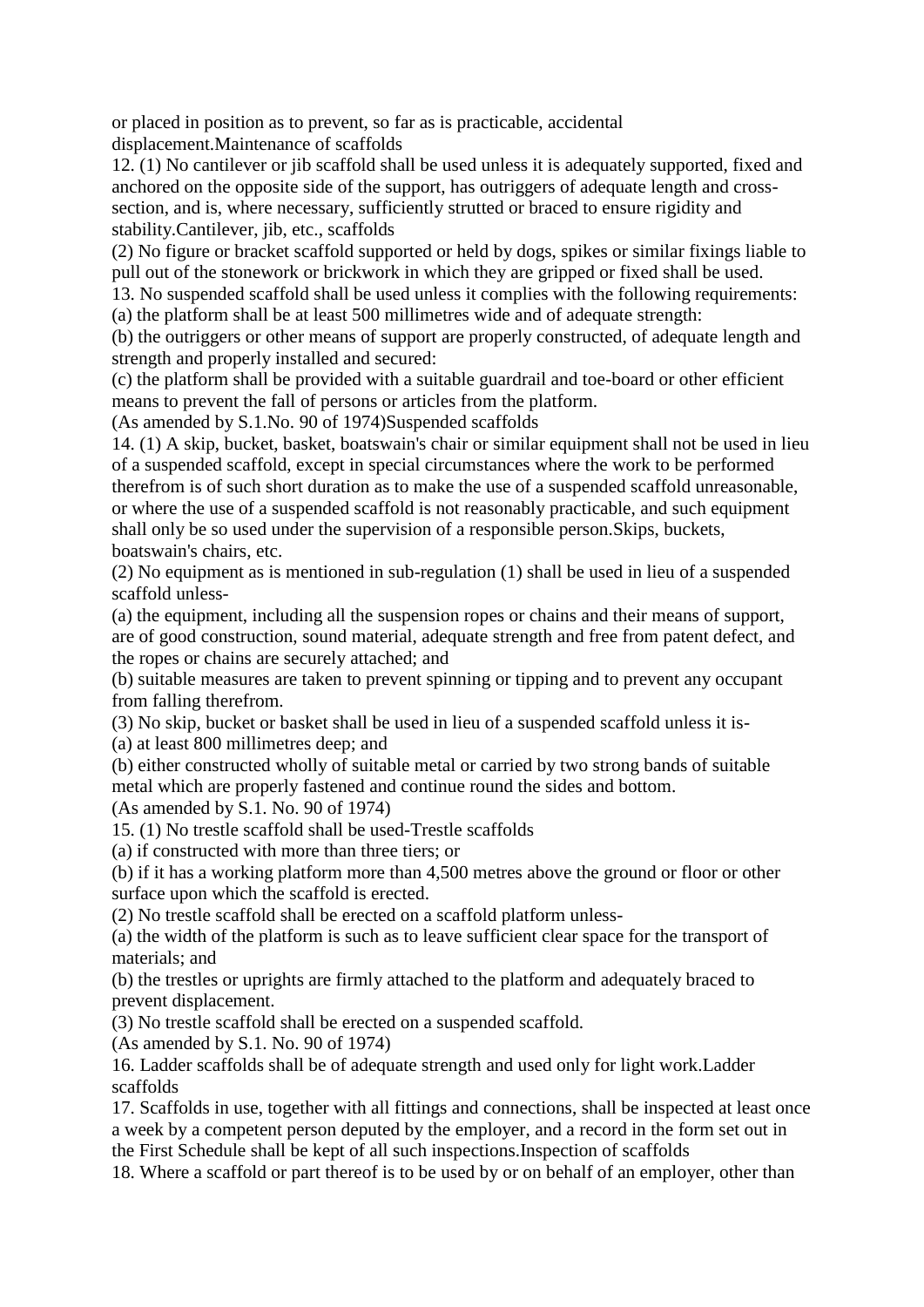the employer for whose workmen it was first erected, the first-mentioned employer shall, before such use, and without prejudice to any other obligations imposed upon him, take express steps, either personally or by a competent agent, to satisfy himself that the scaffold or part thereof is stable, that the materials used in its construction are sound, and that the safeguards required by these Regulations are in position.Scaffolds used by workmen of more than one employer

19. Scaffolds shall not be overloaded and materials shall not be kept thereon unless needed within a reasonable time.Overloading of scaffolds

### PART III

WORKING PLATFORMS, WORKING PLACES, GANGWAYS, ETC.

20. (1) Every working platform from which a person is liable to fall more than 2 metres shall be-Working platforms

(a) closely boarded, planked or plated;

(b) at least 500 millimetres wide if the platform is used as a footing only and not for the deposit of any material;

(c) at least 1 metre wide if the platform is used for the deposit of material;

(d) at least 1,250 metres wide if the platform is used for the support of any higher platform: Provided that-

(i) the requirements of paragraphs (b) and (c) shall not apply in the case of a platform of a suspended scaffold, or in the case of a platform not less than 500 millimetres wide being the platform of a ladder scaffold or of a trestle scaffold where the work is of such a light nature and the material required for the work is such that a platform less than 1 metre wide can be used with safety, and the platform is not used for the support of any higher platform;

(ii) the requirements of paragraphs (b) and (c) shall not apply in the case of a platform of a scaffold which has to be placed in a confined space, where these requirements are impracticable and the platform is as wide as practicable.

(2) No working platform resting on bearers let into a wall at one end and without other support shall be used unless the bearers are of adequate strength, pass through the wall and are securely fastened on the other side.

(3) Loose bricks, drainpipes, fuel drums or other unsuitable material shall not be used for the construction or support of scaffolds save that bricks or small blocks may, if they provide a firm support, be used to support a platform not more than two feet above the ground or floor. (As amended by S.I. No. 90 of 1974)

21. (1) All boards or planks forming part of a working platform, gangway or run shall be of such thickness and so supported as to prevent undue or unequal sagging and also so supported or secured as to prevent tipping or spreading.Boards and planks in working platforms, etc.

(2) Suitable measures such as the provision of adequate bevelled pieces shall be taken to reduce to a minimum the risk of tripping and to facilitate the movement of barrows where boards or planks which form part of a working platform, gangway or run overlap each other or are not of reasonably uniform thickness where they meet each other or, owing to warping or for some other reason, do not provide an even surface.

22. (1) Subject to the provision of sub-regulations (3), (4) and (5), every side of a working platform or working place, being a side thereof from which a person is liable to fall a distance of more than 2 metres, shall be provided with a suitable guard-rail or guard-rails of adequate strength, to a height of at least 1 metre above the platform or place and above any raised standing place on the platform or place, and with toe-boards up to a sufficient height, being in no case less than 205 millimetres, and so placed as to prevent so far as possible the fall of persons, materials and tools from such platform or place.Guard-rails and toe-boards at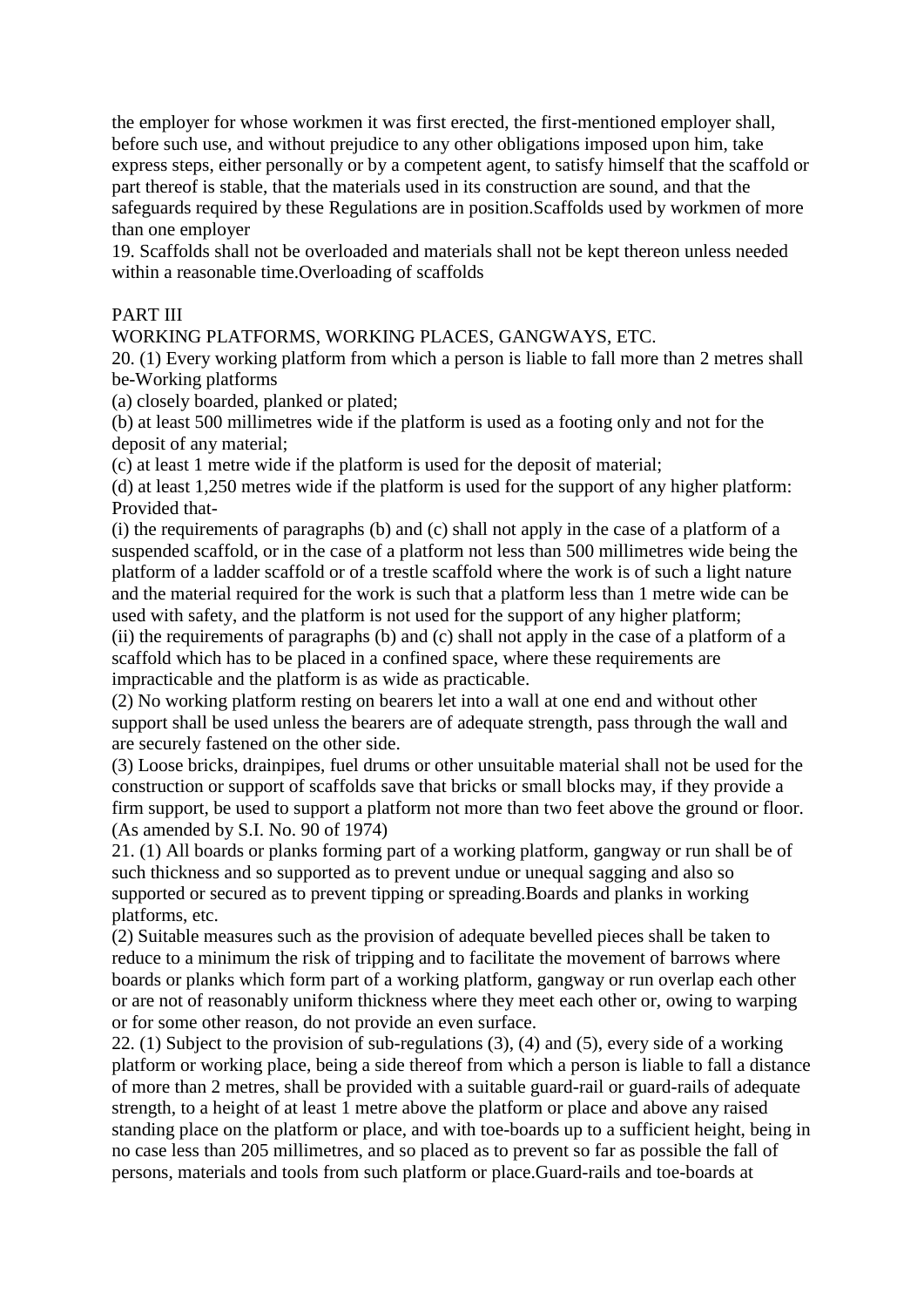working places

(2) The guard-rails and toe-boards used on a working platform or working place shall be placed on the inside of the uprights, and the space between any toe-board and the lowest guard-rail above it shall not exceed 700 millimetres.

(3) It shall not be necessary to have a guard-rail up to 1 metre above the platform or place where this is impracticable on account of the nature or special circumstances of the work- (a) if there is a guard-rail up to a height of at least 700 millimetres; or

(b) if, where a guard-rail up to a height of 700 millimetres is impracticable, secure handholds are provided for persons endangered by the absence of a guard-rail up to that height.

(4) Guard-rails and toe-boards required by sub-regulations (1) and (2) may be removed or remain unerected for the time and to the extent necessary for the access of persons or the movement of materials.

(5) The requirements of sub-regulations (1) and (2) shall not apply-

(a) in respect of toe-boards, to the platform of a ladder scaffold or a trestle scaffold, or where and so far as the provision of a toe-board is impracticable on account of the nature or special circumstances of the work;

(b) in respect of guard-rails, to the platform of a ladder scaffold if a secure handhold is provided for the full length of such platform, nor to the platform of a trestle scaffold when the platform is supported on folding trestles or step-ladders;

(c) to a platform provided with suitable guard-rails which is on a sloping surface;

(d) to a temporary platform which is used only by erectors of structural steelwork or ironwork for the purposes of bolting-up, rivetting or welding work of such short duration as to make the provision of a platform with guard-rails and toe-boards unreasonable, so long as-

(i) the platform is at least 1 metre wide; and

(ii) there is adequate handhold; and

(iii) the platform is not used for the deposit of tools or materials otherwise than in boxes or receptacles suitable to prevent the fall of the tools or materials from the platform.

(As amended by S.I. No. 90 of 1974)

23. (1) Every gangway or run from any part of which a person is liable to fall a distance of more than 2 metres shall-Construction of gangways and runs

(a) be closely boarded, planked or plated:

Provided that this paragraph shall not apply to a gangway or run which is part of the fixed equipment of a structure and the boards, plates or planks of which are so secured as to prevent their moving and so placed that the space between adjacent boards, plates or planks does not exceed 25 millimetres, and there is no risk of persons below such gangway or run being struck by tools or other objects falling through such gangway or run; (b) be at least 500 millimetres wide.

(2) No gangway, run or working platform shall be used for the passage of materials unless it affords a clear passage-way which is adequate in width for the passage of the materials without the removal of the guard-rails or toe-boards and in any case is not less than 700 millimetres wide.

(3) No gangway or run shall be used the slope of which exceeds one vertical to three horizontal.

(4) Where the slope of any gangway or run renders additional foothold necessary, and in every case where the slope exceeds one vertical to four horizontal, there shall be provided proper stepping laths which shall-

(a) be placed at suitable intervals; and

(b) be the full width of the gangway or run, except that they may be interrupted over a width of not more than 100 millimetres to facilitate the movement of barrows.

(As amended by S.I. No. 90 of 1974)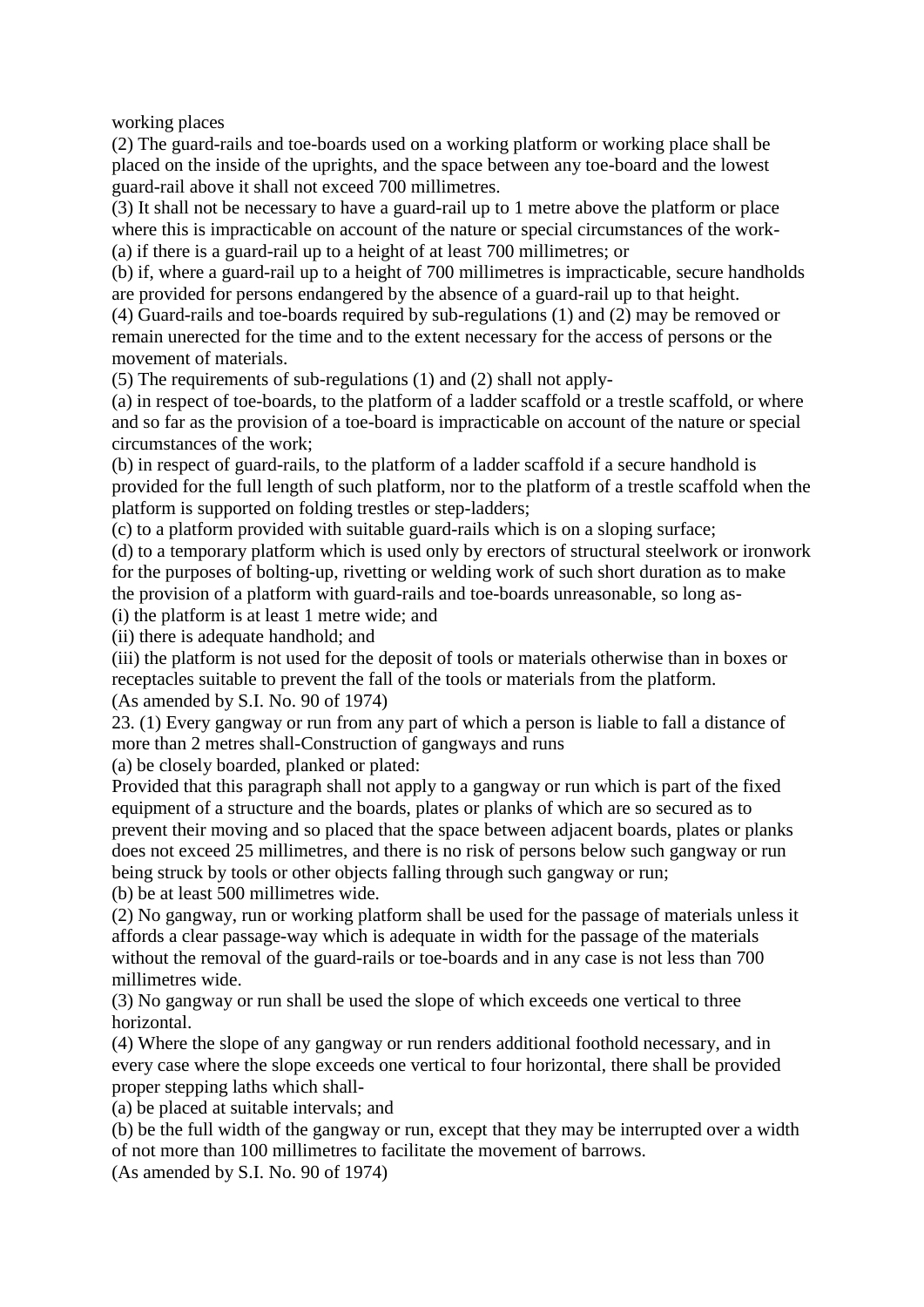24. All gangways, runs and stairs from which a person is liable to fall a distance of more than 2 metres shall be provided with-

(a) suitable guard-rails of adequate strength to a height of at least 1 metre above the gangway, run or stair;

(b) except in the case of stairs, toe-boards up to a sufficient height, being in no case less than 205 millimetres and so placed as to prevent so far as possible the fall of persons, materials and tools; the space between any such toe-board and the lowest guard-rail above it shall not exceed 700 millimetres:Guard-rails, etc., for gangways, etc.

Provided that the provisions of this regulation shall not apply to a temporary gangway which is used only by erectors of structural steelwork or ironwork for the purposes of bolting-up, rivetting or welding work of such short duration as to make the provision of a gangway with guard-rails and toe-boards unreasonable.

(As amended by S.I. No. 90 of 1974)

25. (1) Every platform, gangway, run or stair shall be kept free from any unnecessary obstruction, or projections, material or rubbish and from any projecting nails.Platforms, etc., to be unobstructed

(2) If any platform, gangway, run or stair becomes slippery, appropriate steps shall, as soon as is reasonably practicable, be taken to remedy the defect.

26. (1) Every ladder and step-ladder shall be of good construction, sound material and adequate strength for the purpose for which is it used.Ladders and step-ladders

(2) Ladders or step-ladders shall have a level and firm footing and shall not stand on loose bricks or other loose packing.

(3) Every ladder shall be properly placed and secured so that it cannot move from its position, and if it cannot be so secured it shall be secured as far as is practicable; if the ladder is supported but not securely fixed at the base a person shall, if practicable, be stationed at the base of the ladder to prevent slipping.

(4) No ladder shall be used which has-

(a) a missing or defective rung; or

(b) any rung which depends for its support solely on nails, spikes or other similar fixing.

(5) No wooden ladder shall be used unless it is constructed with-

(a) uprights of adequate strength;

(b) rungs made of straight grained wood free from defect and mortised or securely notched into the uprights;

(c) reinforcing metal ties if the tenons are not secured by wedges.

27. (1) Where a ladder, other than a crawling ladder, is used as a means of communication or as a working place, the ladder shall rise, or an adequate handhold shall be provided, to a height of at least 1 metre above the place of landing or the highest rung to be reached by the feet of any person working on the ladder, as the case may be, or, if that is impracticable, to the greatest practicable height.Communication ladders

(2) Every ladder or run of ladders rising a vertical distance of over 9 metres shall, if practicable, unless fitted with a safety cage or safety hoops, be provided with an intermediate landing place or places so that the vertical distance between two successive landing places shall not exceed 9 metres.

(As amended by S.I. No. 90 of 1974)

28. Every accessible opening left in a roof, wall or floor of a building or structure, or in a working platform, gangway or run, through which any person is liable to fall a distance of more than 2 metres, shall be provided with suitable guard-rails and toe-boards or coverings to prevent the fall of persons or materials or articles through the opening, except where and when access is required for workmen or for the movement of materials, or for the completion of the building or permanent filling in of the opening.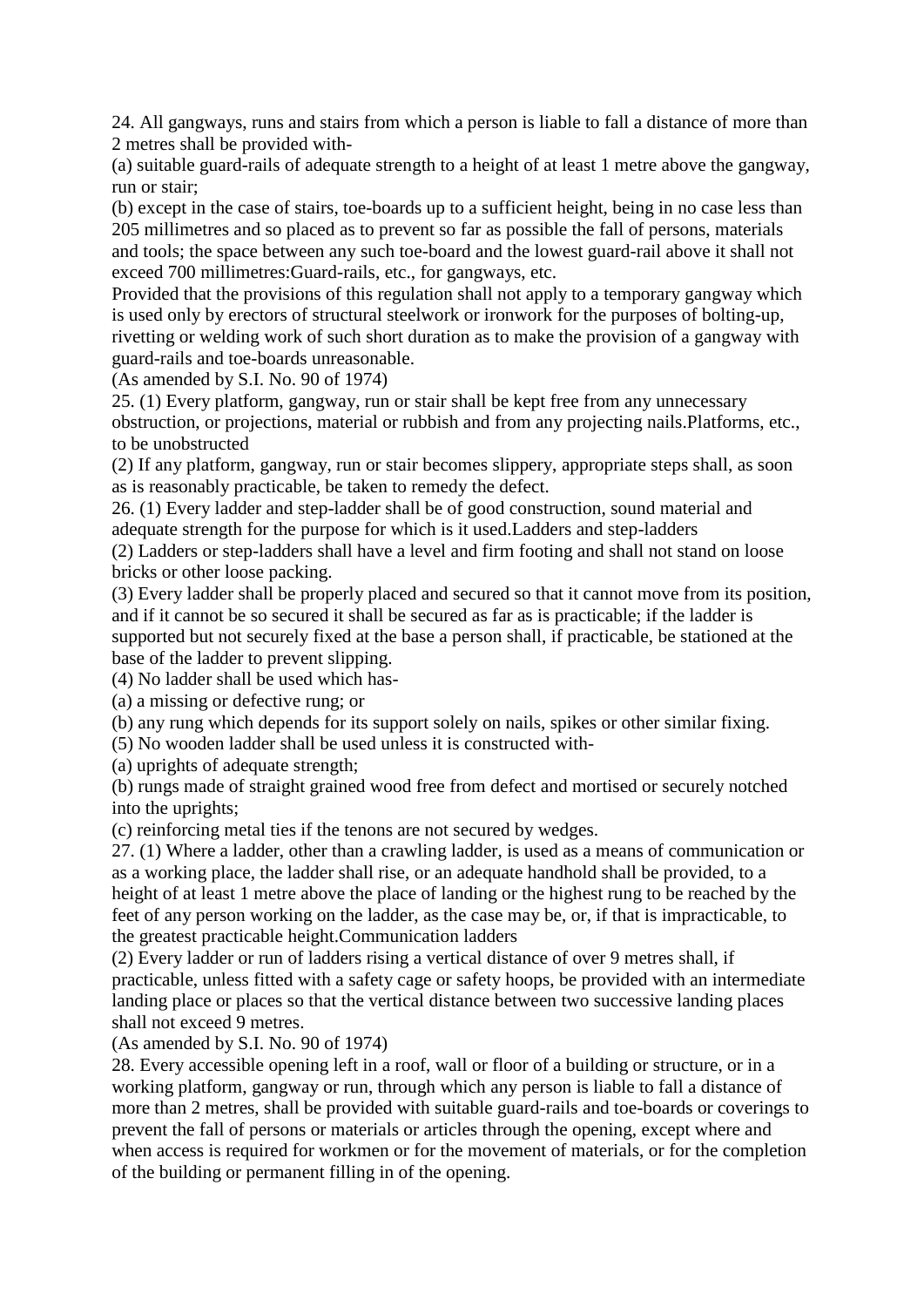(As amended by S.I. No. 90 of 1974)Openings left in roofs, walls, floors, etc.

29. (1) Where any person is employed in connection with any construction work to which these Regulations apply, on a sloping roof without adequate footholds or handholds and having a pitch of more than 10 degrees, suitable and sufficient crawling ladders or duckboards shall be provided and used, and such ladders or duck-boards shall be secured to prevent their slipping,Sloping roofs and fragile materials

(2) Where all the work cannot be done from secured crawling ladders or duck-boards and where the sloping roof has a pitch of more than 30 degrees or the covering of the roof has a slippery surface, and where a person is liable to fall a vertical distance of more than 2 metres from the edges or the eaves, a parapet or barrier shall be provided at the lower edges or eaves of the roof, so as to prevent any person falling off the roof.

(3) Without prejudice to the foregoing provisions, no person shall pass across, or work on or from material which is liable to fracture and is so situated that he would be liable to fall a distance of more than 2 metres, unless suitable and sufficient ladders, crawling ladders or duck-boards are provided, secured, and used.

(4) Prominent warning notices shall, except where the material is glass, be affixed at the approaches to fragile material.

(As amended by S.I. No. 90 of 1974)

30. Every working place and approach thereto connected with any construction work shall be adequately lighted.Lighting of working places

# PART IV

### LIFTING MACHINERY

31. (1) Every lifting machine and every part thereof including all working gear and all other plant or equipment used for anchoring or fixing such machinery shall be of good mechanical construction, sound material, adequate strength and free from patent defect, and shall be properly maintained.Construction and maintenance

(2) No crane which has any timber structural member shall be used.

(3) Every part of the framework of every crab or winch, including the bearers, shall be of metal.

(4) Every platform for the person or persons driving or operating a crane, or for any signaller, shall be-

(a) of sufficient area for the persons employed thereon;

(b) close planked or plated;

(c) provided with safe means of access;

(d) provided with guard-rails and toe-boards where necessary to prevent danger.

(5) Every travelling jib crane on rails shall be provided with guards to remove any loose material from the track.

(6) The rail track on which a travelling crane moves shall be of sound construction, properly laid, maintained in good condition, as level as far as practicable, and provided with effective stops at the ends.

(7) Every travelling crane shall be fitted with effective brakes.

(8) Every travelling crane shall be fitted with an effective whistle or other warning device.

32. (1) Every lifting machine shall be adequately and securely supported.Support, anchoring and stability

(2) The anchoring or fixing arrangements of every lifting machine shall be adequate and secure.

(3) Every temporary attachment or connection of a rope, chain or other plant or equipment used in the erection or dismantling of any lifting machine shall be adequate and secure.

(4) No mobile lifting machine shall be used on a soft or uneven surface or on a slope in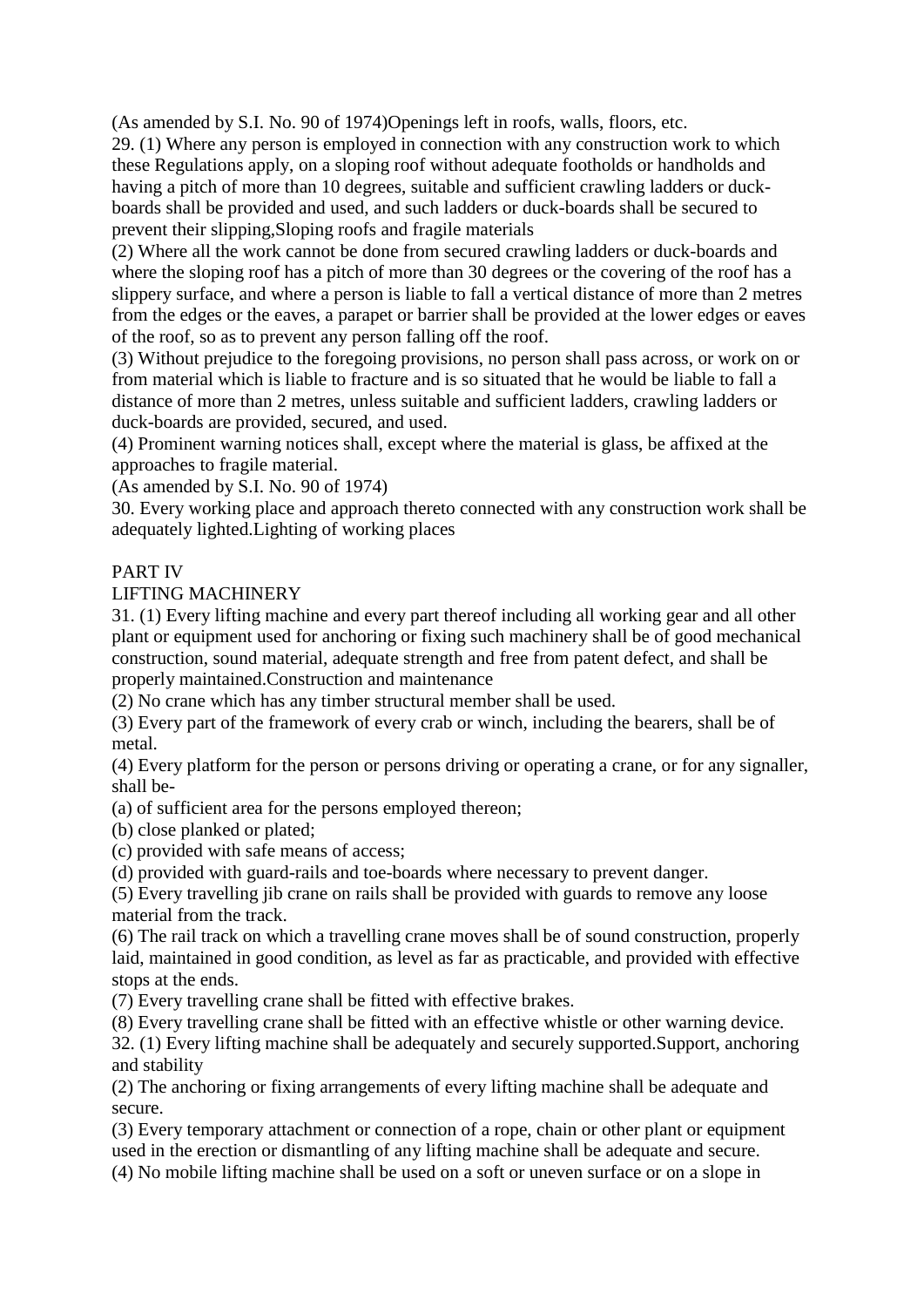circumstances in which the stability of the machine is likely to be affected, unless adequate precautions are taken to ensure its stability.

(5) No fixed crane shall be used unless it is securely anchored or adequately weighted by suitable ballast properly placed on the crane structure so as to ensure stability.

(6) Where the stability of a crane is secured by means of removable weights, a diagram or notice indicating the position and amount of such weights shall be affixed on the crane where it can readily be seen.

33. On every stage, gantry or other place where a lifting machine having a travelling or slewing motion is used, an unobstructed passageway not less than 610 millimetres wide shall be maintained between any part of the machine liable so to move and any guard-rails, fencing or nearby fixtures:Travelling or slewing motion

Provided that if at any time it is impracticable to maintain such a passage-way at any place or point, all reasonable steps shall be taken to prevent the access of any person to such place or point at any time.

(As amended by S.I. No. 90 of 1974)

34. (1) A crane shall not be erected or dismantled except under the supervision of a competent person.Erection and dismantling

(2) The jib of a scotch derrick crane shall not be erected between the back stays of the crane. (3) Effective measures shall be taken to prevent the foot of the king post of any scotch derrick crane from being lifted out of its socket or support whilst in use.

35. (1) Every drum or pulley round which the chain or wire rope of any lifting machine is carried shall be of suitable diameter and construction for the chain or rope used.Drums and pulleys

(2) Every chain or rope which terminates at the winding drum of a lifting machine shall be properly secured thereto, and at least two turns of such chain or rope shall remain on the drum in every operating position of the machine.

36. (1) Every crane, crab and winch shall be provided with an efficient brake or brakes or other safety device which will prevent the fall of the load when suspended and by which the load can be effectively controlled whilst being lowered.Brakes and controls

(2) On every lifting machine, every lever, handle or wheel provided for controlling the operation of any part of the machine shall, where practicable, be provided with a suitable locking device to prevent accidental movement or displacement of the lever, handle or wheel, unless it is so placed or constructed as to prevent such accidental movement or displacement, or unless the machine is so constructed that such accidental movement or displacement will not affect the machine in a manner liable to cause danger.

(3) Every lever, handle, wheel, switch or other device provided for controlling the operation of any part of a lifting machine shall have upon or adjacent to it clear markings to indicate its purpose and mode of operation:

Provided that this sub-regulation shall not apply to rotating handles for raising or lowering the load in the case of a winch or non-derricking jib crane not operated by mechanical power. (4) The rotating handle of any hand operated crane shall be removed when lowering the load on the brake.

(5) Every machine used for raising and suspending a pile driving hammer which operates by gravity shall be provided with adequate means of control, including efficient brakes and there shall be suitable scotches or stops for every such hammer.

(6) On every crane having a derricking jib operated through a clutch, there shall be provided and properly maintained an effective interlocking arrangement between the derricking clutch and the pawl sustaining the derricking drum, which shall ensure that the clutch cannot be disengaged unless the pawl is in effective engagement with the derricking drum, and the pawl cannot be disengaged unless the clutch is in effective engagement with the derricking drum: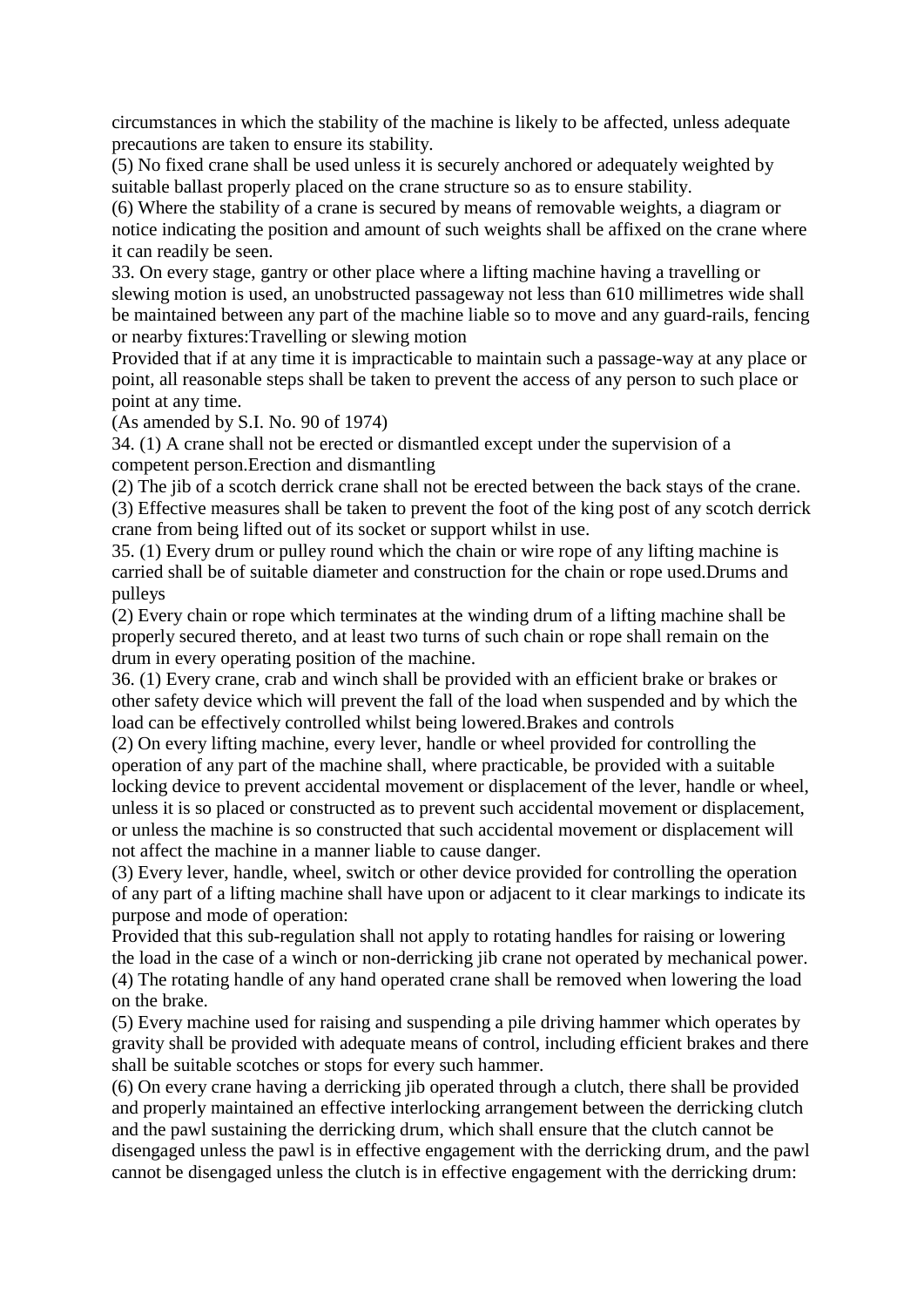Provided that this sub-regulation shall not apply to any crane in which-

(i) the hoisting drum and the derricking drum are independently driven; or

(ii) the mechanism driving the derricking drum is self-locking.

37. (1) Without prejudice to sub-regulation (2), the hoisting mechanism of a crane shall not be used for any purpose other than raising or lowering a load vertically, unless no undue stress is imposed on any part of the crane structure or mechanism, and the stability of the crane is not thereby endangered and unless such use is supervised by a competent person.Restriction on use of cranes

(2) A crane with a derricking jib shall not be used with the jib at a radius exceeding the maximum radius at which the jib may be worked and which is required to be plainly marked upon the crane by regulation 38.

38. (1) The safe working load or safe working loads and a means of identification shall be plainly marked upon every crane, crab or winch and upon every pulley block, gin wheel, sheer legs or derrick pole or mast used in the raising or lowering of any load.Marking of safe working load

(2) Every crane with a derricking jib shall have plainly marked upon it the safe working loads at various radii of the jib, and the maximum radius at which the jib may be worked, and be fitted with an accurate indicator clearly visible to the driver, showing the radius of the jib at any time and the safe working load corresponding to that radius.

39. A crane, crab, winch, pulley block, gin wheel, sheer legs, derrick pole, mast or any part of such machine shall not be loaded beyond the safe working load, provided that for the purpose of making tests of any such machine the safe working load may be exceeded by such amount as a competent person appointed to carry out the tests may authorise.Load not to exceed safe working load

40. (1) Where there is lifted on a crane, crab, winch (other than a piling winch), sheer legs or aerial cableway, a load which is equal to or slightly less than the relevant safe working load and which is not already sustained wholly by the machine, the lifting shall be halted after the load has been raised a short distance and before the operation is proceeded with.Precautions when raising or lowering

(2) Where more than one lifting machine is required to raise or lower one load-

(a) the plant or equipment used shall be so arranged and fixed that no such lifting machine shall at any time be loaded beyond its safe working load or be rendered unstable in the raising or lowering of the load; and

(b) a competent person shall be specially appointed to supervise the operation.

41. No crane, crab, winch, hoist, pulley block, gin wheel or sheer legs shall be used for the first time unless it has been tested and thoroughly examined by a competent person or certified by the manufacturer of the machine. A certificate of the test and examination specifying the safe working load or loads shall be kept available for inspection.Testing and thorough examination

42. Every lifting machine and all plant or gear used for anchoring or fixing such machine shall, as far as the construction permits, be inspected for patent defects by a competent person at least once in every week.Weekly inspections

43. No lifting machine shall be used unless it has been thoroughly examined by a competent person within the previous fourteen months, or, in the case of a hoist, within the previous six months, and following any substantial alteration or repair.Thorough examinations

44. (1) The whole of the appliances for the anchorage or ballasting of a crane shall be examined by a competent person on each occasion before the crane is erected.Testing of anchorage or ballasting

(2) After each erection of a crane on a construction site and after each removal of a crane about or to such a site, or any adjustment to any member of a crane, being a removal or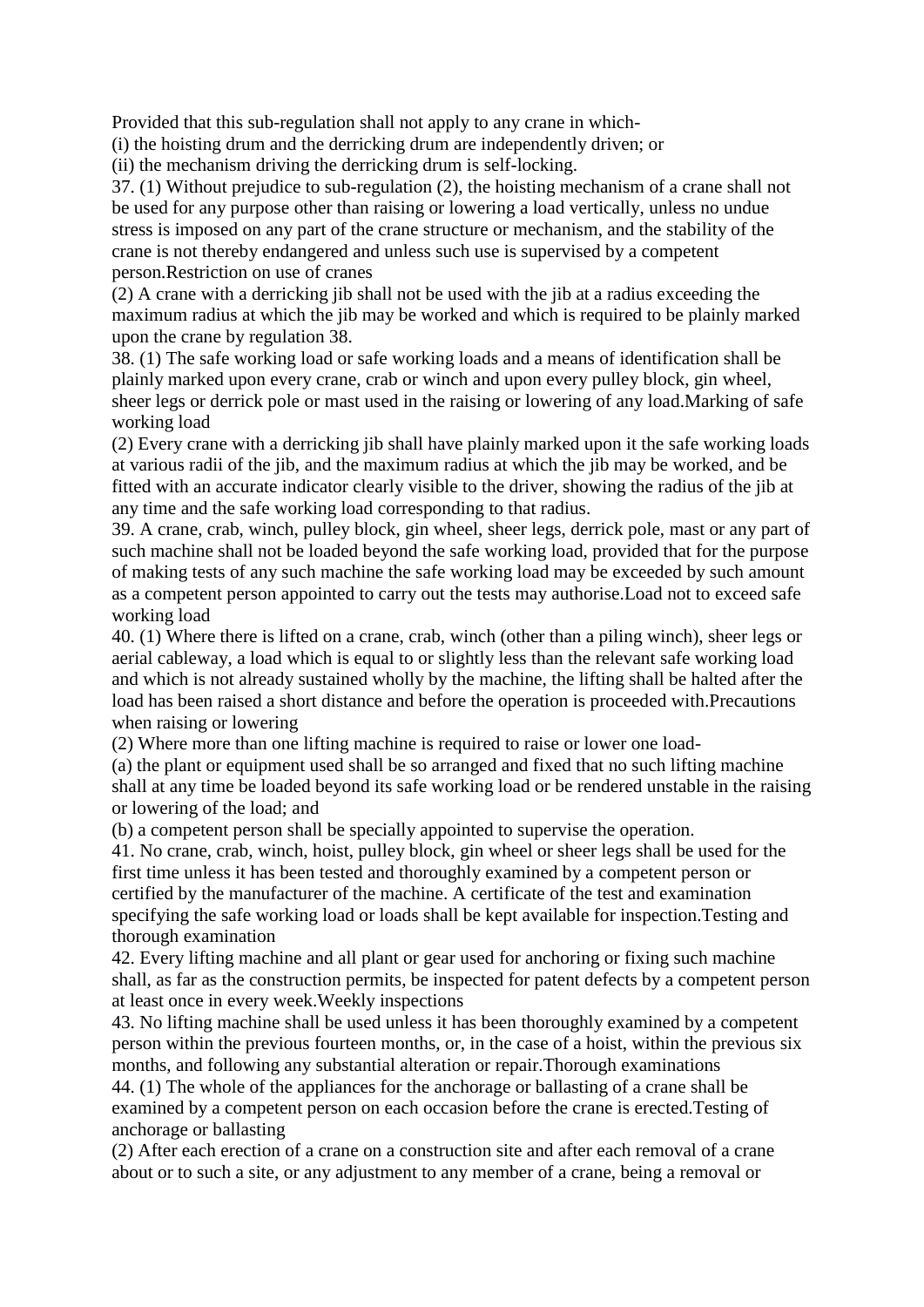adjustment which involves changes in the arrangements for anchoring or ballasting the crane, the security of the anchorage or the adequacy of the ballasting, as the case may be, shall, before the crane is taken into use, be tested by a competent person, by the imposition either- (a) of a load of twenty-five per centum above the maximum load to be lifted by the crane as erected at the positions where there is the maximum pull on each anchorage; or (b) of a less load arrangement to provide an equivalent test of the anchorage or ballasting arrangements.

45. Where any person engaged on the examination, repair or lubrication of any lifting machine is liable to fall a distance of more than 2 metres there shall, so far as is reasonably practicable, be provided and maintained safe means of access to the place at which the person has to work, with, where necessary, adequate footholds and handholds.

(As amended by S.I. No. 90 of 1974)Safe means of access

46. (1) A lifting machine shall not be operated except by a person trained and competent to operate that machine, except that it shall be permissible for such machine to be operated by a person who is under the direct supervision of a qualified person for the purpose of training.Operation and signalling

(2) Where the person operating a lifting machine (other than a hoist subject to Part V) has not a clear and unrestricted view of the load, or, where there is no load, of the point of attachment for a load, and of its vicinity, throughout the operation, except at any place where such a view is not necessary for safe working, there shall be-

(a) appointed and suitably stationed one or more competent persons as may be necessary to give the necessary signals to the operator; or

(b) effective apparatus or devices provided and used to give sound, light or colour signals to the operator.

(3) Every signal for the movement or stopping of a lifting machine or its load, as required by subsection (2), shall be of a distinctive character and such that the person to whom it is given is able to see or hear it easily.

(4) Devices or apparatus used for giving sound, light or colour signals shall be efficient and properly maintained and signal wires shall be adequately protected from accidental interference.

### PART V

#### **HOISTS**

47. Accessible parts of the hoistway of every hoist shall be efficiently protected to prevent any person falling down the hoistway or coming into contact with any moving part of the hoist or falling from a hoist platform at rest at a landing or loading place.Safety of hoistways 48. (1) The installation arrangements of every hoist shall at any one time be such that it can be operated from only one position.Hoists used only for goods, plant or material

(2) If the person operating a hoist has not a clear and unrestricted view of the platform, carriage, cage, skip, bucket or other receptacle throughout its travel, except at points where such view is not necessary for safe working, then effective arrangements shall be made for signals for operating the hoist to be given to him from each landing place at which the hoist is used and to enable him to stop the platform, carriage, cage, skip, bucket or other receptacle at the appropriate level.

(3) No person shall ride upon the platform or in the receptacle of a hoist intended only for the carriage of goods, materials, plant or equipment, and there shall be a readily legible notice on the platform or receptacle or at each landing place at which the hoist is used stating that the carriage of persons is prohibited.

49. (1) In connection with every hoist there shall be provided and maintained efficient devices which will support the platform, carriage, cage, skip, bucket or other receptacle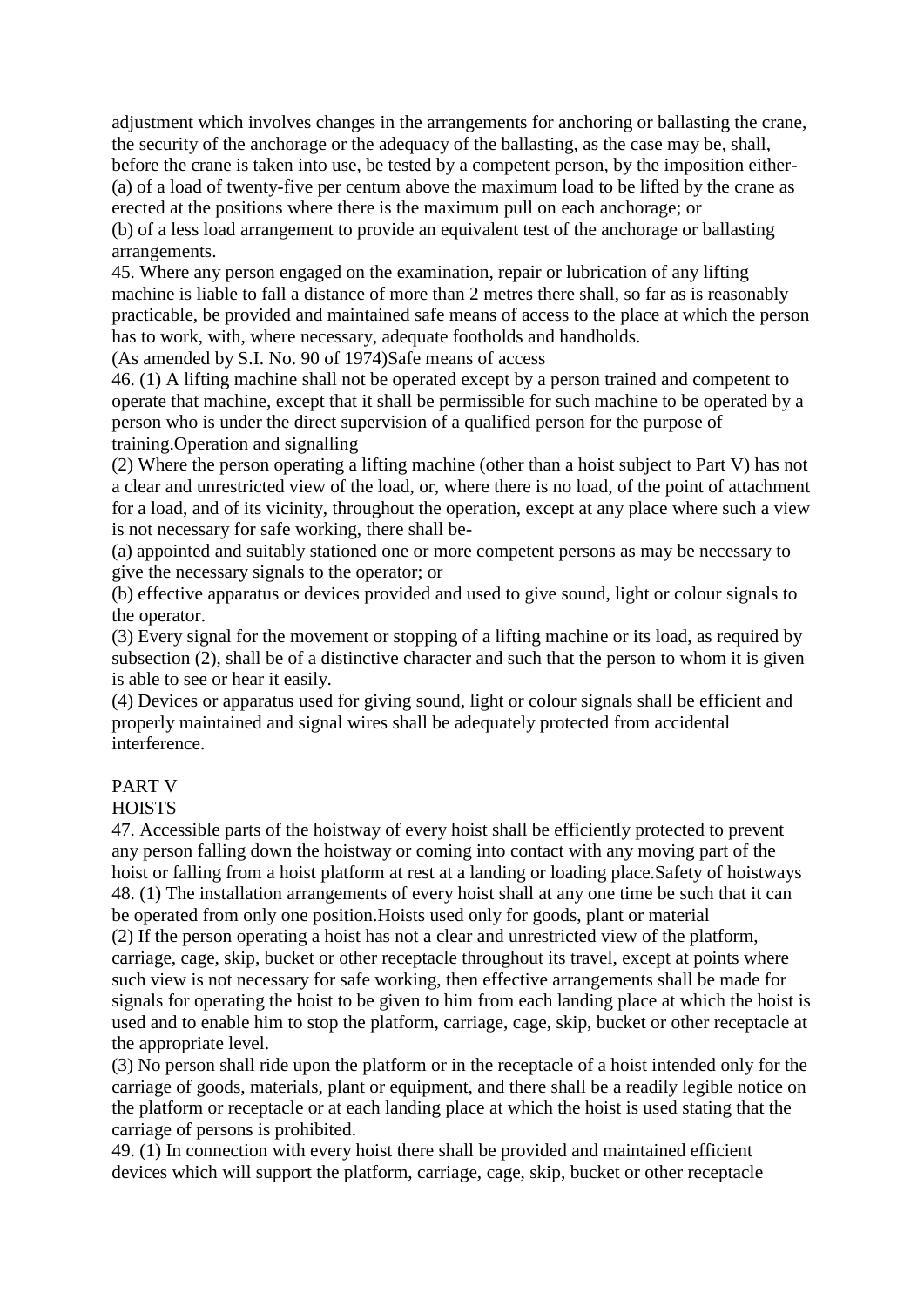together with its safe working load in the event of failure of the hoist rope or ropes or any part of the hoisting gear.Safety devices

(2) In connection with every hoist there shall be provided and maintained efficient automatic devices which will ensure that the platform, carriage, cage, skip, bucket or other receptacle does not overrun the highest point to which it is for the time being constructed to travel.

50. (1) Every hoist used for carrying persons shall be provided with a cage which is so constructed as to prevent any person carried from falling out, or from being trapped between any part of the cage and any fixed structure or any moving part of the hoist, or from being struck by articles or material falling down the hoistway.Hoists carrying persons

(2) Every cage of a hoist used for carrying persons shall be suspended by means of at least two ropes, each rope and its attachments being such as to carry with safety the whole weight of the cage and its safe working load.

(3) In connection with every hoist used for carrying persons, there shall be provided suitable efficient automatic devices which will ensure that the cage comes to rest at a point above the lowest point to which the cage can travel.

(4) Every hoist in which any person is being carried shall be operated from the cage of the hoist only.

51. Where a hoist is operated by means of a winch, the winch shall be so constructed that the brake is applied when the control lever, handle or switch is not held in the operating position, and the winch shall not be a winch fitted with a pawl and ratchet gear on which the pawl has to be disengaged before the platform, carriage, cage, skip, bucket or other receptacle can be lowered.Winches

52. The safe working load shall be plainly marked on every hoist platform, carriage, cage, skip, bucket or other receptacle. In the case of a hoist used for carrying persons, the maximum number of persons to be carried at any one time shall also be so marked, and a greater number of persons shall not be so carried.Safe working load of hoists

### PART VI

### LIFTING TACKLE AND PLANT

53. (1) The following provisions shall be complied with as respects every chain, rope or lifting tackle used in raising or lowering or as means of suspension:Construction, testing, examination, safe working load

(a) no chain, rope or lifting tackle shall be used unless it is of good construction, sound material, adequate strength, suitable quality and free from patent defect;

(b) a table showing the safe working loads of every kind and size of chain, rope or lifting tackle in use and, in the case of a multiple sling, the safe working loads at different angles of the legs shall be posted in the store in which the chains, ropes or lifting tackle are kept and in prominent positions on the site of the construction work, or, alternatively, in relation to any lifting tackle, the safe working load thereof, or, in the case of a multiple sling, the safe working load at different angles of the legs, shall be plainly marked upon it;

(c) no chain, rope or lifting tackle shall be used for any load exceeding the safe working load, except for the purpose of making tests;

(d) the safe working load of any chain, rope or lifting tackle shall be that determined by a competent person or by the makers thereof in so far as such information from the makers is available;

(e) all chains, ropes and lifting tackle in use shall be thoroughly examined by a competent person at least once in every period of six months.

54. Every hook used for raising or lowering or as means of suspension shall be of such design as to reduce as for as possible the risk of displacement of the sling or load from the hook.Hooks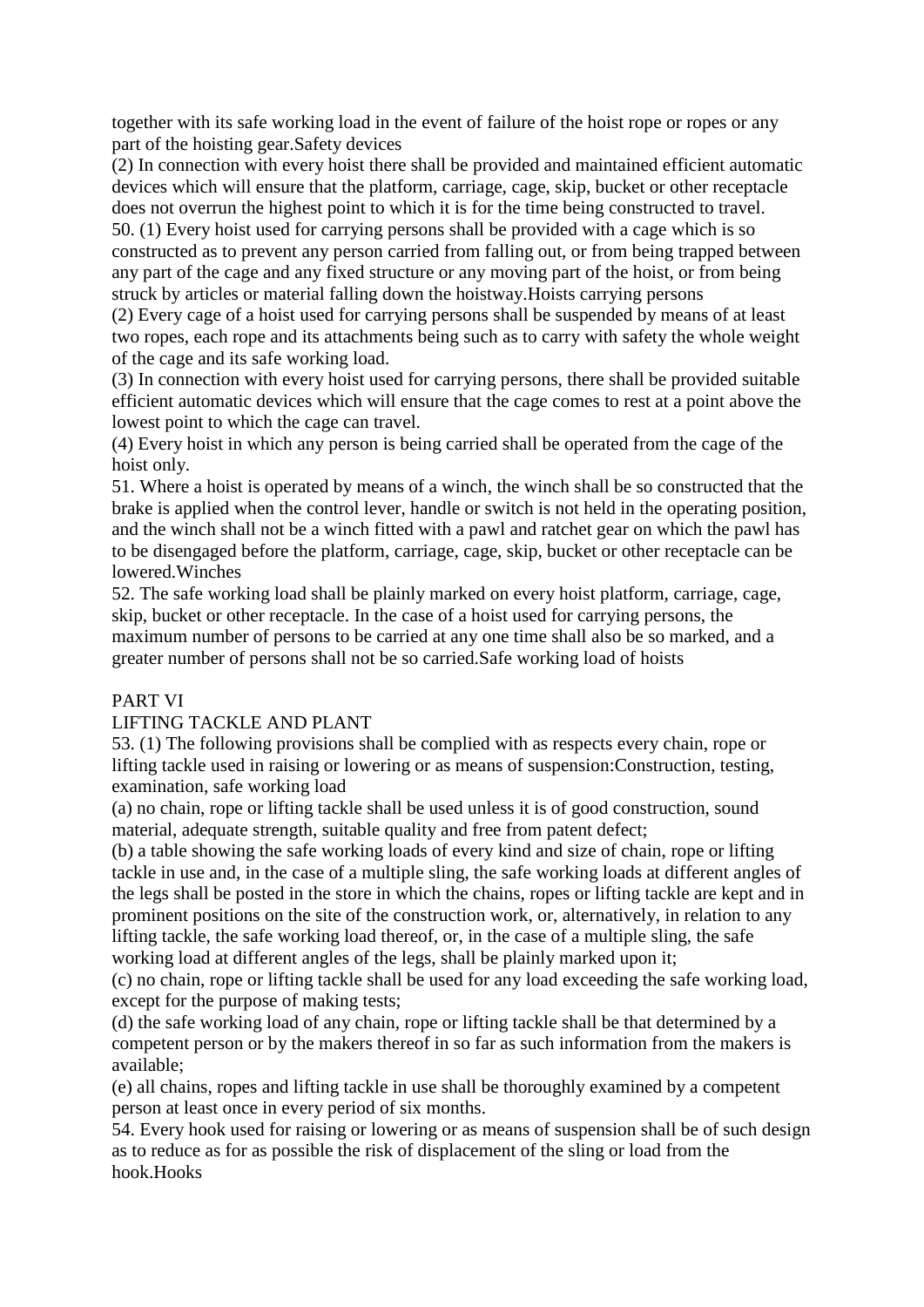55. (1) Every chain sling or rope sling used for raising or lowering on a lifting machine shall be securely attached to the machine, and the method of attachment shall not be a method likely to result in any damage to any part of the sling or to any lifting tackle supporting it.Slings

(2) No double or multiple sling shall be used for raising or lowering if-

(a) the upper ends of the sling legs are not connected by means of a shackle, ring or link of adequate strength: or

(b) the safe working load of any sling leg is exceeded as a result of the angle between the sling legs.

(3) Adequate precautions shall be taken by the use of suitable packing or otherwise to prevent the edges of the load from coming into contact with any sling, rope or chain, so as to cause danger.

56. (1) Every part of the load shall be securely suspended or supported whilst being raised or lowered and shall be adequately secured to prevent danger from slipping or displacement.Secureness of loads

(2) Where by reason of the nature or position of the operation a load is liable, whilst being moved on a lifting machine or lifting tackle, to come into contact with any object so that the object may become displaced, special measures shall be adopted to prevent the danger so far as is reasonably practicable.

(3) Every container or receptacle used for raising or lowering stone, bricks, tiles, slates or similar objects shall be so enclosed, constructed or designed as to prevent the accidental fall of such objects:

Provided that this requirement shall not apply to a grab, shovel or similar excavating receptacle if effective steps are taken to prevent any person being endangered by a fall of objects therefrom.

(4) Goods or loose material shall not be placed directly on a platform of a hoist unless such platform is enclosed or other effective precautions are taken where necessary to prevent the fall of any such goods or material.

(5) No truck or wheelbarrow shall be carried on a hoist platform unless it is effectively scotched or secured on the platform.

(6) No loaded truck or wheelbarrow shall be carried on the open platform of a hoist unless the truck or wheelbarrow is so loaded that no part of the load is liable to fall off.

(7) No load shall be left suspended from a lifting machine unless a competent person is actually in charge of the machine.

(8) No person shall be raised, lowered or carried by a crane except on the driver's platform.

57. (1) No person shall be raised, lowered or carried by a power-driven lifting machine except-Carriage of persons

(a) on the driver's platform in the case of a crane; or

(b) on a hoist; or

(c) on a suspended scaffold of a type approved by an inspector; or

(d) as permitted by sub-regulation (2).

(2) A person may be raised, lowered or carried by a power-driven lifting machine otherwise than in accordance with the provisions of sub-regulation (1) only-

(a) in circumstances where the use of a hoist or of an approved suspended scaffold is not reasonably practicable and the requirements of sub-regulation (3) are complied with; or (b) on an aerial cableway or aerial ropeway provided that the requirements of paragraphs (b) to (d) of sub-regulation (3) are complied with.

(3) The requirements referred to in sub-regulation (2) are-

(a) that the machine can be operated from one position only;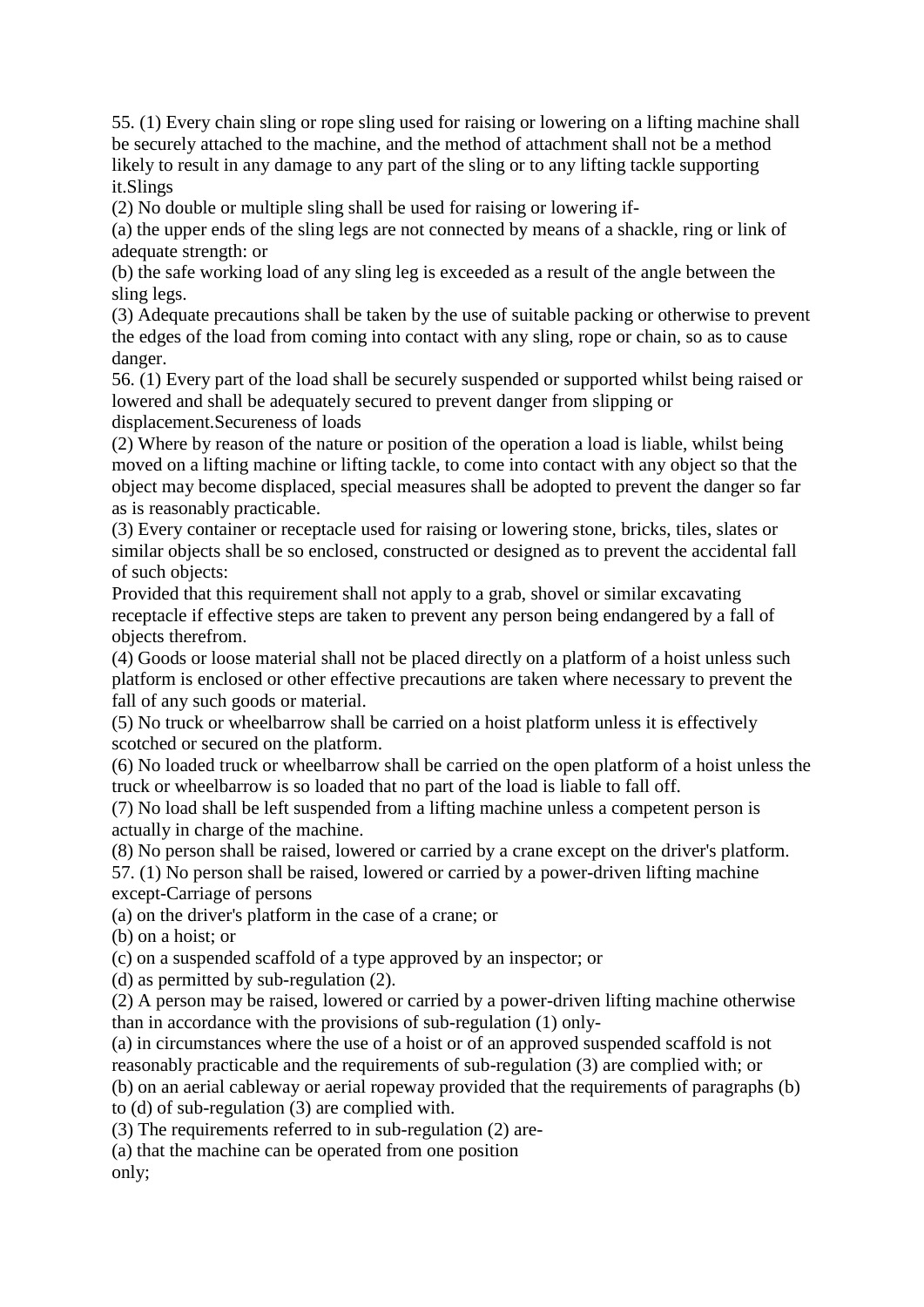(b) that any winch used in connection with the machine shall comply with regulation 51.

(c) that no person shall be carried except-

(i) in a suitable chair or cage; or

(ii) in a suitable skip or other receptacle at least 1 metre deep; and any such chair, cage, skip or other receptacle shall be of good construction, sound material, adequate strength and properly maintained, and shall be provided with suitable means to prevent any occupant falling out and shall not contain material or tools liable to interfere with his handhold or foothold or otherwise endanger him; and

(d) that suitable measures shall be taken to prevent the chair, cage, skip or other receptacle from spinning or tipping in a manner dangerous to any occupant.

(As amended by S.I. No. 90 of 1974)

58. (1) A report of the result of any test, examination or inspection required by regulations 41, 42, 43, 44 and 53 shall, as soon as practicable after the completion of such test,

examination or inspection, be supplied by the competent person to the person undertaking the construction work.Records and exceptions

(2) The Commissioner may from time to time specify the particulars which shall be entered in any register to be kept under the provisions of this regulation by the person undertaking construction work.

(3) A register kept under the provisions of this regulation shall be kept either at the site of the construction work to which it applies or, where this is not practicable, at the office of the person undertaking such construction work.

(4) All reports, certificates and other documents kept in the register and required by these Regulations shall at all reasonable times be open to inspection by an inspector. The person keeping any such report, certificate or other document shall send to any inspector such extracts therefrom or copies thereof as the inspector may from time to time require for the purpose of the execution of his duties under the Act.

(5) If it is shown to the satisfaction of the Commissioner that it is unnecessary or unreasonable in the special circumstances of a case or class of lifting machine, hoist, lifting tackle or plant subject to Parts IV, V and VI to enforce any of the requirements, he may by certificate grant exemption from compliance with such requirements.

### PART VII

### EXCAVATIONS, SHAFTS AND TUNNELS

59. (1) Every part of any excavation, shaft, earthwork and tunnel where persons are employed shall be inspected by a competent person at least once every day during which persons are employed and at the beginning of every shift. The competent person shall keep a record of such inspections which shall be kept available at the site for any examination by an inspector.Inspection of excavations, etc.

(2) An adequate supply of timber of suitable quality or other suitable material shall where necessary be provided and used to prevent, so far as is reasonably practicable and as early as is reasonably practicable in the course of the work, danger to any person employed from a fall or dislodgement of earth, rock or other material forming the side or roof of or adjacent to any excavation, shaft, earthwork or tunnel:Timbering Provided that-

(i) this regulation shall not apply where the competent person has certified that the work can be carried out in safety, having regard to the nature and slope of the side of the excavation or earthwork and other circumstances, and that no fall or dislodgement of earth or other material so as to bury or trap a person employed, or so as to strike a person employed, is liable to occur;

(ii) this regulation shall not apply in relation to a person actually engaged in timbering or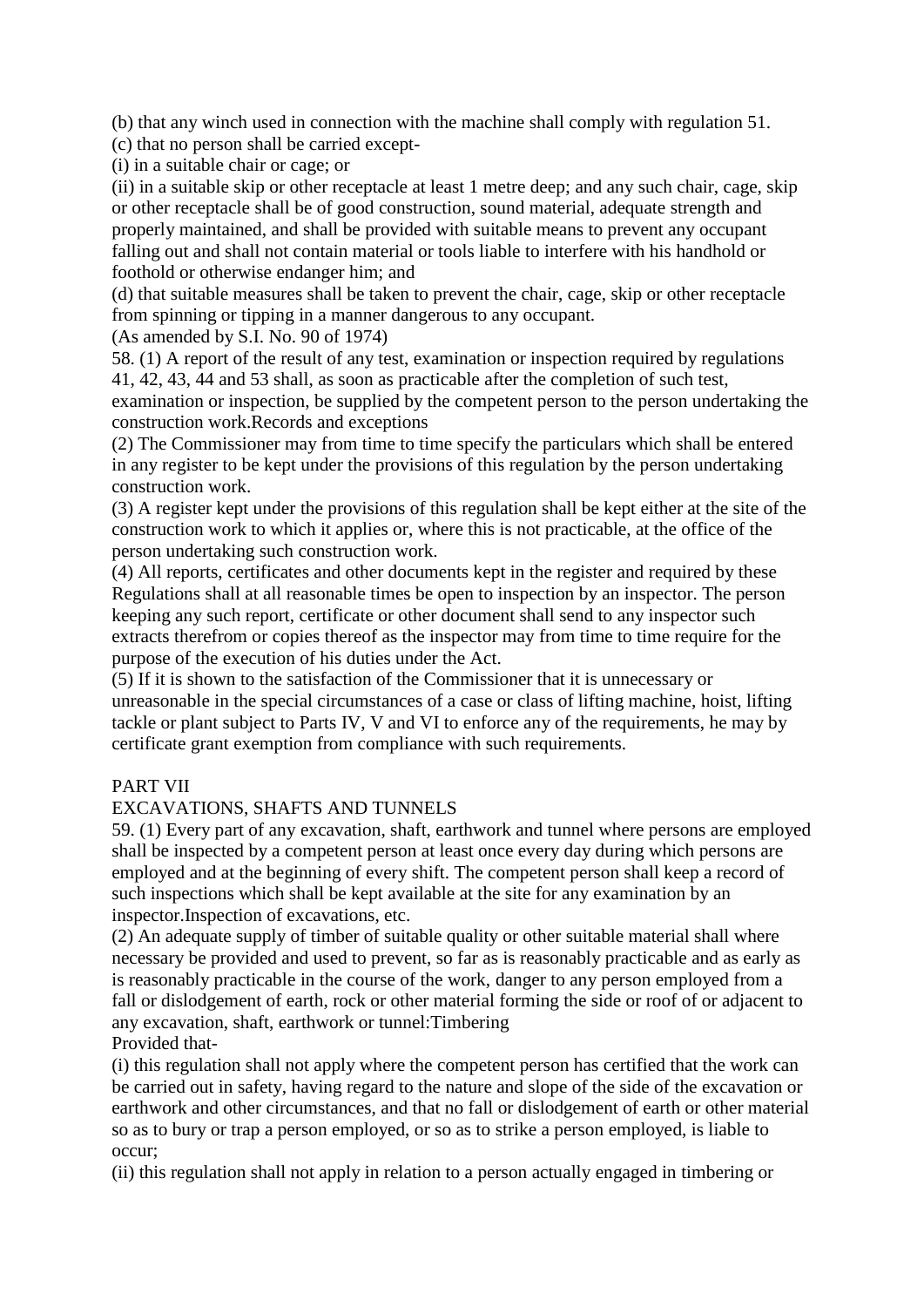other work which is being carried out for the purpose of compliance with this regulation, if appropriate precautions are taken to ensure his safety as far as circumstances permit. 60. (1) No timbering or plant used to retain or support any part of an excavation, shaft, earthwork or tunnel shall be erected or be substantially added to, altered or dismantled except under the direction of a competent person.Inspection and supervision of timbering (2) No person shall be employed in any part of any excavation, shaft, earthwork or tunnel after any unexpected substantial fall of earth or rock or other material in the vicinity of such part until the sides and, where necessary, the roof, have been inspected by a competent person and such person has certified that the operations may be carried out in safety. (3) This regulation shall not apply to persons carrying out inspections required by this regulation or actually engaged in timbering or other work for the purpose of making a place safe, if appropriate precautions are taken to ensure their safety as far as circumstances permit. 61. No excavation, shaft, earthwork or tunnel which is likely to reduce, so as to endanger any person employed, the security or stability of any part of any structure, whether temporary or permanent, shall be commenced or continued unless adequate steps are taken before and during the progress of the work to prevent danger to any person employed from the collapse of the structure or the fall of any part thereof.Excavations which reduce stability 62. Every accessible part of an excavation, shaft, pit or opening in the ground into or down the side of which a person employed is liable to fall a vertical distance of more than 2 metres shall be provided with a suitable barrier to a height of at least 610 millimetres and as close as is reasonably practicable to the edge, or shall be securely covered:Fencing of excavations Provided that the foregoing requirement shall not apply to any part of an excavation, shaft, pit or opening while (and to the extent to which) the absence of such barrier and covering is necessary for the access of persons or for the movement of plant or materials or while (and to the extent to which) it has not yet been practicable to erect such barrier or covering since the formation of that part of the excavation, shaft, pit or opening.

63. (1) Materials shall be cleared to a distance of at least 1,550 metres from the edges of an excavation, shaft, pit or opening in the ground so as not to endanger persons employed below.Safeguarding edges of excavations

(2) No load shall be placed or moved near the edge of any excavation, pit or shaft where it is likely to cause a collapse of the side of the excavation, pit or shaft and thereby endanger any person.

#### (As amended by S.I. No. 90 of 1974)

64. In the open face working of any excavation no undercutting shall be allowed and no vertical face shall, so far as is reasonably practicable have a height of more than 1,550 metres but such open face shall be worked in terraces or at an angle of safety. All debris and other loose matter or stones on the surface shall be cleared to a distance of at least 1,550 metres from the edge of the working.

(As amended by S.I. No. 90 of 1974)Open face excavations

65. Every excavation, shaft or tunnel shall have safe and reliable means of entry and exit for persons employed and, as far as is reasonably practicable, the means of entry and exit shall be provided at intervals not exceeding 15 metres.

(As amended by S.I. No. 90 of 1974)Means of entry and exit

66. All persons working in shafts, tunnels and in other construction work, where there is a similar risk of head injuries, shall be provided with suitable protective hard hats, which shall be worn by the persons concerned.Hard hats

67. (1) Explosives at construction sites shall not be handled or used except by or under the immediate control of a competent person with adequate knowledge of the dangers connected with their use, and steps shall be taken to see that, when a charge is fired, persons employed are in positions in which, so far as can be anticipated, they are not exposed to risk of injury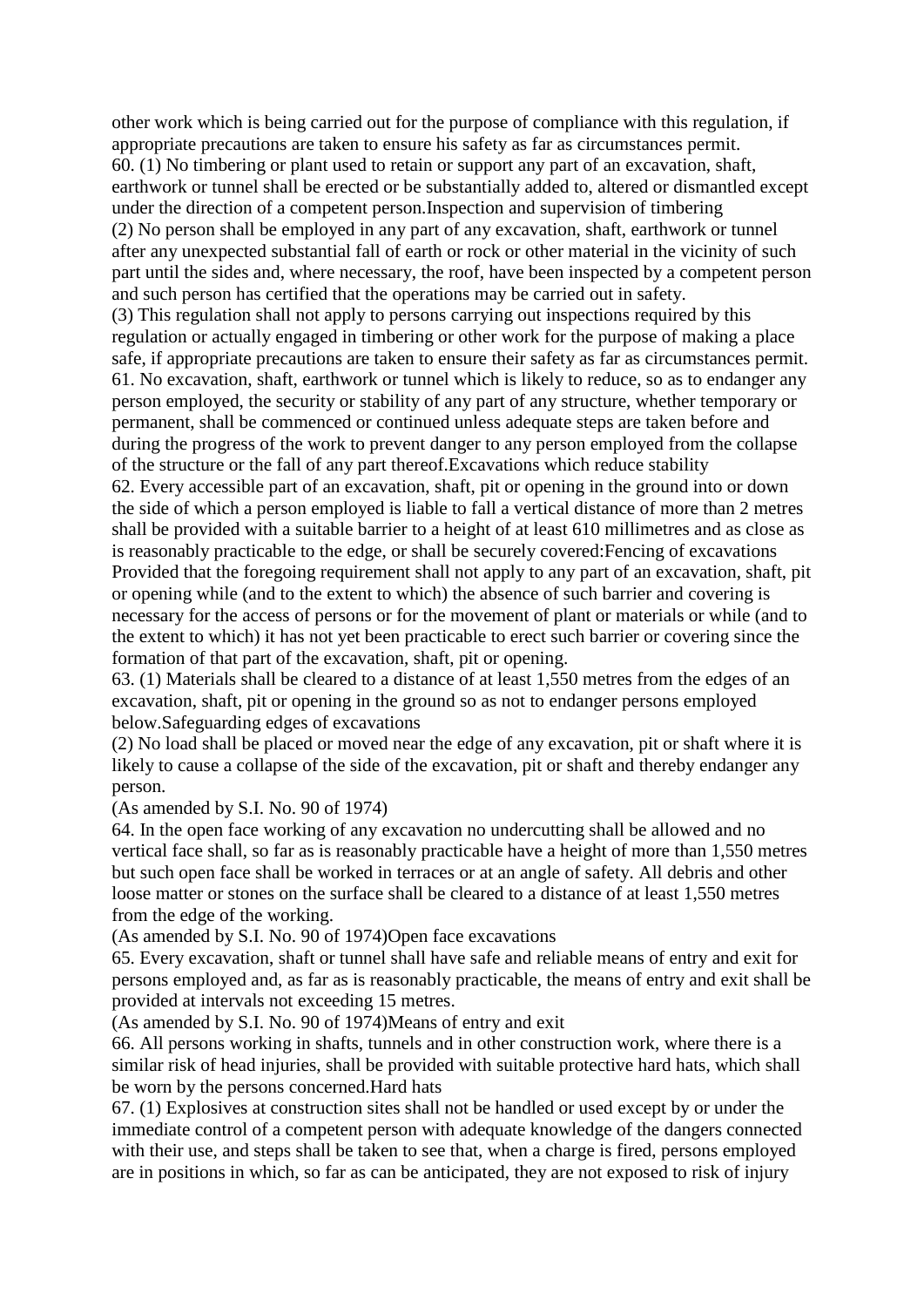from the explosion or from flying material.Explosives

(2) In addition to the above requirement, the use of explosives in construction work will be subject to any regulations controlling the use of explosives which are enforced by the Chief Inspector of Mines.

### PART VIII

### DEMOLITION

68. Before demolition is commenced and also during the progress of the work-

(a) no electric cable or apparatus which is liable to be a source of danger, other than a cable or apparatus used for the operation, shall remain electrically charged;Avoidance of danger from electric cables, fire and water

(b) all practicable steps shall be taken to prevent danger to persons employed-

(i) from risk of fire or explosion through leakage or accumulation of gas or vapour; and

(ii) from risk of flooding from water mains, sewers or culverts.

69. No floor, roof or other part of a building shall be so overloaded with debris or materials as to render it unsafe.Overloading of floors, etc.

70. Before any steelwork or ironwork is cut or released, precautions shall be taken, so far as is practicable, to avoid danger from any sudden twist, spring or collapse.Removal of steelwork

71. Before demolition is commenced, and also during the progress of the work, precautions shall, where necessary, be taken by adequate shoring or otherwise to prevent, as far as practicable, the accidental collapse of any part of the building or any adjoining building, the collapse of which may endanger any person employed.Shoring to prevent collapse

72. All demolition and operations incidental thereto shall be specifically placed under the supervision of a competent person experienced in demolition operations.Supervision

### PART IX

### TRANSPORT

73. (1) All rails forming a rail track and every gantry or elevated structure carrying rails on which trucks, wagons or any other conveyances are moved by a locomotive or other form of mechanical haulage, shall be properly constructed, adequately supported and maintained so as to ensure the stability of any locomotive, truck, or wagon, etc., on the track.Rails and rail tracks

(2) Every rail track shall be provided at each end with adequate stop blocks, buffers and, where practicable, automatic braking devices.

74. Every locomotive, wagon and truck used for transport purposes shall be properly maintained.Maintenance of locomotives, etc.

75. On every level on which mechanical haulage is employed, adequate clearance shall be maintained between the sides of the level and the trucks unless suitable recesses are provided at intervals of not more than 30 metres. All reasonable steps shall be taken to avoid or obviate low clearance and overhead obstructions.

(As amended by S.I. No. 90 of 1974)Clearance

76. Every gantry or elevated structure carrying rails on which a locomotive, truck or wagon moves shall be properly constructed and maintained and, at every part along which persons employed have to pass on foot, shall be provided with a suitable and adequate footway.Gantries

77. Every locomotive or other type of mechanical haulage shall be fitted with an effective whistle or other warning device. It shall be the duty of the person in charge of any locomotive, truck, or train of trucks to ensure that such locomotive or truck or the leading unit of a train of trucks has an adequate light affixed to the front of it when in motion in the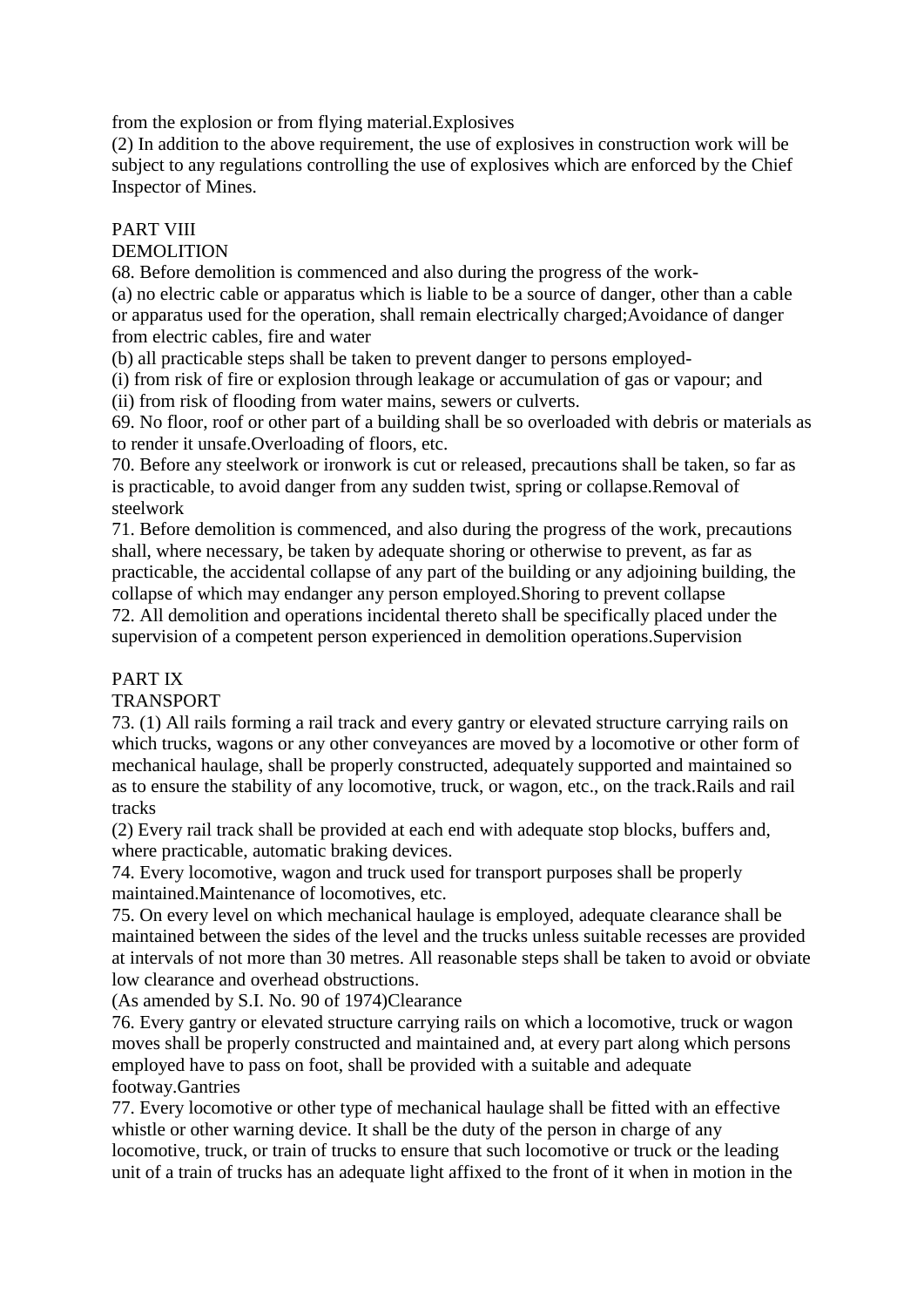dark.Warning of movement

78. No person shall be required or permitted to ride on a buffer or on a running board or in any other insecure position on any locomotive, truck, wagon or other vehicle, except where adequate handholds and footholds are provided.Riding on vehicles

79. No person shall be required or permitted to remain on any truck, wagon or other vehicle during the loading or unloading of loose materials by means of a grab, excavator or similar appliance, if he is endangered by so remaining.Loading of vehicles

80. A mechanically propelled vehicle or a mechanically drawn trailer-vehicle if owned or used by, or hired by and operated under the control of, a contractor or employer of workmen at any construction site to which these Regulations apply and used for conveying workmen, goods or materials for the purpose of such operations shall, when being moved at a site where such construction work is carried on (whether or not workmen, goods or materials are actually being conveyed on the vehicle at the time)-

(a) be in an efficient state, in efficient working order and in good repair and not be used in an improper manner; and

(b) not be loaded in such a manner or to such an extent as to interfere with the safe driving or operation of the

vehicle.

This regulation shall not apply to locomotives, trucks or wagons on lines of rails.Mechanically propelled vehicles and trailers

81. On every inclined track where trucks are worked, attached to a rope or chain, adequate safety devices shall be provided to prevent danger from runaway trucks.Inclined tracks 82. Where any vehicle is used for tipping material into any excavation or pit or over the edge of any embankment or earthwork, adequate measures, such as the provision of suitable stop blocks, shall be taken where necessary so as to prevent such vehicle from over-running the edge of such excavation, pit, embankment or earthwork.Vehicles near edge of excavation, etc.

# PART X

### HEALTH

83. At every site where persons are employed in operations to which these Regulations apply- (a) (i) a sufficient number of first-aid boxes or cases shall be available in readily accessible positions while work is going on;First-aid, ambulance and ambulance room

(ii) in the case of a site where more than one hundred persons are employed, there shall be provided and available suitable stretchers and a vehicle capable of efficiently carrying an injured person on a stretcher:

Provided that this sub-paragraph shall not apply if specific arrangements have been made for obtaining an ambulance and stretchers promptly, when required, from a hospital or other place in the immediate vicinity of the site;

(iii) a suitable sling stretcher or other appliance for raising injured persons shall be readily available where work is being carried on in an excavation, shaft or other place, the proper removal from which of a seriously injured person is liable to call for the use of such an appliance;

(iv) nothing except appliances or requisites for first-aid shall be kept in a first-aid box or case; (b) every first-aid box or case shall-

(i) contain such equipment as by law provided which shall be kept clean and in good condition;

(ii) be placed under the charge of a responsible person who shall be capable of giving first-aid and be readily available;

(c) in the following cases, namely: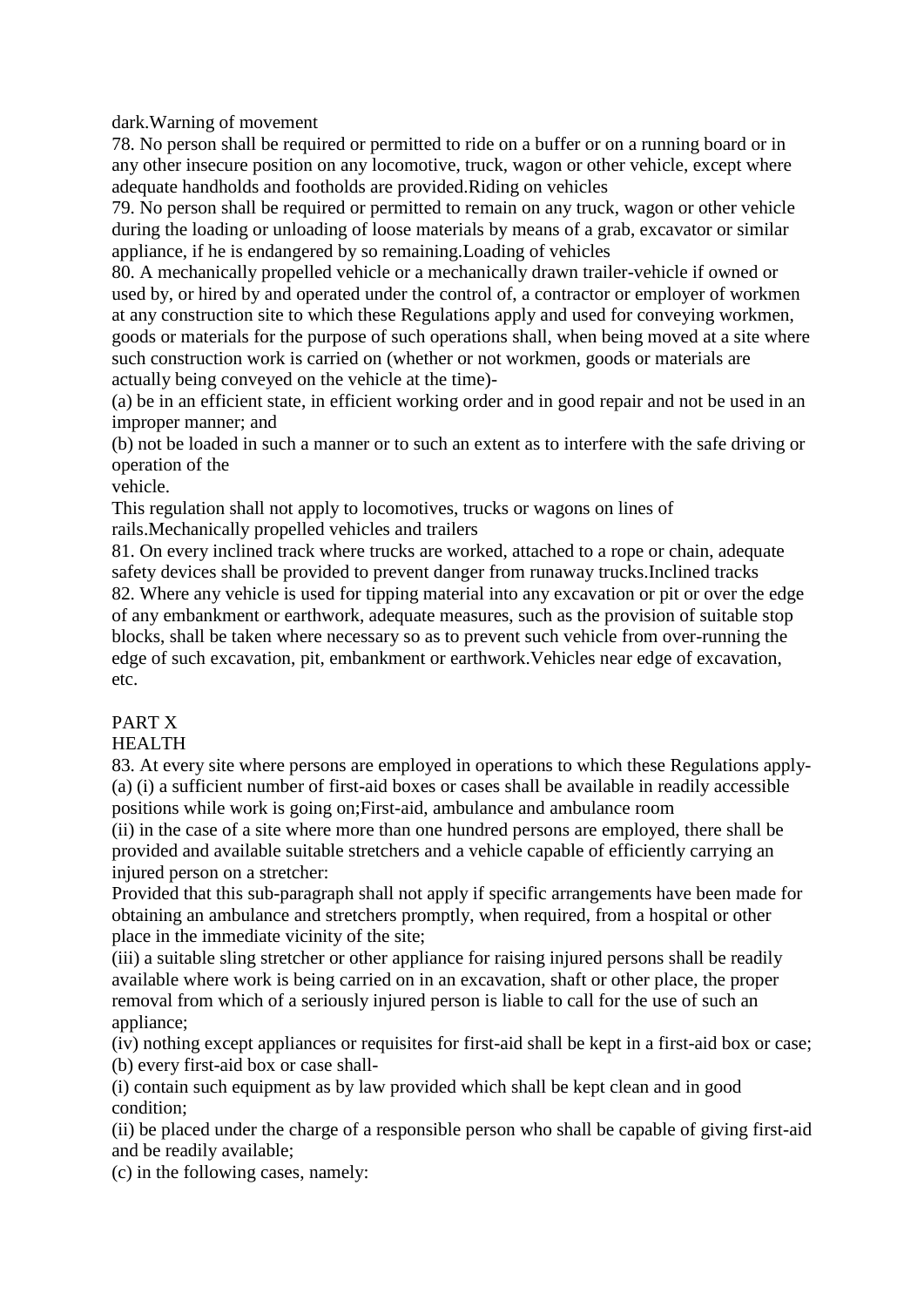(i) in the case of a site where more than five hundred persons are intended to be or have been employed at any one time and the number so employed is for the time being more than two hundred and fifty; and

(ii) in the case of a site at which more than two hundred and fifty persons are intended to be or have been employed and which is more than sixteen kilometres from a hospital and at which the number so employed is for the time being more than one hundred;

there shall be provided a properly constructed ambulance room with equipment at least up to such standards as prescribed in the Second Schedule, The room shall be in the charge of a suitably qualified person and a record shall be kept of all cases of sickness or accident treated at the room.

84. An adequate supply of wholesome drinking water shall be provided at a convenient point or points and clearly marked "Drinking Water".Drinking water

85. There shall be provided, if an inspector so directs, at or in the immediate vicinity of any site where persons are employed in operations to which these Regulations apply-

(a) conveniently accessible and suitable accommodation for taking shelter during interruptions owing to bad weather;

(b) conveniently accessible and suitable accommodation for changing clothing;

(c) adequate and suitable accommodation for taking meals.Shelters, accommodation for clothing, accommodation for meals

86. Sufficient and suitable sanitary conveniences for all persons employed at a construction site shall be provided by the main contractor or employer of workmen undertaking the operations.Sanitary conveniences

87. Where in connection with any grinding, cleaning, spraying or manipulation of any material, there is given off dust or fume of such a character and to such an extent as to be likely to be injurious to the health of persons employed, suitable respirators or otherwise shall be provided to prevent inhalation of such dust or fume.Inhalation of dust or fumes 88. Where the following processes are carried on, that is to say:

(a) dry grinding of surfaces of metal, stone, concrete or similar materials by means of a wheel or disc driven by mechanical power;

(b) cutting, dressing or carving of stone, concrete or similar materials by means of a portable tool driven by mechanical power;

(c) chipping or scaling of painted or corroded metal surfaces or wire-brushing of such surfaces by mechanical power;

(d) cutting out and cutting off of cold rivets from any structure or part thereof; and

(e) welding or cutting of metals by means of an electrical, oxy-acetylene or similar process; suitable goggles or screens shall be provided to protect the eyes of persons employed in the process.Protection of eyes

89. Effective steps shall be taken to secure and maintain the adequate ventilation of every working place in any excavation, pit, hole, adit, tunnel, shaft, caisson, or other enclosed space so as-

(a) to maintain an atmosphere which is fit for respiration; and

(b) to render harmless all fumes, dust or other impurities which may be dangerous or injurious to health.Ventilation of confined spaces

90. Where any persons are employed in a process in which a lead compound or other poisonous substance is used, there shall be provided for the use of the persons liable to come into contact with such compound or substance adequate and suitable facilities for washing, which shall include nail brushes, soap and towels.Lead compounds and other poisonous substances

PART XI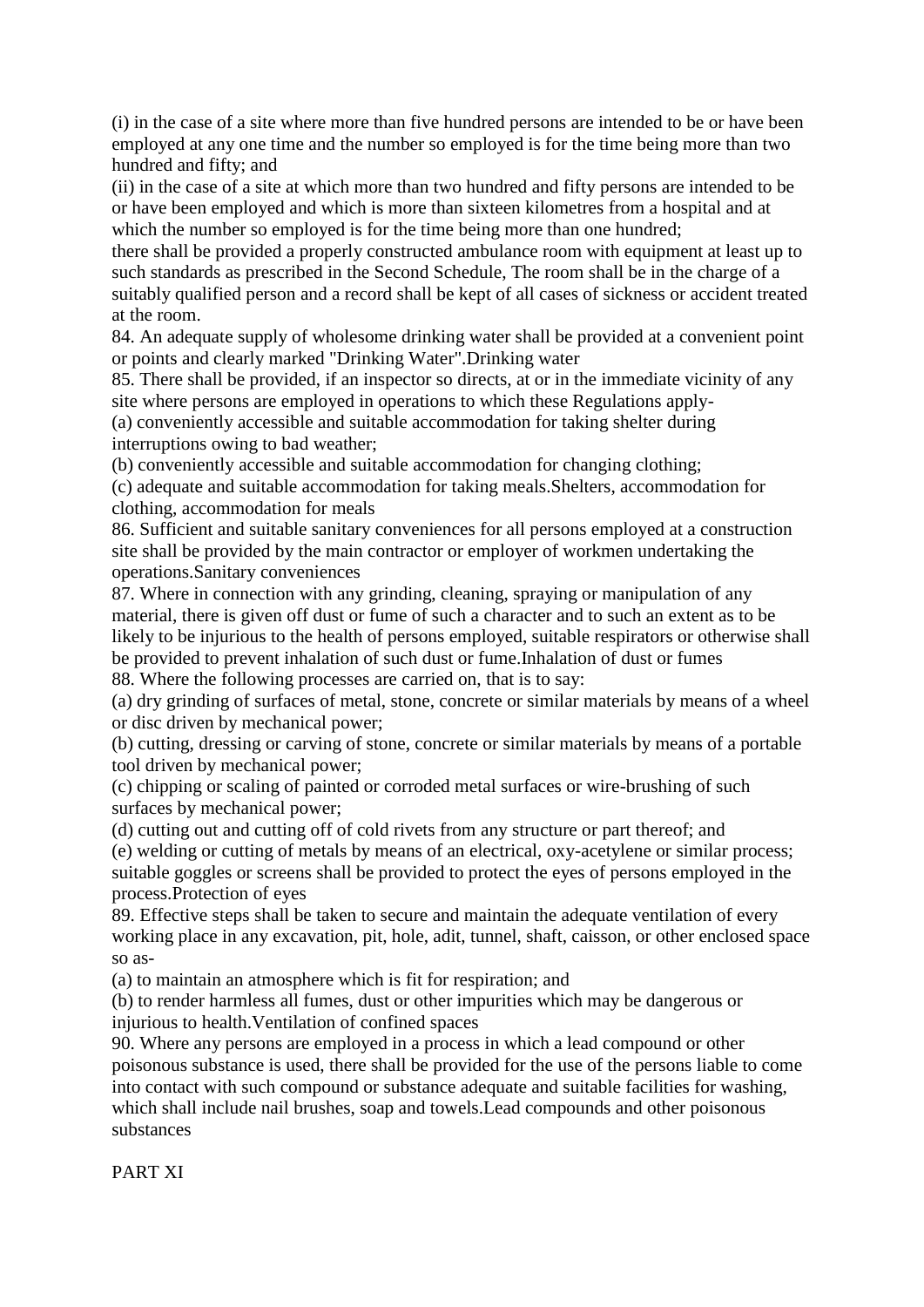#### MISCELLANEOUS

91. No timber or materials with projecting nails shall be used in any work in which they are a source of danger to persons employed or be allowed to remain in any place where they are a source of danger to such persons.Projecting nails and loose material

92. Any temporary structure erected for the purpose of operations to which these Regulations apply, not being a scaffold or a structure to which any other regulation applies, shall be of good construction, sound material and adequate strength and stability, having regard to the purpose for which it is used.Construction of temporary structures

93. All practicable precautions shall be taken, by the use of temporary guys, stays, supports and fixings or otherwise where necessary, to prevent danger to any person employed through the collapse of any part of a structure during any temporary state of weakness or instability of the structure or part thereof before the structure is completed.Avoidance of danger from collapse of structure

94. (1) Where on or adjacent to the site of any operations to which these Regulations apply there is water into which a person employed is in the course of his employment liable to fall with risk of drowning, suitable rescue equipment shall be provided and kept ready for use and steps shall be taken to arrange for the prompt rescue of any such person in danger of drowning.Prevention of drowning

(2) Where appropriate and reasonably practicable, secure fencing of not less than 1 metre in height shall be erected near the water to prevent such fall.

(As amended by S.I. No. 90 of 1974)

95. If the special nature or circumstances of any part of the work renders impracticable compliance with the provisions of these Regulations designed to prevent the fall of any persons engaged on construction work, then those provisions shall be complied with so far as practicable and, except for persons for whom there is adequate handhold and foothold, either there shall be provided-

(a) suitable safety nets or safety sheets; or

(b) safety belts or other contrivances which will so far as practicable enable such persons who elect to use them to carry out the work without risk of serious injury.Safety nets, sheets and belts

96. Measures shall be taken to prevent, so far as practicable, steam, smoke or other vapour from being generated on the site of operations to which these Regulations apply and obscuring any part of the work, scaffolding, machinery or plant where any person is employed.Generation of steam, smoke and vapour

97. Scaffold materials, tools and other objects and material (including waste material) shall not be thrown, tipped, or shot from a height where they are liable to cause injury, but shall be properly lowered; in any place where proper lowering is not practicable and also where any part of a structure is being demolished or broken off, adequate steps shall be taken, where necessary, to protect persons employed from falling or flying debris.Protection from falling material

98. Every employer shall submit such returns and reports and keep such records as the Commissioner may from time to time require, and any employer who fails to render any such return or report or keep such record, or knowingly makes any false statement in any such return, report or record, shall be guilty of an offence.Returns

99. All parts of machinery as may be a source of danger to any person at a construction site subject to these Regulations shall be securely fenced and guarded.Guarding of machinery 100. (1) Before any construction work to which these Regulations apply is commenced, and also during the progress thereof, all practicable steps shall be taken to prevent danger to persons employed from any live electric cable or apparatus which is liable to be a source of danger, either by rendering such cable or apparatus dead or otherwise.Electricity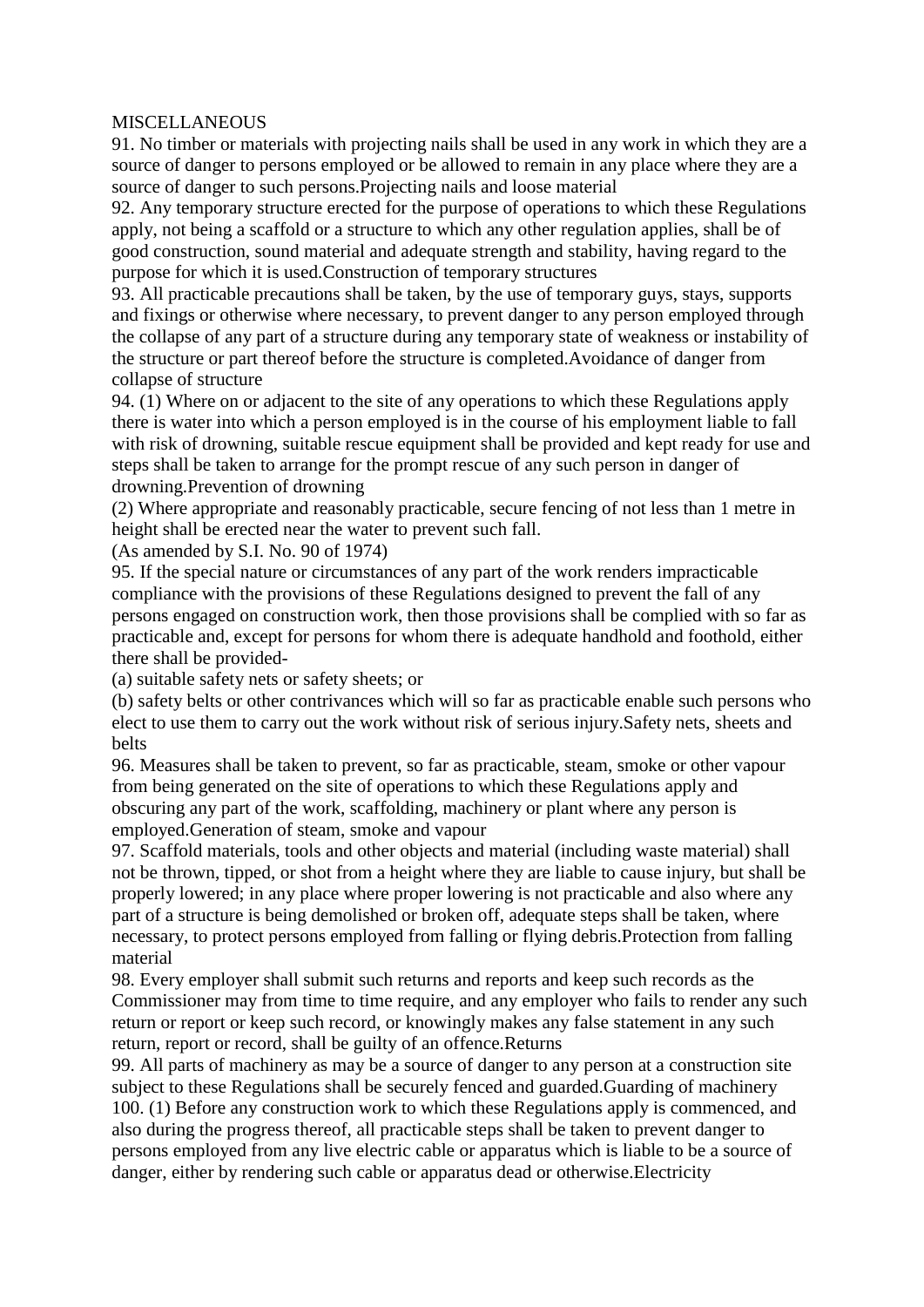(2) Where any electrically charged overhead cable or apparatus is liable to be a source of danger to persons employed during the course of any construction work to which these Regulations apply, whether from a lifting machine, or the use or handling of any plant, equipment or building materials, all practicable precautions shall be taken, either by the provision of adequate and suitably placed barriers or otherwise, to prevent approach to the danger area in the vicinity of the overhead cables or apparatus.

(3) All electrical apparatus and conductors used in construction work shall comply with the relevant requirements of the Factories (Electricity) Regulations.

101. It shall be the duty of every contractor and every employer of workmen undertaking any construction work to which these Regulations apply-

(a) to comply with such regulations which affect him or any workmen employed by him: Provided that the requirements of the said regulations shall be deemed not to affect any workman if and so long as his presence in any place is not in the course of performing any work on behalf of his employer and is not expressly or impliedly authorised or permitted by his employer;

(b) to comply with such regulations as relate to any work, act or operation performed or about to be performed by any such contractor or employer of workmen;

(c) to comply with such regulations as relate to the erection or alteration of scaffolds and to the erection, dismantling, installation, working or use of any machine, appliance or other plant or equipment by any such contractor or employer of workmen;

(d) to keep readily available a copy of these Regulations for use on the site of any construction work.Duties of contractors and employers of workmen

102. It shall be the duty of every person employed to comply with the requirements of such of these Regulations as relate to the performance of or the refraining from an act by him and to co-operate in carrying out these Regulations and, if he discovers any defect in the machinery, plant or equipment, to report such defect without unreasonable delay to his employer or foreman, or to a person appointed by the employer as safety supervisor.Duties of persons employed

103. (1) Whenever an accident occurs in any construction work which either-Notice of accidents

(a) causes loss of life to a person employed in that construction work; or

(b) disables any such person for more than three days from earning full wages at the work at which he was employed;

the employer shall forthwith send written notice of the accident to an inspector.

(2) In addition, in case of death, the employer shall forthwith send notice of the accident in writing, and also where practicable by telegraph or telephone, to an inspector.

(3) Whenever death ensues as a consequence of an accident which has already been notified, the employer shall immediately send notice of such death to an inspector.

104. These Regulations shall not apply to construction work undertaken within the boundary of a mine, or to premises used for refining metals or ores which are under the control of a mining company or authority.Mining operations and premises

105. Any person guilty of an offence to which section ninety-one of the Act applies, or in respect of these Regulations or any lawful requirement made thereunder, shall be liable to the penalties prescribed by section ninety-two of the Act.Penalties

FIRST SCHEDULE (Regulation 17) INSPECTION OF SCAFFOLDS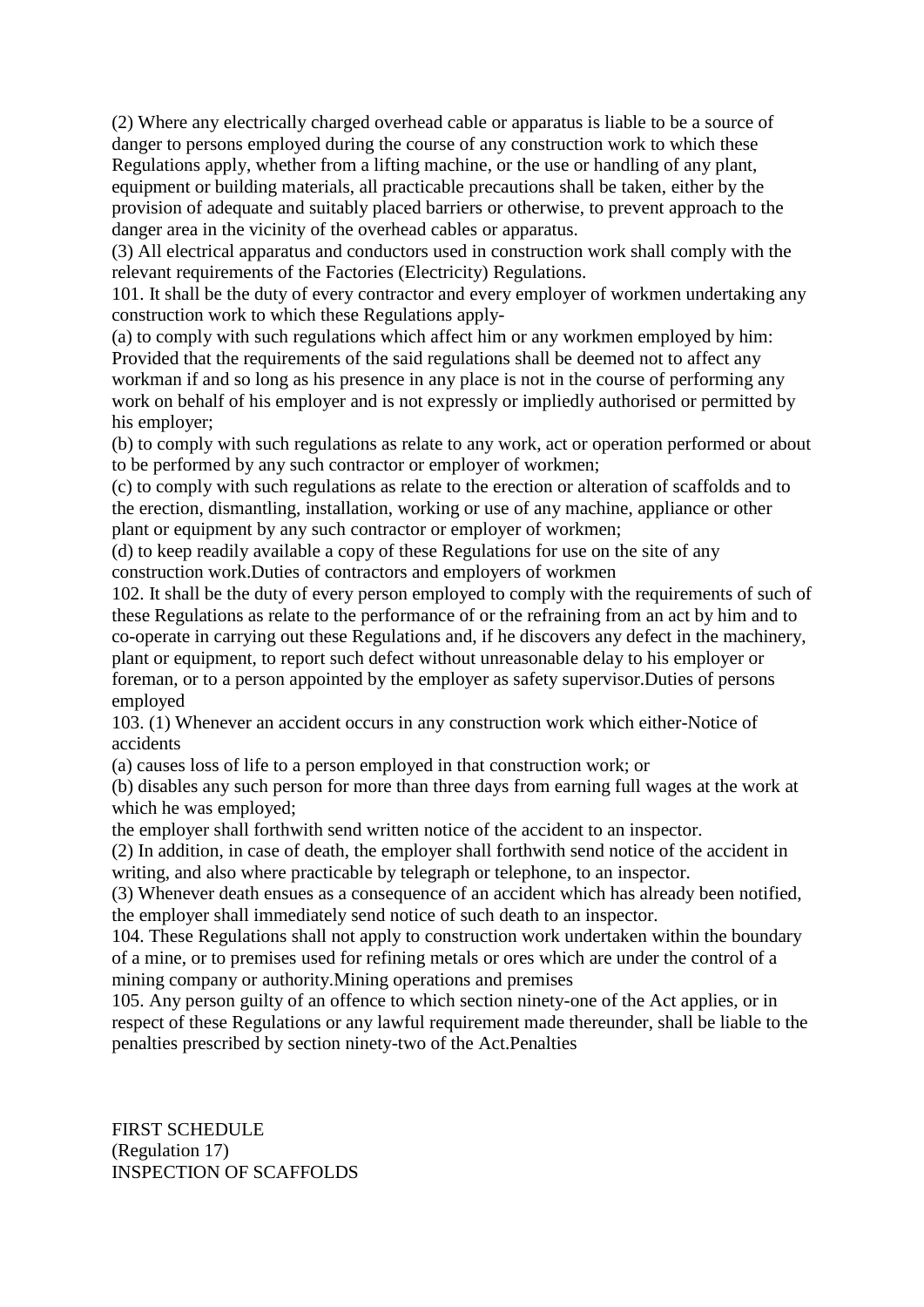- 1. Location and description of scaffold inspected.
- 2. Date of inspection.
- 3. Result of inspection. Enter details of any defects. If no defects enter "In good order".
- 4. Signature of person who made the inspection.
- 5. Date of entry in record book.

### SECOND SCHEDULE

(Regulation 83 (c))

AMBULANCE ROOM EQUIPMENT

The ambulance room shall contain at least:

- 1. A glazed sink with hot and cold water always available.
- 2. A table with a smooth impermeable top.
- 3. Means for sterilising instruments.
- 4. A supply of suitable dressings, bandages and splints.
- 5. A couch.
- 6. A stretcher.
- 7. Blankets and hot water bottles.
- 8. A foot bath.
- 9. A suitable cupboard for instruments, etc.

10. Any special equipment which the Director of Medical Services may, in any particular case, consider

necessary.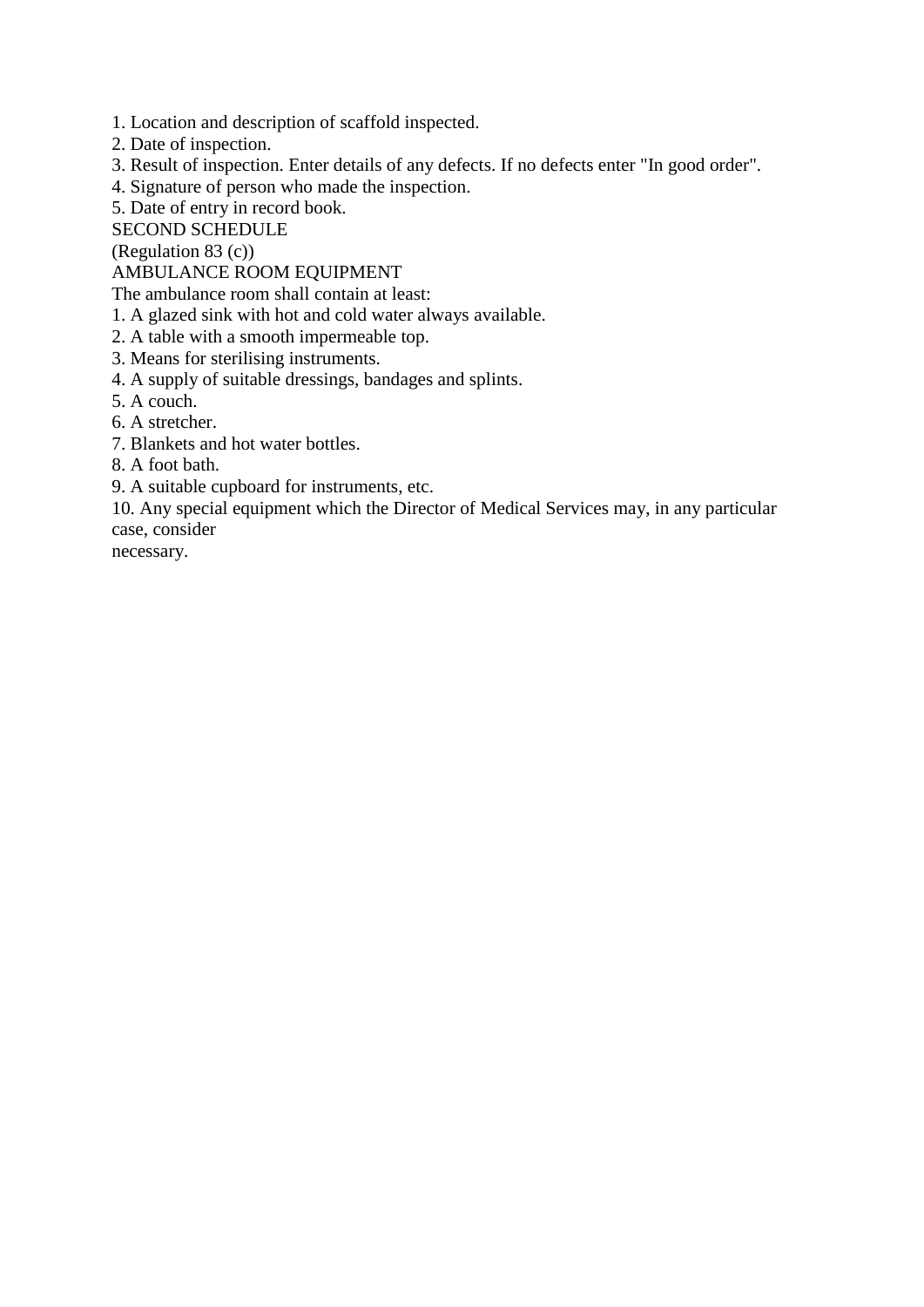#### REGULATION 58 OF THE CONSTRUCTION (SAFETY AND HEALTH) REGULATIONS-REGISTER OF HOIST, LIFTING MACHINES AND LIFTING TACKLE Statutory Instrument

119 of 1968

Notice by the Labour Commissioner

It is hereby specified that the particulars to be entered, for the purposes of the Construction (Safety and Health) Regulations, in a register to be kept by employers or contractors undertaking construction work shall be as follows:

1. Name and office address of employer or contractor.

2. Distinguishing number or mark and description sufficient to identify each hoist, lifting machine or lifting tackle.

3. Date and number of the report of each thorough examination of hoists subject to regulation 43 and lifting tackle subject to regulation 53.

4. Date and number of the report of each test or thorough examination of lifting machines subject to regulations 41 and 43.

5. Date and number of the report of each examination and test of the anchorage or ballasting of a crane subject to regulation 44.

6. Particulars of any defect found at any examination required by regulation 42 or specified in paragraphs 3, 4 and 5 above and affecting the safe working load and the steps taken to remedy such defect.

7. Date and number of the certificate relating to any test and thorough examination made under regulation 41 of each crane, crab, winch, hoist, pulley block, gin wheel or sheer legs before being taken into use for the first time and the name, signature and address of the person who issued the certificate.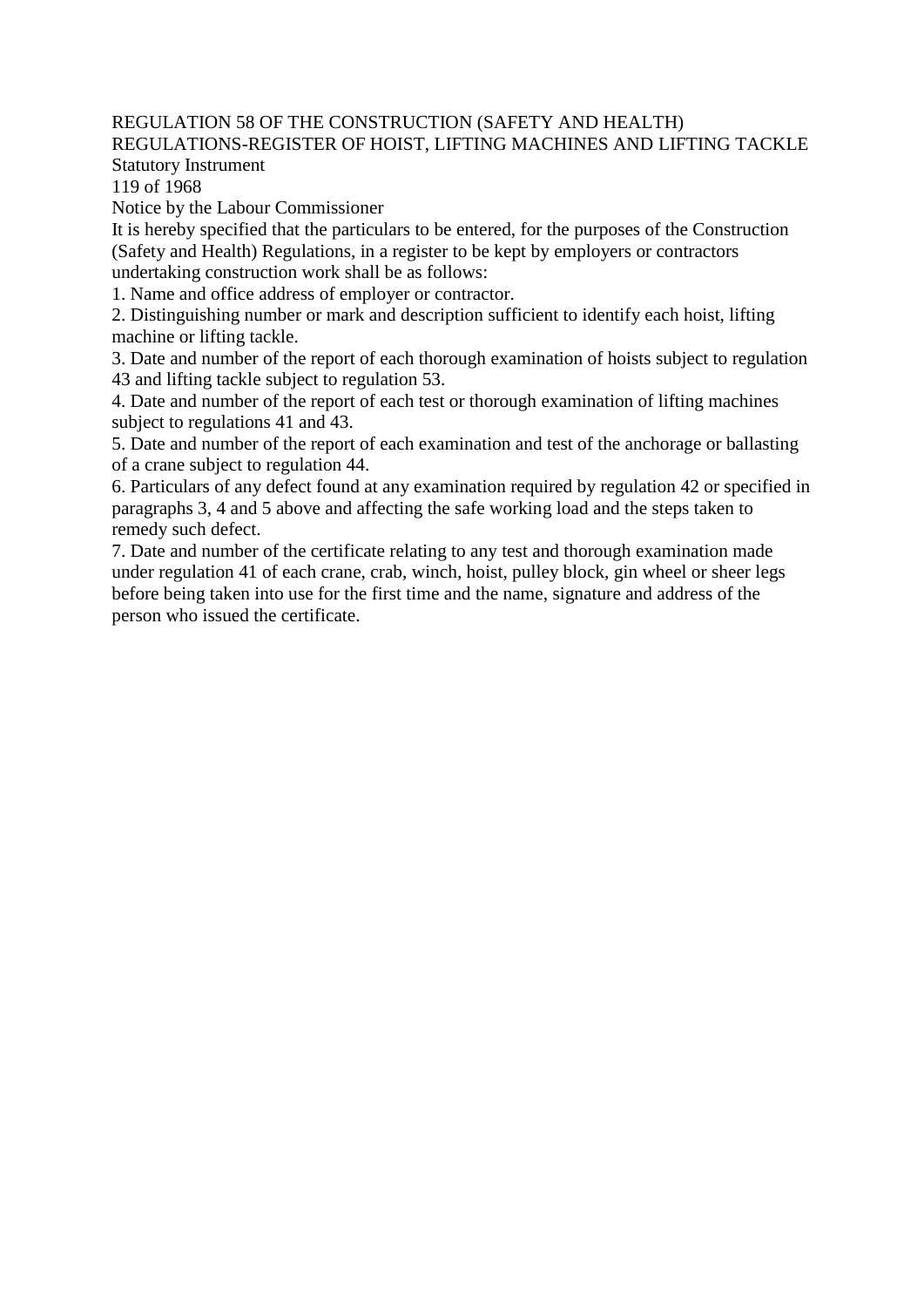# THE FACTORIES (ELECTRICITY) REGULATIONS ARRANGEMENT OF REGULATIONS

Regulation

- 1. Title
- 2. Interpretation
- 3. Application of Regulations
- 4. Exemptions
- 5. Safety of installations
- 6. Conductors
- 7. Control gear
- 8. Switches and circuit-breakers
- 9. Fuses and automatic circuit-breakers
- 10. Joints and connections
- 11. Cutting off pressure and protection from excess current
- 12. Placing of single-pole switches
- 13. Earthing of bare neutral conductors
- 14. Means of cutting off pressure from motors, etc.
- 15. Switches for control of electric motors
- 16. Portable apparatus
- 17. General arranagement of switchboards
- 18. Enclosure of switchboards
- 19. Placing of switchboard apparatus, etc.
- 20. Switchboard working platforms and passage-ways
- 21. Switchboards for high or extra high pressure
- 22. Protection of high and extra high pressure apparatus
- 23. Precautions against accidental charging above normal working pressure
- 24. Precautions against accidental charging of metal other than conductors
- 25. Precautions against accidental charging of apparatus
- 26. Provision of insulating stands or screens
- 27. Provision and use of portable insulating devices
- 28. Safe working space and means of access
- 29. Lighting
- 30. Protection against exposure
- 31. Only authorised persons, etc., to undertake certain work

Regulation

- 32. Instructions as to treatment for electric shock
- 33. Construction, etc., of substations
- 34. Control of substations
- 35. Means of access to substations
- 36. Penalties

### SECTIONS 74 AND 82-THE FACTORIES (ELECTRICITY) REGULATIONS Regulations by the Minister

Statutory Instrument 254 of 1967 91 of 1974 Act No. 13 of 1994 1. These Regulations may be cited as the Factories (Electricity) Regulations.Title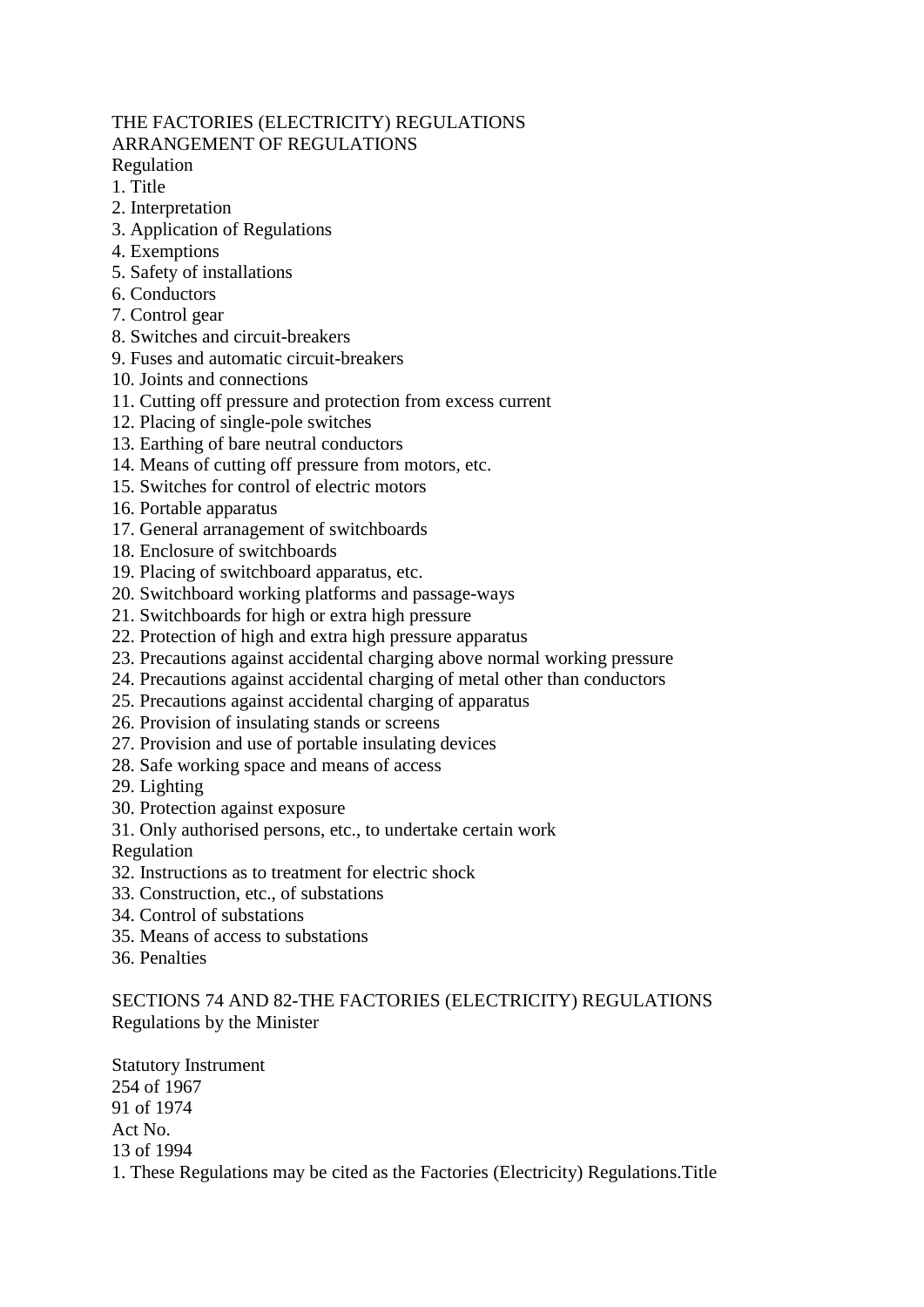2. In these Regulations, unless the context otherwise requires-Interpretation

"apparatus" means electrical apparatus in any undertaking, and includes all apparatus,

machines and fittings in which conductors are used or of which they form a part;

"authorised person", in respect of any duties incidental to the generation, transformation, distribution or use of electrical energy in any undertaking, means-

(a) the person responsible for such undertaking if a competent person; and

(b) any electrical contractor under contract with the person responsible for such undertaking; and

(c) any competent person authorised by the person responsible for the undertaking concerned or by such undertaking as aforesaid;

"bare" means not covered with insulating material;

"circuit" means an electrical circuit forming a system or branch of a system;

"conductor" means an electrical conductor arranged to be electrically connected to a system; "covered with insulating material" means adequately covered with insulating material of such quality and thickness that there is no danger when the matter so covered is live;

"danger" means danger to health or danger to life or limb from shock, burn or other injury to persons employed in an undertaking, or from fire, attendant upon the generation, transformation, distribution or use of electrical energy;

"dead" means at or about zero potential and disconnected from any live system or part thereof;

"earthed" means connected to the general mass of earth in such manner as will ensure at all times an immediate discharge of electrical energy without danger;

"extra high pressure" means a pressure in a system normally exceeding 6,600 volts at the point where the electrical energy is used or supplied;

"high pressure" means a pressure in a system normally above 650 volts but not exceeding 6,600 volts at the point where the electrical energy is used or supplied;

"insulating", in respect of any clothing, material or thing, means such clothing, material or thing of such size, quality and construction that, having regard to all the circumstances of its use by any person, in connection with electrical energy, such person is by reason of such use, adequately protected from danger;

"live" means electrically charged;

"low pressure" means a pressure in a system normally not exceeding 250 volts at the point where the electrical energy is used;

"medium pressure" means a pressure in a system normally above 250 volts but not exceeding 650 volts at the point where the electrical energy is used;

"person responsible" means-

(a) in respect of a factory, the occupier thereof;

(b) in respect of any building operations or work of engineering construction, any person undertaking such operations or work whether as employer, contractor or sub-contractor; "pressure" means the difference of electrical potential between any two conductors, or between a conductor and earth, as read by a hot wire or electrostatic voltmeter;

"public supply" means the supply of electrical energy by a person authorised thereto by a licence granted under the provisions of any law;

"substation" means any premises, or part thereof, in which electrical energy is transformed or converted to or from pressure above medium pressure if such premises, or part thereof, are large enough for a person to enter after the apparatus is in position: Provided that where such transformation is made solely for the purpose of working instruments, relays or similar auxiliary apparatus, such premises shall not be deemed to be a substation;

"switchboard" means a collection of switches, fuses, conductors and other apparatus in connection therewith, used for the purpose of controlling the current or pressure in any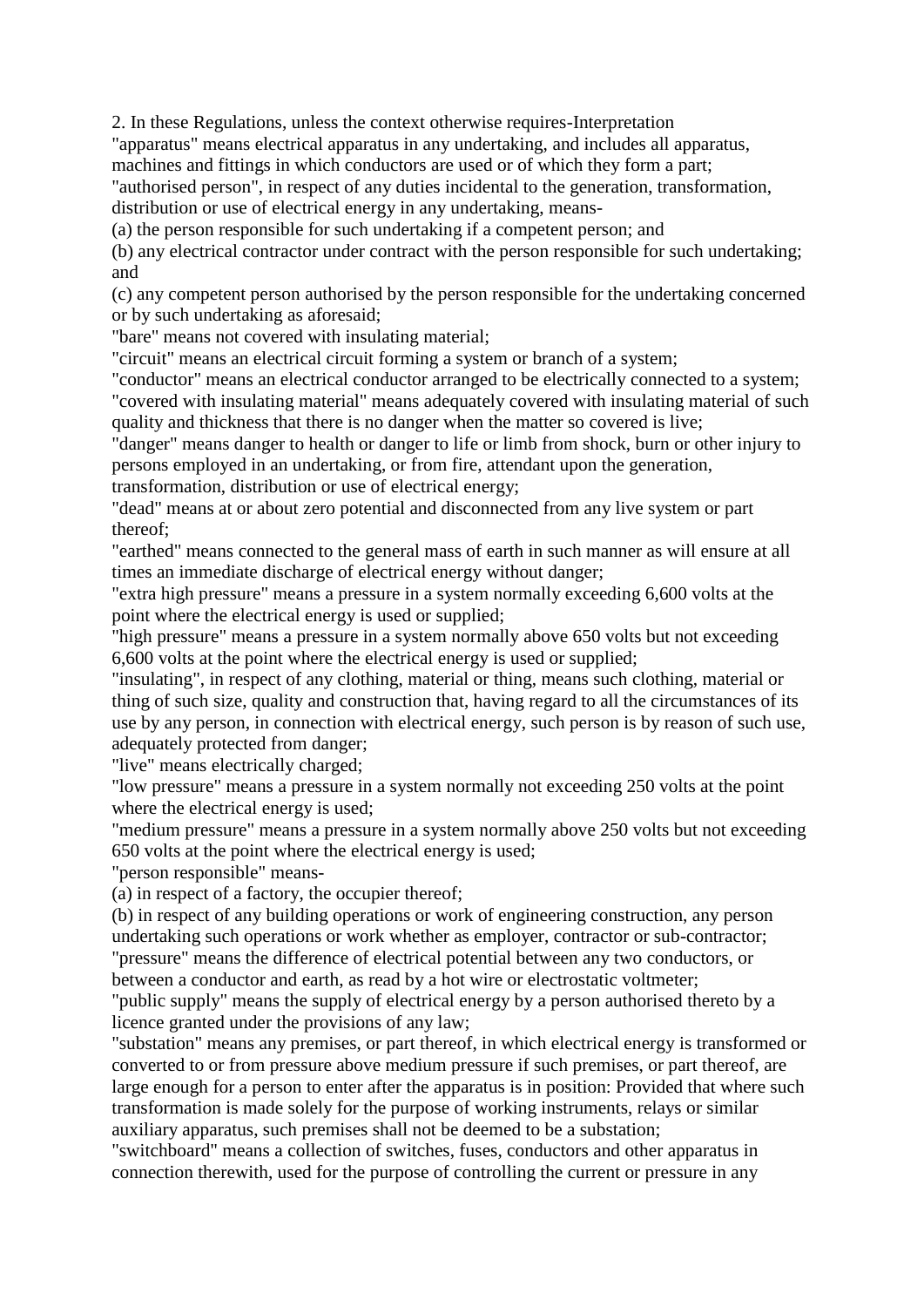system or part of a system;

"switchboard passage-way" means any passage-way or compartment large enough for a person to enter and used in connection with a switchboard when live;

"system" means an electrical system in an undertaking in which all the conductors and apparatus are electrically connected to a common source of electromotive force;

"undertaking" means any factory, building operation or work of engineering construction. 3. These Regulations shall apply to the generation, transformation, distribution and use of electrical energy in any undertaking.Application of Regulations

4. (1) Nothing in regulations 6 to 8, 11 (a), 12 to 14, 18 to 20, 24 to 29, 31, 33 and 34 shall apply-Exemptions

(a) to any system in which the pressure does not exceed 250 volts direct current or 125 volts alternating current; or

(b) in any generating station, to any system in which the pressure between it and earth does not exceed low pressure:

Provided that where, on account of any special circumstances, the Commissioner is of opinion that the exemption granted by this sub-regulation should not apply to any particular factory,he may give written notice to the occupier of such factory that the provisions of this sub-regulation shall not apply thereto, and the said exemption shall cease to apply to such factory from such date, not being less than twenty-eight days from the date of such notice, as the Commissioner may specify.

(2) Nothing in these Regulations shall apply to any service lines or apparatus other than apparatus contained in any substation of a public supply between the output terminals of the supply station and the supply side of a consumer's terminals, or to any chamber containing such service lines or apparatus:

Provided that no live metal shall be exposed in such service lines or apparatus so that it may be touched.

(3) If the person responsible for any undertaking can show, to the satisfaction of the Commissioner, that with regard to any requirement of these Regulations the special conditions of the undertaking are such as adequately prevent danger, that requirement shall be deemed to be satisfied in respect of such undertaking for so long as such conditions remain substantially unaltered.

(4) The Commissioner may, by statutory order, direct that any class of special conditions defined in such order shall be deemed, for the purposes of all or any of the requirements of these Regulations, adequately to prevent danger, and the Commissioner may at any time amend or revoke any such order.

(5) Nothing in these Regulations shall apply to any process or apparatus used exclusively for electro-chemical or electro-thermal or testing or research purposes:

Provided that any such process is so worked and any such apparatus is so constructed and protected and special precautions are taken as may be necessary to prevent danger.

(6) The Commissioner may, if satisfied that safety is otherwise secured in a practical manner, by statutory order, exempt from the operation of all or any of these Regulations, any premises to which any special regulations as to the generation, transformation, distribution or use of electrical energy, made under the provisions of any law, apply, and the Commissioner may at any time amend or revoke any such order.

5. All apparatus and conductors shall be sufficient in size and power for the work which they are called upon to do, and be so constructed, installed, protected, worked and maintained as to prevent danger so far as is reasonably practicable.Safety of installations

6. All conductors shall either be covered with insulating material and further efficiently protected where necessary to prevent danger, or they shall be so placed and safeguarded as to prevent danger so far as is reasonably practicable.Conductors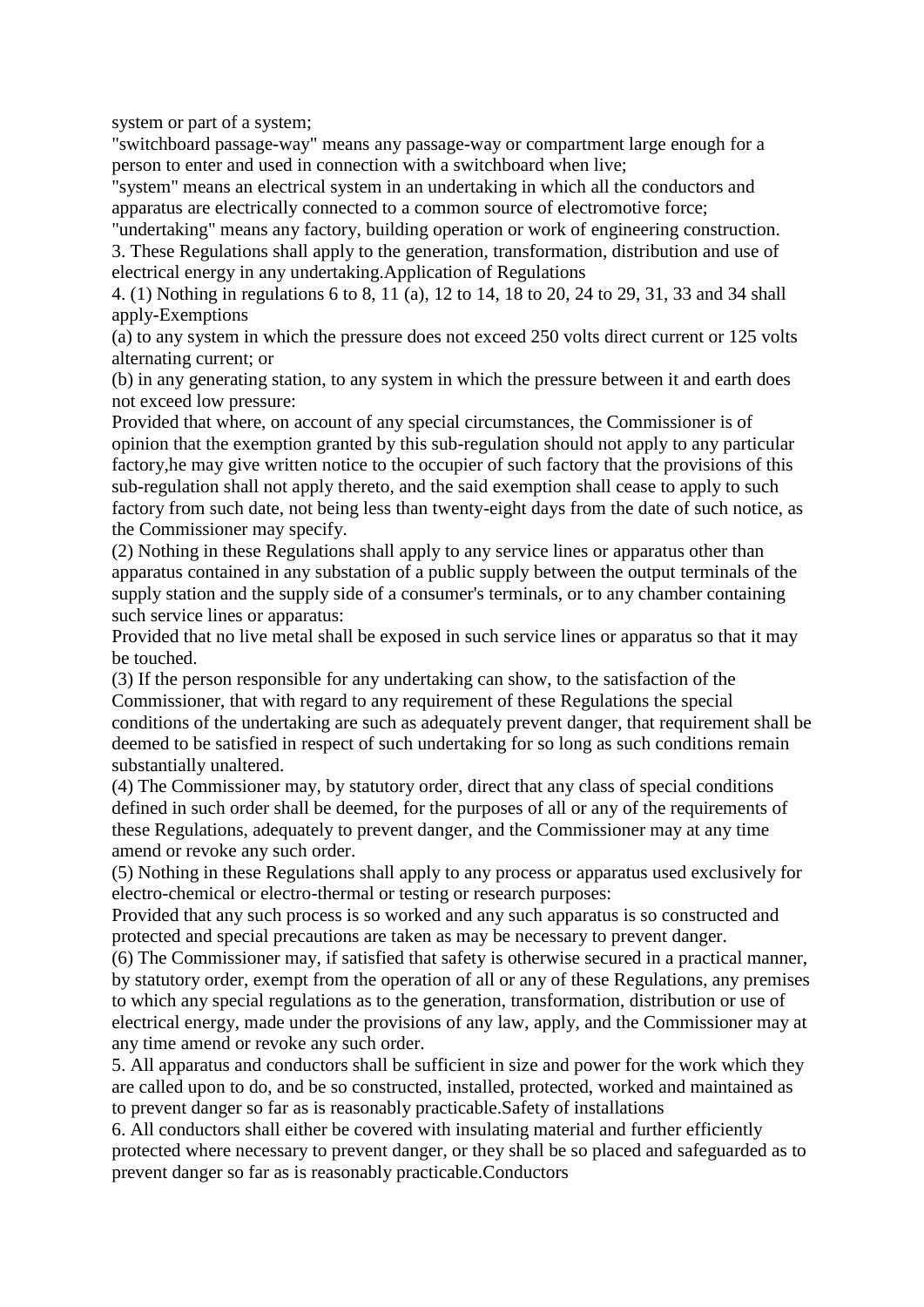7. Every switch, switch fuse, circuit-breaker, and insulating link shall be-

(a) so constructed, placed or protected as to prevent danger;

(b) so constructed and adjusted as accurately to make and maintain good contact;

(c) provided with an efficient handle or other means of working insulated from the system and so arranged that no person can inadvertently touch live metal;

(d) so constructed or arranged that it cannot accidentally fall or move into contact when left out of contact.Control gear

8. (1) Every switch intended to be used for breaking a circuit and every circuit-breaker, and each pole of double-pole or multi-pole switches or circuit-breakers, shall be so constructed that it cannot with proper care be left in partial contact.Switches and circuit-breakers

(2) Every switch intended to be used for breaking a circuit and every circuit-breaker shall be so constructed that an arc cannot be accidentally maintained.

9. (1) Every fuse, and every automatic circuit-breaker used in lieu of such fuse, shall be so constructed and arranged as effectively to interrupt the current before it so exceeds the working rate as to involve danger.Fuses and automatic circuit-breakers

(2) Every fuse, and every automatic circuit-breaker used in lieu of such fuse, shall be of such construction or be so guarded or placed as to prevent danger from over-heating or from arcing or the scattering of hot metal or other substance when it comes into operation. (3) Every fuse shall be either of such construction or so protected by a switch that the fusible metal may be readily renewed without danger.

10. Every electrical joint and connection shall be of proper construction as regards conductivity, insulation, mechanical strength and protection.Joints and connections 11. Such efficient means as may be necessary to prevent danger shall be provided and suitably located-

(a) for cutting off all pressure from every part of a system; and

(b) for protecting every part of a system from excess current.Cutting off pressure and protection from excess current

12. Where one of the conductors of a system is connected to earth, no single-pole switch, other than a link for testing purposes or a switch for use in controlling a generator, shall be placed in such conductor or any branch thereof:Placing of single-pole switches

Provided that a switch or automatic or other cutout may be placed in the connection between the conductor and earth at the generating station for use in testing or in emergency only.

13. Where one of the main conductors of a system is bare and uninsulated, no switch, fuse or circuit-breaker shall be placed in that conductor or in any conductor connected thereto, and any such conductor shall be earthed:Earthing of bare neutral conductors

Provided that switches, fuses or circuit-breakers may be used to break the connection with the generators or transformers supplying the power if the connection of any bare conductor with earth is not thereby broken.

14. Every motor, converter and transformer shall be protected by efficient means, suitably placed and so connected that all pressure may thereby be cut off from the motor, converter or transformer, as the case may be, and from all apparatus connected therewith:Means of cutting off pressure from motors, etc.

Provided that where one point of the system is connected to earth, it shall not be necessary to disconnect on that side of such system which is connected to earth.

15. (1) Every electric motor shall be controlled by an efficient switch or switches for starting and stopping, so placed as to be easily worked by the person in charge of such motor.Switches for control of electric motors

(2) In every place in which machines are being driven by an electric motor, there shall be means at hand for either switching off the motor or stopping the machines if necessary to prevent danger.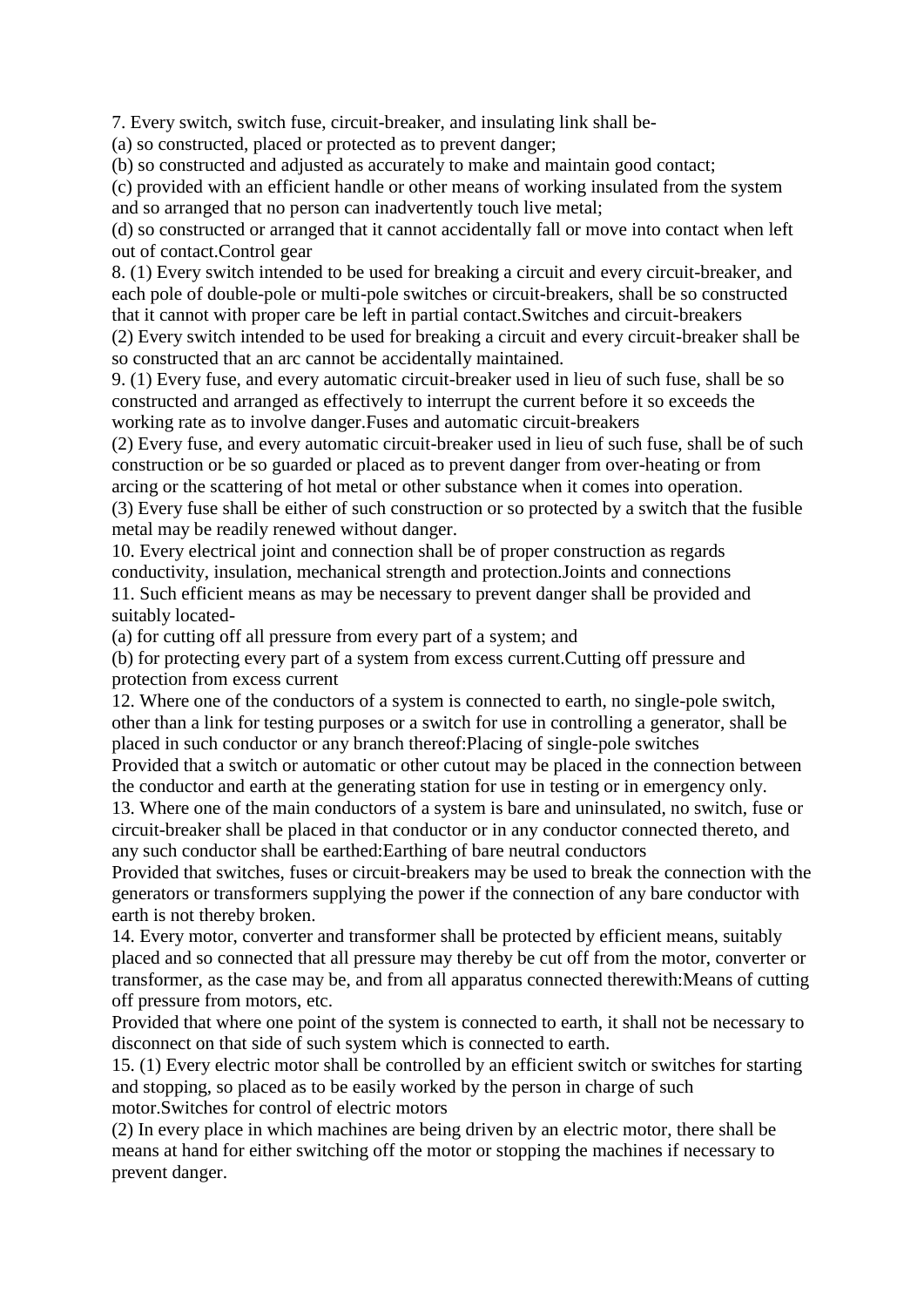16. (1) Every flexible wire for any portable apparatus shall be connected to the system concerned either by efficient permanent joints or connections or by a properly constructed connector.Portable apparatus

(2) In all cases where a person handling any portable apparatus or pendant lamps with switches would be liable to get a shock, through a conducting floor or conducting work or otherwise, if the metal-work of such apparatus became live, such metal-work shall be efficiently earthed and any flexible metallic covering of the conductors shall be itself efficiently earthed and shall not be the only earth connection for the metal of the apparatus. (3) No lampholder shall be in metallic connection with the guard or other exposed metalwork of a portable lamp.

(4) All portable apparatus and all flexible wire connected thereto shall be controlled by efficient means suitably located, and capable of cutting off the pressure thereto, and the metal-work of such apparatus shall be efficiently earthed independently of any flexible metallic cover of the conductors, and any such flexible covering shall itself be independently earthed.

(5) The provisions of this regulation shall not apply in any case where the apparatus, lamp or wire concerned is connected to a system in which the pressure is direct current not exceeding 150 volts.

17. The general arrangement of switchboards shall, so far as is reasonably practicable, be such that-

(a) all parts which may have to be adjusted or handled are readily accessible;

(b) the course of every conductor may, where necessary, be readily traced;

(c) conductors not arranged for connection to the same system are kept well apart and can, where necessary, be readily distinguished;

(d) all bare conductors are so placed or protected as to prevent danger from accidental short circuit.General arrangement of switchboards

18. (1) Every switchboard having bare conductors normally so exposed that they may be touched by any person shall, if not located in an area or areas set apart for the purposes thereof, be suitably fenced or enclosed.Enclosure of switchboards

(2) No person, other than an authorised person or a person acting under his immediate supervision, shall have access to any switchboard mentioned in sub-regulation (1).

19. All apparatus appertaining to a switchboard and requiring handling shall, so far as is practicable, be so placed or arranged as to be operated from the working platform of the switchboard, and all measuring instruments and indicators connected therewith shall, so far as is practicable, be so placed as to be observed from such platform, and if any such apparatus is worked or observed from any place other than such platform, adequate precautions shall be taken to prevent danger.Placing of switchboard apparatus, etc.

20. (1) Adequate means of access, free from danger, shall be provided for every switchboard passage-way.Switchboard working platforms and passageways

(2) Where at the working platform of any switchboard or in any switchboard passage-way there are bare conductors exposed or arranged to be exposed when live so that they may be touched by any person on such platform or in such passage-way, there shall be left a clear and unobstructed passage of ample width and height, with a firm and even floor, on such platform or in such passage-way.

(3) The following provisions shall apply to all such platforms and passage-ways as are mentioned in sub-regulation (2), unless the bare conductors on such platform or in such passage-way, whether overhead or at the sides thereof, are otherwise adequately protected against danger by divisions or screens or other suitable means:

(a) any such platform or passage-way constructed for a low pressure or medium pressure switchboard shall have a clear height of not less than 2.250 metres, and a clear width,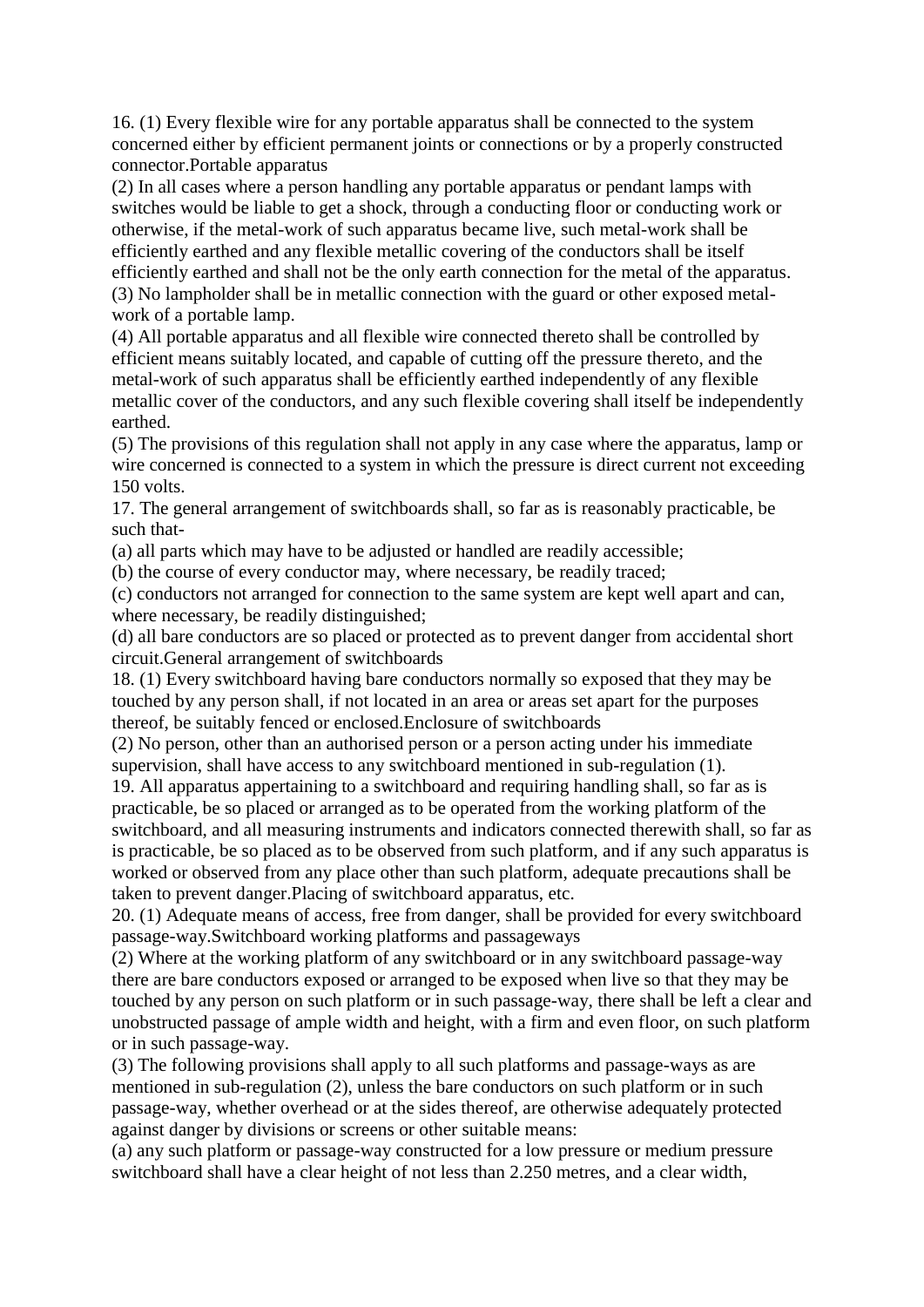measured from any bare conductor, of not less than 1 metre;

(b) any such platform or passage-way constructed for a high pressure or extra high pressure switchboard, other than operating desks or panels working solely at low pressure, shall have a clear height of not less than 2.500 metres, and a clear width, measured from any bare conductor, of not less than 1.250 metres;

(c) bare conductors shall not be exposed on both sides of any such switchboard passage-way unless either-

(i) the clear width of such passage-way measured between such bare conductors is not less than 1.250 metres in the case of low or medium pressure and not less than 2.438 metres in the case of high and extra high pressure; or

(ii) the conductors on one side of such passage-way are so guarded that they cannot accidentally be touched.

(As amended by S.I. No. 91 of 1974)

21. In every switchboard for high pressure or extra high pressure-

(a) every high pressure or extra high pressure conductor within reach from the working platform or in any passage-way shall be so placed or protected as adequately to prevent danger;

(b) the metal cases of all instruments working at high or extra high pressure shall either be earthed or completely enclosed with insulating covers;

(c) all metal handles of high and extra high pressure switches and, where necessary to prevent danger, all metal gear for working such switches, shall be earthed;

(d) when any work is done on any such switchboard the switchboard shall be made dead unless-Switchboards for high or extra high pressure

(i) the section of the switchboard on which the work is to be done (hereinafter referred to as the relevant section) is made dead and every other section which is live is either-

A. so separated from the relevant section by permanent or removable divisions or screens as not to be a source of danger to persons working on the relevant section; or

B. in such a position or of such construction as to be as safe as if so separated as aforesaid; or (ii) the switchboard itself is so arranged as to secure that work is done without danger without taking any of the precautions aforesaid.

22. All parts of generators, motors, transformers or other similar apparatus which are at high or extra high pressure and which are within reach from any position where a person employed in the undertaking may require to be, shall, so far as is reasonably practicable, be so protected as to prevent danger.Protection of high and extra high pressure apparatus

23. Where a high or extra high pressure supply is transformed for use at a lower pressure, or energy is transformed up to above low pressure, suitable provision shall be made to guard against danger by reason of the lower pressure system becoming accidentally charged above its normal pressure by leakage or contact from the higher pressure system.Precautions against accidental charging above normal working pressure

24. Where necessary to prevent danger, adequate precautions shall be taken either by earthing or by other suitable means to prevent any metal other than a conductor from becoming electrically charged.Precautions against accidental charging of metal other than conductors 25. Adequate precautions shall be taken to prevent any conductor or apparatus from being accidentally or inadvertently electrically charged when persons are working

thereon.Precautions against accidental charging of apparatus

26. Where necessary adequately to prevent danger, insulating stands or screens shall be provided and kept permanently in position, and such stands or screens shall be maintained in sound condition.Provision of insulating stands or screens

27. Portable insulating stands or screens or insulating boots or gloves, or other suitable means, shall be provided and used when necessary adequately to prevent danger, and any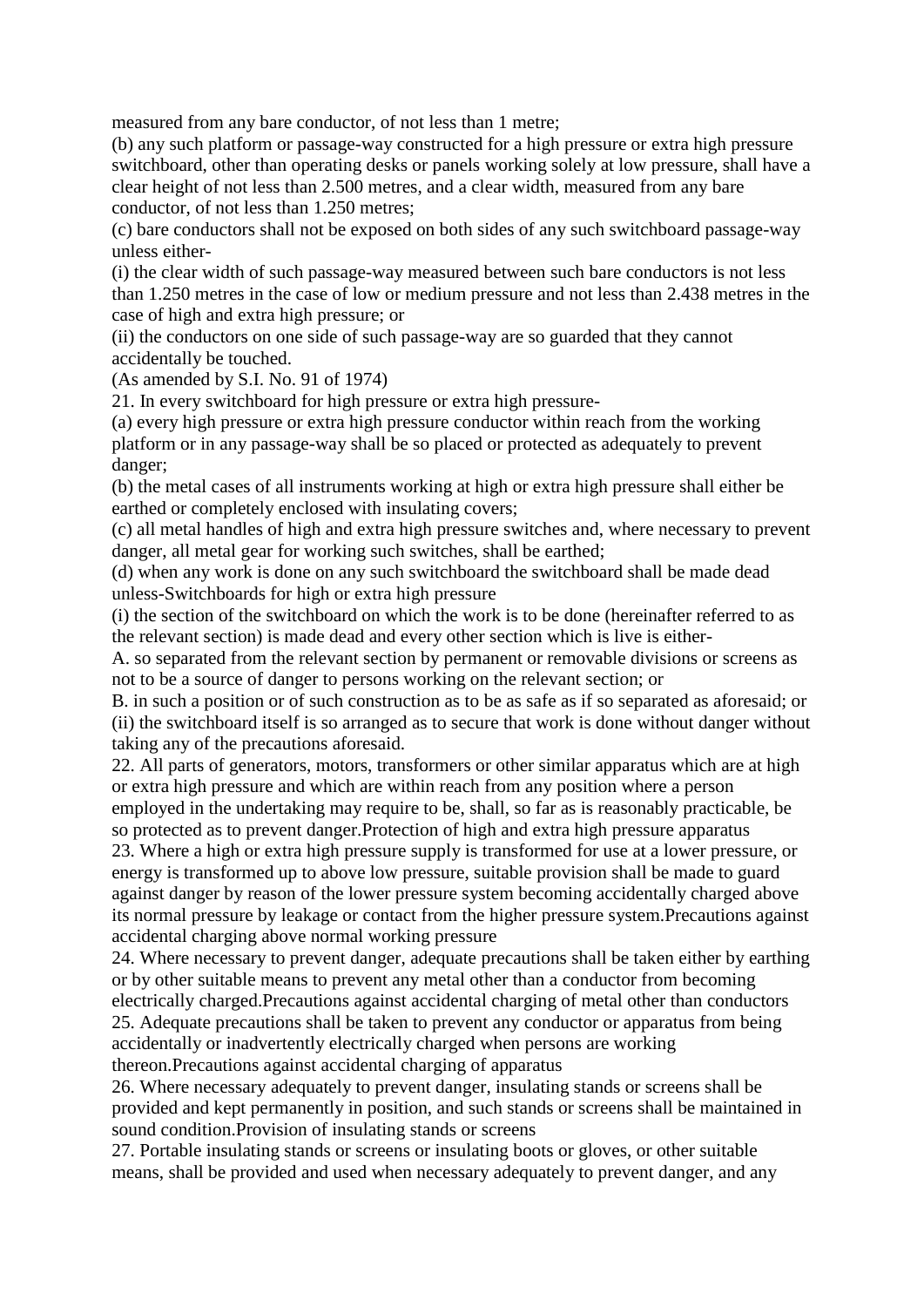such articles shall be periodically examined by an authorised person.Provision and use of portable insulating devices

28. Adequate working space and means of access, free from danger, shall be provided for all apparatus that has to be worked or attended to by any person.Safe working space and means of access

29. All those parts of any undertaking in which apparatus is placed shall be adequately lighted to prevent danger.Lighting

30. All conductors and apparatus exposed to the weather, wet, corrosion, inflammable surroundings or explosive atmosphere, or used in connection with any process or for any special purpose other than for lighting or power, shall be so constructed or protected, and such special precautions shall be taken, as may be necessary adequately to prevent danger in view of such exposure or use.Protection against exposure

31. (1) No person other than an authorised person, or a competent person acting under his immediate supervision, shall operate any apparatus where technical knowledge or experience is required for such operation in order adequately to avoid danger, and no person shall work alone in connection with any system or apparatus in any case where the Commissioner has directed that he shall not.Only authorised persons, etc., to undertake certain work

(2) No person other than an authorised person, or a competent person over the apparent age of twenty-one years acting under his immediate supervision, shall undertake any repair, alteration, extension or cleaning of any apparatus and no one shall do such work unaccompanied.

(3) Where a contractor is employed in any undertaking, and the danger to be avoided is under his control, such contractor shall appoint the authorised person for the purposes of this regulation, but if the danger to be avoided is under the control of the person responsible for the undertaking, such person shall appoint such authorised person.

32. Printed instructions as to the proper first-aid treatment of persons suffering from electric shock shall be affixed in a prominent place in all undertakings where electrical energy is generated, transformed or used above a pressure of 125 volts alternating current or 250 volts direct current.Instructions as to treatment for electric shock

33. (1) Every substation shall be substantially constructed, and shall be so arranged that no person can obtain access thereto otherwise than by a proper entrance or can interfere with the apparatus or conductors therein from outside.Construction, etc., of substations

(2) Every substation shall be provided with efficient means of ventilation, be kept dry, and made vermin proof as far as practicable.

(3) At the entrance to every substation shall be posted a suitable warning notice of danger.

34. Every substation shall be under the control of an authorised person, and none but an authorised person, or a person acting under his immediate supervision, shall enter any part of any substation where there may be danger.Control of substations

35. Every underground substation not otherwise easily and safely accessible shall be provided with adequate means of access by a door or trap door, with a staircase or ladder securely fixed and so placed that no live part of any switchboard or any bare conductor shall be within reach of a person thereon:Means of access to substations

Provided that the means of access to any such substation shall be by a doorway and staircase- (i) if any person is regularly employed therein otherwise than for inspection and cleaning; or (ii) if the substation is not of ample dimensions and there is therein either moving machinery, other than ventilating fans, or high or extra high pressure.

36. Any person guilty of an offence under the provisions of section ninety-one of the Act in respect of these Regulations or any lawful requirement thereunder shall be liable to the penalties prescribed by section ninety-two of the Act.Penalties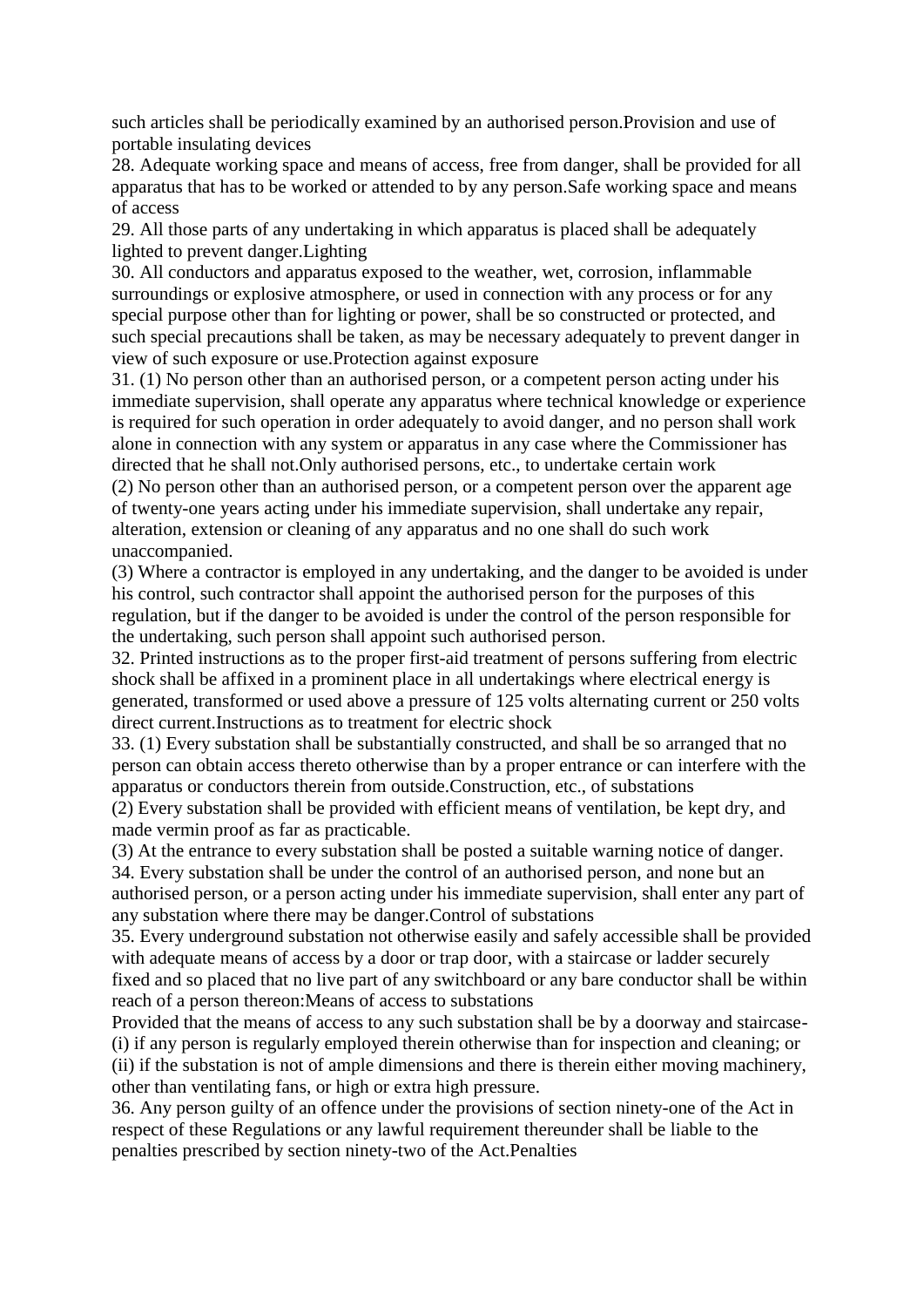#### SECTIONS 74 AND 82-THE FIRST-AID BOXES REGULATIONS

Regulations by the Minister Statutory Instrument 251 of 1967 93 of 1974

1. These Regulations may be cited as the First-aid Boxes Regulations, and shall apply to factories, building operations and works of engineering construction.Title and application 2. In these Regulations, unless the context otherwise requires-Interpretation

"adhesive wound dressing" means a dressing which consists of a pad fixed to a piece of plaster, waterproof or otherwise, as centrally as possible so as to leave an adequate margin of adhesive surface all round;

"approved", in relation to-

(a) an adhesive wound dressing, means an adhesive wound dressing packed and kept in accordance with, and of a type prescribed by, these Regulations;

(b) eye ointment, means eye ointment packed and kept in accordance with, and of a type prescribed by, these Regulations;

"eye ointment" means the eye ointment referred to as Sulphacetamide Eye Ointment in the British Pharmacopoeia, 1958, containing not less than six per centum and not more than ten per centum sulphacetamide sodium, or sulphacetamide eye ointment of similar strength in a suitable water miscible base;

"eye-pad" means a pack containing a sterilised pad with a long bandage attached; "first-aid box, case or cupboard" means a first-aid box, case or cupboard required to be kept, maintained or made available in terms of section sixty-seven of the Act or regulation 83 of the Construction (Safety and Health) Regulations.

3. (1) Every first-aid box, case or cupboard in any factory or at the site of any building operations or works of engineering construction shall contain the items specified in relation to such factory, building operations or work of engineering construction site in the Schedule.Contents of first-aid boxes or cases

(2) The Commissioner may, in any particular case, vary or add to the list of items set out in any Part of the Schedule by giving notice thereof in writing to a factory occupier or manager or an employer of persons engaged in building operations or works of engineering construction, as the case may be, and the contents of any first-aid box, case or cupboard in any such factory or at the site of any such building operations or works of engineering construction shall thereupon be made to conform to such variation or addition: Provided that such variation or addition shall in no way diminish the effectiveness of such

items.

4. All materials for dressings contained in any first-aid box, case or cupboard shall be those designated in, and of a grade or quality not lower than the standards specified by, the British Pharmaceutical Codex or any supplements thereto.Requirements as to dressings

5. (1) Every adhesive wound dressing shall be packed in an individual sealed pack marked clearly to indicate the contents and shall be kept in a tin or other suitable dust-proof container.Dressing containers

(2) The pad and margin of adhesive surface of every adhesive wound dressing shall be protected by muslin or other suitable material for removal before use.

(3) The pad of every adhesive wound dressing shall be-

(a) a piece of unmedicated absorbent lint or other suitable material; or

(b) a piece of absorbent lint or other suitable material containing any one of the following substances of not more than the strength specified:

Boric Acid . . . . . . 5 per centum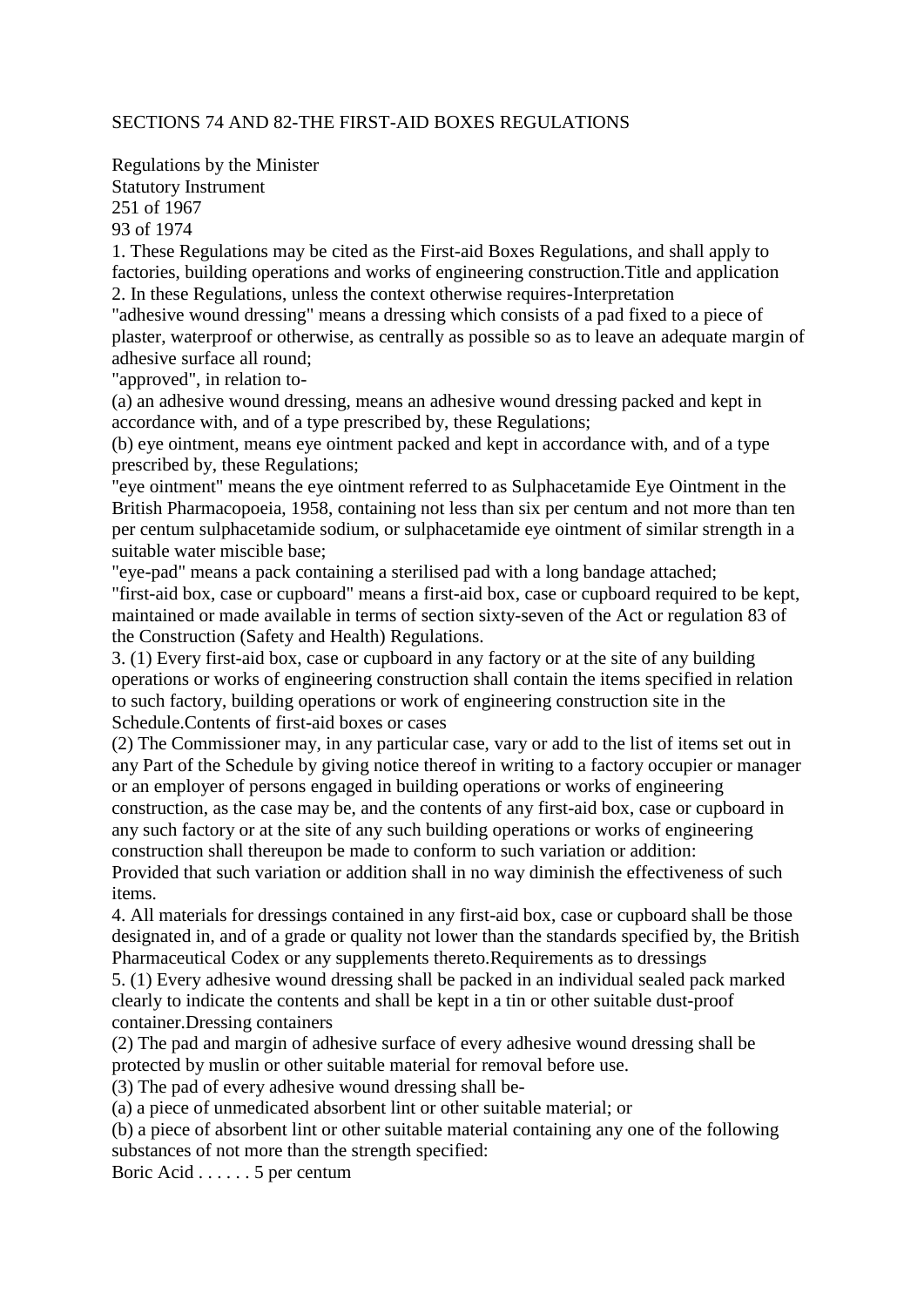Aminacrine Hydrochloride. . . . . . . . 0.1 per centum

Chlorhexidine Hydrochloride . . . . . . 0.1 per centum

Euflavine . . . . . . 0.15 per centum

Domiphen Bromide . . . . . . 0.15 per centum

Bismuth Subgallate . . . . . . 2.5 per centum.

6. (1) All eye ointment shall be packed in sterilised collapsible opaque tubes in accordance with sub-regulations (2) and (3). Eye ointment

(2) Every tube containing eye ointment shall be fitted with a nozzle and cap and shall contain four grams of the ointment.

(3) There shall be clearly marked on each such tube-

(a) the words "Sulphacetamide Eye Ointment"; and

(b) the content of sulphacetamide sodium.

(4) The sulphacetamide sodium contained in the eye ointment shall conform to the standard prescribed in the British Pharmacopoeia, 1958.

(Amended by S.I. No. 93 of 1974)

7. Any person guilty of an offence under the provisions of section ninety-one of the Act in respect of these Regulations or any lawful requirement thereunder shall be liable to the penalties prescribed by section ninety-two of the Act.Penalties

**SCHEDULE** 

(Regulation 3)

CONTENTS OF FIRST-AID BOXES, CASES OR CUPBOARDS

# PART I

FACTORIES IN WHICH THE NUMBER OF PERSONS EMPLOYED DOES NOT EXCEED TEN OR BUILDING OPERATIONS OR WORK OF ENGINEERING CONSTRUCTION SITES WHERE THE NUMBER OF PERSONS EMPLOYED DOES NOT EXCEED TWENTY-FIVE

1. A sufficient number (not less than six) of small unmedicated sterilised dressings for injured fingers.

2. A sufficient number (not less than three) of medium-sized unmedicated sterilised dressings for injured hands or feet.

3. A sufficient number (not less than three) of large unmedicated sterilised dressings for other injured parts.

4. A sufficient number (not less than twelve) of adhesive wound dressings of an approved type and of assorted sizes.

5. A sufficient number (not less than two) of suitable triangular bandages.

6. A sufficient supply of adhesive plaster (at least one spool 25 millimetres ´ 1 metre and one spool 12.500  $\degree$  5 metres.

7. A sufficient supply of absorbent, preferably sterilised, cotton wool in 28 grams packets (at least two packets).

8. A rubber bandage, pressure bandage or tourniquet.

9. Safety pins.

10. A one per centum solution of Cetrimide.

11. A sufficient supply of approved Sulphacetamide Eye Ointment in a container of approved type and size.

12. Two eye pads with bandages.

13. A bottle of sal volatile, already mixed in the proportion of 3.500 millilitres to each 56 millilitres water; marked "Stimulant" and having dose and mode of administration indicated on the label.

14. A copy of the leaflet giving advice on first-aid treatment issued by the Department of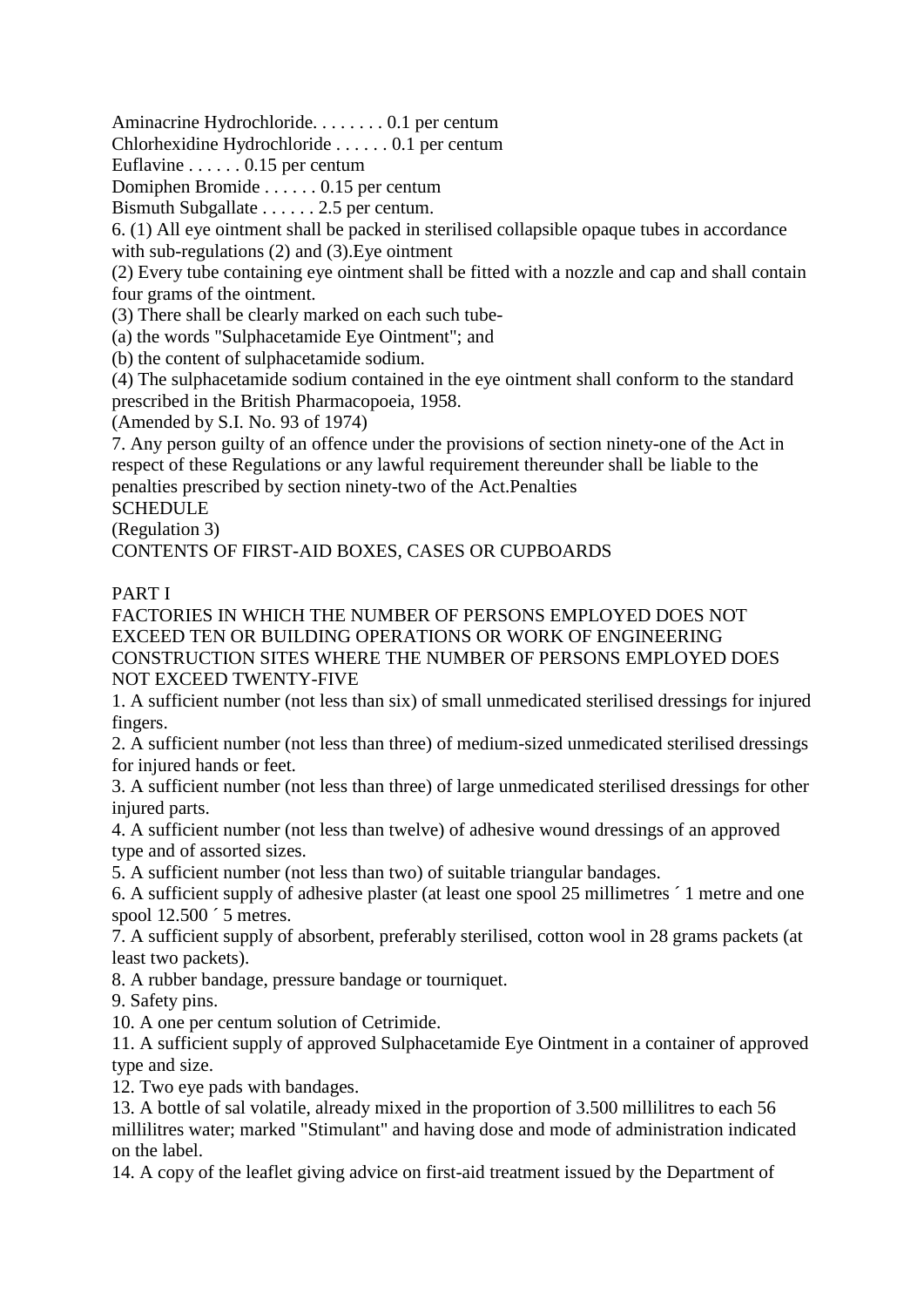Labour.

(As amended by S.I. No. 93 of 1974)

# PART II

FACTORIES IN WHICH THE NUMBER OF PERSONS EMPLOYED EXCEEDS TEN BUT DOES NOT EXCEED FIFTY

1. A sufficient number (not less than twelve) of small unmedicated sterilised dressings for injured fingers.

2. A sufficient number (not less than six) of medium-sized unmedicated sterilised dressings for injured hands or feet.

3. A sufficient number (not less than six) of large unmedicated sterilised dressings for other injured parts.

4. A sufficient number (not less than twenty-four) of adhesive wound dressings of an approved type and of assorted sizes.

5. A sufficient number (not less than four) of suitable triangular bandages.

6. A sufficient supply of adhesive plaster (at least one spool 25 millimetres ´ 1 metre and one spool 12.500 millimetres  $\hat{ }$  5 metres.

7. A sufficient supply of absorbent, preferably sterilised, cotton wool in 28 gram packets (at least three packets).

8. A rubber bandage, pressure bandage or tourniquet.

9. Safety pins.

10. A one per centum solution of Cetrimide.

11. A sufficient supply of approved Sulphacetamide Eye Ointment in a container of approved type and size.

12. Four eye pads with bandages.

13. A bottle of sal volatile, already mixed in the proportion of 3.500 millilitres to each 56 millilitres water; marked "Stimulant" and having dose and mode of administration indicated on the label.

14. A copy of the leaflet giving advice on first-aid treatment issued by the Department of Labour.

(As amended by S.I. No. 93 of 1974)

# PART III

FACTORIES IN WHICH THE NUMBER OF PERSONS EMPLOYED EXCEEDS FIFTY OR BUILDING OPERATIONS OR WORK OF ENGINEERING CONSTRUCTION SITES WHERE THE NUMBER OF PERSONS EMPLOYED EXCEEDS TWENTY-FIVE

1. A sufficient number (not less than twenty-four) of small unmedicated sterilised dressings for injured fingers.

2. A sufficient number (not less than twelve) of medium-sized unmedicated sterilised dressings for injured hands or feet.

3. A sufficient number (not less than twelve) of large unmedicated sterilised dressings for other injured parts.

4. A sufficient number (not less than thirty-six) of adhesive wound dressings of an approved type and of assorted sizes.

5. A sufficient number (not less than eight) of suitable triangular bandages.

6. A sufficient supply of adhesive plaster (at least two spools 25 millimetres ´ 1 metre and two spools 12.500 millimetres ´ 5 metres).

7. A sufficient supply of absorbent, preferably sterilised, cotton wool in 28 grams packets (at least six packets).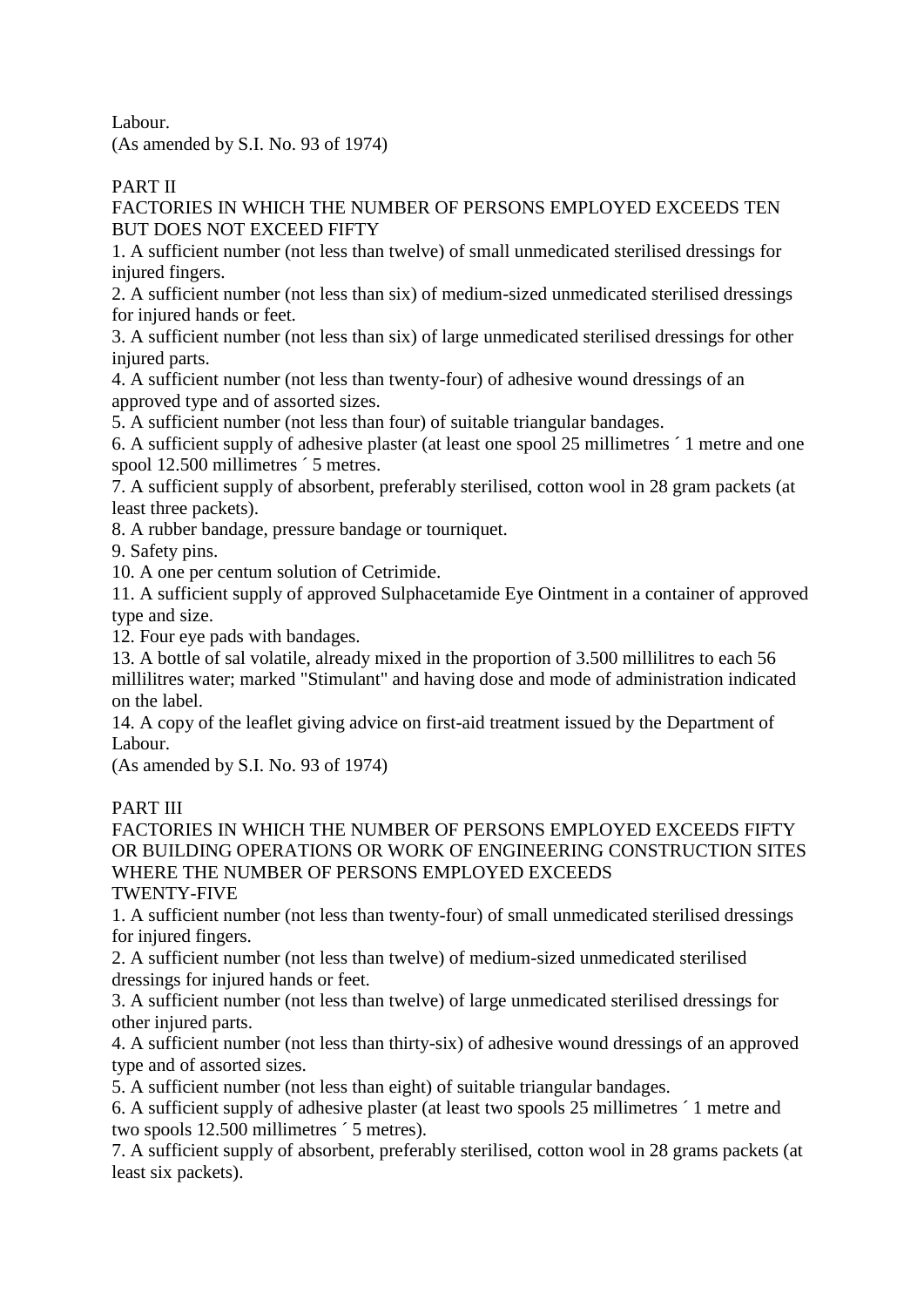8. A supply of suitable splints and cotton wool or other material for padding.

9. A rubber bandage, pressure bandage or tourniquet.

10. Safety pins.

11. A one per centum solution of Cetrimide.

12. A sufficient supply of approved Sulphacetamide Eye Ointment in a container of approved type and size.

13. Eight eye pads with bandages.

14. A bottle of sal volatile, already mixed in the proportion of 3.500 millilitres to each 56 millilitres water; marked "Stimulant" and having dose and mode of administration indicated on the label.

15. A copy of the leaflet giving advice on first-aid treatment issued by the Department of Labour.

(As amended by S.I. No. 93 of 1974)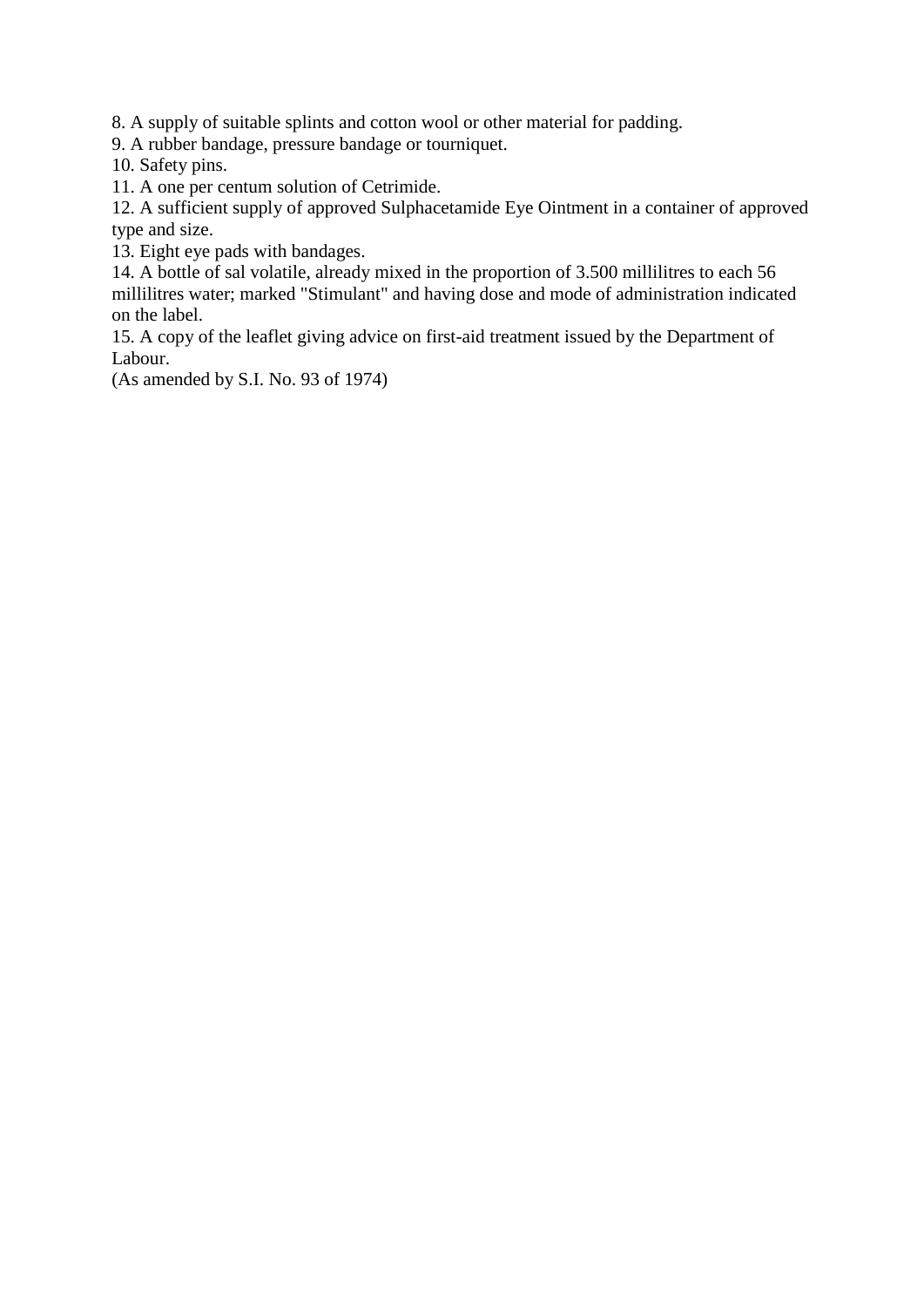# THE WOODWORKING MACHINERY REGULATIONS ARRANGEMENT OF REGULATIONS

Regulation

- 1. Title
- 2. Interpretation
- 3. Application of Regulations
- 4. Machine control
- 5. Working space
- 6. Floors
- 7. Lighting
- 8. Circular saws
- 9. Plain band saws
- 10. Planing machines
- 11. Vertical spindle moulding machines
- 12. Chain mortising machines
- 13. Maintenance of guards, etc.
- 14. Alternative guards
- 15. Training
- 16. Duty of employees
- 17. Penalties

# SECTIONS 74 AND 82-THE WOODWORKING MACHINERY REGULATIONS

Regulations by the Minister

Statutory Instrument

253 of 1967

94 of 1974

1. These Regulations may be cited as the Woodworking Machinery Regulations.Title

2. In these Regulations, unless the context otherwise requires-Interpretation

"circular saw" means a circular saw working in a bench, including a rack bench, for the purpose of ripping, deep cutting or cross cutting wood, but does not include a swing or other saw which is moved towards the wood;

"plain band saw" means a band saw, other than a log saw or band re-sawing machine, the cutting portion of which runs in a vertical direction;

"planing machine" includes a machine for overhand planing or for thicknessing or for both operations;

"undertaking" means any factory, building operations or work of engineering construction; "woodworking machine" means a circular saw, plain band saw, planing machine, vertical spindle moulding machine or chain mortising machine operating on wood.

3. These Regulations shall apply to woodworking machines in any undertaking.Application of Regulations

4. Every woodworking machine shall be provided with an efficient stopping and starting appliance, the controls of which shall be situated in such a position as to be readily and conveniently operated by the person in charge of the machine.Machine control

5. Sufficient clear and unobstructed space shall be maintained at every woodworking machine while such machine is in motion to enable work to be carried on without unnecessary risk.Working space

6. The floor surrounding every woodworking machine shall be maintained in good and level condition and, as far as practicable, free from loose material, and shall not be allowed to become slippery.Floors

7. Sufficient and suitable lighting, whether natural or artificial, shall be secured and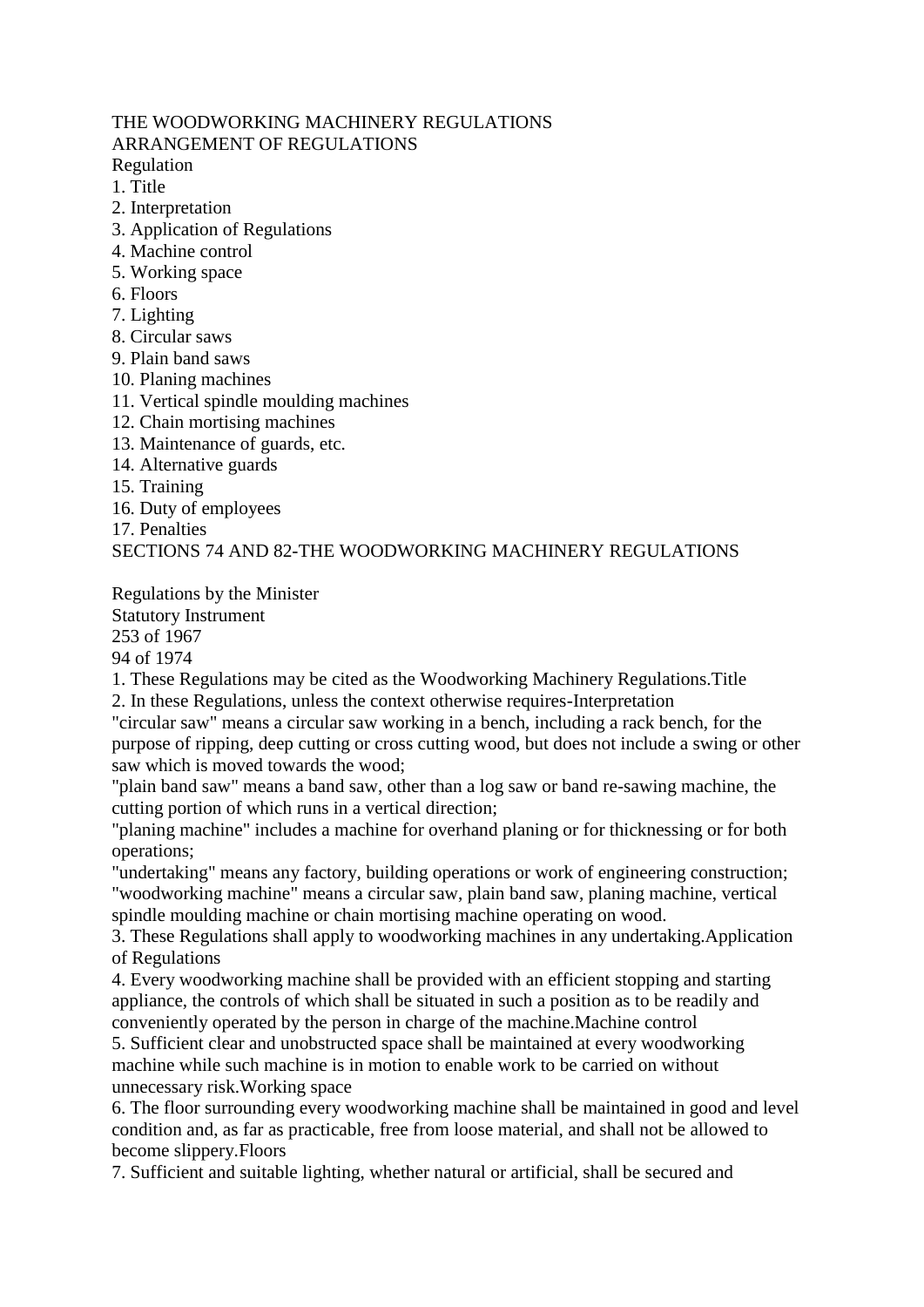maintained at every woodworking machine, and any means of artificial lighting shall be so placed or shaded as to prevent the direct rays of such lighting from striking the eyes of any person operating such machine.Lighting

8. When any circular saw is in motion-

(a) that part of the saw below the bench table shall be protected by two plates of metal, one on each side of and parallel to the saw and not more than 150 millimetres apart, which shall extend to a distance of not less than 50 millimetres beyond the teeth of the saw in every direction; and

(b) behind, and in a direct line with the saw, there shall be a riving knife which shall have a smooth surface, shall be strong, rigid and easily adjustable, and which shall also conform to the following conditions:Circular saws

(i) the edge of the knife nearer the saw shall form an arc of a circle having a radius not exceeding the radius of the largest saw used on the bench;

(ii) the knife shall be maintained as close as practicable to the saw, having regard to the nature of the work being done at the time, and, at the level of the bench table, the distance between the front edge of the knife and the teeth of the saw shall not exceed 12 millimetres; (iii) for a saw of a diameter of less than twenty-four inches, the knife shall extend upwards from the bench table to within 25 millimetres of the top of the saw, and for a saw of a diameter of 610 millimetres or over, shall extend upwards from the bench table to a height of at least 220 millimetres; and

(c) the top of the saw shall be covered by a strong and easily adjustable guard, with a flange at the side of the saw farthest from the fence, which shall extend from the top of the riving knife to a point as low as practicable at the cutting edge of the saw, and which shall be kept so adjusted that the said flange shall extend below the roots of the teeth of the saw; and (d) where such saw is fed by hand, a suitable push-stick shall be kept available for use at the bench table to enable the work to be carried on without unnecessary risk.

(As amended by S.I. No. 94 of 1974)

9. When any plain band saw is in motion-

(a) the front of the top pulley shall be covered with sheet metal or other suitable material; and (b) both sides of the bottom pulley shall be completely encased by sheet metal or other suitable material;

(c) all portions of the blade, other than that between the bench table and the top guide, shall be enclosed or otherwise securely guarded.Plain band saws

10. (1) No planing machine which is not mechanically fed shall be used for overhand planing unless it is fitted with a cylindrical cutter block.Planing machines

(2) Every planing machine used for overhand planing shall be provided with a bridge guard capable of covering the full length and breadth of the cutting slot in the bench and so constructed as to be easily adjustable both in a horizontal and vertical direction.

(3) The feed roller of every planing machine used for thicknessing shall be provided with an efficient guard.

11. (1) The cutter of every vertical spindle moulding machine shall, when practicable, be fitted with a guard which is, having regard to the nature of the work which is being performed, the most efficient for preventing injury to any person.Vertical spindle moulding machines

(2) Where the work being performed at a vertical spindle moulding machine cannot be efficiently performed when a guard is fitted to the cutter, the wood being moulded in such machine shall, if practicable, be held in a jig or holder of such construction as to reduce as far as possible the risk of injury to any person.

(3) A suitable spike or push-stick shall be kept available for use at the bench of every vertical spindle moulding machine.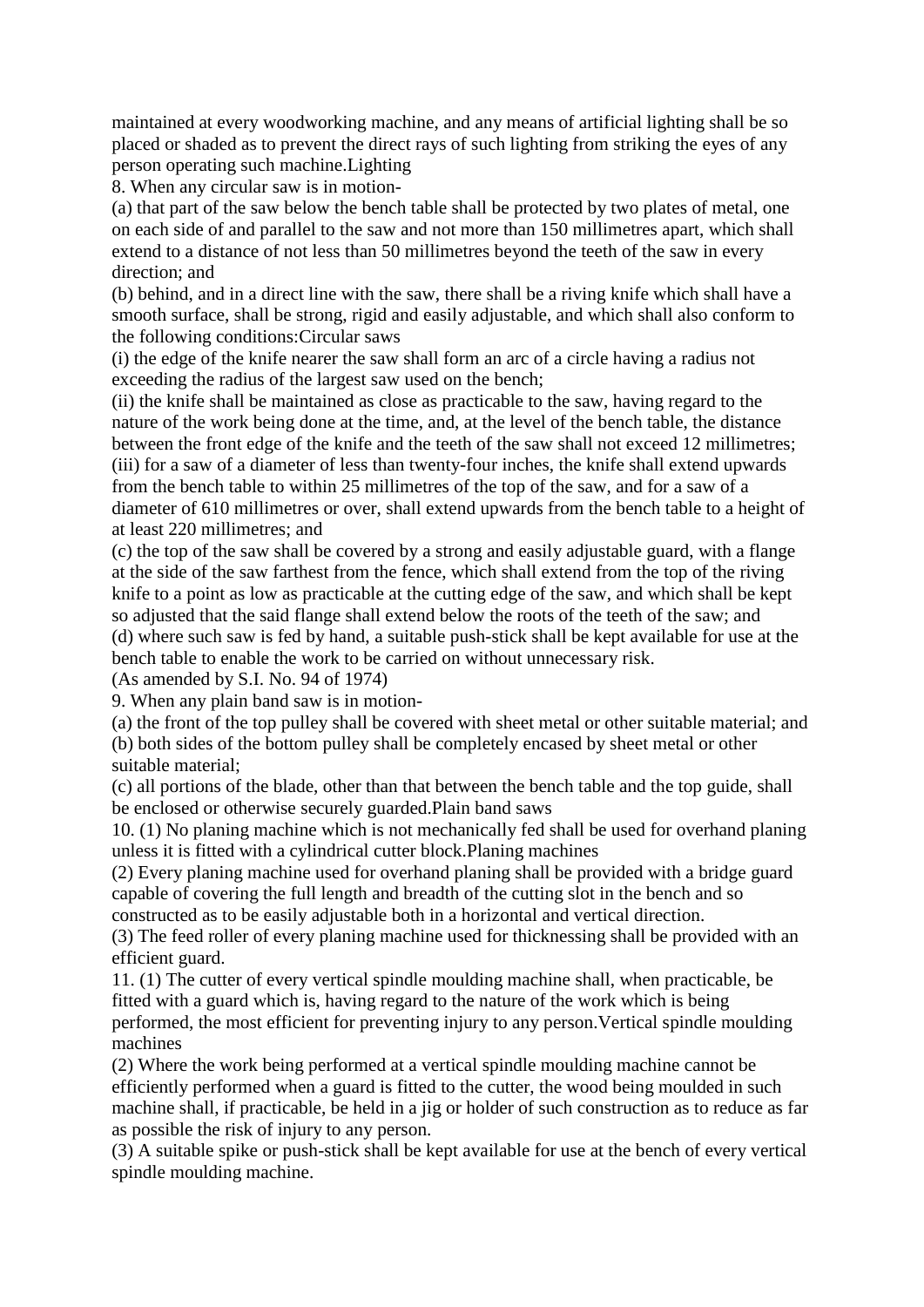12. The chain of every chain mortising machine shall be provided with a guard which shall, as far as is practicable, enclose the cutters of such machine.Chain mortising machines 13. The guards and appliances required by these Regulations shall be maintained in an efficient state, and shall, unless the nature of the work being done at any particular time renders the use of such guards and appliances impracticable, be kept in position whilst the machinery concerned is in motion and so adjusted as to enable the work to be carried on without unnecessary risk.Maintenance of guards, etc.

14. The provisions of these Regulations relating to circular saws, plain band saws and planing machines shall not apply in any case where it can be shown to the satisfaction of the Commissioner that other safeguards are provided and maintained which render the machines equally as safe as they would be if guarded in the manner prescribed by these Regulations.Alternative guards

15. No person shall be employed at a woodworking machine unless he has been sufficiently trained to work that type or class of machine, or unless he works under the adequate supervision of a person who has been so trained, and every person employed at a woodworking machine shall be fully instructed as to the dangers which may arise in connection with such machine and the precautions to be observed in that regard.Training 16. Any person employed on a woodworking machine shall-

(a) use and maintain in proper adjustment the guards provided in accordance with the provisions of these Regulations; or

(b) use, in the appropriate case, any appliance so provided; except when, owing to the nature of the work being done, the use of the guards or appliances is rendered impracticable.Duty of employees

17. Any person guilty of an offence under the provisions of section ninety-one of the Act in respect of these Regulations or any lawful requirement thereunder shall be liable to the penalties prescribed by section ninety-two of the Act.Penalties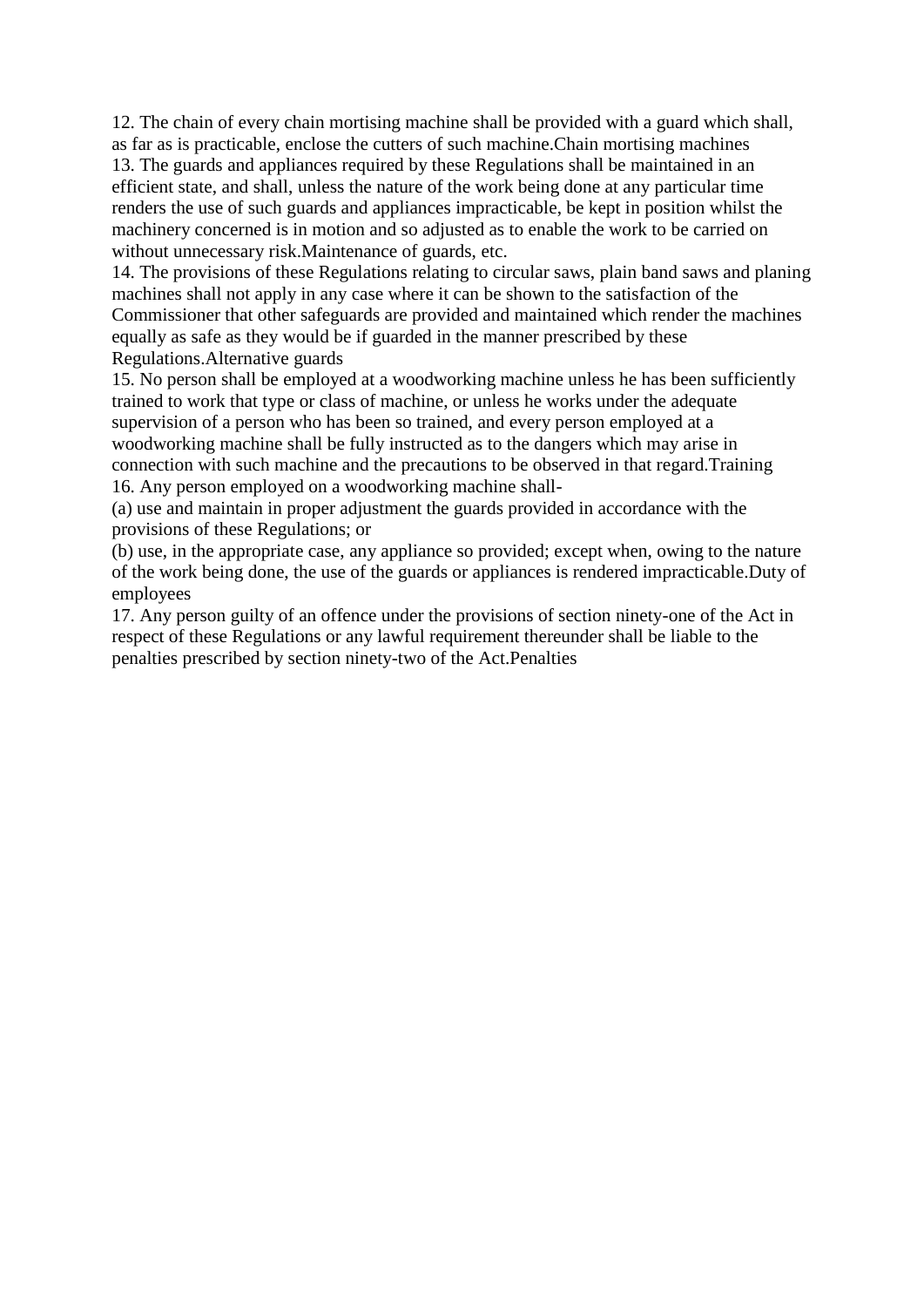SECTION 84-THE FACTORIES ACT (APPLICATION EXTENSION) ORDER

Order by the Minister Statutory Instrument 326 of 1967

89 of 1974

1. This Order may be cited as the Factories Act (Application Extension) Order.Title

2. The Parts of the Act and the Regulations in the Schedule shall apply to all farm premises in which a steam boiler is used in connection with agricultural operations, including dairy farming.Extension to farm premises

**SCHEDULE** 

(Paragraph 2)

EXTENSION TO FARM PREMISES

The Factories Act, Parts VIII and XIV.

The Factories (Prescribed Particulars and Forms) Regulations.

The Plant Inspection and Examination Fees Regulations.

CERTIFICATE OF EXCEPTION BY THE LABOUR COMMISSIONER

I HEREBY CERTIFY that in accordance with section 61 of the Factories Act, steam boilers which are used solely for the purposes of "steaming" tobacco at farm premises shall be excepted from the following provisions of the Act:

(a) that part of section 54 (5) which requires the construction of steam boilers to be consistent with a relevant standard specification; and

(b) from the provisions of section 55 (3);

subject to the following conditions:

(i) An excepted steam boiler shall comply with all the provisions of Part VIII of the Act apart from the specified exceptions.

(ii) An excepted steam boiler and all its fittings and attachments shall be thoroughly examined by an inspector or other person authorised by the Commissioner at intervals not exceeding three years and also as soon as practicable after any extensive repairs.

(iii) An excepted steam boiler shall not be worked at a pressure exceeding 0.600 bars per 25.4 square millimetres, until it has been thoroughly examined by an inspector, and the prescribed report obtained, which includes particulars of the safe working pressure.

(iv) Oil drums or similar vessels shall not be used for generating steam under pressure greater than atmospheric pressure.

(v) This Certificate of Exception, or any condition, may be revoked by the Commissioner at any time.

(As amended by S.I. No. 89 of 1974)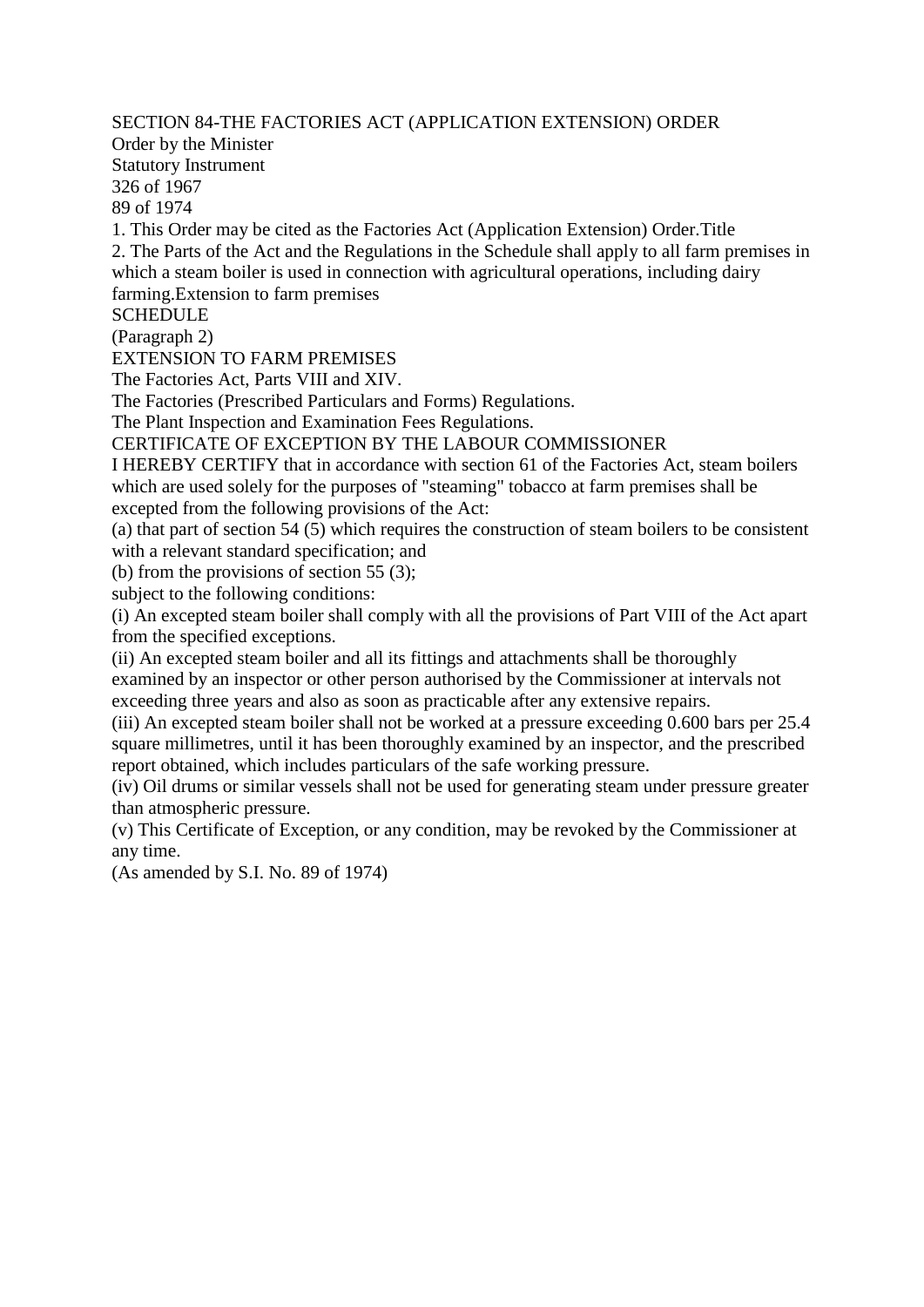### SECTION 105-THE FACTORIES (CLEANLINESS OF WALLS AND CEILINGS) REGULATIONS

Regulations by the Minister Statutory Instrument

153 of 1967

1. These Regulations may be cited as the Factories (Cleanliness of Walls and Ceilings) Regulations.Title

2. In these Regulations, unless the context otherwise requires-Interpretation "walls and ceilings" means all inside walls and partitions, all ceilings and tops of rooms, and all walls, sides and tops of passages and staircases;

"washed" means washed with hot water and soap or other suitable detergent, or cleaned by such other method as may be approved by an inspector.

3. For the purposes of subsection (2)(d)(ii) of section nineteen of the Act, the manner of painting and of repainting walls and ceilings shall be the application of a suitable paint in such manner as to produce over the whole of the treated surface a compact continuous film capable of being washed.Manner of painting and repainting

4. For the purposes of subsection  $(2)(d)(ii)$  of section nineteen of the Act, walls and ceilings-(a) which are painted shall be repainted at intervals not exceeding seven years;

(b) which are varnished shall be revarnished at intervals not exceeding seven years:Intervals for repainting or revarnishing walls and ceilings

Provided that the whole part of the surface of walls and ceilings shall be repainted or revarnished, as the case may be, as often as may be necessary to maintain over the whole surface a compact continuous film capable of being washed.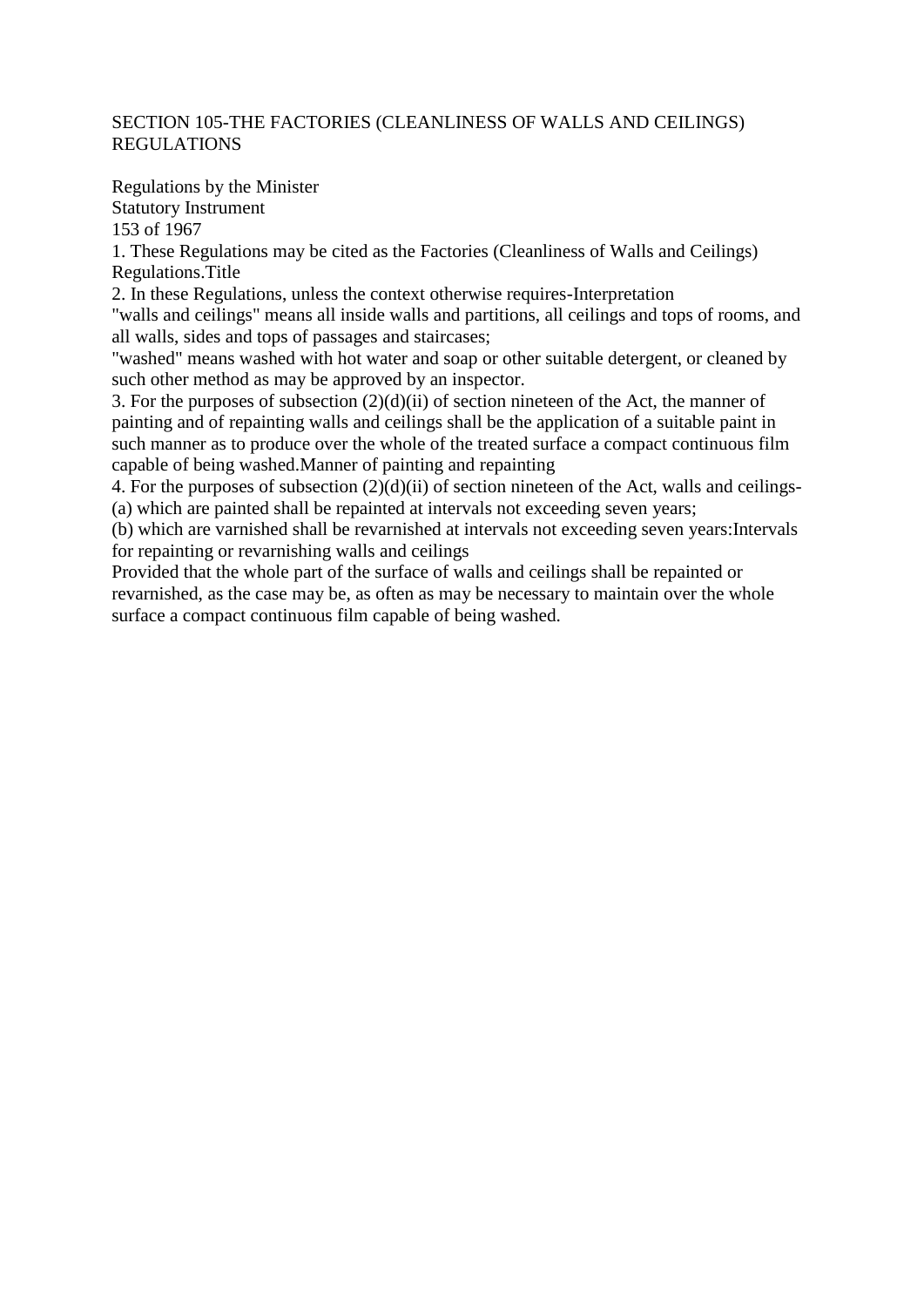# SECTION 105-THE FACTORIES (FIRST-AID) (PRESCRIBED STANDARD OF TRAINING) REGULATIONS

Regulations by the Minister Statutory Instrument

152 of 1967

1. These Regulations may be cited as the Factories (First-aid) (Prescribed Standard of Training) Regulations.Title

2. For the purposes of subsections (4) and (6) of section sixty-seven of the Act, a person shall be deemed not to be trained in first-aid treatment unless-

(a) he is a fully registered nurse, registered in accordance with the provisions of the Nurses and Midwives Act; or

(b) he is a fully registered medical assistant registered in accordance with the provisions of the Medical and Allied Professions Act; or

(c) he is a nurse trained to a standard laid down by the Department of Health and his name is duly entered upon a roll kept at that Department; or

(d) he is the holder of a certificate in first-aid issued within the immediately preceding period of three years by, or is otherwise recognised as being trained in first-aid treatment by, a firstaid training organisation specified in the Schedule.Standard of training in first-aid-treatment Cap. 300

Cap. 297

3. In factories where the persons in charge of the first-aid boxes or cupboards are required under subsection (4) of section sixty-seven of the Act to be persons trained in first-aid treatment, the following particulars shall be entered in or attached to the general register in respect of every such person:

(a) his name;

(b) the nature and date of his qualification as a person trained in first-aid treatment; and

(c) the date on which evidence of his being so trained was inspected by the occupier.General register

**SCHEDULE** 

(Regulation 2) FIRST-AID TRAINING ORGANISATIONS The Council of St. John in Zambia. Zambia Red Cross Society.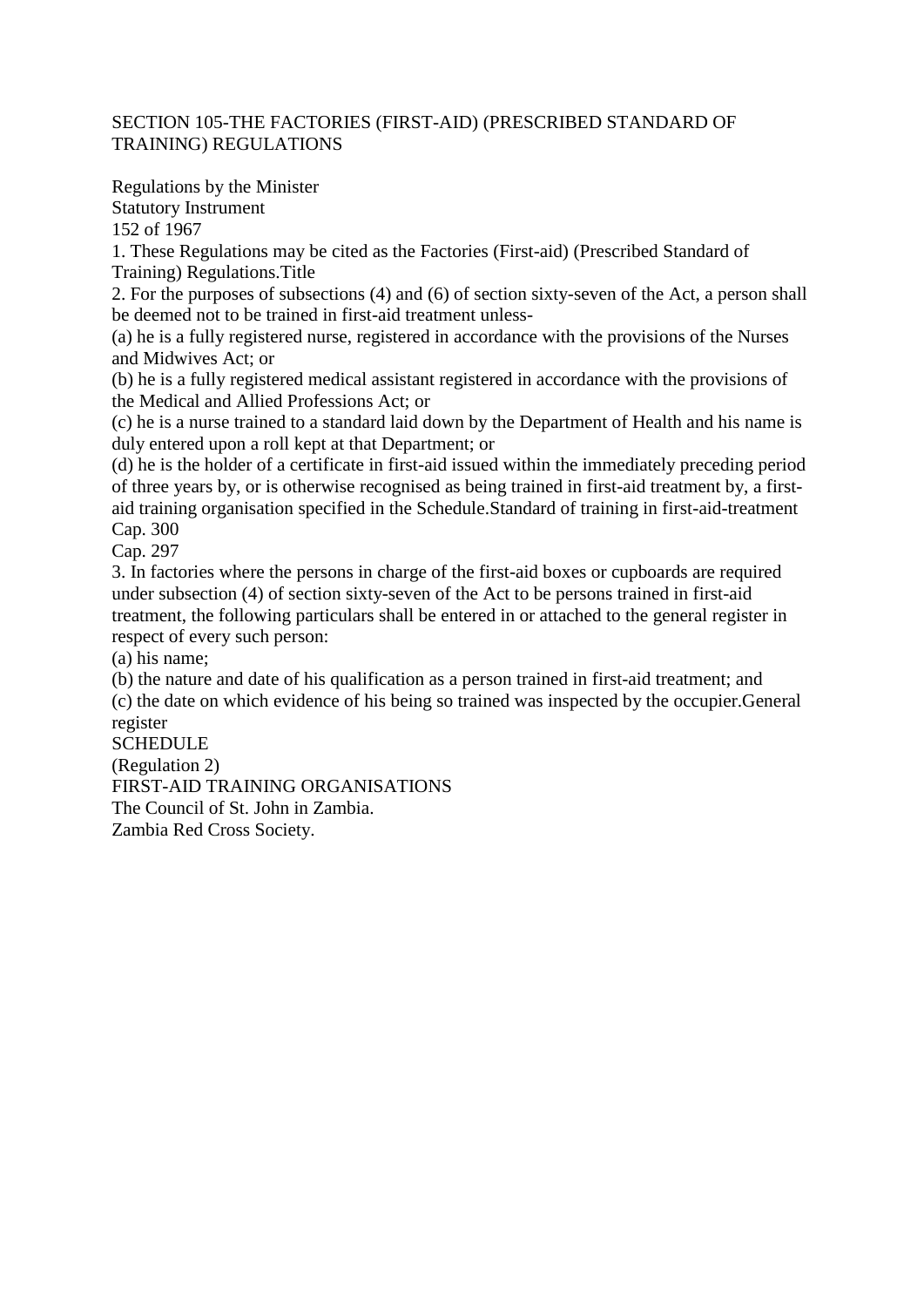#### THE FACTORIES (PRESCRIBED PARTICULARS AND FORMS) REGULATIONS ARRANGEMENT OF REGULATIONS Regulation

1. Title

- 2. Interpretation
- 3. Certificate of appointment of inspector
- 4. Register of factories
- 5. Registration of existing factories
- 6. Registration of new factories
- 7. Drawings of factories
- 8. "Machinery attendants" certificate
- 9. Report of result of examination of hoist or lift
- 10. Register of chains, ropes and lifting tackle and lifting machines
- 11. Report of result of examination of steam boiler
- 12. Boiler book
- 13. Report of result of examination of steam receiver
- 14. Report of result of examination of air receiver
- 15. Notification of factory accident
- 16. Notification of dangerous occurrence
- 17. Notification of industrial disease
- 18. Abstract of Act to be kept posted in factory
- 19. General register

SCHEDULE-Prescribed particulars and forms

SECTION 105-THE FACTORIES (PRESCRIBED

PARTICULARS AND FORMS) REGULATIONS

Regulations by the Minister Statutory Instrument

154 of 1967

92 of 1974

1. These Regulations may be cited as the Factories (Prescribed Particulars and Forms) Regulations.Title

2. Unless the context otherwise requires, expressions used in these Regulations shall have the same respective meanings as in the Act.Interpretation

3. A certificate of appointment of an inspector furnished under subsection (2) of section six of the Act shall be in the form and shall contain the particulars specified in Part I of the Schedule.Certificate of appointment of inspector

4. The register of factories maintained by the Commissioner in accordance with the requirements of section eleven of the Act shall contain the particulars specified in Part II of the Schedule.Register of factories

5. The written application for a certificate of registration required by subsection (1) of section twelve of the Act to be made to the Commissioner by every person who on the

commencement of the Act occupies a factory shall contain the particulars specified in Part II of the Schedule.Registration of existing factories

6. The written application for a certificate of registration required by subsection (2) of section thirteen of the Act to be made to the Commissioner by any person who intends to occupy or use as a factory any premises which were not so occupied or used on the commencement of the Act shall contain the particulars specified in Part II of the Schedule.Registration of new factories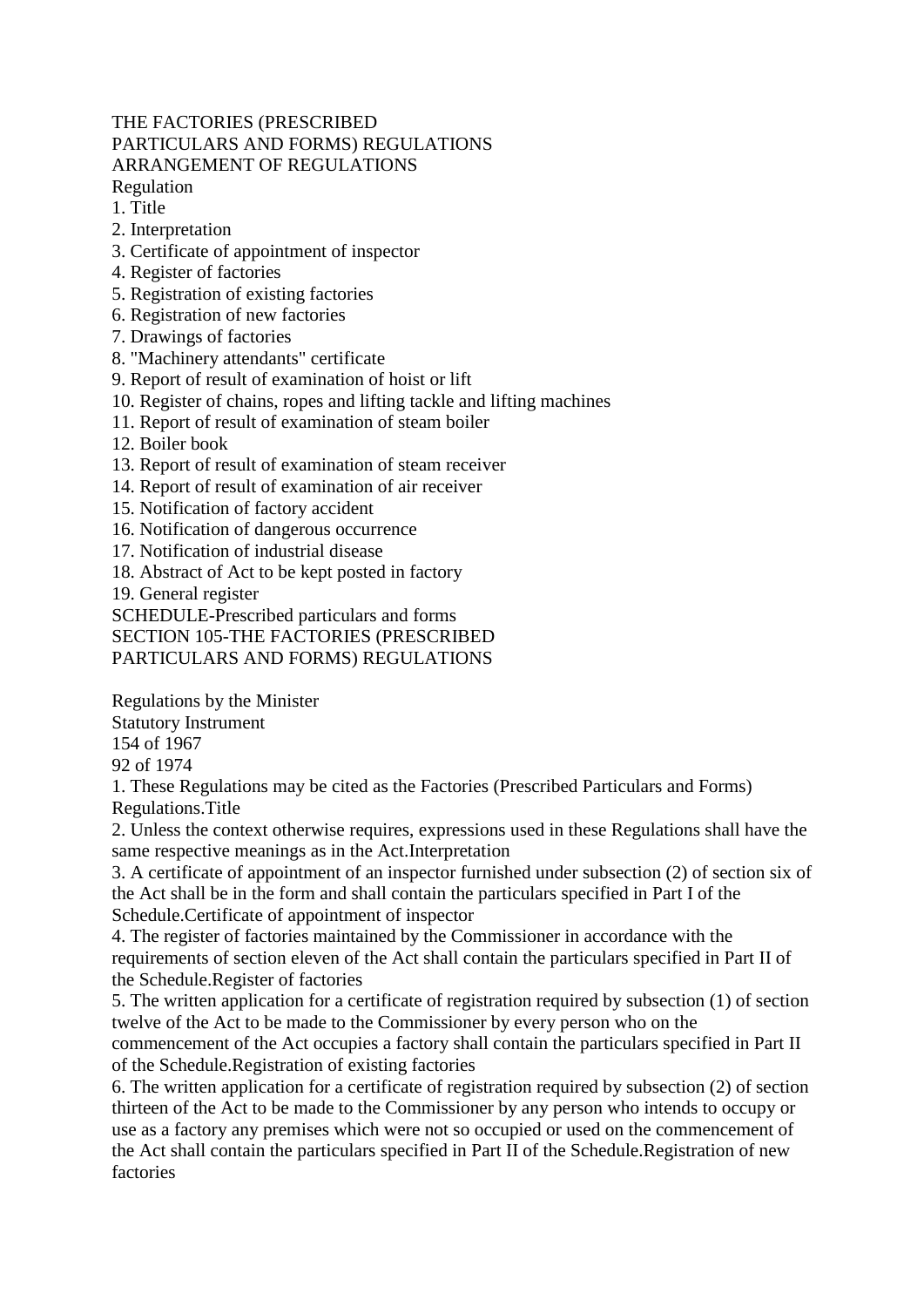7. The written application required by subsection (2) of section fifteen of the Act to be made to the Commissioner for approval of drawings relating to the erection or conversion or extension of a factory shall contain the particulars specified in Part III of the Schedule.Drawings of factories

8. The certificate of appointment required to be furnished by an occupier under subsection (2) (a) (ii) of section thirty of the Act (which provides that no person shall lubricate, examine or adjust any unfenced dangerous part of machinery or lubricate transmission machinery or mount or ship any belt that is in motion unless, in addition to the other precautions or conditions specified in the aforesaid section, he is appointed by the occupier by prescribed certificate attached to the general register to carry out such examination, lubrication, adjustment or other operation and he has been furnished by the occupier with a signed copy of such certificate) shall be in the form set out in Part IV of the Schedule."Machinery attendants" certificate

9. A report of the result of every examination of a hoist or lift made under subsection (2) of section forty-seven of the Act shall be in the form set out in Part V of the Schedule and shall contain the particulars therein specified.Report of result of examination of hoist or lift 10. The register kept for the purposes of section fifty-three of the Act in respect of all chains, ropes or lifting tackle (except fibre rope slings) to which section fifty-one of the Act applies and in respect of all lifting machines to which section fifty-two of the Act applies shall contain the particulars specified in Part VI of the Schedule.Register of chains, ropes and lifting tackle and lifting machines

11. A report of the result of every examination of a steam boiler under subsection (7) of section fifty-five of the Act shall be in the form set out in Part VII of the Schedule and shall contain the particulars therein specified.Report of result of examination of steam boiler 12. The boiler book kept for the purposes of subsection (11) of section fifty-five of the Act shall be in the form set out in Part VIII of the Schedule and shall contain the particulars therein specified.Boiler book

13. A report of the result of every examination of a steam receiver under subsection (7) of section fifty-seven of the Act shall be in the form set out in Part IX of the Schedule and shall contain the particulars therein specified.Report of result of examination of steam receiver 14. A report of the result of every examination of an air receiver under subsection (6) of section fifty-eight of the Act shall be in the form set out in Part IX of the Schedule and shall contain the particulars therein specified.Report of result of examination of air receiver 15. Written notice of an accident in a factory given under section seventy-six of the Act shall be in the form set out in Part X of the Schedule and shall contain the particulars therein

specified.Notification of factory accident

16. Written notice of a dangerous occurrence in a factory given under section seventy-seven of the Act shall be in the form set out in Part X of the Schedule and shall contain the particulars therein specified.Notification of dangerous occurrence

17. Written notice of any case of industrial disease given under section seventy-eight of the Act shall be in the form set out in Part XI of the Schedule and shall contain the particulars therein specified.Notification of industrial disease

18. The abstract of the Act required by section eighty-five of the Act to be kept posted in a prominent position in every factory shall be in the form set out in Part XII of the Schedule.Abstract of Act to be kept posted in factory

19. The general register required by section eighty-six to be kept in respect of every factory shall be in the form set out in Part XIII of the Schedule and shall contain the particulars therein specified.General register

SCHEDULE PRESCRIBED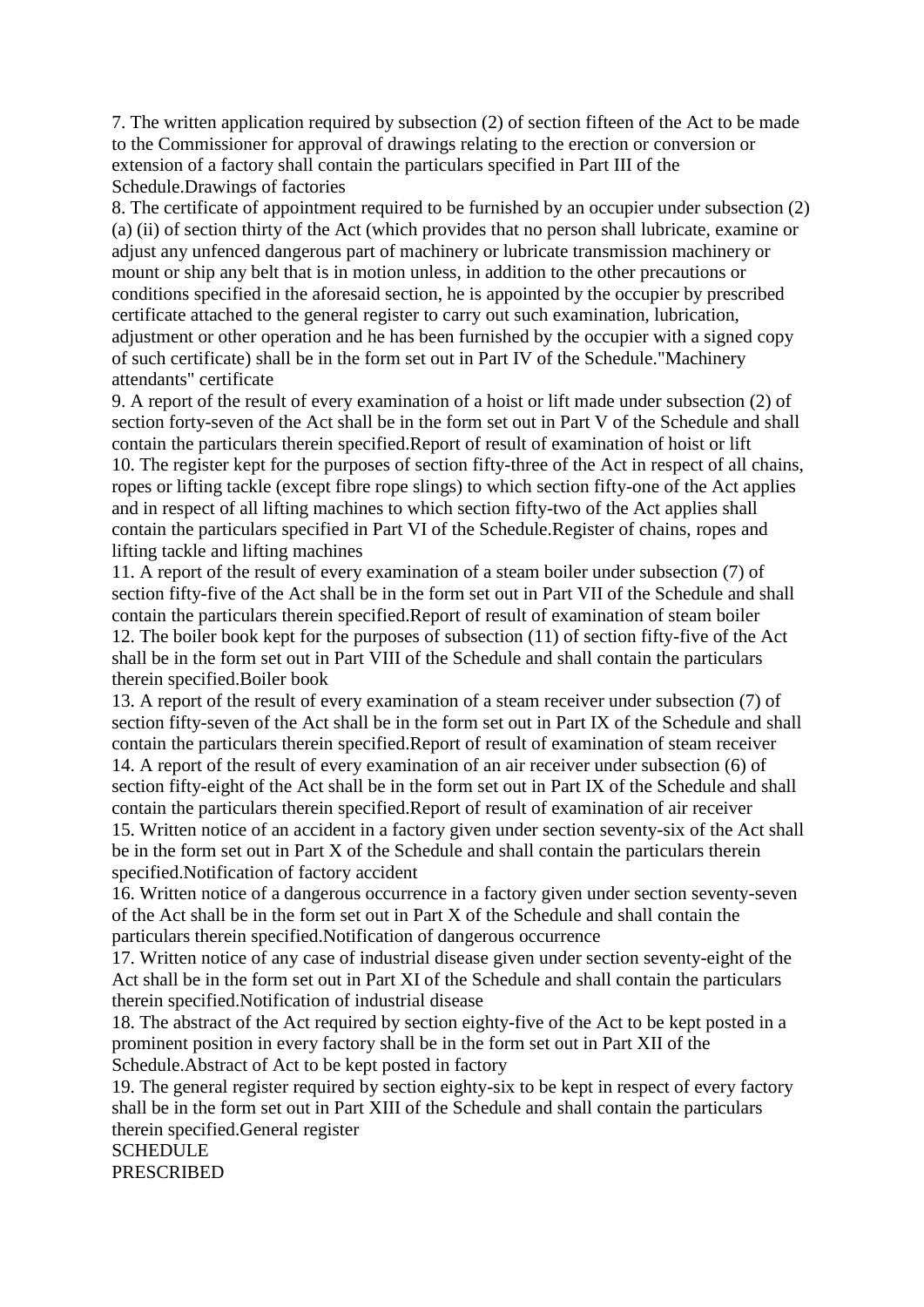#### PARTICULARS AND FORMS

PART I (Regulation 3) REPUBLIC OF ZAMBIA, DE PARTMENT OF LABOUR IDENTITY CERTIFICATE  $N<sub>0</sub>$ This is to certify that ................................ ................................................................. PHOTOGRAPH who is a .................................................. OF DATE ................................................................. HOLDER STAMP is an officer in the Department of Labour. ............................................ Labour Commissioner ......................................... Signature of Holder This card must be handed in on leaving the Department.

PART II

(Regulations 4, 5 and 6)

PARTICULARS OF A FACTORY WHICH ARE-

TO BE ENTERED IN A REGISTER OF FACTORIES MAINTAINED BY THE LABOUR COMMISSIONER; OR

TO BE SUBMITTED TO THE LABOUR COMMISSIONER BY THE OCCUPIER OF AN EXISTING FACTORY IN AN APPLICATION FOR REGISTRATION WITHIN THREE MONTHS OF THE COMMENCEMENT OF THE ACT; OR

TO BE SUBMITTED TO THE LABOUR COMMISSIONER BY THE INTENDING OCCUPIER OF A NEW FACTORY IN AN APPLICATION FOR REGISTRATION OF THE PREMISES BEFORE THEY ARE OCCUPIED OR USED AS A FACTORY:

1. Name of the occupier, or intending occupier of the factory (including trading name-if any).

2. Postal address and situation (i.e. number in and name of street, road, etc., or plot number) of the factory.

3. Nature of the work carried on, or proposed to be carried on, in the factory.

4. Whether mechanical power is used or intended to be used and, if so, its nature.

5. Whether steam boilers are used or intended to be used and, if so, the following particulars in respect of each such boiler:

(a) type, description and distinctive number;

(b) country and year of manufacture;

(c) date of last thorough examination and name of person by whom the examination was made;

(d) the maximum permissible working pressure in bars.

6. (a) Total number of persons employed, or intended to be employed, in the factory.

(b) Where persons are employed, or intended to be employed, in shifts, the maximum number employed, or intended to be employed, at any one time.

(As amended by S.I. No. 92 of 1974)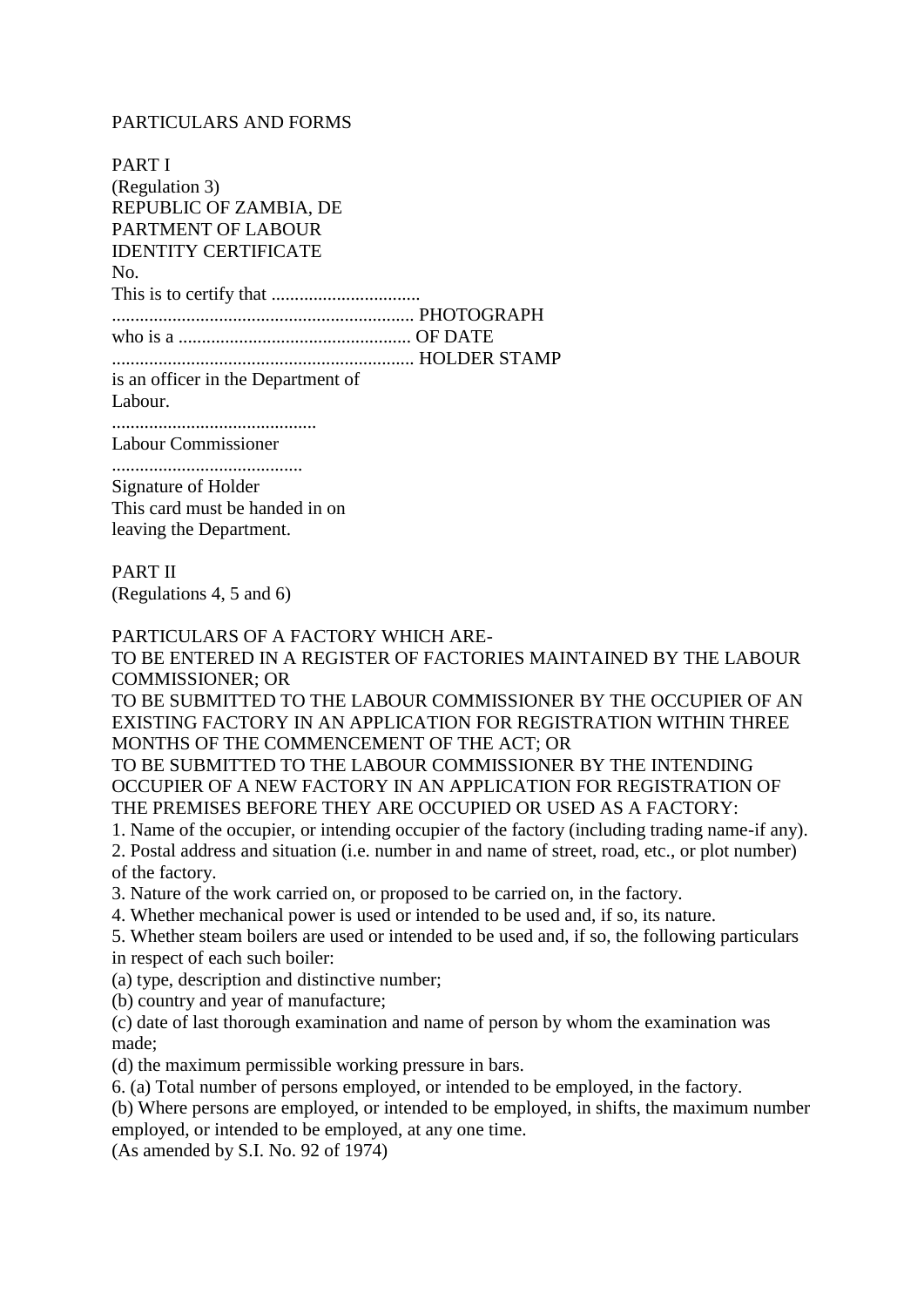PART III (Regulation 7)

PARTICULARS TO BE SUPPLIED WITH, OR TO BE SHOWN ON, DRAWINGS (i.e. PLANS AND SECTIONS) OF-

(1) NEW FACTORY BUILDINGS;

(2) CONVERSION OF EXISTING BUILDINGS FOR USE AS A FACTORY; AND (3) EXTENSIONS OF EXISTING FACTORY BUILDINGS.

- 1. Materials to be used in the building;
- 2. Materials to be used in the roofing;
- 3. Provision for ventilation;
- 4. Provision for drainage;
- 5. Provision for natural and artificial lighting;
- 6. Provision of means of escape in case of fire; and
- 7. The particulars specified in Part II of this Schedule.

PART IV (Regulation 8) Labour Form F/17 Certificate No. ................. REPUBLIC OF ZAMBIA THE FACTORIES ACT (Section 30) THE FACTORIES (PRESCRIBED PARTICULARS AND FORMS) REGULATIONS (Regulation 8) CERTIFICATE OF APPOINTMENT AS A MACHINERY ATTENDANT .is hereby appointed a "machinery attendant" and authorised to carry out examinations or other operations at unfenced machinery in accordance with the provisions of section 30 of the Factories Act. Signature of Factory Occupier or Agent Date Name and postal address of Occupier Address of Factory

PART V (Regulation 9) Labour Form F/18 Report No. ................ REPUBLIC OF ZAMBIA THE FACTORIES ACT (Section 47 (2)) THE FACTORIES (PRESCRIBED PARTICULARS AND FORMS) REGULATIONS (Regulation 9) FORM PRESCRIBED FOR THE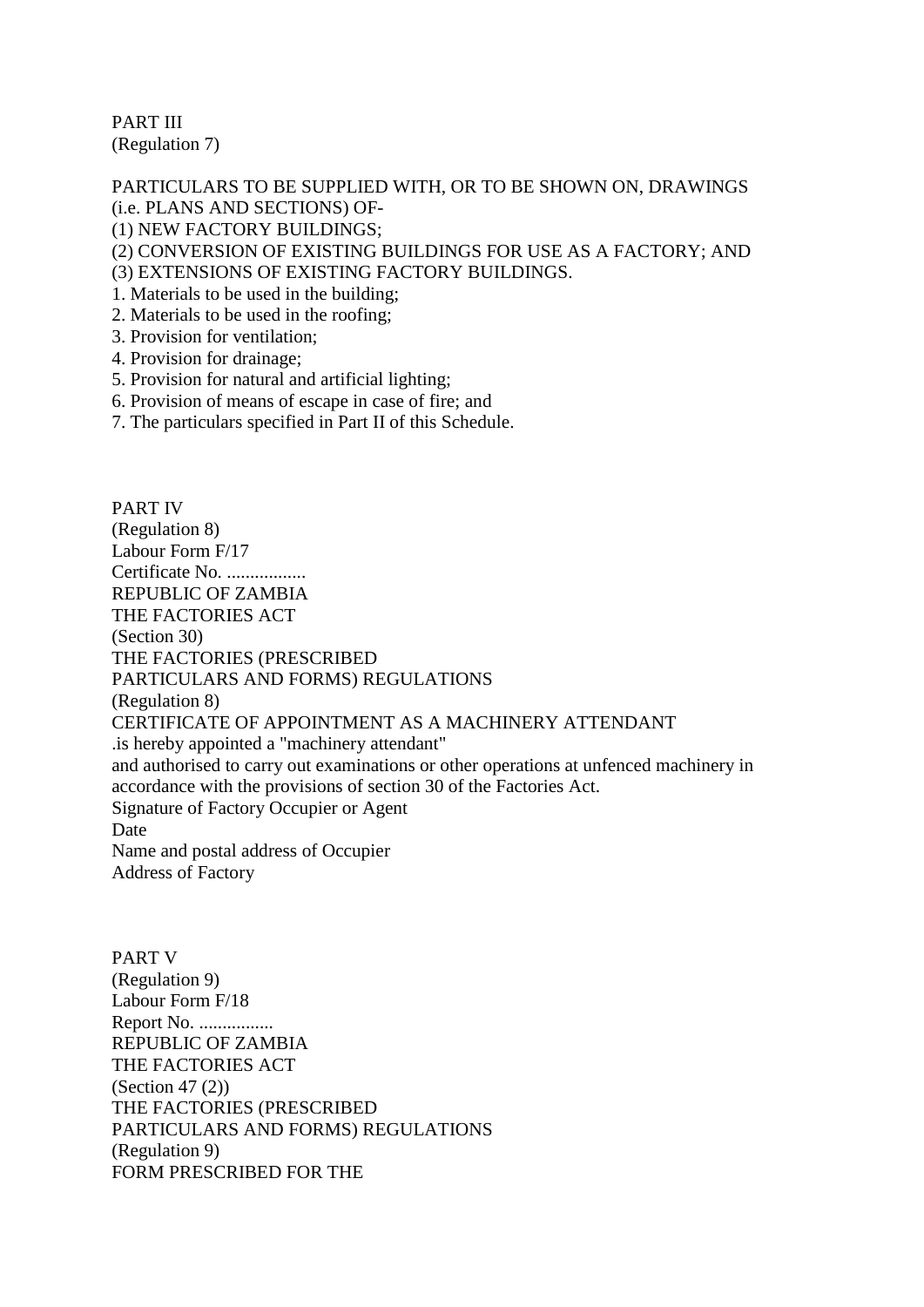# REPORT OF THOROUGH EXAMINATION OF HOIST OR LIFT AT INTERVALS NOT EXCEEDING SIX MONTHS

(See Note on Legal Requirements and space for continuation of entries overleaf.)

- 1. Name and postal address of occupier
- 2. Address of factory or other premises where hoist or lift is situated

3. (a) Type of hoist or lift and identification number or description (b) Date of construction or reconstruction (if available)

# 4. DESIGN AND CONSTRUCTION.

Are all parts of the hoist or lift of good mechanical construction, sound material and adequate strength (so far as ascertainable)?

NOTE.-Details of any renewals or alterations required should be given in 7 below.

# 5. MAINTENANCE.

Are the following parts of the hoist or lift properly maintained and in good working order? If not, state what defects have been found. A separate answer is required for each part.

- (a) Enclosure of hoistway or liftway
- (b) Landing gates and cage gate(s)
- (c) Interlocks on the landing gates and cage gate(s)
- (d) Other gate fastenings

(e) Cage or platform and fittings, cage guides, buffers, and interior of the hoistway or liftway

- (f) Over-running devices
- (g) Suspension ropes or chains, and their attachments
- (h) Safety gear, i.e. arrangements for preventing fall of platform or cage
- (i) Brakes
- (j) Worm or spur gearing
- (k) Other electrical equipment
- (l) Other parts

6. What parts (if any) were inaccessible?

7. Repairs, renewals or alterations required to enable the hoist or lift to continue to be used with safety-

(a) immediately;

(b) within a specified time, the said time to be stated

(Continue entry overleaf if necessary)

NOTE.-If no such repairs, renewals or alterations are required the word "NONE" is to be entered.

8. Defects (other than those specified at 7 above) which require attention (Continue entry overleaf if necessary)

9. Maximum safe working load subject to repairs, renewals or alterations (if any) specified at 7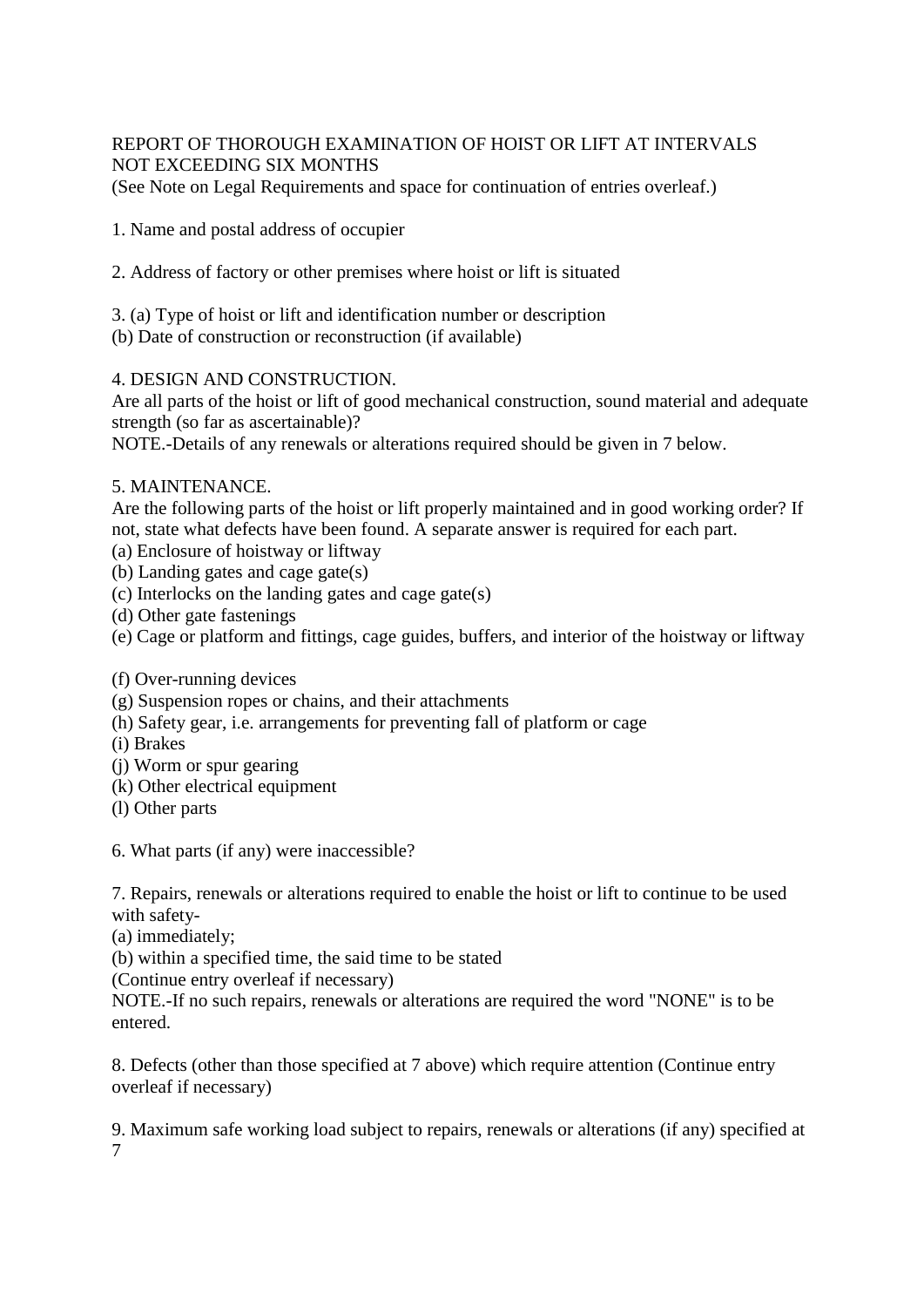10. Other observations (Continue entry overleaf if necessary)

I/We (full name(s) in BLOCK CAPITALS) certify that on I/we thoroughly examined this hoist or lift and that the foregoing is a correct report of the result. Signature(s) Date ............................................. **Oualifications** Address(es)

If employed by a Company, Firm or Association give your position in the Company, etc., and their name and address

NOTE-This report is to be attached to the general register. (As amended by S.I. No. 92 of 1974)

#### PART VI

(Regulation 10)

REGISTER OF CHAINS, ROPES AND LIFTING TACKLE, AND LIFTING MACHINES 1. Name of the occupier of the factory.

2. Postal address and situation (i.e. number in and name of street, road, etc., or plot number) of the factory.

3. Distinguishing number or mark and description sufficient to identify the chain, rope or lifting tackle, or the lifting machine.

4. Date (if after 1-5-67) when the chain, rope or lifting tackle, or the lifting machine, was first taken into use in the factory.

5. Date and number of the report of each thorough examination of a chain, rope or lifting tackle made under section 51 (1) (d) of the Act at least once in every period of six months, and the name, signature and address of the person by whom it was carried out.

6. Date and number of the report of each thorough examination of all parts and working gear whether fixed or movable, including the anchoring and fixing appliance, of a lifting machine made under section 52 (2) of the Act at least once in every period of fourteen months, and the name, signature and address of the person by whom it was carried out.

7. Particulars of any defect found at any examination specified in 5 and 6 above and affecting the safe working load, and of the steps taken to remedy such defect.

8. Date and number of the certificate relating to any test and thorough examination made under section 51 (1) (e) of the Act of a chain, rope or lifting tackle (except a fibre rope or fibre rope sling) before being taken into use, and the name, signature and address of the person who issued the certificate.

9. Date and number of the certificate relating to any test and thorough examination made under section 52 (6) of a lifting machine and its working gear before being taken into use, and the name, signature and address of the person who issued the certificate.

10. Date of annealing or other heat treatment of wrought iron chains or lifting tackle required by an inspector under section 51 (3) of the Act.

#### PART VII

(Regulation 11) Labour Form F/1 In all correspondence please quote this REPUBLIC OF ZAMBIA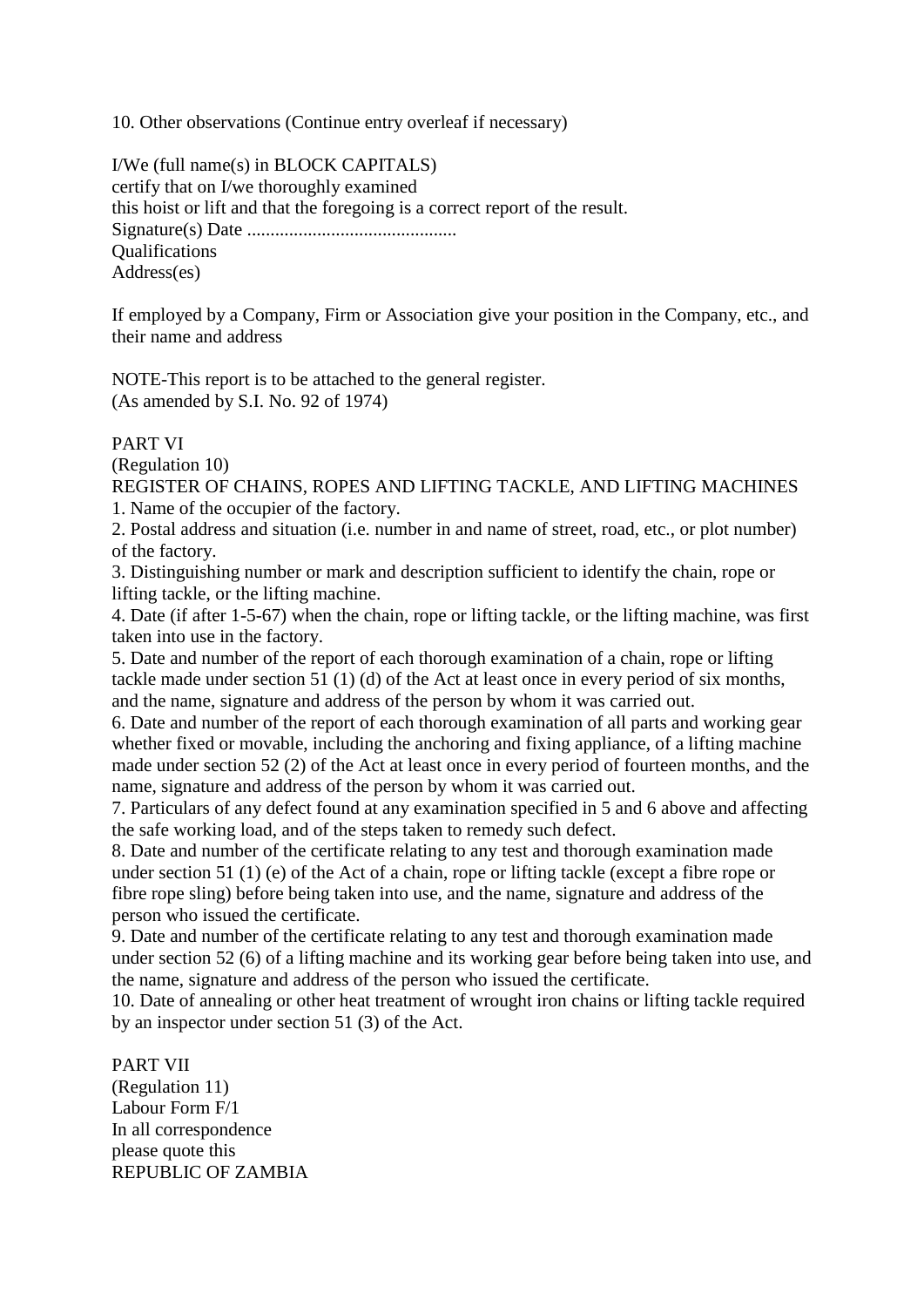THE FACTORIES ACT

(Section 55) THE FACTORIES (PLANT INSPECTION AND EXAMINATION FEES) REGULATIONS THE FACTORIES (PRESCRIBED PARTICULARS AND FORMS) REGULATIONS (Regulation 11) FORM PRESCRIBED FOR REPORT OF EXAMINATION OF STEAM BOILER, SUPERHEATER OR ECONOMISER WHEN COLD A fee of ................................................................. is due in respect of this examination. 1. Name of occupier . . . . . .2. Address of factory where boiler, superheater or economiser is situated . . . .3. Description and distinctive number of boiler, superheater or economiser . . . .4. Country and year of manufacture5. Fittings and attachments: (a) Are there proper fittings and attachments? . . . . . . (b) Are all fittings and attachments in in satisfactory condition (as far a ascertainable when not under pressure)? . . . . . .(a)6. Heating surface or grate area(b)7. Date of last hydraulic test (if any) and pressure applied . .8. Boiler, superheater or economiser: (a) What examinations and tests were made? . . . . . . . . (b) Condition of boiler, superheater or economiser . . . . . . (c) What parts were inaccessible at this examination? . . . . . . (a) (b) External:

(c) Internal: 9. Repairs (if any) required, and period within which they should be executed, and other conditions which the authorised inspector thinks it necessary to specify for securing safe working . . . . . . 10. Other observations . . . . . . 11. Maximum permissible working pressure calculated from dimensions and other data ascertained by the present examination, due allowance being made for conditions of working if unusual or exceptionally severe Where repairs affecting the working pressure are required, state the maximum permissible working pressure: (a) Before the expiration of the period specified in  $9 \ldots$ . (b) After the expiration of such period if the required repairs have not been completed . . . . . . . . . . . . (c) After the completion of the required repairs  $\dots$ .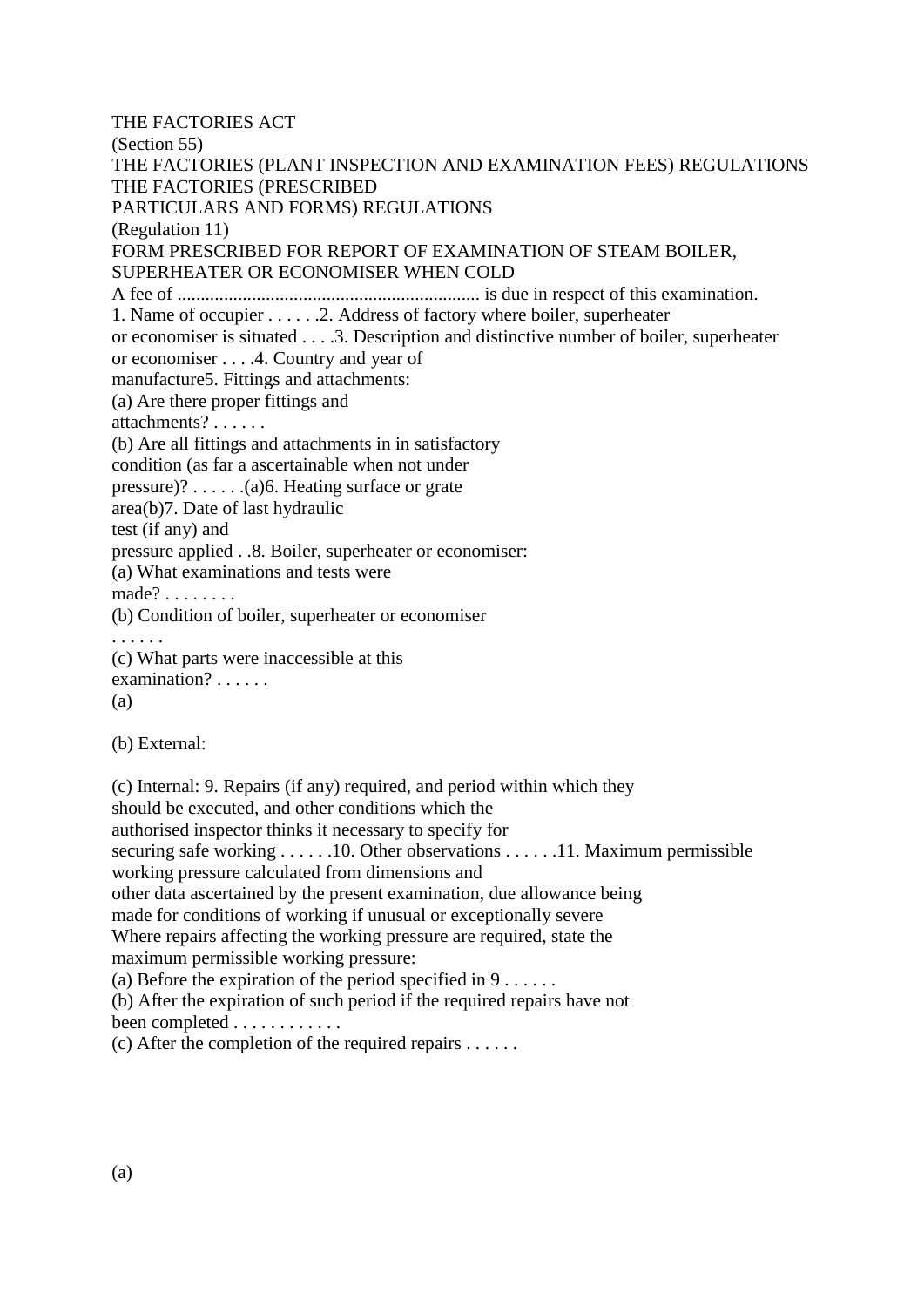(b)

 $(c)$ 

I (full name in BLOCK CAPITALS) hereby declare that

I am a duly authorised Inspector and that, subject to the reservation (noted above) of certain points for examination under steam pressure, on 19 ....... the boiler above described was sufficiently

scaled, prepared and (so far as its construction permits) made accessible for thorough examination and for such tests as were necessary for thorough examination, and that on the said date I thoroughly examined this boiler, including its fittings and attachments. I certify that the above is a true report of the result.

.............................................................................

Signature of Authorised Inspector

Date .................................................................................... Address

.........................................................................

INVOICE

Dr. to: THE GOVERNMENT OF THE REPUBLIC OF ZAMBIA

Name:

Address:

Cheques or Postal Orders CROSSED "ACCOUNT PAYEE ONLY" for the amount indicated below made payable to the GOVERNMENT OF THE REPUBLIC OF ZAMBIA should be forwarded to the PERMANENT SECRETARY, MINISTRY OF LABOUR, P.O. Box, LUSAKA.

This invoice must accompany your remittance.

K

Basic fee.. . . . . . . . . . . . . . . . .

Additional fee for hydraulic test . . . . . . . . . . . .

Additional fee for mileage, i.e., vessel not within 10 kilometres of prescribed boundaries . .

Additional fee in respect of waiting time, i.e. ............. hours at 60 fee units per hour or part thereof as vessel was not prepared at appointed time  $\dots \dots$ .

TOTAL AMOUNT DUE . . . . \_\_\_\_\_\_\_\_\_

General Receipt Number .............................................. dated ....................... 19 ......... attached.

NOTE FOR OFFICIAL INFORMATION OF ACCOUNTANT ONLY:

(i) The General Receipt Number must be quoted.

(ii) The Invoice must be returned with Original General Receipt to the Addressee.

(As amended by S.I. No. 92 of 1974 and Act No. 13 of 1994)

PART VIII (Regulation 12) BOILER BOOK Date commenced steamingDate discontinued steamingDates cleanedDates and nature of examinationsDetails of alterations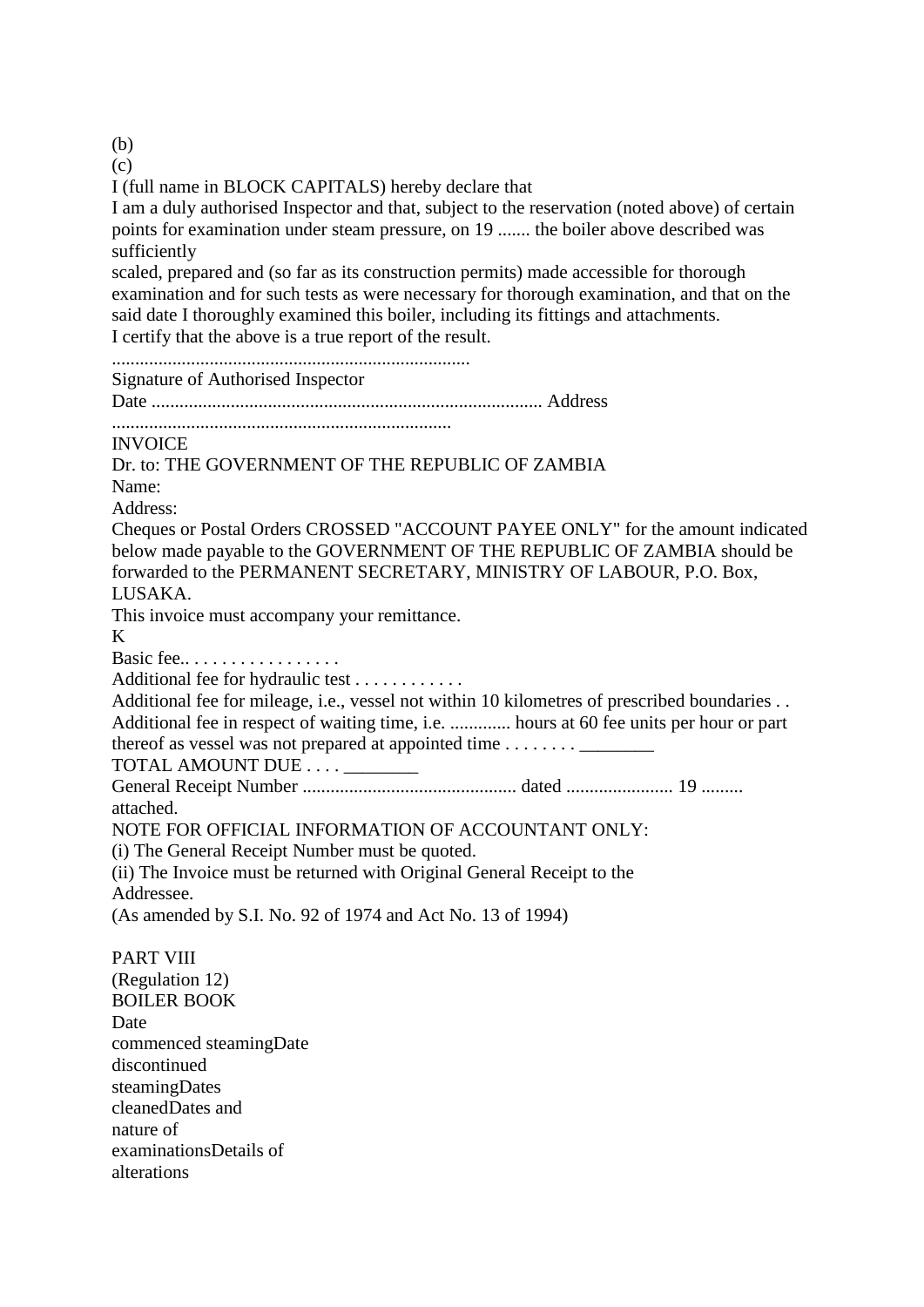or repairsSignature of person in charge of plant

PART IX

(Regulations 13 and 14) Labour Form F/2 In all correspondence please quote this REPUBLIC OF ZAMBIA THE FACTORIES ACT (Sections 57 and 58) THE FACTORIES (PLANT INSPECTION AND EXAMINATION FEES) REGULATIONS THE FACTORIES (PRESCRIBED PARTICULARS AND FORMS) REGULATIONS (Regulations 13 and 14) FORM PRESCRIBED FOR THE REPORT OF EXAMINATION OF STEAM RECEIVER OR AIR RECEIVER A fee of ....................................................... is due in respect of this examination. 1. Name of occupier . . . . . . . . . . 2. Address of factory where receiver is situate d . . . . 3. Description and distinctive number of receiver and type . . 4. Country and year of manufacture . . . . . . . . 5. Date of last hydraulic test (if any) and pressure applied . . 6. Maximum pressure of steam/air at source of supply to receiver 7. Receiver: (a) What parts (if any) were inaccessible? . . . . . . (b) What examinations and tests were made?.. . . . . (c) Condition of receiver (state any defects materially affecting the maximum permissible working pressure or the safe working of the receiver). . . . . . . . (a) (b) (c) External: Internal: 8. Fittings: Is the receiver so constructed as to withstand with safety the maximum pressure of steam/air at source of supply? If not, are the required fittings and appliances provided in accordance with the Act? Are all fittings and appliances properly maintained and in good condition?. . . . . . . . 9. Repairs (if any) required, and period within which they should be executed, and any other conditions which the authorised inspector thinks it necessary to specify for securing safe working . . . . . . 10. Maximum permissible pressure calculated from dimensions and other data ascertained by the present examination, due allowance being made for conditions of working if unusual or exceptionally severe ..

Where repairs affecting the working pressure are required, state the maximum permissible working

pressure: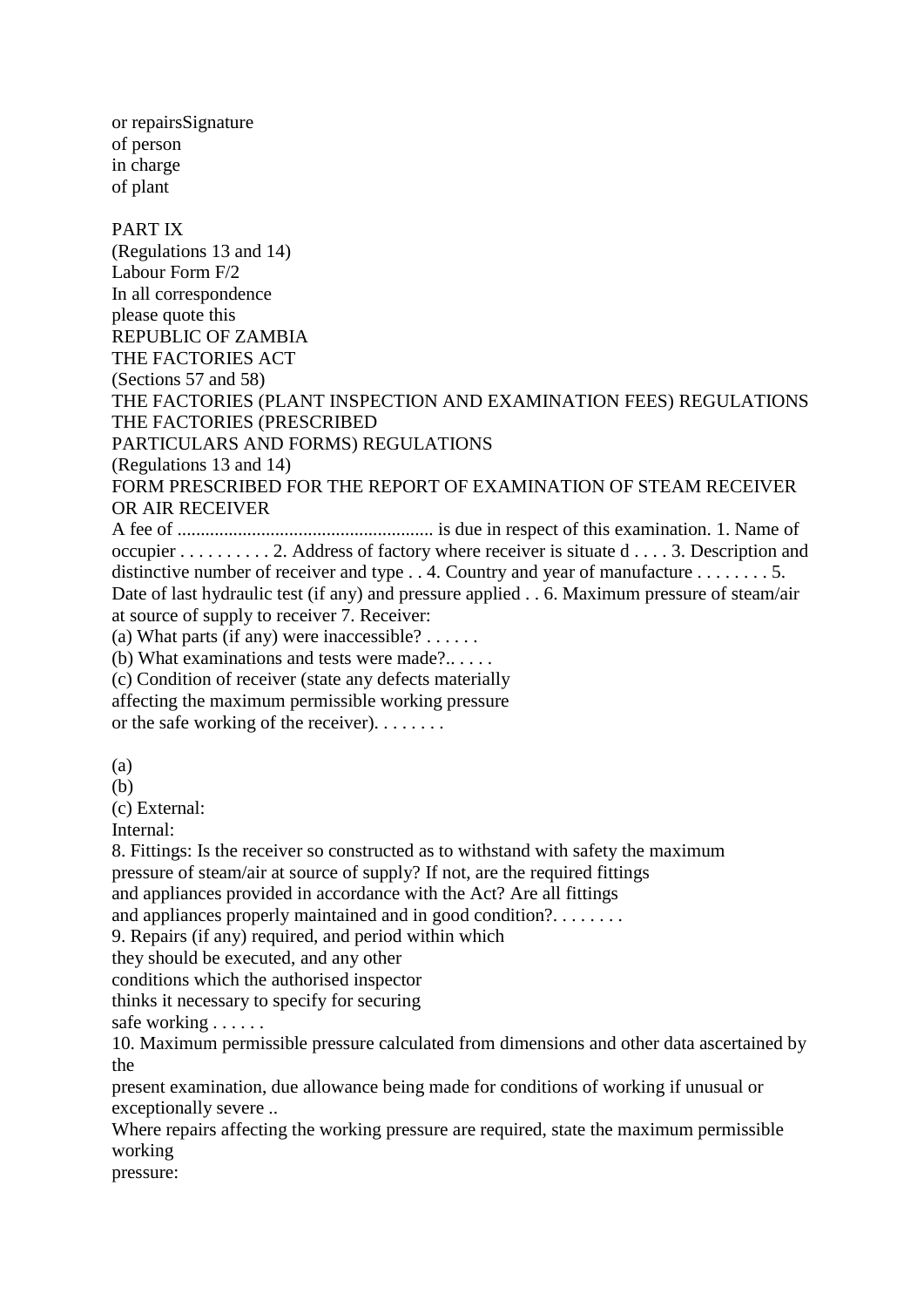(a) Before the expiration of the period specified in  $9 \ldots \ldots$ 

(b) After the expiration of such period if the required repairs have not been completed . .

 $(c)$  After the completion of the required repairs  $\dots \dots$ 

(a) (b)  $(c)$ 11. Other observations . . . . . . . . . . . . . . . . I (full name in BLOCK CAPITALS) hereby declare that I am a duly authorised Inspector for the purposes of section 7 of the Factories Act and that, subject to the reservation (noted above) of certain points for examination under steam/air pressure, on 19 ....... I thoroughly examined, so far as the construction of the receiver permits, the steam/air receiver above described. I certify that the above is a true report of the result. .............................................................................. Signature of Authorised Inspector Date ................................................................................ Address .......................................................................... **INVOICE** Dr. to: THE GOVERNMENT OF THE REPUBLIC OF ZAMBIA Name: Address: Cheques or Postal Orders CROSSED "ACCOUNT PAYEE ONLY" for the amount indicated below made payable to the GOVERNMENT OF THE REPUBLIC OF ZAMBIA should be forwarded to the PERMANENT Secretary, Ministry of Labour, P.O. Box, Lusaka This Invoice must accompany your Remittance K Basic fee . . . . . . . . . . . . . . . . Additional fee for hydraulic test . . . . . . . . . . . . Additional fee for mileage, i.e., vessel not within 10 kilometres of prescribed boundaries . . Additional fee in respect of waiting time, i.e. ..................... hours at 60 fee units per hour or part thereof as vessel was not prepared at appointed time  $\dots \dots$ TOTAL AMOUNT DUE  $\ldots$ General Receipt Number .................................... dated .................................... 19 ....... attached. NOTE FOR OFFICIAL INFORMATION OF ACCOUNTANT ONLY: (i) The General Receipt Number must be quoted.

(ii) The Invoice must be returned with Original General Receipt to the Addressee. (As amended by Act No. 13 of 1994)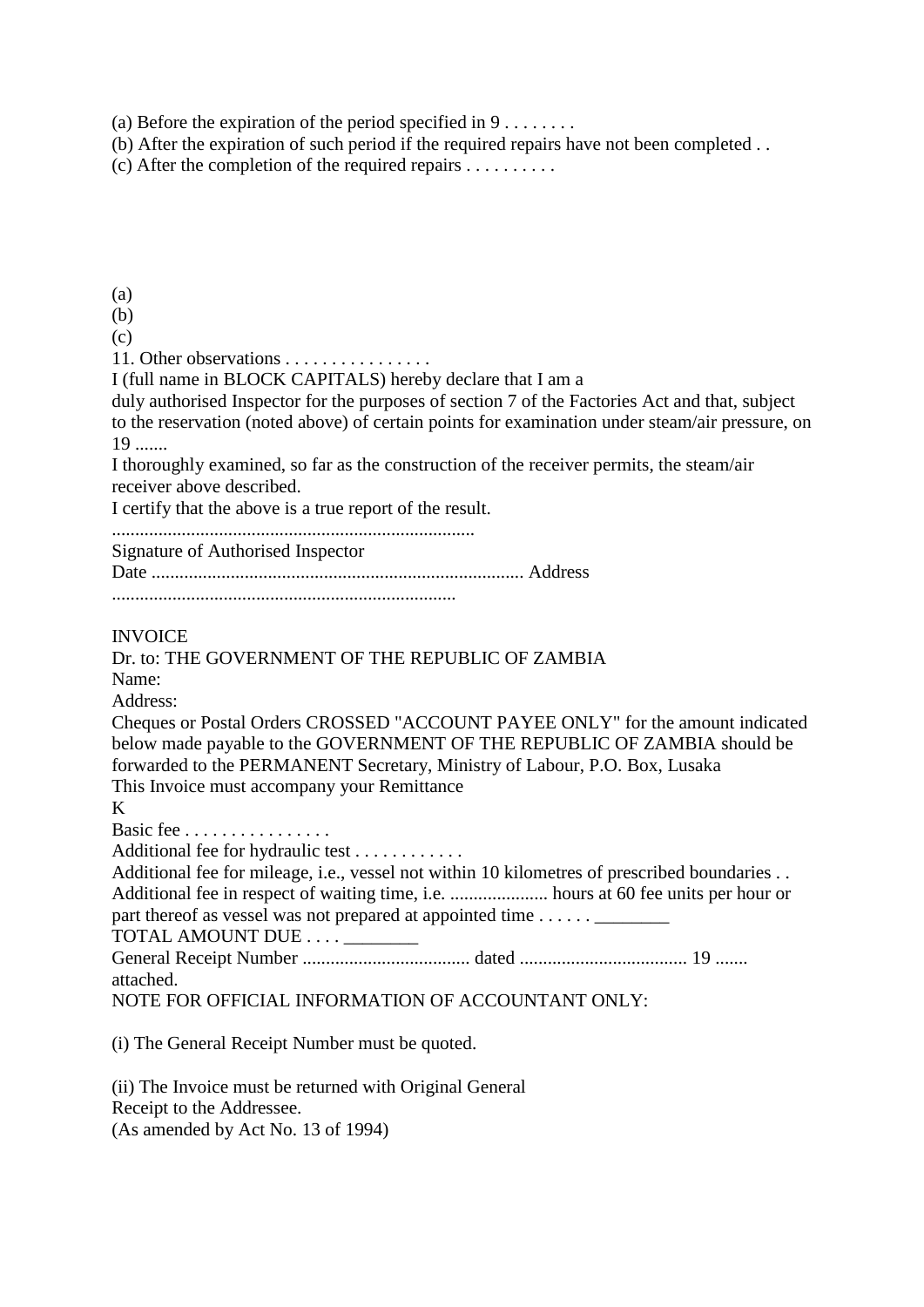PART X (Regulations 15 and 16) Labour Form F/6 REPUBLIC OF ZAMBIA THE FACTORIES ACT (Sections 76 and 77) PRESCRIBED FORM OF WRITTEN NOTICE OF ACCIDENT OR DANGEROUS OCCURRENCE IN A FACTORY FOR OFFICIAL USEDistrict and date of receipt.NOTE.-For accidents occurring on building operations or works of engineering construction use Labour Form F/10.M.R. GROUP Ref. to 1. OCCUPIER OR EMPLOYER (a) Name of occupier of premises (b) Actual employer of injured person if other than above: Name Address

1. Serial No

2. M.W.B.G

3. Age Group

 $4.$  F.N.F.D.O.

2. PREMISES

Situation and postal address of works where accident or dangerous occurrence happened:

4. (a)

4. (b)

5. Process 3. INDUSTRY Nature of industry 6. S.I.C

7. (a) Causation 4. EXACT PLACE Exact place in the works where the accident or dangerous occurrence happened

7. (b)

7. (c) 5. INJURED PERSON (a) Injured person's full names (b) National Registration Number (c) Address (d) Age ................. (e) Sex ............... (f) Occupation (g) Hour at which person started work on day of accident 7. (d)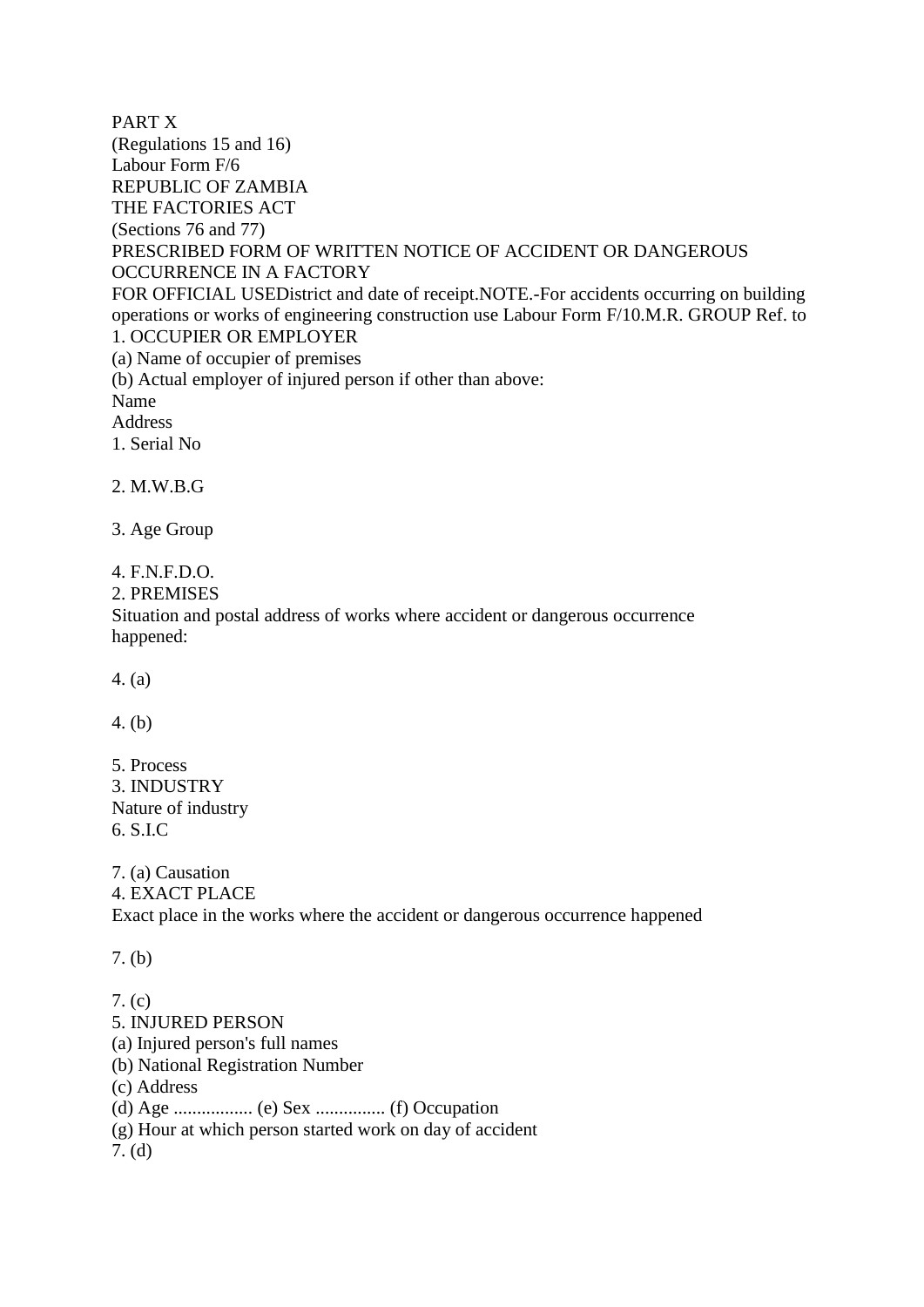# 7. (e)

- 7. (f)
- 7. (g)

7. (h)

6. ACCIDENT OR DANGEROUS OCCURRENCE, DETAILS

(a) Date ..................................... (b) Time

(c) Full details of how accident or dangerous occurrence happened and what injured person was doing at the time. If a fall of a person, materials, etc., state height of fall (if necessary continue overleaf)

7. (j)

7. (k)

7. (l)

8. Occupation

9. Injury Nature I Site

10.

11.

12.

13. (d) If due to machinery, state- (i) Name and type of machine and name of part causing accident

(ii) Whether in motion by mechanical power at the time

(iii) If caused by crane or other lifting machine, and specify type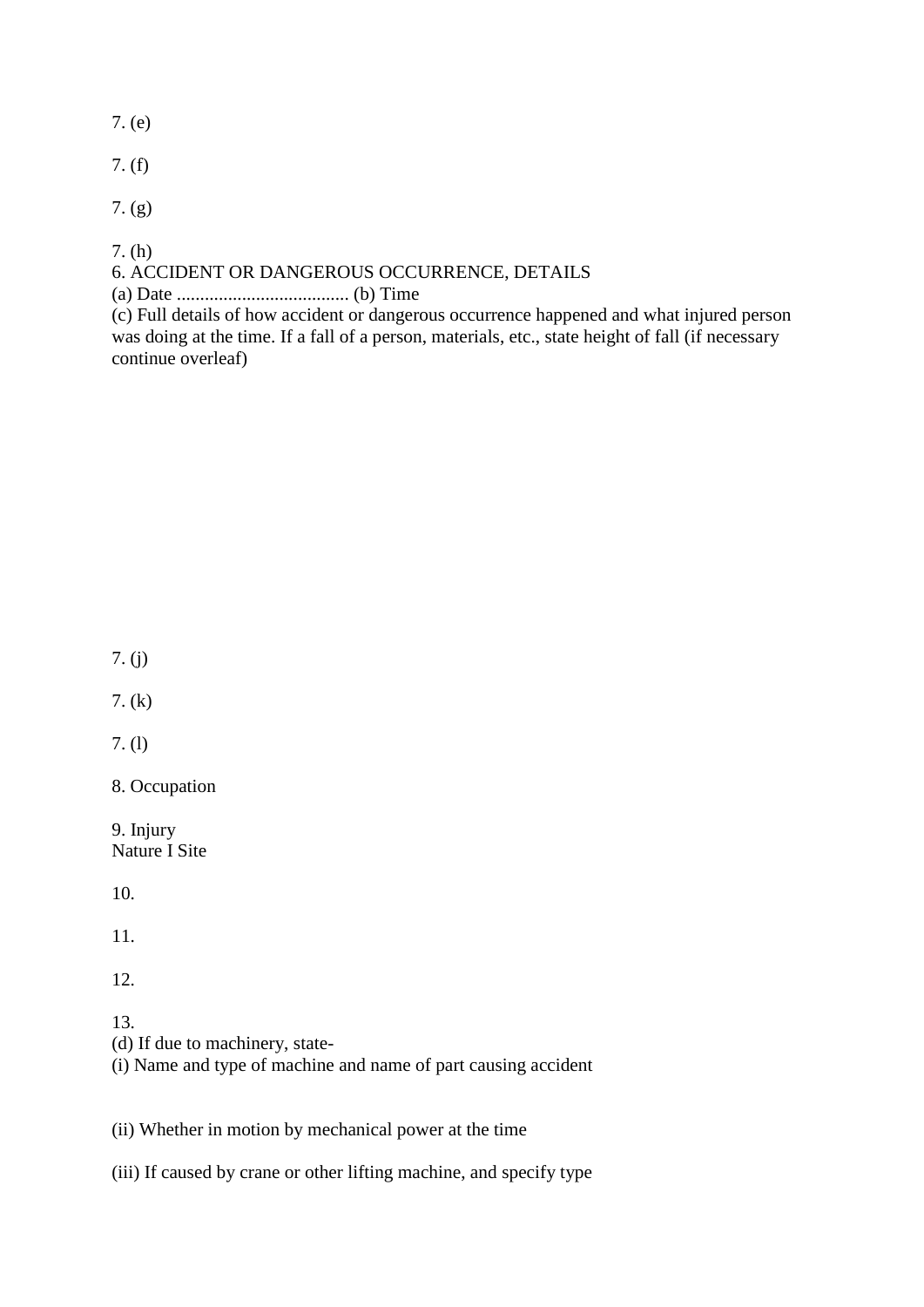#### 7. NATURE AND EXTENT OF INJURIES

Details (e.g. fractured left leg, scalded right arm followed by sepsis, etc.)

#### 8. RESULT OF ACCIDENT

(a) Did accident result in death? (b) If not fatal, was injured person disabled for more than three days from\* earning full wages at the work at which he was employed? \*NOTE.-Even if injured person has been paid full wages while off work, or while working on a lighter job than his usual work, he has not earned those full wages and the accident should be reported on the fourth day after its occurrence. 9. Has accident (or dangerous occurrence) been entered in the-General Register? Signature of Occupier, Employer or Agent................................. Date ........................................................

PART XI (Regulation 17) Labour Form F/9 REPUBLIC OF ZAMBIA THE FACTORIES ACT (Section 78) FORM OF REPORT ON INDUSTRIAL DISEASE TO BE SENT BY OCCUPIER OF FACTORY TO AN INSPECTOR OF FACTORIES 1. Name of occupier 2. Situation and postal address of factory 3. Nature of industry 4. Nature of disease 5. Particulars of person: (a) Full names (b) National Registration Number (c) Address (d) Age .......................... (e) Sex.................... (f) Occupation 6. Nature of person's employment at time disease was contracted 7. By whom diagnosed and on what date Date................................................................ Signature .................................................................................................

PART XII (Regulation 18) Labour Form F/30 REPUBLIC OF ZAMBIA THE FACTORIES ACT (Section 85) ABSTRACT OF THE ACT IN FORM PRESCRIBED BY THE MINISTER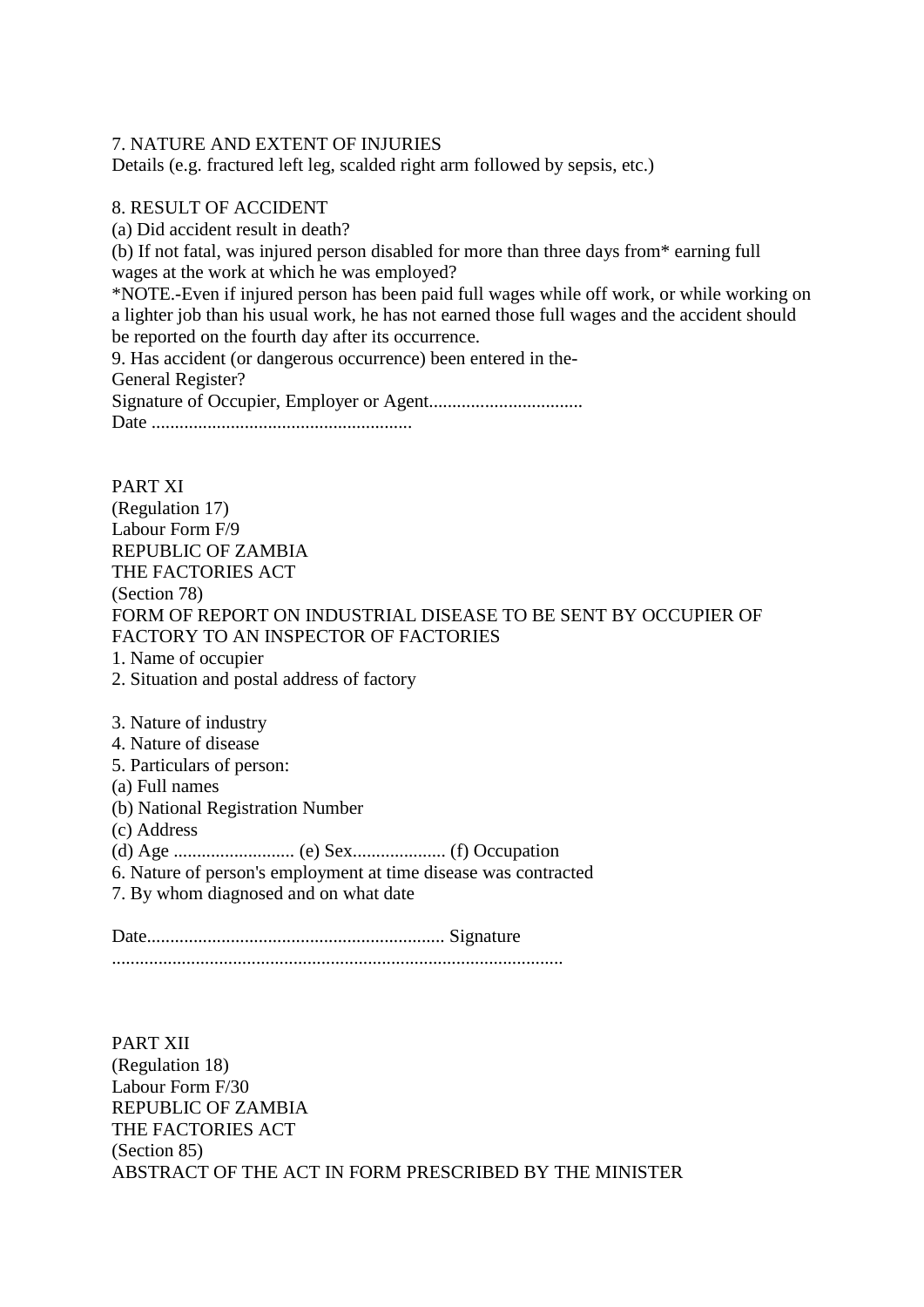(To be kept posted in a prominent position in every factory) INSPECTOR OF FACTORIES (To whom communications relative to the Act should be addressed) Address

Telephone LABOUR OFFICER Address

.Telephone Name of Occupier Postal Address

#### HEALTH

1. Cleanliness. Every factory must be kept clean. In particular, accumulations of dirt and refuse must be removed daily from floors and benches; the floor of every workroom must be cleaned at least once a week and, where wet processes are carried on, adequate means for draining the floor must be provided. All inside walls, partitions and ceilings must-(i) if they have a smooth impervious surface, be washed with hot water and soap or cleaned by other approved method every 14 months, or (ii) if kept painted in a prescribed manner or varnished, be repainted or revarnished at least once every 7 years and washed with hot water, etc., every 14 months, or (iii) in other cases, be whitewashed or colourwashed every 14 months (Section 19). The prescribed particulars must be entered in the General Register (Sections 19 and 86). 2. Overcrowding. A factory must not be overcrowded. There must be in each workroom at least 12 cubic metres of space for every person employed, not counting space more than 4 metres from the floor.

3. Every workroom must not be less than 3.048 metres in height, measured from the floor to the lowest point of the ceiling or, where there is no ceiling, to the lowest point of the roofing material (Section 20).

4. Ventilation. Adequate ventilation of workrooms must be secured by the circulation of fresh air. All practicable measures must be taken to protect workers against inhalation of dust, fumes or other impurities likely to be injurious or offensive, and local exhaust ventilation must be provided and maintained where practicable (Sections 21 and 69).

5. Lighting. There must be sufficient and suitable lighting in every part of the factory in which persons are working or passing (Section 22).

6. Sanitary Conveniences. Sufficient and suitable sanitary conveniences, separate for each sex, must be provided. The conveniences must be maintained and kept clean and effective provision must be made for lighting them (Section 23).

7. Meals in Certain Dangerous Trades. A person must not partake of food or drink in workrooms where any poisonous substance is so used as to give rise to dust or fume (Section 70).

8. Protective Clothing, Appliances and Screening. Suitable protective clothing and appliances including, where necessary, suitable gloves, footwear, goggles and head coverings, must be provided and maintained for the use of workers employed in any process involving excessive exposure to heat, cold or wet or to any poisonous or other injurious or offensive substance. 9. Suitable goggles or effective screens must be provided to protect the eyes of persons employed in any process likely to entail injury to the eyes and screening or other effective provision must be made to protect the eyes of any person exposed to electric arc welding flash (Section 71).

10. Lifting Excessive Weights. No one must be employed to lift, carry or move any load so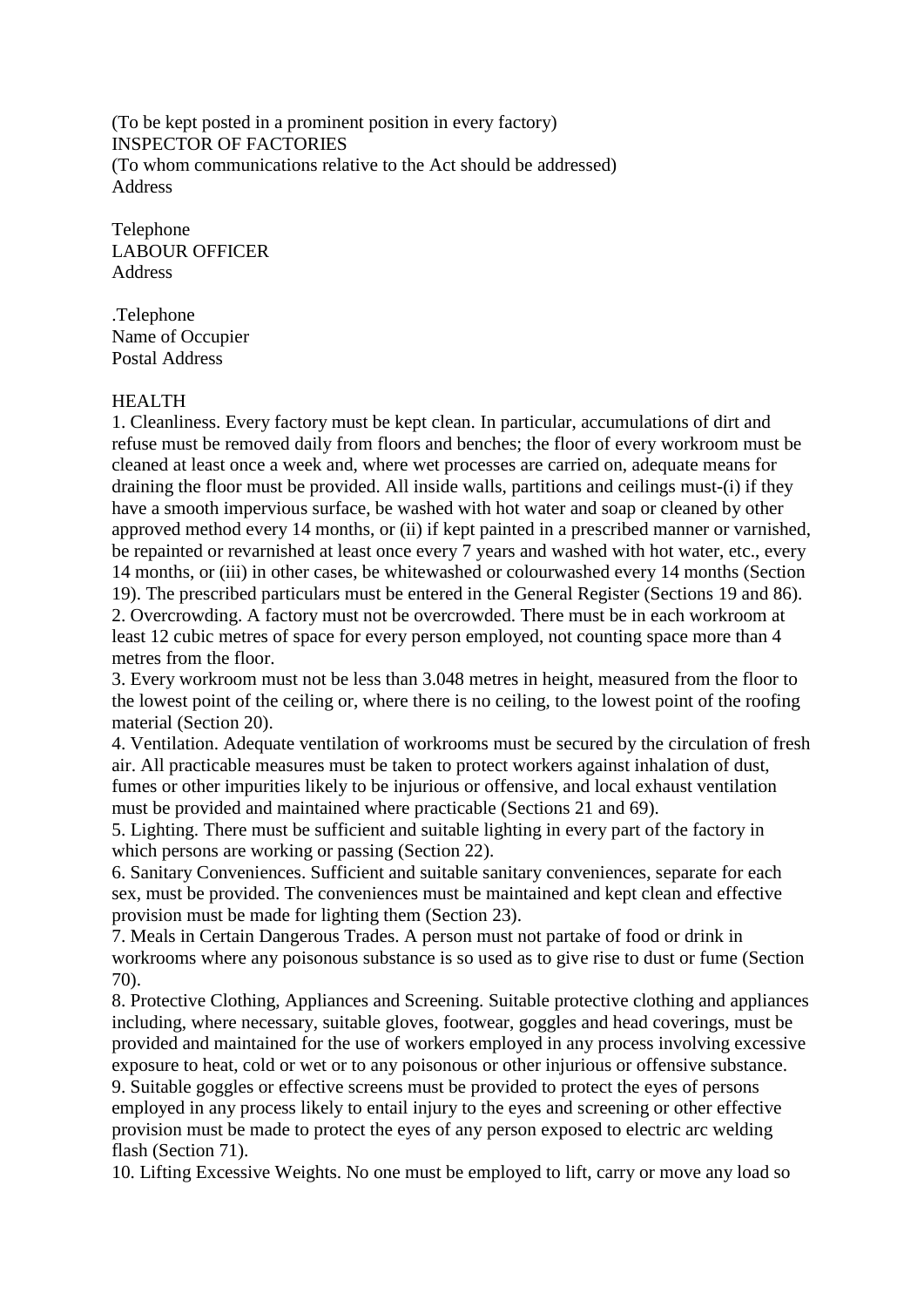heavy as to be likely to cause injury (Section 72).

11. Notification of Industrial Diseases. Cases of poisoning by lead, phosphorus, arsenic, mercury, carbon bisulphide, manganese, cyanide or aniline; chronic poisoning by benzene; compressed air illness; anthrax; toxic jaundice due to tetrachlorethane or nitro- or amidoderivatives of benzene or other poisonous substance; toxic anaemia, epitheliomatus ulceration, and chrome ulceration must forthwith be reported to an Inspector of Factories and entered in the General Register (Section 78).

#### **SAFETY**

12. Fencing. Every part of the transmission machinery and every dangerous part of other machinery, and all parts of electric generators, motors, rotary converters, and flywheels directly connected to them, must be securely fenced unless in such a position or of such construction as to be as safe to every person employed or working on the premises as if securely fenced; and any part of a stock-bar which projects beyond the head-stock of a lathe must be securely fenced unless it is in such a position as to be as safe to every such person as if securely fenced. A male person over 18 may, however, approach unfenced machinery in motion in certain strictly limited contingencies and subject to the strict conditions specified in the Act (Sections 27 to 30).

13. Moving parts of other prime movers, and flywheels directly connected to them, and the head and tail race of a water wheel or water turbine, must be securely fenced irrespective of their position (Section 27).

14. Fixed vessels, pits, etc., containing scalding, corrosive or poisonous liquids, or any molten metal must, unless the edge is 1 metre above the adjoining ground or platform, be securely fenced to at least that height or be securely covered; where this is impracticable, other precautions, so far as practicable, must be taken. Where any such vessel is not securely covered, no ladder, stair or gangway may be placed above, across or inside it which is not at least 500 millimetres wide and securely fenced to a height of at least 1 metre and securely fixed. Where any such vessels adjoin each other, and the space between them is either less than 500 millimetres or is not securely fenced to at least 1 metre, barriers must be placed so as to prevent passage between them. Every vessel, pit, etc., must have a clear warning notice bearing in red letters in English and in at least one vernacular language commonly used by the employees, the word "DANGER" (Section 33).

15. All fencing must be of substantial construction and be maintained in an efficient state (Section 31).

16. Further Requirements in Connection with Transmission Machinery. Devices or appliances for promptly cutting off the power from the transmission machinery must be provided in every room or place where work is carried on. Every power-driven machine must be provided with an efficient starting and stopping appliance, the control of which must be readily accessible to the person operating the machine. Efficient mechanical appliances must be provided to move driving belts to and from fast and loose pulleys. Driving belts must not rest or ride on revolving shafts when the belt is not in use (Section 28).

17. New Machines. New power-driven machines must not be sold, let on hire, or used unless certain parts are effectively guarded (Section 32).

18. Self-acting Machines. Precautions are required to ensure that persons are not trapped between moving parts of a self-acting machine and any separate fixed structure or between moving and stationary parts of the machine (Section 34).

19. Training and Supervision of Inexperienced Workers. A person must not work at any dangerous machine or in any dangerous process unless-(i) he has been fully instructed as to the dangers and precautions, and (ii) he has received sufficient training in the work or is under adequate supervision (Section 35).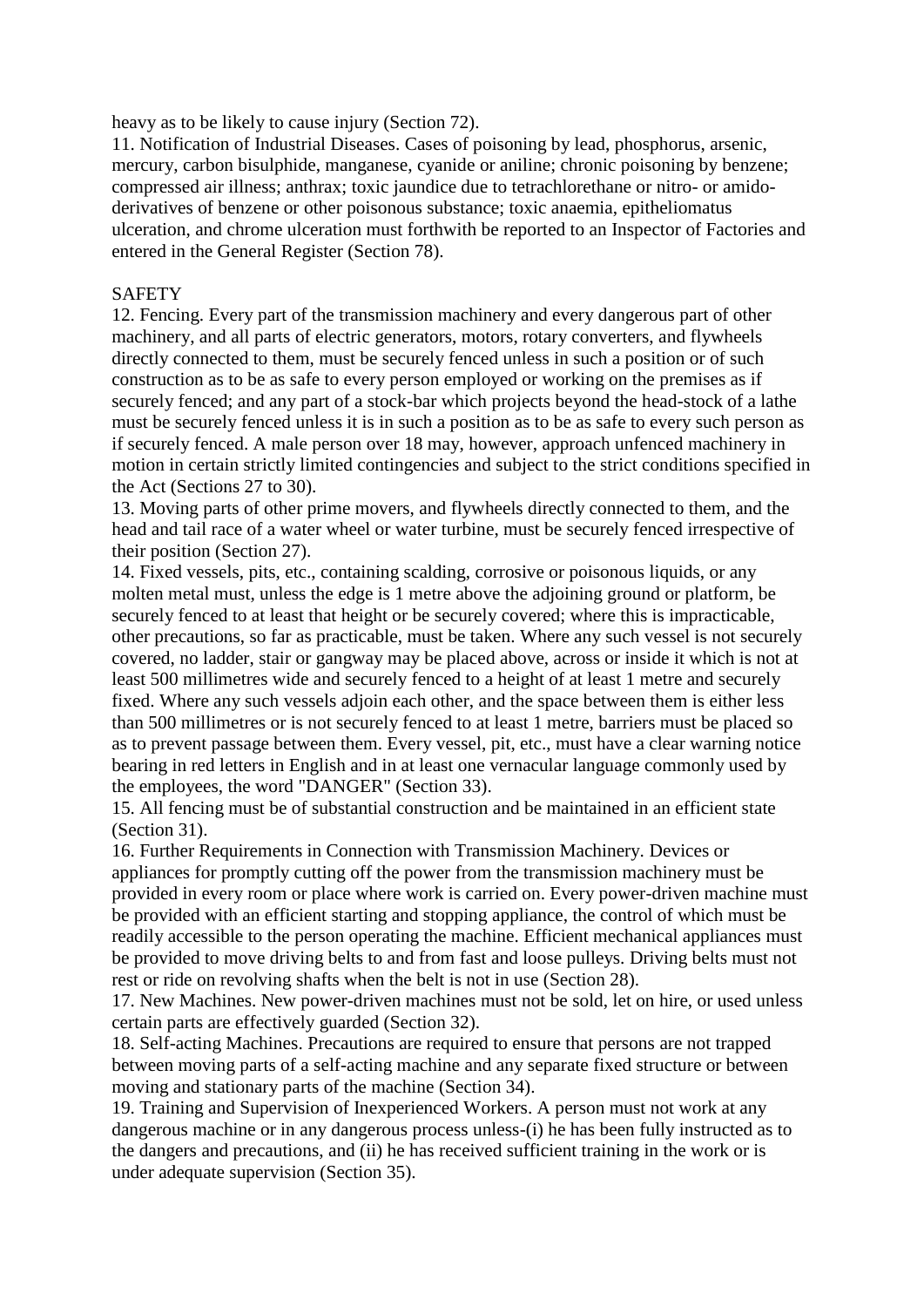20. Construction of Floors, Stairs, etc. Floors, steps, stairs, passages and gangways must be soundly constructed, properly maintained and, so far as is reasonably practicable, kept free from obstruction and any substance likely to cause persons to slip. Handrails must be provided for stairs. All ladders must be soundly constructed and properly maintained and be properly secured to prevent slipping, have effective anti-skid devices, or be firmly held by a person stationed at the foot. Openings in floors shall, wherever practicable, be securely fenced (Section 36).

21. Safe Means of Access and Place of Work. So far as is reasonably practicable- (i) there must be provided safe means of access to every place at which any person has at any time to work, (ii) every such place must be made and kept safe for anyone working there, (iii) fencing or other means must be provided to ensure the safety of any person who is to work at a place from which he would be liable to fall more than 2 metres and which does not afford secure foothold and, where necessary, secure handhold (Section 37).

22. Precautions Against Gassing or Lack of Oxygen. Special precautions are laid down for work in confined spaces where men are liable to be overcome by dangerous fumes or by lack of oxygen in the air (Section 38).

23. Explosion or Fire of Inflammable Dust or Gas. Precautions against explosion or fire are laid down for certain processes and for welding or soldering of (or other operations involving the application of heat to) containers which hold or have held any explosive or inflammable substance (Section 39).

24. Fire. Appropriate means for fighting fire must be provided and maintained and kept readily available in every factory irrespective of the number of persons employed. Persons trained in the correct use of such means must be present while work is going on in the factory. All highly inflammable substances must be stored in a fire-resisting store or in a safe place outside any occupied building. No fire, flame, smoking or other agency likely to ignite volatile inflammable substances is to be permitted where it may ignite such substances. 25. Adequate means of escape in case of fire must be provided in every factory. The contents of workrooms must be so arranged that there is a free passageway to the means of escape. While any person is in any factory for the purpose of employment or meals, doors must not be so locked or fastened that they cannot be easily and immediately opened from the inside. Any door which opens on to a staircase or corridor from any room in which more than 10 persons are employed must open outwards unless it is a sliding door. Exit doors at the foot of staircases must open outwards unless they are sliding doors. Adequate landings must be provided at doors giving access to stairways. All fire exits must be distinctively and conspicuously marked by a notice printed in red letters of adequate size. Hoistways and liftways inside buildings constructed after the 1st May, 1967, must be completely enclosed with fire-resisting materials and the means of access to them must be fitted with fire-resisting doors except that the top of unvented hoistways and liftways must be enclosed by material easily broken by fire.

26. Where more than 20 persons are employed in the same building effective fire alarms must be provided and maintained. Effective alarms must also be provided where explosive or highly inflammable materials are stored or used even if less than 20 persons are employed in the building. Alarms must be tested and examined every three months and a report entered in or attached to the General Register (Section 86). In factories employing more than 20 workers in the same building above the first floor or more than 6 metres above ground level, effective steps must be taken to ensure that all workers are familiar with the means of escape and their use and the routine to be followed in case of fire. These precautions must also be taken where explosive or highly inflammable materials are stored or used even if less than 20 persons are employed in the building (Sections 40 to 45).

27. Hoists or Lifts. Every hoist or lift must be of good mechanical construction, sound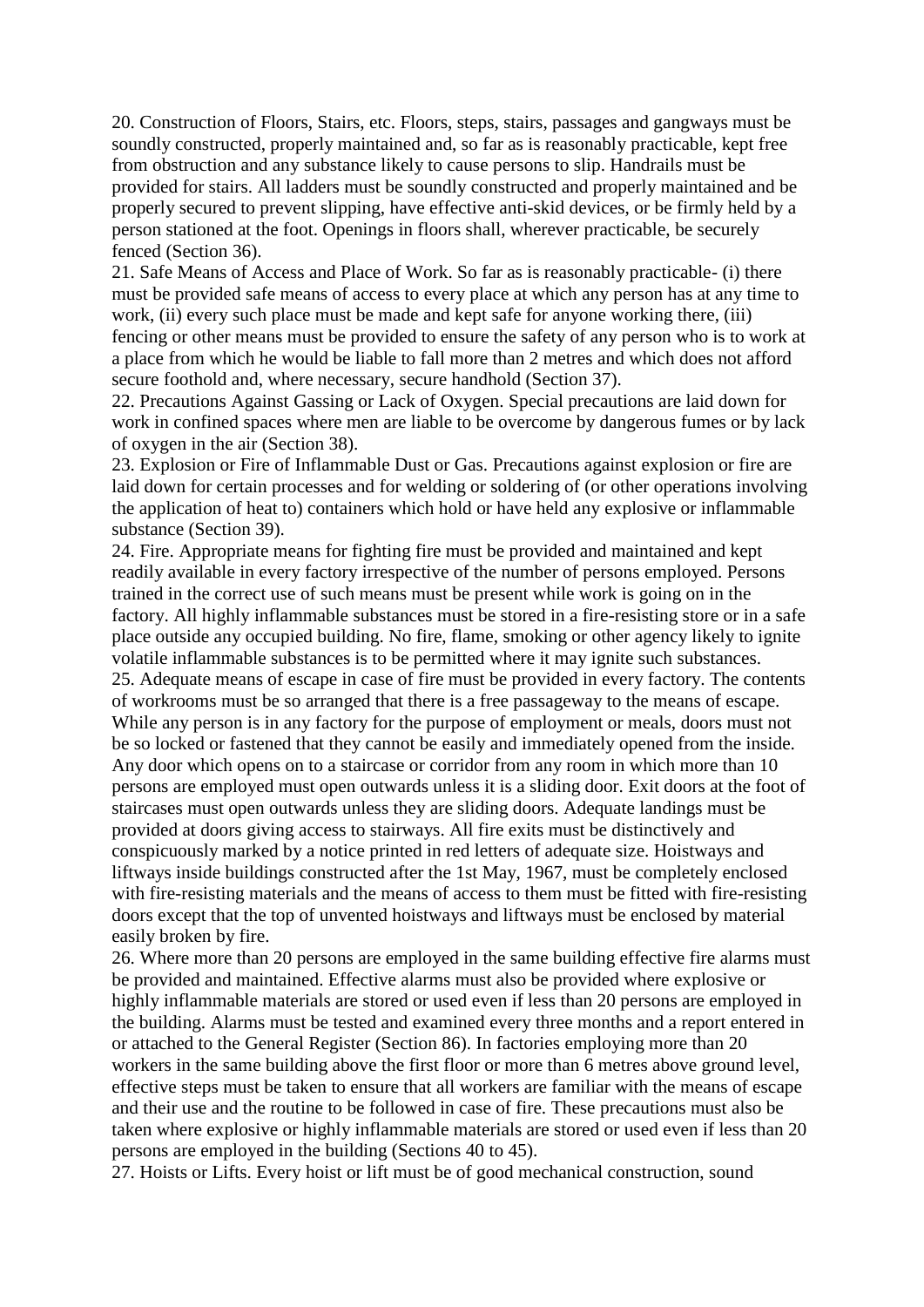material and adequate strength and must be properly maintained. It must be thoroughly examined every six months by a competent person whose report must be entered in or attached to the General Register.

28. Every hoistway or liftway must be efficiently protected by a substantial enclosure and landing gates with efficient interlocking or other devices. The safe working load must be marked conspicuously on each hoist. Additional safeguards (e.g. devices to prevent overrunning, interlocking gates for cages and devices to support the platform or cage if hoisting ropes or attachments should break) must be provided on hoists or lifts used for carrying persons, whether with goods or otherwise. The requirements are somewhat less stringent in the case of hoists or lifts constructed before the 1st May, 1967; hoists not connected with mechanical power, and continuous hoists.

29. Every teagle opening or similar doorway used for hoisting or lowering goods must be fenced (except when the hoisting or lowering is going on at that opening) and be provided with a secure handhold on each side of the opening (Sections 47 to 49).

30. Chains, Ropes and Lifting Tackle. No chain, robe or lifting tackle used for raising or lowering persons, goods, materials or plant may be used unless it is of good construction, sound material, adequate strength, suitable quality and free from patent defect. Tables of safe working loads must be posted in the stores and elsewhere, but need not cover any lifting tackle the safe working load of which is marked on the tackle itself. No tackle shall be used for any load exceeding its stated safe working load (except when being tested by a competent person). Chains, ropes and lifting tackle must be thoroughly examined by a competent person every six months, and must not (excepting fibre ropes and fibre rope slings) be taken into use for the first time in the factory unless they have been tested and certified.

31. An Inspector of Factories may require wrought iron chains or lifting tackle to be annealed or otherwise treated by heat at specified intervals.

32. A register of all chains, etc., and also the certificates of tests and reports of examinations must be kept (Sections 51 and 53).

33. Cranes and Other Lifting Machines. All parts and working gear (including anchoring appliances) of cranes and other lifting machines must be of good mechanical construction, sound material, adequate strength and free from patent defect, and must be properly maintained. A thorough examination of all such parts and gear by a competent person must be made every 14 months. A lifting machine must not be taken into use for the first time in the factory unless it has been tested and certified. A register of examinations and tests must be kept. The safe working load or loads must be shown on every lifting machine: in the case of cranes with a derricking jib, an automatic indicator or a table of safe working loads must be attached to the crane. No lifting machine shall be loaded above its stated safe working load (except when being tested by a competent person).

34. Rails and tracks of travelling cranes and transporters must be of proper size and construction. If any person is working near the wheel track of an overhead travelling crane, steps must be taken to ensure that the crane does not approach within 6 metres of the person. Effective measures must be taken to give warning of the approach of such a crane to anyone working above floor level and liable to be struck by it or its load (Sections 52 and 53).

35. Steam Boilers, Steam Receivers, etc. Every part of every steam boiler and steam receiver must be of good construction, sound material, adequate strength and free from patent defect. Detailed requirements are laid down as to the valves and other fittings. The outlet of every steam container must at all times be kept open and free from obstruction.

36. Steam boilers and steam receivers and their fittings must be properly maintained and must be thoroughly examined by a Government Inspector or other person authorised by the Labour Commissioner, in the case of boilers every 18 months and after extensive repairs, and in the case of steam receivers every 36 months. New boilers must have manufacturers' certificates.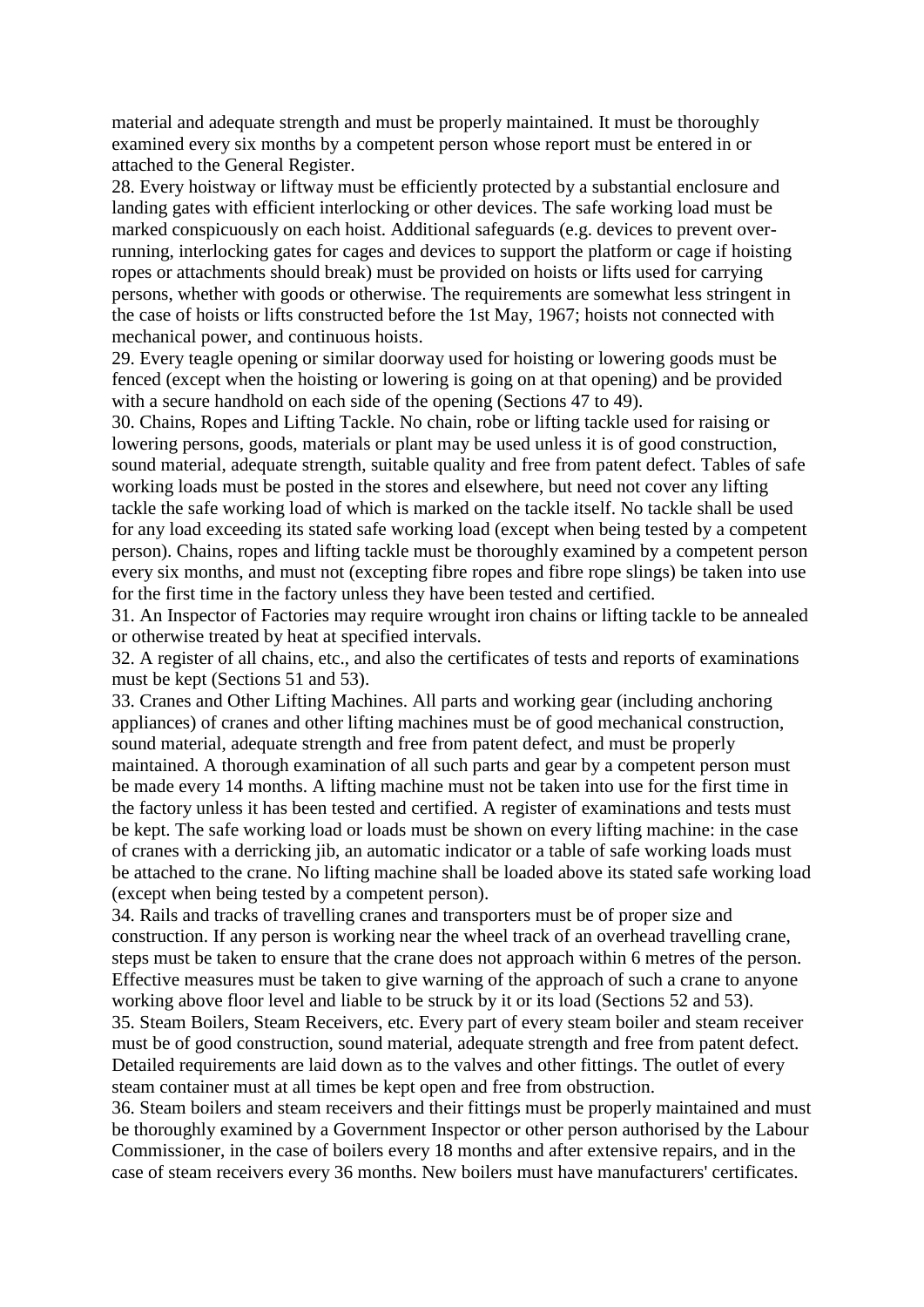A report of each examination of a steam boiler or a steam receiver must be attached to the Boiler Book.

37. Every steam boiler attendant must be properly instructed in his duties.

38. No modification, unless sanctioned by the manufacturer, must be made to any pressure part of any steam boiler or steam receiver until an Inspector has been notified in writing (Sections 54 to 57 and 60).

39. Air Receivers. Every air receiver and its fittings must be of sound construction and properly maintained. Detailed requirements are laid down as to the fittings.

40. Air receivers must be thoroughly cleaned, and be examined or tested by a Government Inspector or other person authorised by the Labour Commissioner every 36 months, and a report entered in or attached to the General Register (Sections 58 and 86).

41. No modification, unless sanctioned by the manufacturer, must be made to any pressure part of any air receiver until an Inspector has been notified in writing (Section 60).

42. Notification of Accidents and Dangerous Occurrences. Accidents causing loss of life or disabling a worker for more than three days from earning full wages at the work at which he was employed must be reported forthwith to an Inspector of Factories and entered in the General Register.

43. Certain dangerous occurrences must also be reported whether disablement is caused or not, e.g., the bursting of a revolving vessel, wheel, grindstone or grinding wheel moved by mechanical power, the collapse or failure of a crane, hoist or other lifting appliance or any part thereof, or the overturning of a crane; and explosions or fires in certain circumstances (Sections 76, 77 and 86).

WELFARE

44. Drinking Water. An adequate supply of wholesome drinking water must be provided (Section 63).

45. Washing Facilities. Adequate and suitable washing facilities and suitable means of drying must be provided and maintained in a clean and orderly condition (Section 64).

46. Accomodation for Clothing. Adequate and suitable accommodation for clothing not worn during working hours, and for protective clothing, must be provided and maintained.

47. The Minister may by order direct that adequate change rooms shall be provided and maintained in any factory where he considers such rooms are necessary (Section 65). 48. Facilities for Sitting. Where any employed persons (irrespective of sex) have in the course of their employment reasonable opportunities for sitting without detriment to their work, there must be provided for their use suitable facilities sufficient to enable them to take advantage of those opportunities. There are detailed requirements as to seats and sitting arrangements for work of which a substantial proportion can properly be done sitting (Section 66).

49. First-aid. In every factory there must be provided a first-aid box or cupboard of the prescribed standard, containing nothing except first-aid requisites, and in charge of a responsible person who must always be readily available during working hours. In every workroom a notice must be affixed stating the name of the person in charge of the box or cupboard provided in respect of that room. Where more than 100 persons are employed at one time, an additional box or cupboard for every additional 100 persons or fraction of that number is required.

50. In factories where more than 50 persons are employed the responsible person in charge of the first-aid box or cupboard must satisfy prescribed conditions as to training in first-aid treatment (Section 67 and Regulations).

GENERAL

51. Registration. Before any premises are occupied or used as a factory, a Certificate of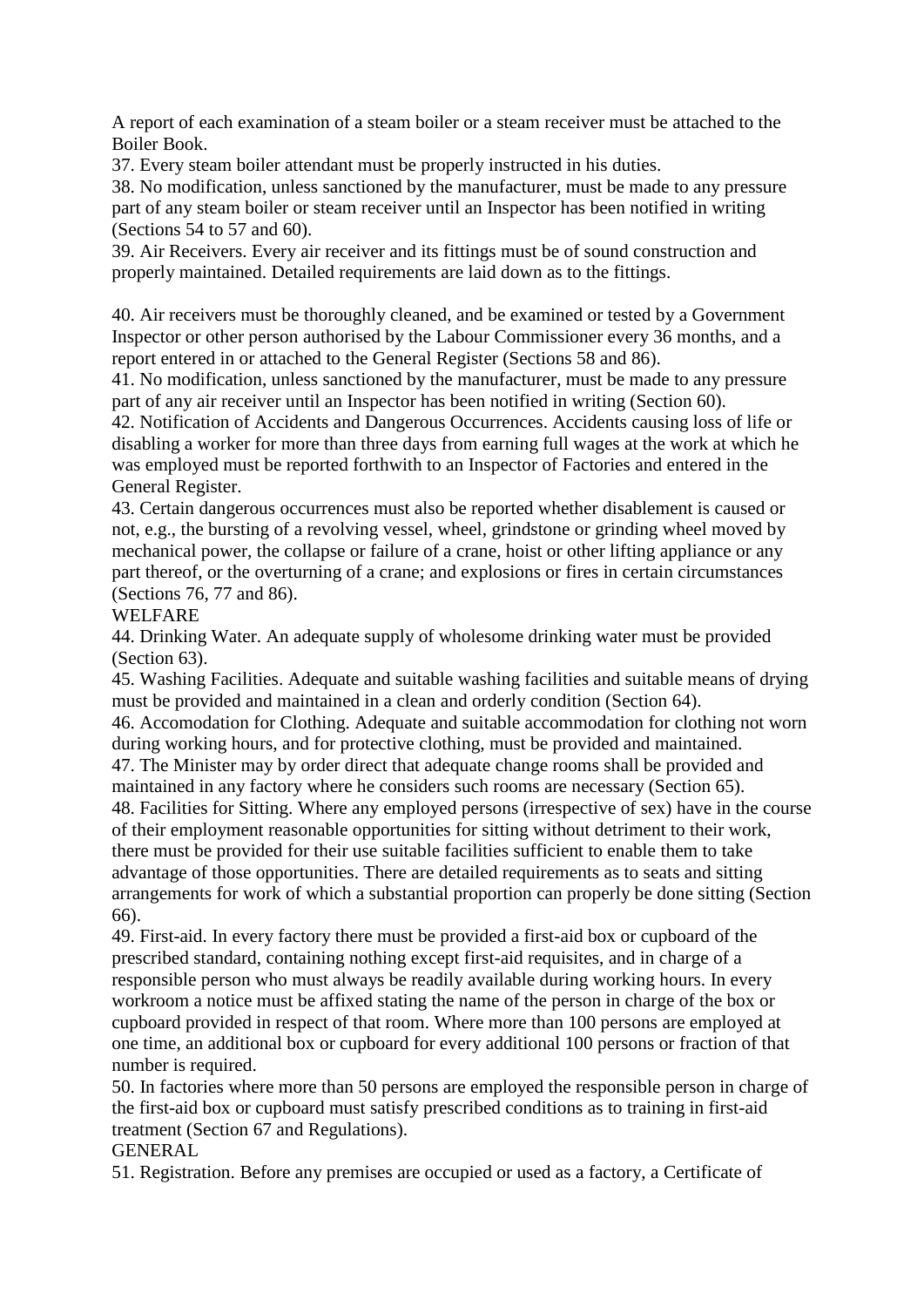Registration must be obtained from the Labour Commissioner (Sections 11 to 15). 52. Special Regulations for Safety, Health and Welfare made for particular factories, industries, processes, plant, etc., must be observed, and printed copies of all such regulations, or prescribed abstracts thereof, in force in any factory must be kept posted in the factory (Section 85).

53. General Register. The occupier must keep a General Registry in the prescribed form (Section 86).

54. Duties of Persons Employed. A person employed must not wilfully interfere with or misuse any means, appliance, convenience or other thing provided in pursuance of the Act for securing health, safety or welfare and he must use any means or appliance for securing health or safety provided for his use under the Act. He must not wilfully and without reasonable cause do anything likely to endanger himself or others (Section 89).

55. These special duties supplement the general duty of employed persons not to commit breaches of the Act even though the employer may be primarily responsible for seeing that they are observed: where an act or default for which a factory occupier or owner is liable under the Act is in fact the act or default of some other person (e.g., an agent or worker) that person can be prosecuted and is liable to the same fine as the occupier or owner (Section 93). 56. Inspection. Inspectors have power to enter, inspect and examine every part of a factory by day or by night. They may require the production of registers, certificates and other papers. They may examine any person found in the factory, either alone or in the presence of any other person as they think fit, and may require him to sign a declaration of the truth of the matters about which he is examined. They may also exercise such other power as may be necessary for carrying the Act into effect, including certain powers of taking samples for analysis. Every person obstructing an Inspector is liable to a penalty (Sections 7, 8, 9 and 75). (As amended by S.I. No. 92 of 1974)

PART XIII REPUBLIC OF ZAMBIA

THE FACTORIES ACT

(Section 86)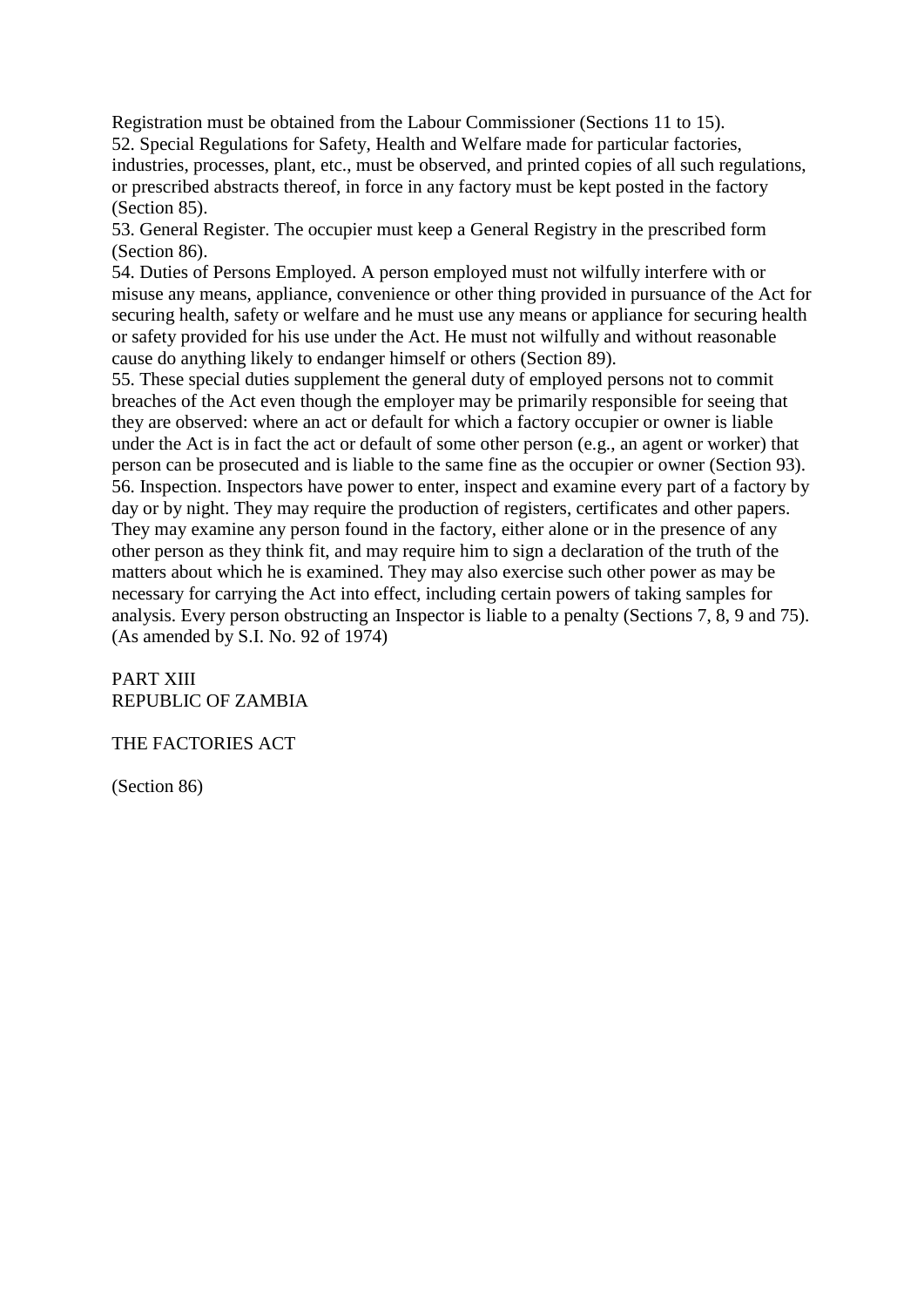# THE FACTORIES (PRESCRIBED PARTICULARS AND FORMS) REGULATIONS

(Regulation 19)

# GENERAL REGISTER FOR FACTORIES

This register must be kept available for inspection by Inspectors of Factories for two years after the date of the last entry therein SECTION A. GENERAL. Name of occupier (In the case of a firm which is not a Limited Company, the names of each proprietor or partner should be entered)

Postal address of factory Registered office address (If different from above) Situation of factory (i.e., number in, or plot number, and name of street, road, etc.) Nature of work carried on. REPORTS AND CERTIFICATES REQUIRED TO BE ATTACHED TO THE GENERAL REGISTER

# CERTIFICATE OF REGISTRATION OF THE FACTORY

No. of Certificate ................................................................ Date of issue

Such documents should be attached to the gummed slips at the beginning or end of this Register, or if the space is insufficient, they may be kept, apart from other papers, in a separate cover attached to this Register.

When a new Register is taken into use, reports and certificates still current or in operation should be transferred to the new Register.

}Other Certificates issued by the Labour Commissioner or Chief Inspector of Factories (Indicate nature of certificate)

Date of Certificate

Name(s) of person(s) (if any) appointed under section 30 of the Factories Act to carry out examinations or operations at unfenced machinery in accordance with the provisions of that section.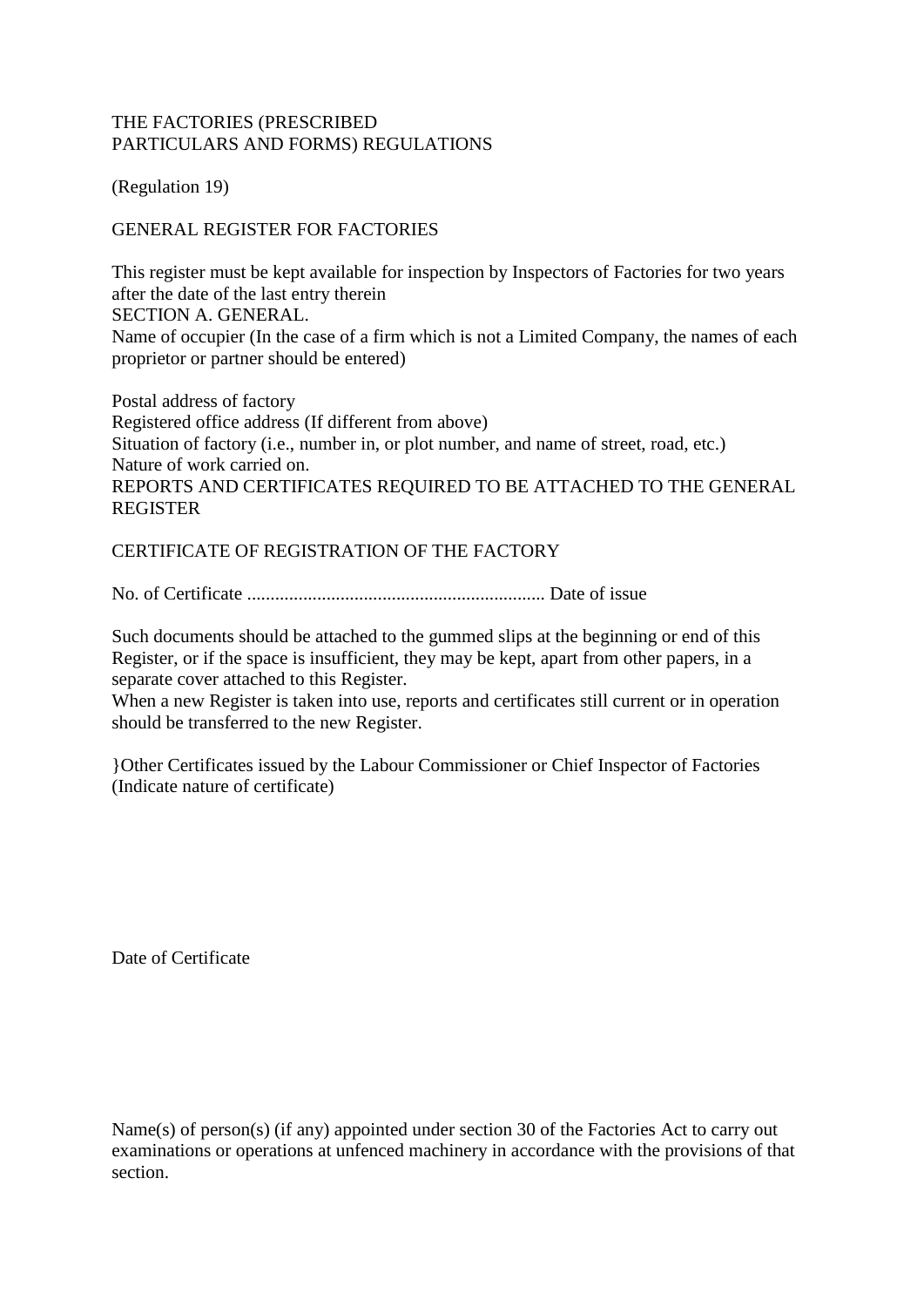(The certificate(s) of appointment must be attached to this Register and a signed copy furnished to each person so appointed)

Date of appointment

Signature of occupier .................................................................................. Date 19 ........ SECTION B. WASHING, PAINTING, WHITEWASHING, ETC. DatesParts washed, whitewashed or colourwashed, painted, varnished, or otherwise treated on the dates specified in columns (1) to (3)

Name and address of the person by whom the work specified in columns (4) and (5) was done (6) Day (1) Month (2) Year (3) Parts of factory treated (4)Full particulars of treatment given (5)

SECTION C. TESTING OR EXAMINATION OF FIRE WARNING SYSTEMS Description of warning system (1) Date of test or examination (2) Particulars of defects found (3)Particulars of action taken to remedy defects (4)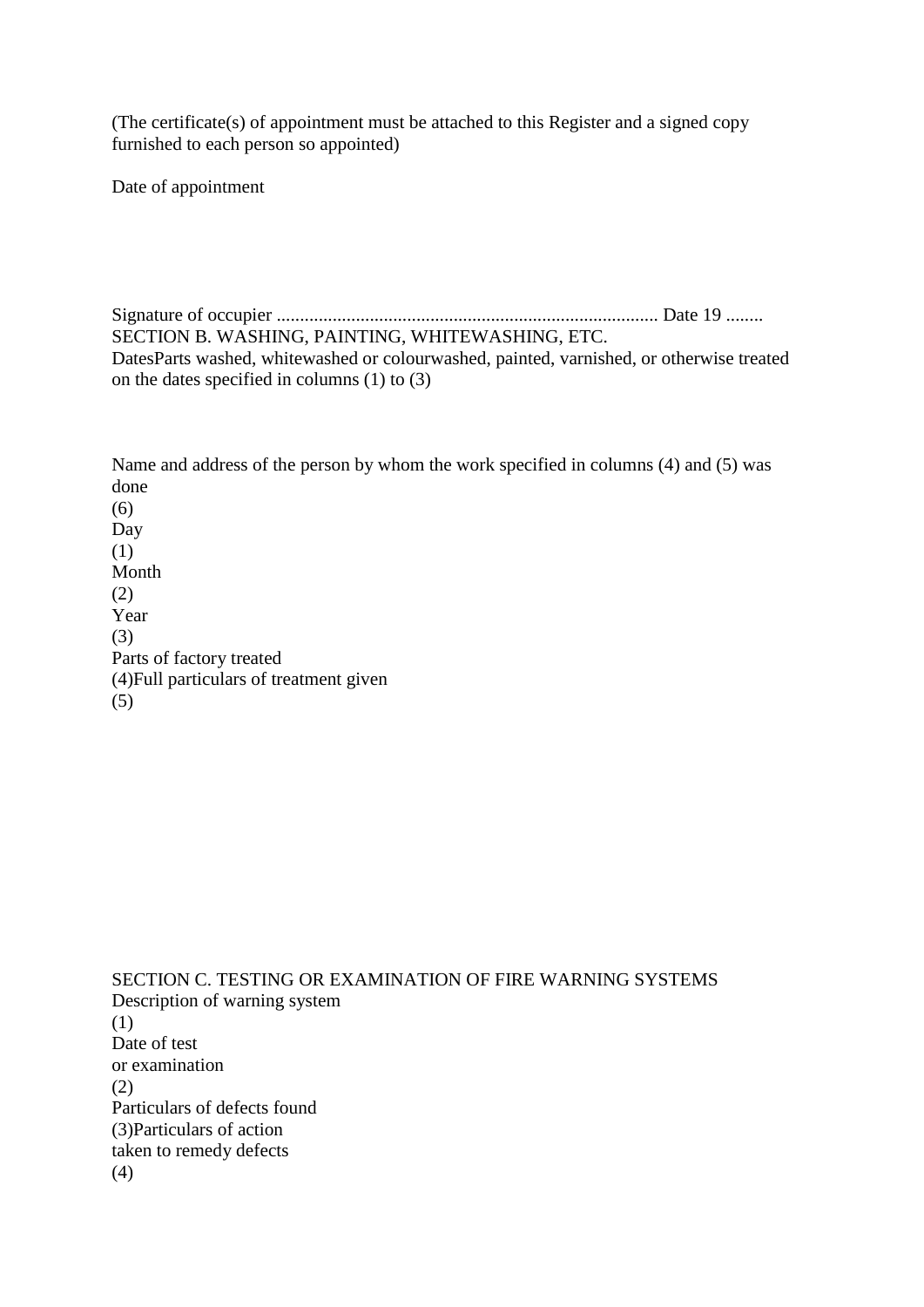Date action taken (5) Signature of person making examination (6)

SECTION D. ACCIDENTS AND DANGEROUS OCCURRENCES Date of accident or occurrence (1)Date of notice sent on Form F/6 to Inspector of Factories (2) Name of person injured (3) Sex (4) Age (5) Usual employment (6) Precise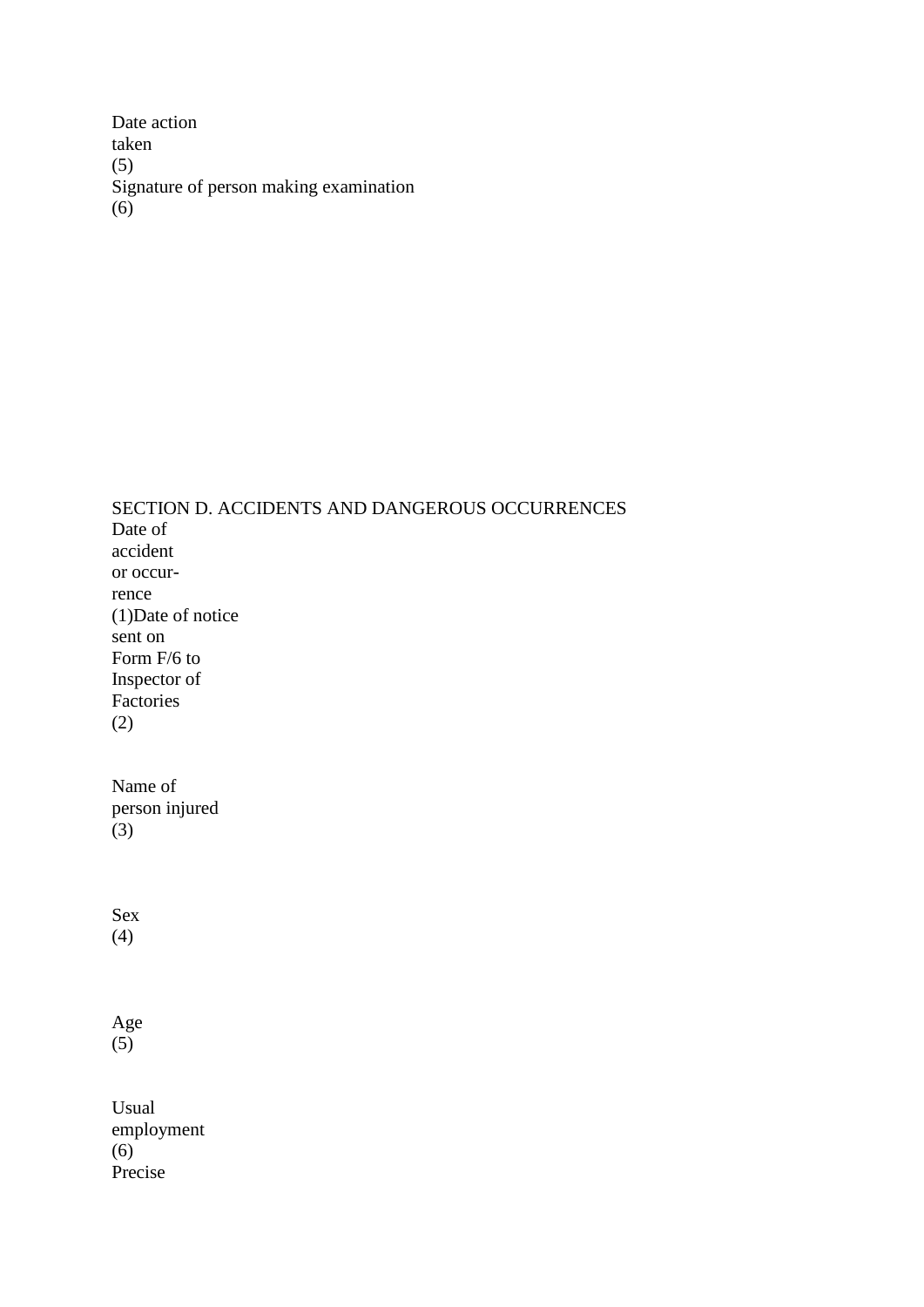occupation at time of accident (7) How caused e.g. whether by machinery in motion and by what part of such machinery (8)

Nature of injury and whether fatal or not (9)

Period of disablement (10)

SECTION E. CASES OF INDUSTRIAL DISEASEDate of notice sent on Form F/9 to Inspector of Factories (1)Person affected

Occupation (5)

Name of disease (6)

Name of examining medical practitioner (7) Period of incapacity; if fatal, state "FATAL" (8)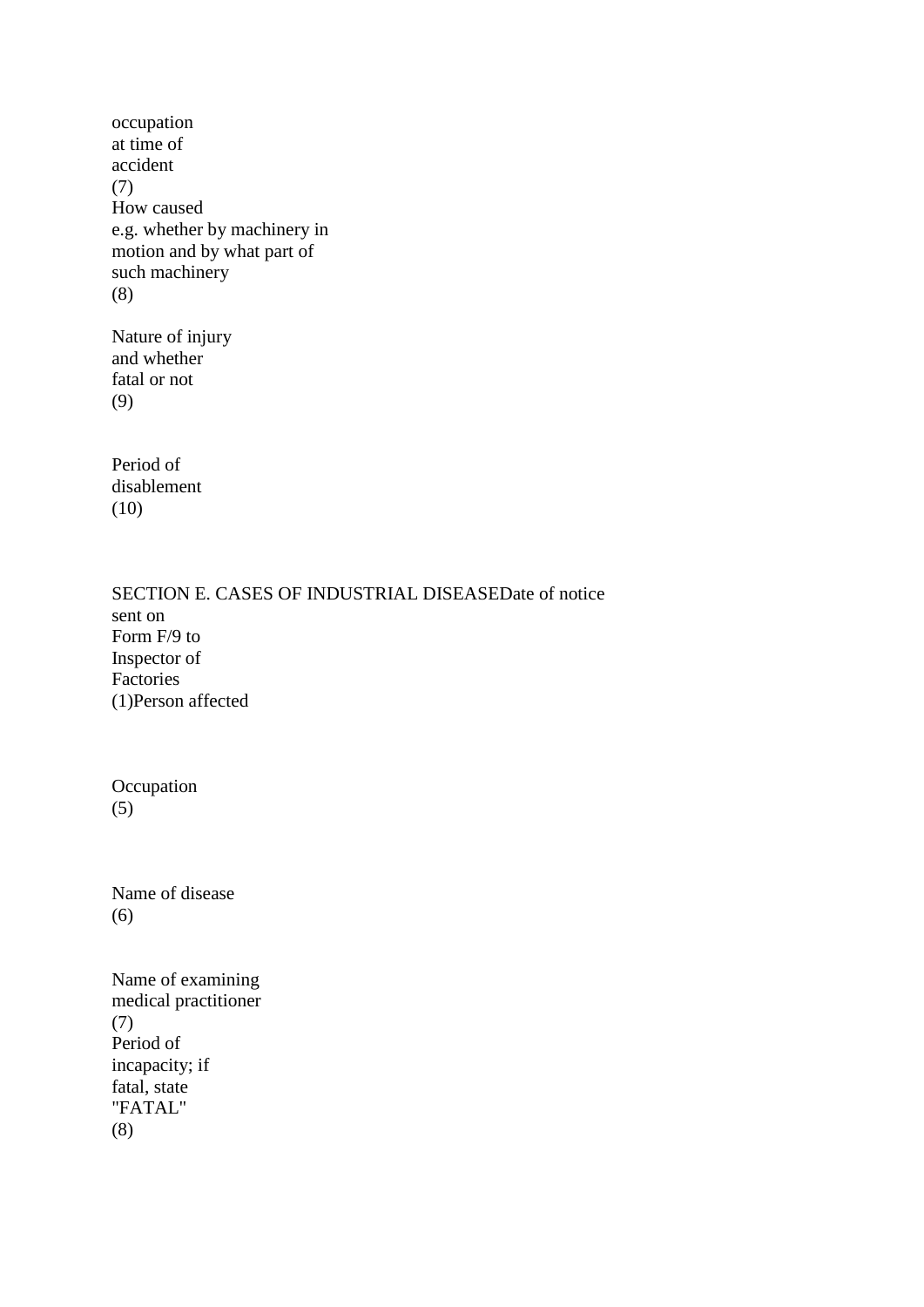| <b>REMARKS</b> |
|----------------|
| (9)            |
| Name           |
| (2)            |
| Sex            |
| (3)            |
| Age            |
| (4)            |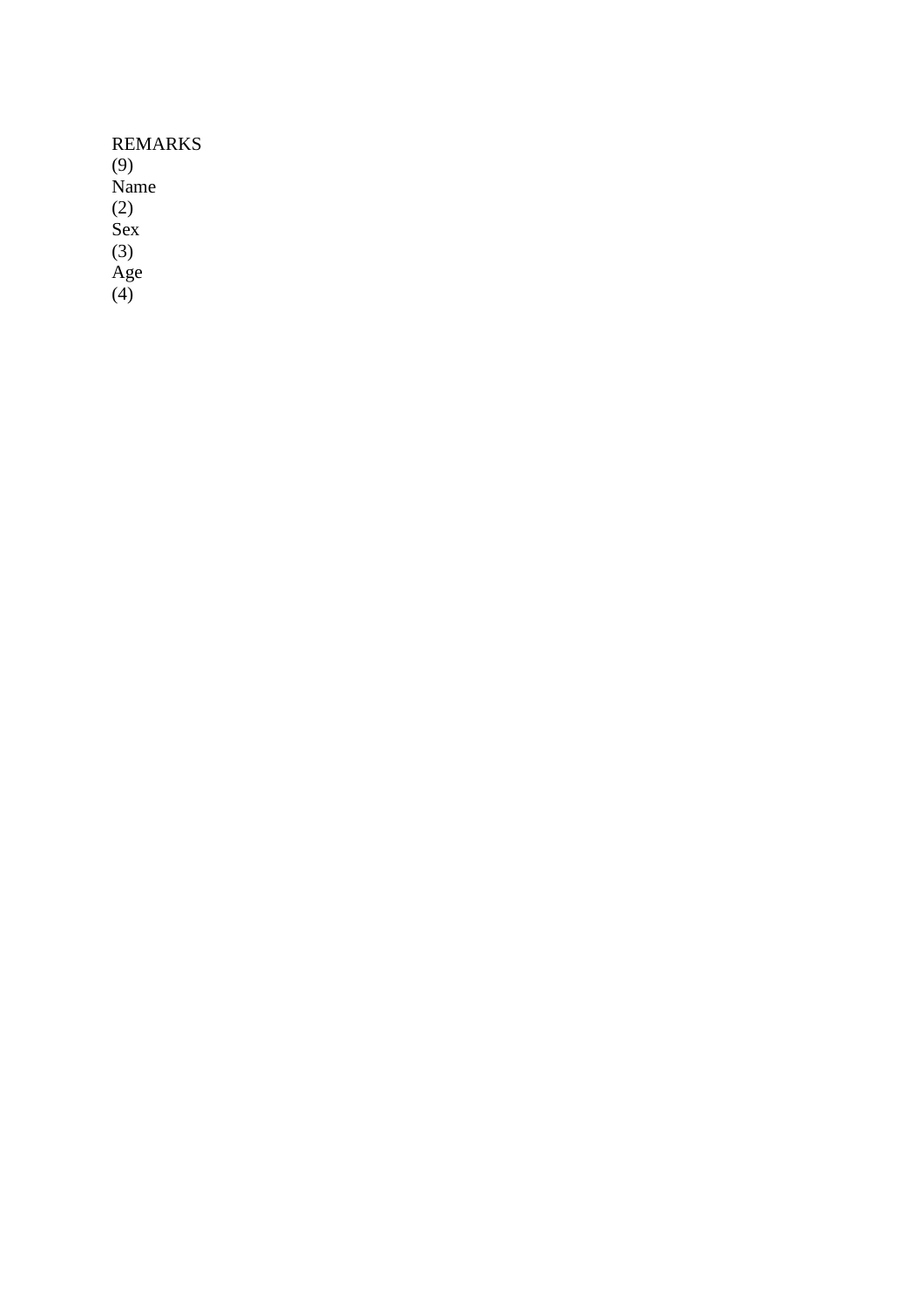#### SECTIONS 74 AND 105-THE FACTORIES (PLANT INSPECTION AND EXAMINATION FEES) REGULATIONS.

Statutory Instrument

61 of 1997

Act No.

13 of 1994

1. (1) These Regulations may be cited as the Factories (Plant Inspection and Examination Fees) Regulations.Title and application

(2) These Regulations shall apply to factories, building operations and works of engineering construction.

2. Every steam boiler, steam receiver and air receiver shall be inspected periodically as stipulated under Part VIII of the Act.Times of inspection

3. When any steam boiler, steam receiver or air receiver is inspected or examined by any inspector or other person authorised by the Commissioner, the appropriate fee specified in Part I and II of the Schedule to these Regulations shall be paid in respect of each inspection or examination.Fees payable on inspection of steam boiler, steam receiver or air receiver 4. When any steam boiler, steam receiver or air receiver is due for inspection or examination by an inspector or any person authorised by the Commissioner, the owner or user of any such vessel or the occupier of the premises in which such vessel is used shall be notified by a registered letter of the date and time when such inspection or examination shall be carried out

ten days before the proposed date of inspection.Notification of intended inspection 5. Where an inspector or any person authorised by the Commissioner has arranged to inspect or examine a plant on a date and a time specified in a registered letter but is unable to carry out the inspection or examination at the prescribed time because of lack of preparation on the part of the owner, user or occupier, such owner, or user or occupier shall be liable to the following surcharges:

and any such letter shall be sent to the owner, user or occupier, as the case may be, at least

(a) where preparations may be made to allow the plant to be inspected or examined within one hour of the prescribed time, a surcharge of K25,000.00 per hour or pro rata shall be added to the basic fee chargeable for the inspection or examination;

(b) where preparations cannot be made to allow the inspection or examination to be carried out within one hour of the prescribed time, a surcharge equal to the basic fee shall be chargeable whether or not the inspection or examination is carried out immediately after the expiry of one hour; or

(c) where an inspection or examination cannot be carried out for any reason whatsoever, the inspector shall in addition to the surcharge, issue an Inspection Report showing a "Nil" entry against "Maximum Permissible Pressure" in respect of the steam boiler, steam receiver or air receiver to be inspected or examined and such Inspection Report shall remain in force until such time as further arrangements can be made to inspect or examine such steam boiler, steam receiver or air receiver.Surcharge payable when steam boiler, etc, is not prepared for examination at specified time

6. The Factories (Plant Inspection and Examination Fees) Regulations, 1995 are hereby revoked.Revocation of S.I. No. 124 of 1995 **SCHEDULE** 

(Paragraph 3)

PART I BASIC FEE 1. Steam Boilers (1) Boiler having a grate area of (or evaporation Fee units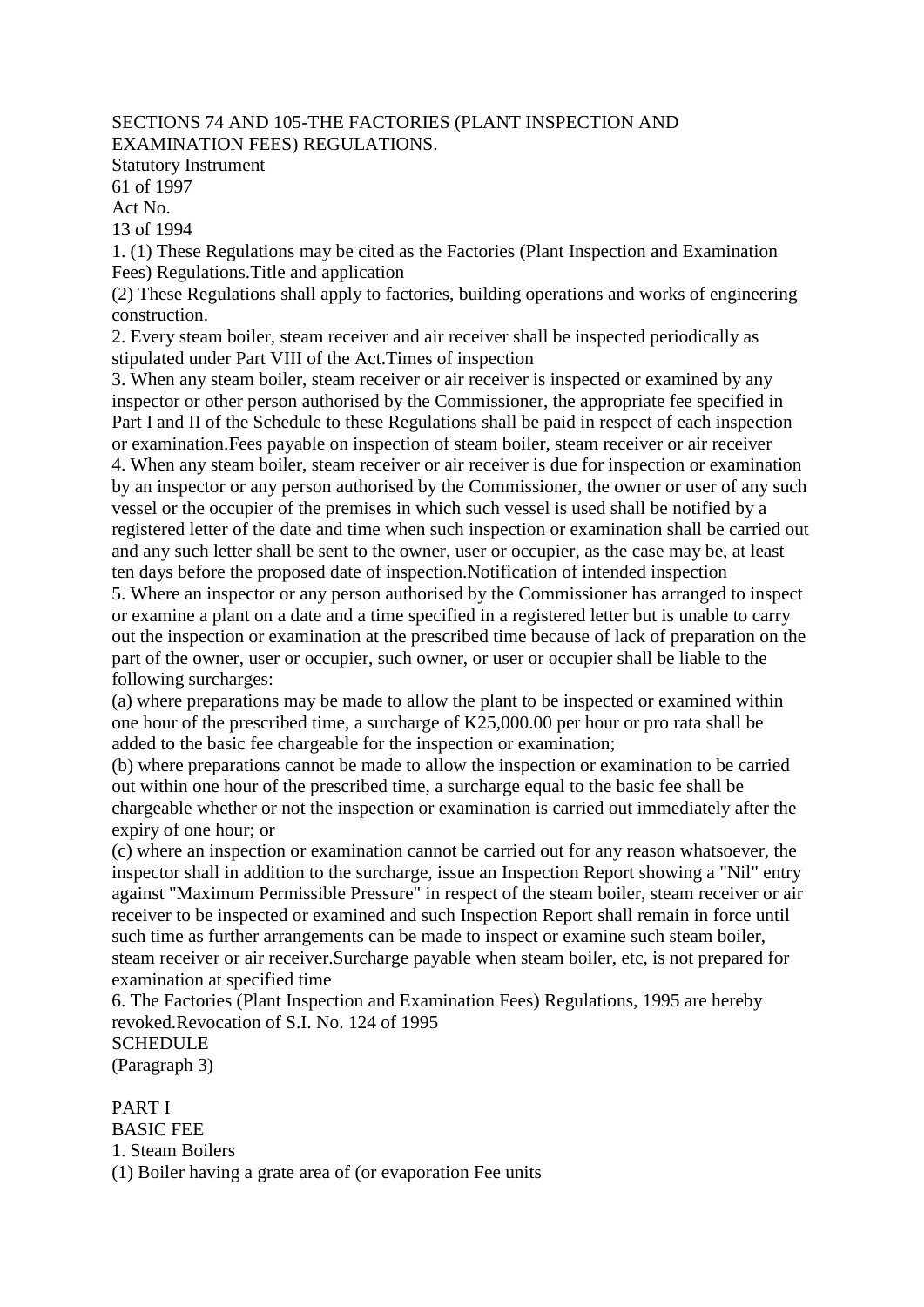rate of steam per hour) K (a) less than 1 square metre  $(1000 \text{ kg or less}) \dots 1139$ (b) not less than 1 square metre but less than 2 square metres  $\dots \dots \dots \dots 1139$ (c) 2 square metres or more  $(2000 \text{ kg or more}) \dots 1167$ (2) Boilers having no normal grate, in the case of a boiler with heating surface of- (a) less than 25 square metres (less than  $5000 \text{ kg}) \dots 1222$ (b) not less than 25 square metres but less than 55 square metres (more than 5000 kg but less than 10,000 kg) . . . . . . . . . . 1278 (c) 55 square metres or more (10,000 kg or more) . . . . . . 1389 (3) Each economiser, each super-heater (when carried out separately from the boiler examination) . .. . . . . . . . 1167 (4) Each steam tube oven or steam tube hot plate . . . . 1139 2. Electrically heated boilers Boilers having a diameter of- (a) less than 1 square metre (less than  $100$  litres) . . . . 1139 (b) not less than 1 square metre but less than 2 square metres (more than 1000 litres but less than 2000 litres or more) . . . . . . . . . . 1222 (c) Steam Receivers receivers having a diameter of- (i) less than 450 mm (less than 1000 litres) . . . . . . . . 1139 (ii) more than 450 mm (but less than  $1500$  litres) . . . . . . 1194 (iii) 750 mm or more (1500 litres or more) . . . . . . . . 1222 3. Steam Receivers Receivers having a diameter of- (a) more than 450 mm (less than 1000 litres)  $\dots$  . . . . . 1139 (b) more than 450 mm less than 1500 litres . . . . . . . . 1194 (c) 750 mm or more (1500 litres or more) . . . . . . . . 1222 4. Air Receivers Receivers having a diameter of- (a) less than  $450$  mm (less than  $1000$  litres) . . . . . . . . 1139 (b) more than 450 mm but less than 750 mm (more than 1000 litres but less than 1500 litres) . . . . . . 1194 (c) 750 mm or more (1500 litres or more) . . . . . . . . 1222

PART II

Fee units

K

1. Each hydraulic test of a steam boiler, steam receiver or air

receiver. . . . . . . . . . . 25 per centum of the appropriate basic fee

2. Each inspection or examination of steam boiler, steam

receiver or air receiver under normal pressure (when

carried out at the request of the owner, user or occupier) . . . . 10 per centum of appropriate basic fee

3. Each inspection or examination of steam boiler, steam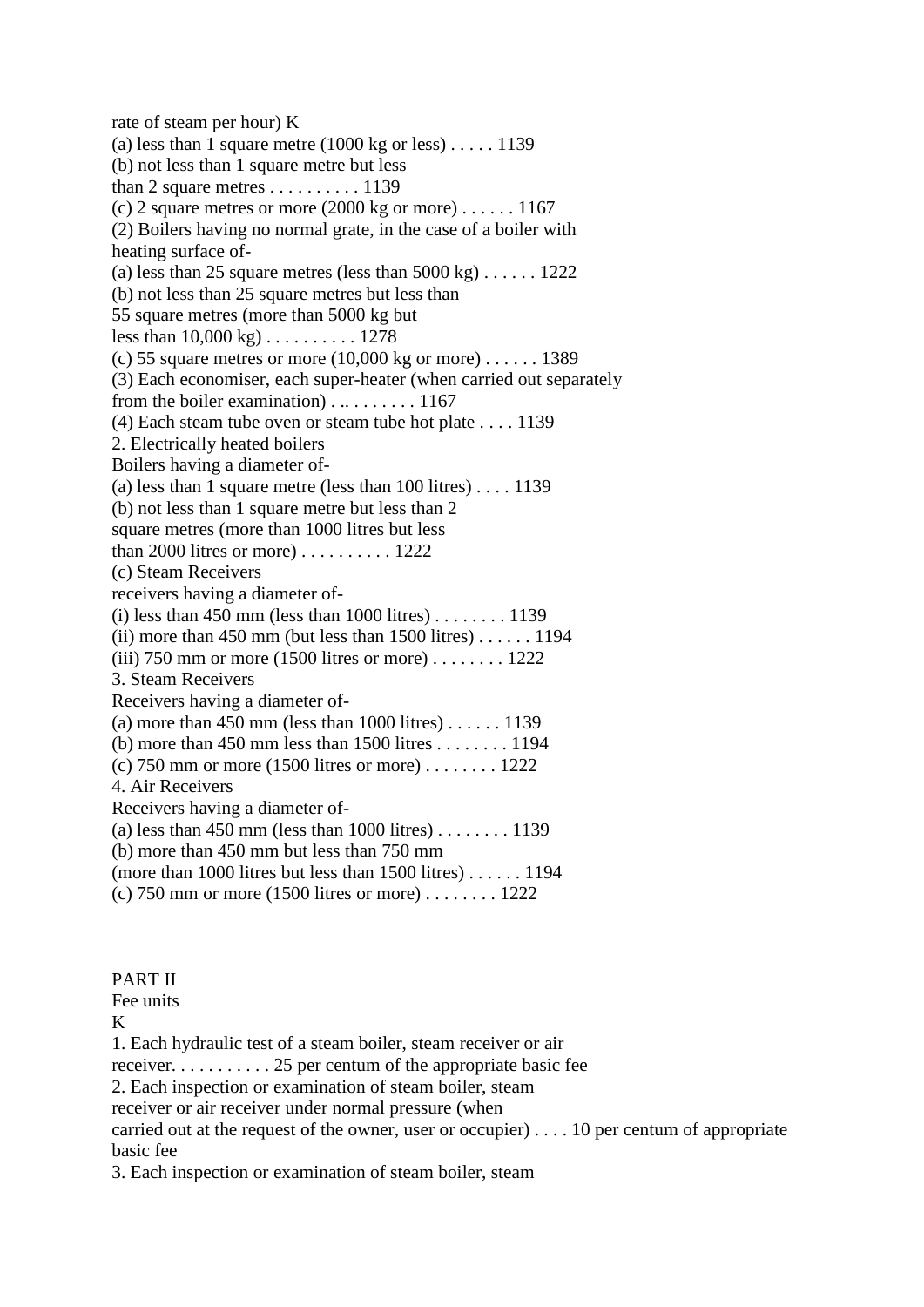receiver or air receiver other than inspections or examinations arranged out by registered letters (when carried out at the request of the owner, user or occupier) . . . . . . 100 per centum of appropriate basic fee 4. Each inspection or examination carried out anywhere in Zambia, except within a radius of 10 kilometres of an established factories . . . . . . . . 25 per centum of the appropriate basic fee (As amended by Act No. 13 of 1994)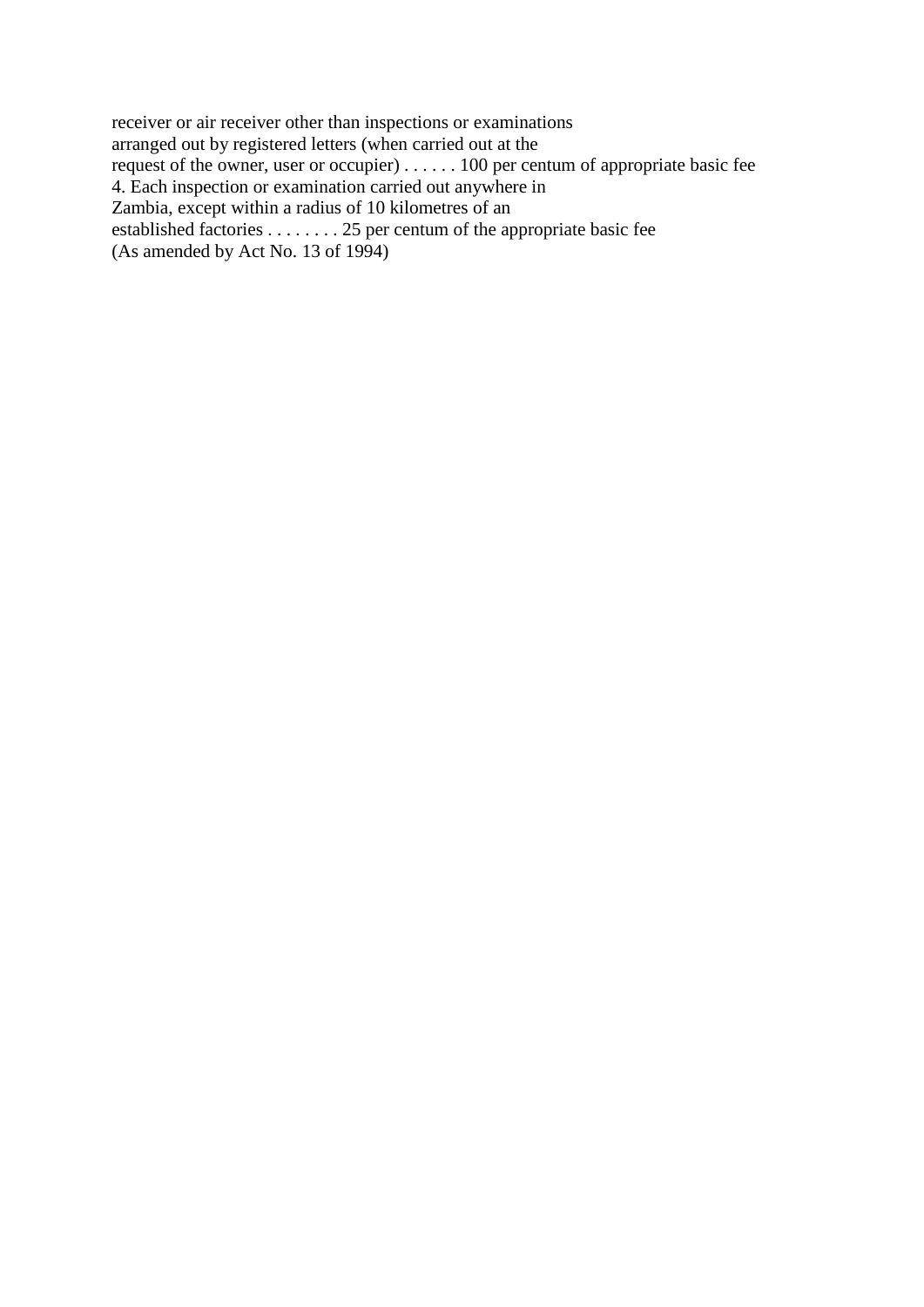## SECTION 74-THE FACTORIES (BENZENE) REGULATIONS

Regulations by the Minister Statutory Instrument

179 of 1978

158 of 1993

1. These Regulations may be cited as the Factories (Benzene) Regulations, and shall apply to all factories where benzene or products containing benzene are manufactured, handled or used.Title and application

2. In these Regulations, unless the context otherwise requires-Interpretation

"benzene" means the aromatic hydrocarbon benzene C6H6;

"products containing benzene" means products the benzene content of which exceeds one per cent by volume.

3. Whenever harmless or less harmful substitute products are available, such products shall be used instead of benzene or products containing benzene.Restriction on use of benzene

4. The provisions of regulation 3 shall not apply to-

(a) the production of benzene;

(b) the use of benzene for chemical synthesis;

(c) the use of benzene in motor fuel; or

(d) analytical or research work carried out in laboratories.Exceptions

5. In any factory where persons are exposed to benzene or products containing benzene, the concentration of benzene in the air in such factory shall not exceed twenty-five parts per million (80 mg/m3).Restriction on concentration of benzene in air

6. All necessary measures shall be taken to prevent the escape of benzene vapour into the air in work rooms where benzene or products containing benzene are manufactured, handled or used.Prevention of escape of vapour

7. (1) Work processes involving the use of benzene or products containing benzene shall be carried out in an enclosed system.Work to be carried out in enclosed area

(2) Where it is not practicable for the work processes to be carried out in an enclosed system as stated in sub-regulation (1), efficient means shall be provided to ensure the removal of benzene vapour.

(As amended by S.I. No. 158 of 1993)

8. Any person who may have skin contact with benzene or products containing benzene shall be provided with adequate means of personal protection against the risks of absorbing benzene through the skin.Protection against skin contact

9. Any person who for special reasons may be exposed to concentration of benzene in the air which exceeds the maximum referred to in regulation 5 shall be provided with adequate means of personal protection against the risks of inhaling benzene vapour.Protection against benzene vapour

10. Every person exposed to benzene or products containing benzene shall be provided with suitable protective clothing which, together with the means of protection referred to in regulations 8 and 9, shall be cleaned and maintained by the employer.Protective clothing

11. Every person supplied with means of personal protection or protective clothing shall use them at all times during working hours.Use of protective clothing

12. No food shall be taken into or consumed in work rooms in which benzene or products containing benzene are manufactured, handled or used.Prohibition of consumption of meals in work rooms

13. All factories where benzene or products containing benzene are manufactured, handled or used shall be equipped with-

(a) sufficient and suitable washing facilities;